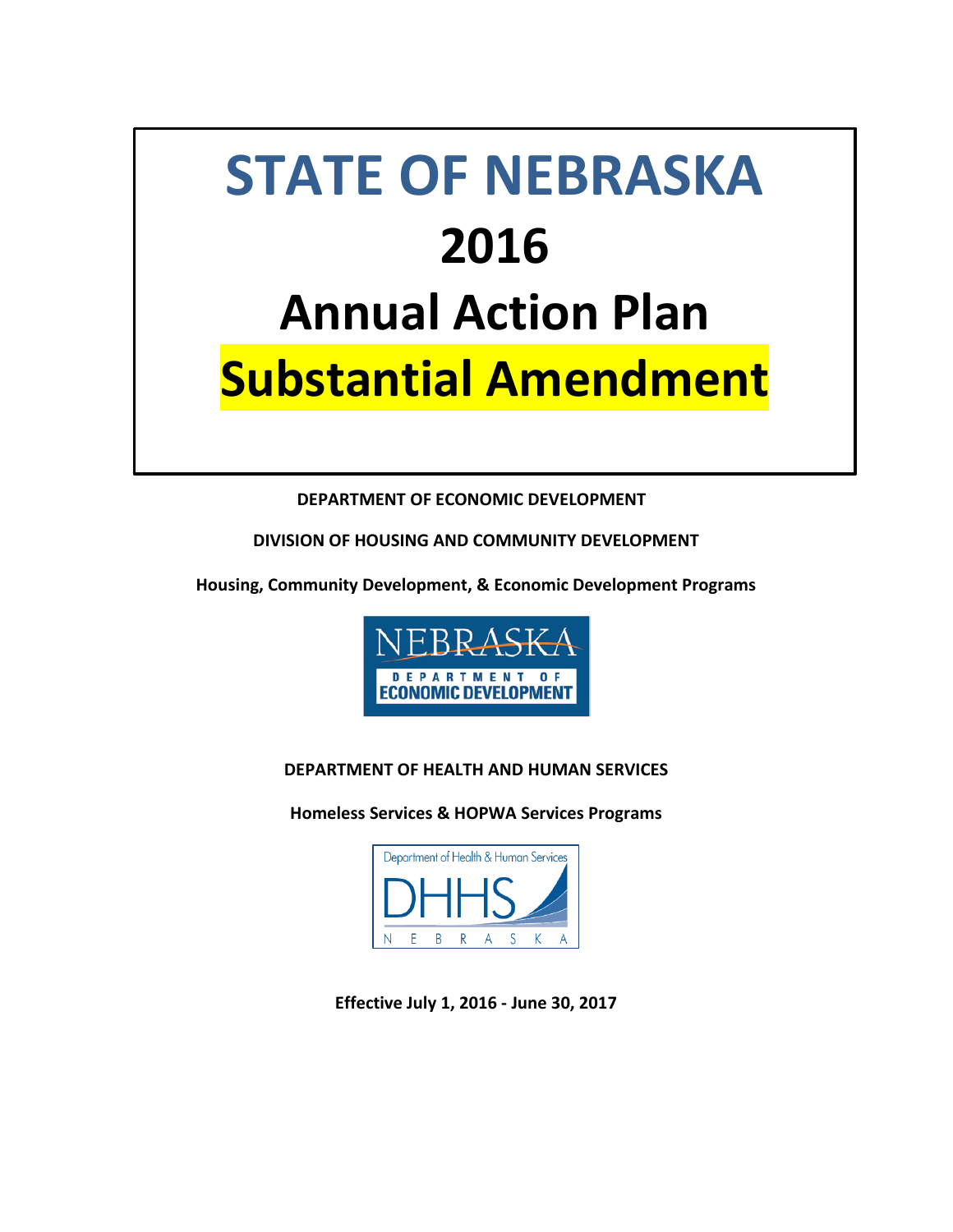# **Table of Contents**

#### **2016 Annual Action Plan**

| <b>Section</b>                                     | Page #         |
|----------------------------------------------------|----------------|
| <b>Executive Summary</b>                           | $AP-05-3$      |
| <b>Lead &amp; Responsible Agencies</b>             | $PR-05-9$      |
| <b>Consultation</b>                                | $AP-10-11$     |
| Participation                                      | $AP-12-19$     |
| <b>Expected Resources</b>                          | $AP-15-24$     |
| <b>Annual Goals and Objectives</b>                 | $AP-20-32$     |
| <b>Allocation Priorities</b>                       | $AP-25-35$     |
| <b>Methods of Distribution</b>                     | AP-30-39       |
| Projects                                           | $AP-35-73$     |
| <b>Project Summary</b>                             | $AP-38-74$     |
| <b>Section 108 Loan Guarantee</b>                  | AP-40-75       |
| <b>Community Revitalization Strategies</b>         | $AP-45-76$     |
| <b>Geographic Distribution</b>                     | AP-50-77       |
| <b>Affordable Housing</b>                          | $AP-55 - 78$   |
| <b>Public Housing</b>                              | AP-60-81       |
| <b>Homeless and Other Special Needs Activities</b> | $AP-65-82$     |
| <b>HOPWA Goals</b>                                 | AP-70-86       |
| <b>Barriers to Affordable Housing</b>              | AP-75-87       |
| <b>Other Actions</b>                               | AP-85-90       |
| <b>Program Specific Requirements</b>               | AP-90-93       |
|                                                    | $\overline{2}$ |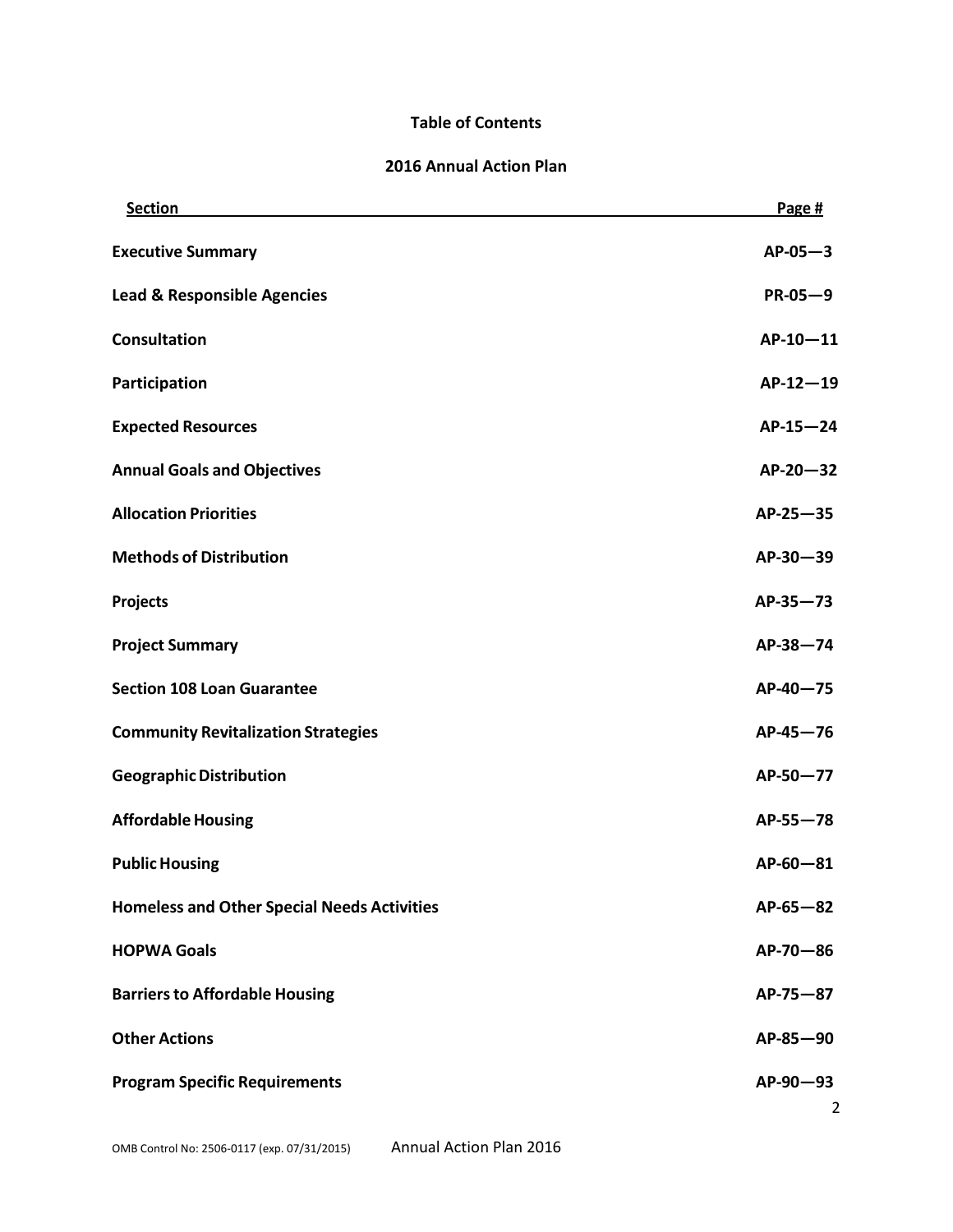#### **Executive Summary**

## **AP-05 Executive Summary - 24 CFR 91.200(c), 91.220(b)**

## **1. Introduction**

The 2016 Annual Action Plan (AAP) is the second annual plan and update to the *Nebraska Housing and Community Development Program's Consolidated Plan* (Consolidated Plan), a five-year plan (2015-2019) addressing the State's housing and community development needs. Federal resources provided by HUD that are discussed within the Plan include: Community Development Block Grant (CDBG); the HOME Investment Partnerships Program (HOME); National Housing Trust Fund (HTF); Emergency Solutions Grant (ESG) Program; and Housing Opportunities for Persons with AIDS Program (HOPWA).

HUD Standard Form 424 (Application for Federal Assistance) is submitted as part of the plan to request federal funding for the State of Nebraska.

In addition, where appropriate, information on two State Programs will also be discussed within the Consolidated Plan that includes the Nebraska Affordable Housing Trust Fund (NAHTF) and the Homeless Shelter Assistance Trust Fund (HSATF). The CDBG, HOME, HTF, and NAHTF Programs are administered through the State of Nebraska, Department of Economic Development (DED) and DED is the lead agency responsible for coordinating the development of the Consolidated Plan. The ESG, HOPWA, and HSATF Programs are administered through the State of Nebraska, Department of Health and Human Services (DHHS) and DHHS works in conjunction with DED in developing the Consolidated Plan. ESG and HSATF resources are utilized by DHHS and administered under the Nebraska Homeless Assistance Program.

The Nebraska Homeless Assistance Program is a grant program that is comprised of the Nebraska's Homeless Shelter Assistance Trust Fund (HSAFT) and the Department of Housing and Urban Development (HUD) Emergency Solutions Grant (ESG). The Department of Housing and Urban Development's Emergency Solutions Grant program funds are matched with HSATF. The HSATF is state funding that is based on a twenty-five cent set-aside on each \$1,000.00 of the value of real estate sold in Nebraska and collected via the documentary tax stamp on real estate sales. The Nebraska Department of Health and Human Services funds all areas of the state with the Homeless Shelter Assistance Trust Fund dollars. The ESG funds received by HUD for the state exclude the entitlement cities Omaha and Lincoln; these cities are responsible for distribution and administration of their own ESG award. Allocations are based on a formula. The formula is determined using a minimum funding amount for all regions, population base, poverty data, and pro-rata percent. The formal and funding process emphasizes equitable distribution as well as quality projects and programs.

The Nebraska 2016 Annual Action Plan affirms the goals and objectives of Title I of the Housing and Community Development Act of 1974, as amended, and the National Affordable Housing Act of 1990, as amended, which relate to major commitments and priorities of DED and DHHS. This complex set of goals can be compressed into three main areas that include: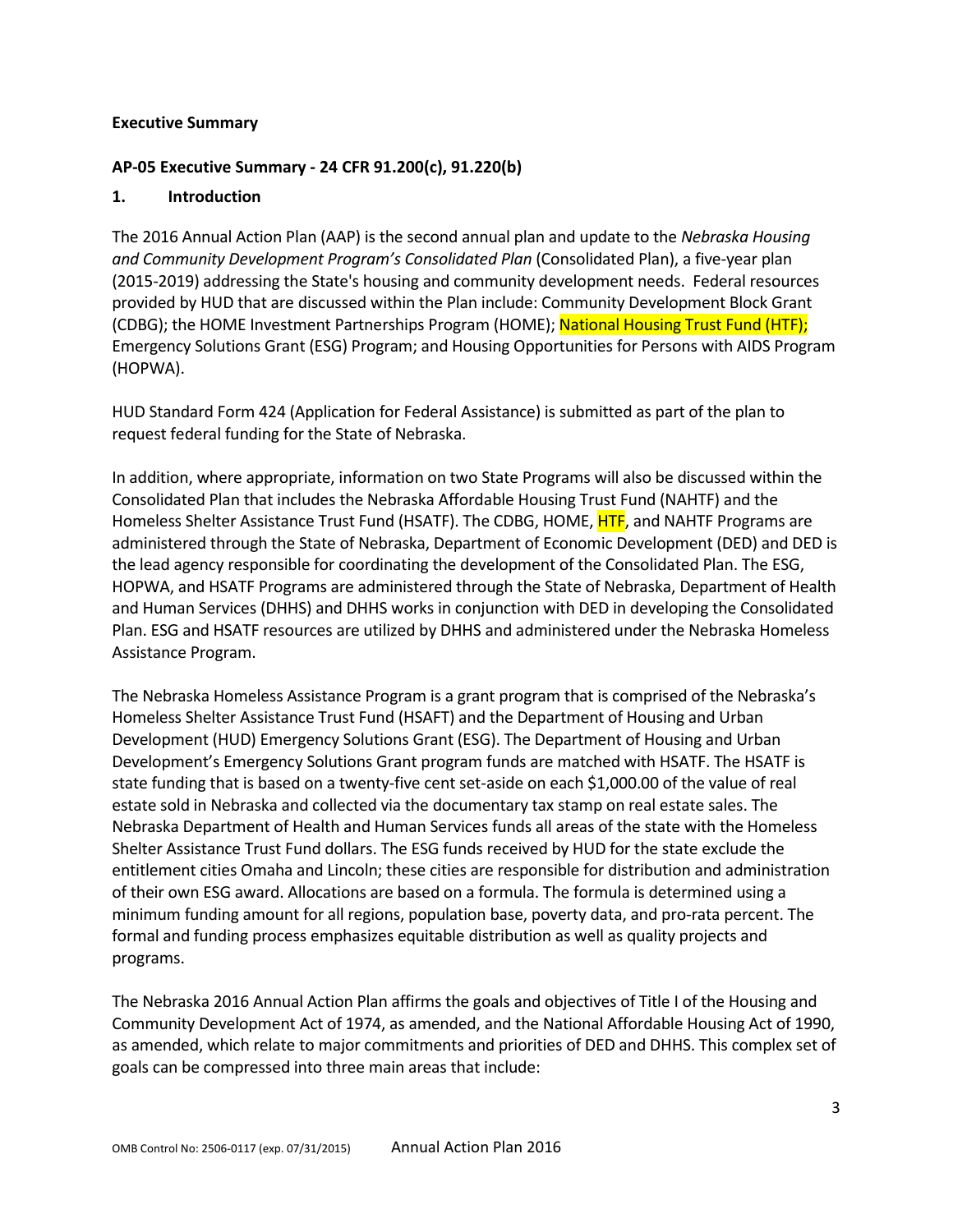#### **Provide Decent Housing**

- Assist homeless persons to obtain appropriate housing
- Assist those threatened with homelessness
- Retain affordable housing stock
- Make available permanent housing that is affordable to low-income persons without discrimination
- Increase the supply of supportive housing for persons with special needs

#### **Provide a Suitable Living Environment**

- Improve safety and livability of neighborhoods
- Increase access to quality facilities and services
- Reduce isolation of income groups within an area through decentralization of housing opportunities and revitalization of deteriorating neighborhoods
- Restore and preserve properties of special value for historic, architectural, or aesthetic reasons
- Conserve energy resources

#### **Expand Economic Opportunity**

- Create and retain jobs accessible to low income persons
- Empower low income persons to achieve self-sufficiency to reduce generations of poverty in federally assisted public housing

The State views this mandate as an opportunity to extend and strengthen partnerships among organizations in the public, private, and nonprofit sectors. Through this collaboration, DED and DHHS hope to streamline approaches to meet these goals and effectively use limited resources. Nebraska anticipates receiving the following amounts in FY 2016.

CDBG: \$9,994,180 HOME: \$3,023,400 ESG: \$941,814 HOPWA: \$370,412 HTF: \$3,000,000

In addition, the State anticipates receiving the following amounts for two State-funded programs which supplement and are utilized as match for the federal HOME and ESG programs. Below are the anticipated amounts for FY 2016.

NAHTF: \$10 million HSATF: \$3 million

Covering all areas of the State, except metropolitan Omaha, Lincoln Bellevue, and Grand Island the Annual Action Plan identifies a one-year action plan for program implementation. As CDBG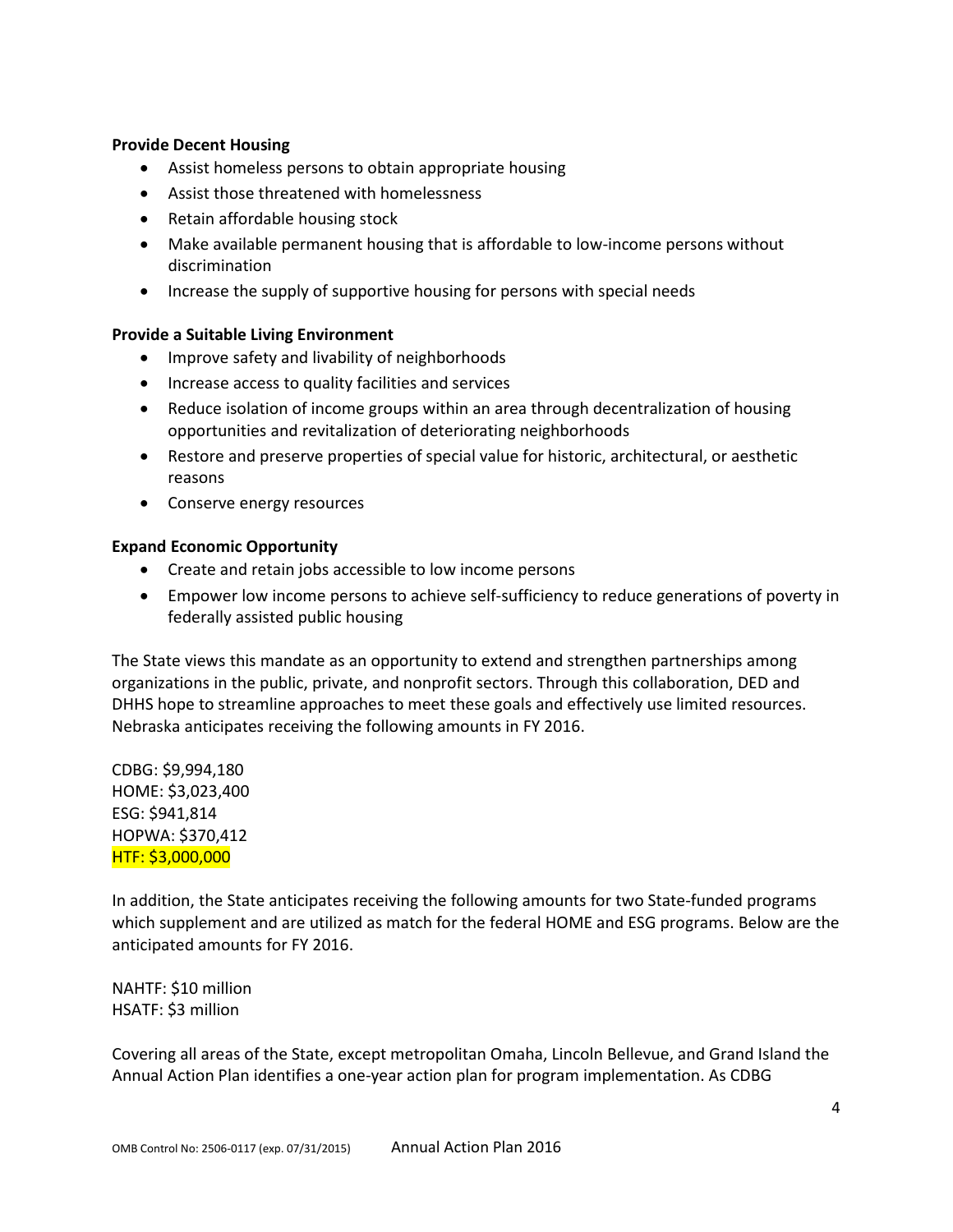Entitlement Areas, Omaha, Lincoln, Bellevue, and Grand Island receive funds for these programs directly, and are required to prepare and submit their own Annual Action Plans.

## **2. Summarize the objectives and outcomes identified in the Plan**

The State of Nebraska identified five priorities, which summarize the goals of the five-year Consolidated Plan.

The main priorities and objectives within the 2016 AAP include:

- Housing Priority Need
- Community Development Priority Need
- Economic Development Priority Need
- Homeless Services Priority Need
- HOPWA Services Priority Need

Through the development of the Consolidated Plan it was determined that there were three overarching objectives guiding the proposed activities that include:

- Provide Decent Housing
- Provide a Suitable Living Environment
- Expand Economic Opportunity

Outcomes were developed to show how programs and activities would benefit a community or the persons within a community served. The three outcomes that will illustrate the benefits of each activity funded by the CDBG, HOME, **HTF**, ESG, or HOPWA Programs are:

- Improved availability/accessibility
- Improved affordability
- Improved sustainability

The future activities funded within the next five years will support at least one objective and one outcome as described above. The statutes for CDBG, HOME, HTF, ESG, and HOPWA covered by the Consolidated Plan Rule include a number of basic goals discussed in the Housing and Community Development Act, as amended, and the National Affordable Housing Act, as amended. The framework for realizing these objectives and outcomes will be associated with the specific priorities, as noted above.

Nebraska Performance Measures are established to monitor the State's progress on outcomes and objectives for each Program, including CDBG, HOME, HTF, ESG, and HOPWA. While each Program has successfully provided services in the past, these new measures should enhance the State's ability to quantify the results for those activities and to convey a complete picture of housing and community development activities.

In regard to the Emergency Solutions Grant (ESG) Program, the purpose of the Nebraska Homeless Assistance Program (NHAP) is to provide an overall "Continuum of Care" approach to address the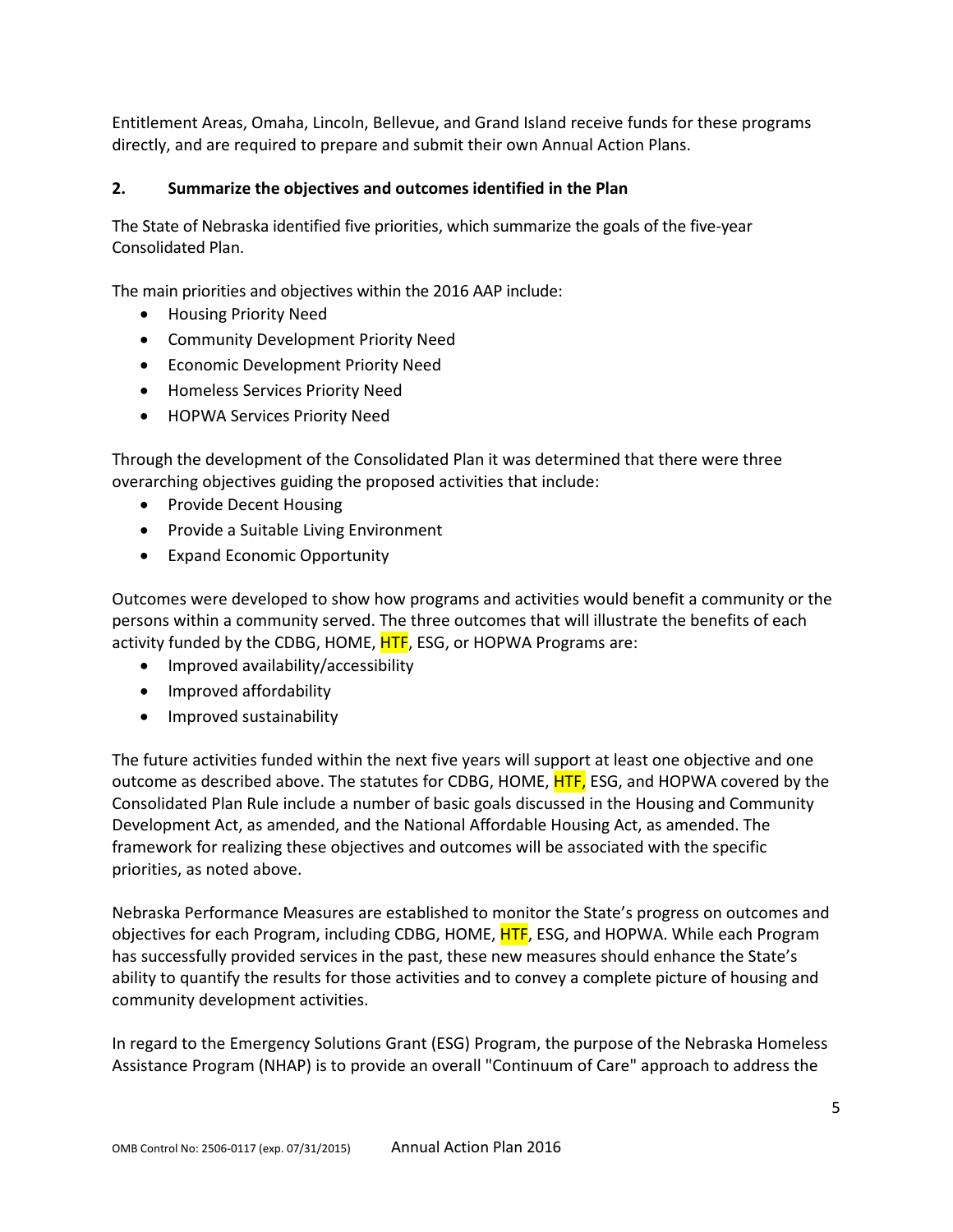needs of people who are homeless and near homeless in Nebraska by: Assisting in the alleviation of homelessness; providing temporary and/or permanent housing for persons who are homeless; and encouraging the development of projects that link housing assistance with efforts to promote selfsufficiency.

The intent of the DHHS is to award funds through a regional and programmatic (i.e. activity specific) allocation process. Organizations are encouraged to seek other sources of funding and collaborate and coordinate programs and services with other organizations to optimize the use of NHAP funds. Program outcomes for NHAP are to provide decent affordable housing, establish and maintain a suitable living environment, and expand economic opportunity for individuals and families in Nebraska, particularly for low- and very-low-income persons. Strategies employed within the NHAP which are used to help reach each of these outcomes include:

- promoting self-sufficiency for persons who are homeless;
- involving a Continuum of Care approach by providing shelter and services in collaboration with other agencies;
- providing services and programs that fill an identified gap in the regional/local Continuum of Care;
- providing services and programs that if discontinued would create a substantial gap in the regional/local Continuum of Care; and
- Providing services and programs designed to prevent homelessness in the regional/local Continuum of Care.

Within the framework of reaching the NHAP outcomes, funding is focused on program activities which help to improve availability/accessibility, affordability, and sustainability.

# **3. Evaluation of past performance**

The State of Nebraska has been successful in its efforts to address the priority needs identified in the 2015-2019 Consolidated Plan. The State has worked hard to further the primary national CDBG objective of developing viable urban communities by providing decent housing, suitable living environments, and expanding economic opportunities, principally for low-and moderate-income persons (LMI). The projects selected by the State in FY 2015 address the priority needs identified in the State's 2015-2019 Consolidated Plan.

Specific details about past performance by the State on priorities covered by the 2010-2014 Consolidated Plan and strategies contained in Annual Action Plans are available through the State's Annual Performance Reports that are submitted to HUD each year. The 2014 Annual Performance Report was submitted to HUD in September of 2015 and is the most recent report submitted. The Report contains information regarding significant achievements in meeting the needs of Nebraskans. The State began utilizing its Outcome Performance Measurement System in 2006. This measurement system allows the State to better measure the accomplishments of activities funded with CDBG, HOME, **HTF**, ESG, and HOPWA.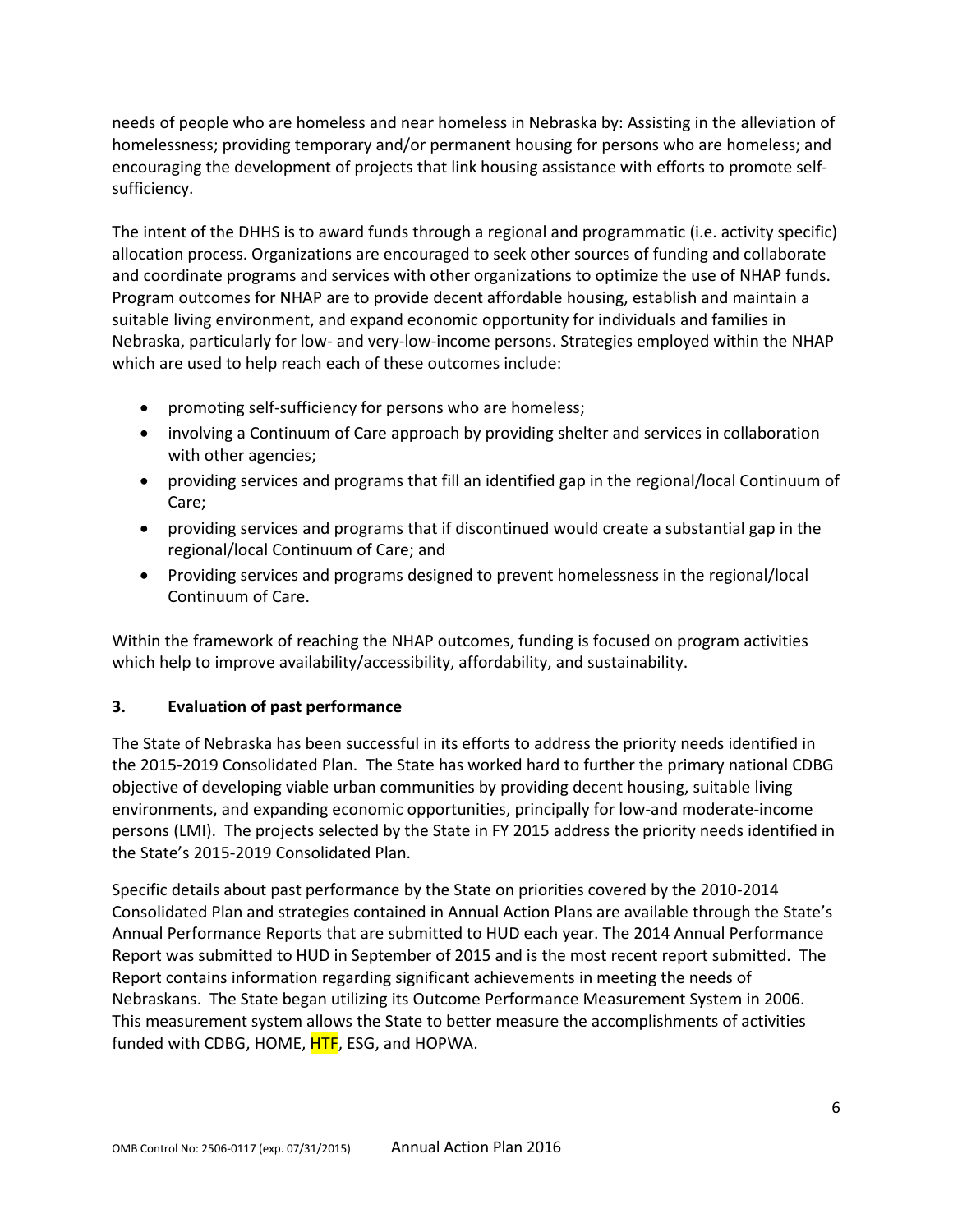## **4. Summary of Citizen Participation Process and consultation process**

## **Proposed 2016 AAP**

The State of Nebraska conducted two public hearings on housing and community development issues in order to allow citizens the opportunity to provide input for the 2016 Annual Action Plan. The public hearings included presentations which focused on housing and community development strategies to address housing and community development needs throughout the state. The public hearings were held in Lincoln, with satellite sites throughout the state that included: Chadron, Columbus, Grand Island, Norfolk, North Platte, and Wayne.

Prior to the public hearings, public notices were published in newspapers throughout the state. Public hearing notices via email were also posted on the DED website; distributed to local officials; developers; non-profit organizations; Development Districts; the NCHH; and the CoCs throughout the state.

Below is additional information regarding any public comments received regarding the Proposed 2016 AAP. Each response to a public comment is identified in bold and italics below.

#### **Substantial Amendment for 2016 AAP**

In addition, additional citizen participation will be completed for the implementation of the National Housing Trust Fund. This consultation will include outreach with homeless service providers, housing authorities, supportive service organizations, communities, non-profits, Economic Development Districts, for profit developers, and others that may assist in serving ELI populations.

#### **5. Summary of public comments**

#### **Proposed 2016 AAP**

Three public comments were received during the January 14, 2016 Lincoln, NE public meeting.

**Comment 1:** The following is a summary of an oral comment given by Southeast Nebraska Development District Executive Director Dave Taladay:

Mr. Taladay commended the staff of the Nebraska Department of Economic Development for setting logical application due dates.

*Thank you for your comments. We appreciate your participation in the 2016 Annual Action Plan process and will take your comments into consideration.*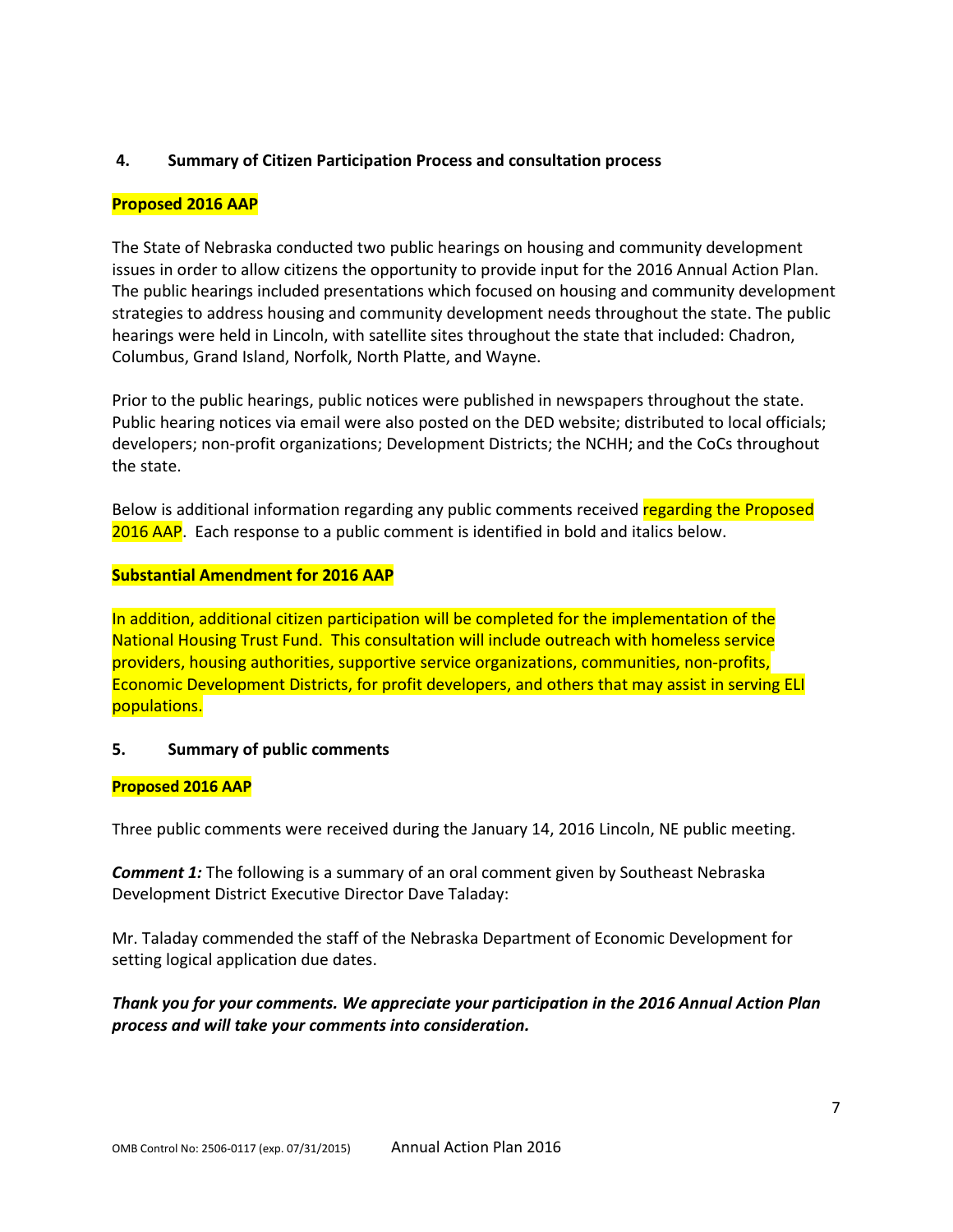**Comment 2:** The following is a summary of an oral comment given by Southeast Nebraska Economic Development District (SENDD) Executive Director Dave Taladay:

In the Economic Development program category scoring criteria, there are points given for being an Economic Development Certified community, but not for being a DED Leadership Community. SENDD would like the Department to consider giving points in this program category for communities that are DED Leadership Communities.

*Thank you for your comments regarding DED Leadership Communities and making them eligible for scoring additional points in the Economic Development Category. We appreciate your participation in the 2016 Annual Action Plan process. The Department will add DED Leadership Communities as eligible to receive 5 points in the scoring process for Economic Development applications.*

**Comment 3:** The following is a summary of an oral comment given by Central Nebraska Economic Development District (CNEDD) Executive Director Judy Petersen:

In the Economic Development program category scoring criteria, there are points given for being an Economic Development Certified community, but not for being a DED Leadership Community. CNEDD would like the Department to consider giving points in this program category for communities that are DED Leadership Communities.

*Thank you for your comments regarding DED Leadership Communities and making them eligible for scoring additional points in the Economic Development Category. We appreciate your participation in the 2016 Annual Action Plan process. The Department will add DED Leadership Communities as eligible to receive 5 points in the scoring process for Economic Development applications.*

## **Substantial Amendment to the 2016 AAP**

Any comments received during the Substantial Amendment public comment period will be added to this section.

**6. Summary of comments or views not accepted and the reasons for not accepting them**

Any comments received during the Substantial Amendment public comment period will be added to this section.

#### **7. Summary**

The Nebraska Department of Economic Development will be the lead agency and the Nebraska

Department of Health and Human Services will be the partner agency for the 2016 Annual Action Plan.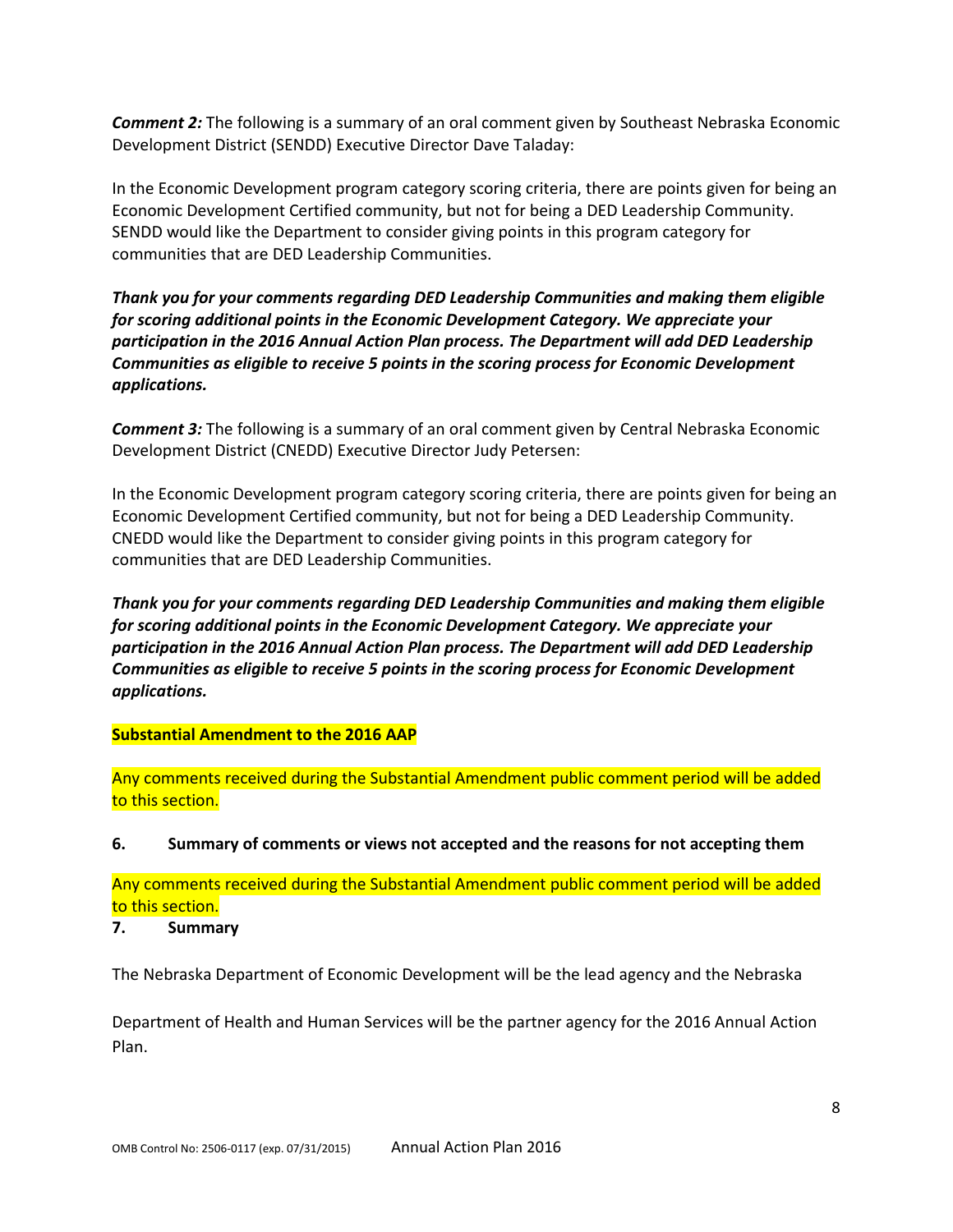## **PR-05 Lead & Responsible Agencies - 91.300(b)**

# **1. Agency/entity responsible for preparing/administering the Consolidated Plan**

The following are the agencies/entities responsible for preparing the Consolidated Plan and those responsible for administration of each grant program and funding source.

| <b>Table 1 Responsible Agencies</b> |                          |                                          |  |  |  |  |  |  |  |  |
|-------------------------------------|--------------------------|------------------------------------------|--|--|--|--|--|--|--|--|
| <b>Agency Role</b>                  | <b>Name</b>              | Department/Agency                        |  |  |  |  |  |  |  |  |
| <b>Lead Agency</b>                  | State of Nebraska,       | Nebraska Department of Economic          |  |  |  |  |  |  |  |  |
|                                     | Department of Economic   | Development/Housing and                  |  |  |  |  |  |  |  |  |
| CDBG,                               | Development              | <b>Community Development Division</b>    |  |  |  |  |  |  |  |  |
| HOME,                               |                          |                                          |  |  |  |  |  |  |  |  |
| and                                 |                          |                                          |  |  |  |  |  |  |  |  |
| <b>HTF</b>                          |                          |                                          |  |  |  |  |  |  |  |  |
|                                     |                          |                                          |  |  |  |  |  |  |  |  |
| <b>ESG Program</b>                  | State of Nebraska,       | Nebraska Department of Health and Human  |  |  |  |  |  |  |  |  |
|                                     | Department of Health and | Services/Division of Children and Family |  |  |  |  |  |  |  |  |
| <b>HOPWA</b>                        | State of Nebraska,       | Nebraska Department of Health and        |  |  |  |  |  |  |  |  |
| Program                             | Department of Health and | Human Services/Division of Public Health |  |  |  |  |  |  |  |  |

## **Narrative**

The Annual Action Plan was developed in partnership between the Nebraska Department of Economic Development (DED) and the Nebraska Department of Health and Human Services (DHHS). The CDBG, HOME, and **HTF** Programs are administered by DED within the Housing and Community Development Division. The ESG Program is administered by DHHS within the Division of Children and Family Services. The HOPWA Program is administered by DHHS within the Division of Public Health.

## **Consolidated Plan Public Contact Information**

Brian Gaskill Deputy Director, Housing and Community Development Division Nebraska Department of Economic Development 301 Centennial Mall South, PO Box 94666 Lincoln, NE 68509-4666 (402) 471-2280 (800) 426-6505 FAX (402) 471-8405 Email: [brian.gaskill@nebraska.gov](mailto:brian.gaskill@nebraska.gov) Agency Website: [http://www.neded.org](http://www.neded.org/)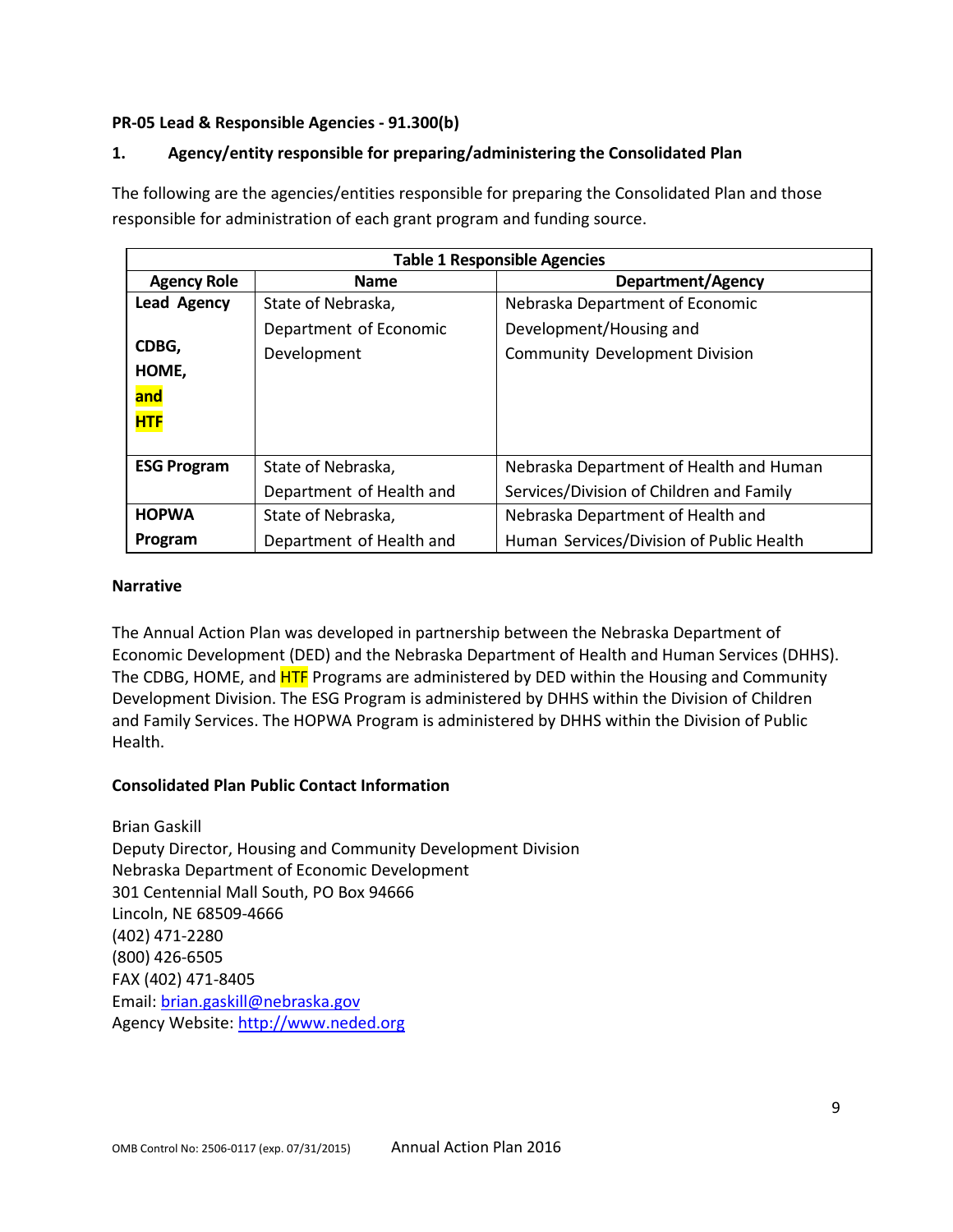Nikki Swope, Nebraska Homeless Assistance Program Coordinator Division of Children and Family Services Nebraska Department of Health and Human Services 301 Centennial Mall South, PO Box 95026 Lincoln, NE 68509-5026 (402) 471-9258 Email: nikki.swope@nebraska.gov Agency Website: [http://www.dhhs.ne.gov](http://www.dhhs.ne.gov/)

Lois Versaw, HOPWA Program Manager Division of Public Health Nebraska Department of Health and Human Services 301 Centennial Mall South Lincoln, NE 68509-5026 (402) 471-0164 Email: [lois.versaw@nebraska.gov](mailto:lois.versaw@nebraska.gov) Agency Website: http://www.dhhs.ne.gov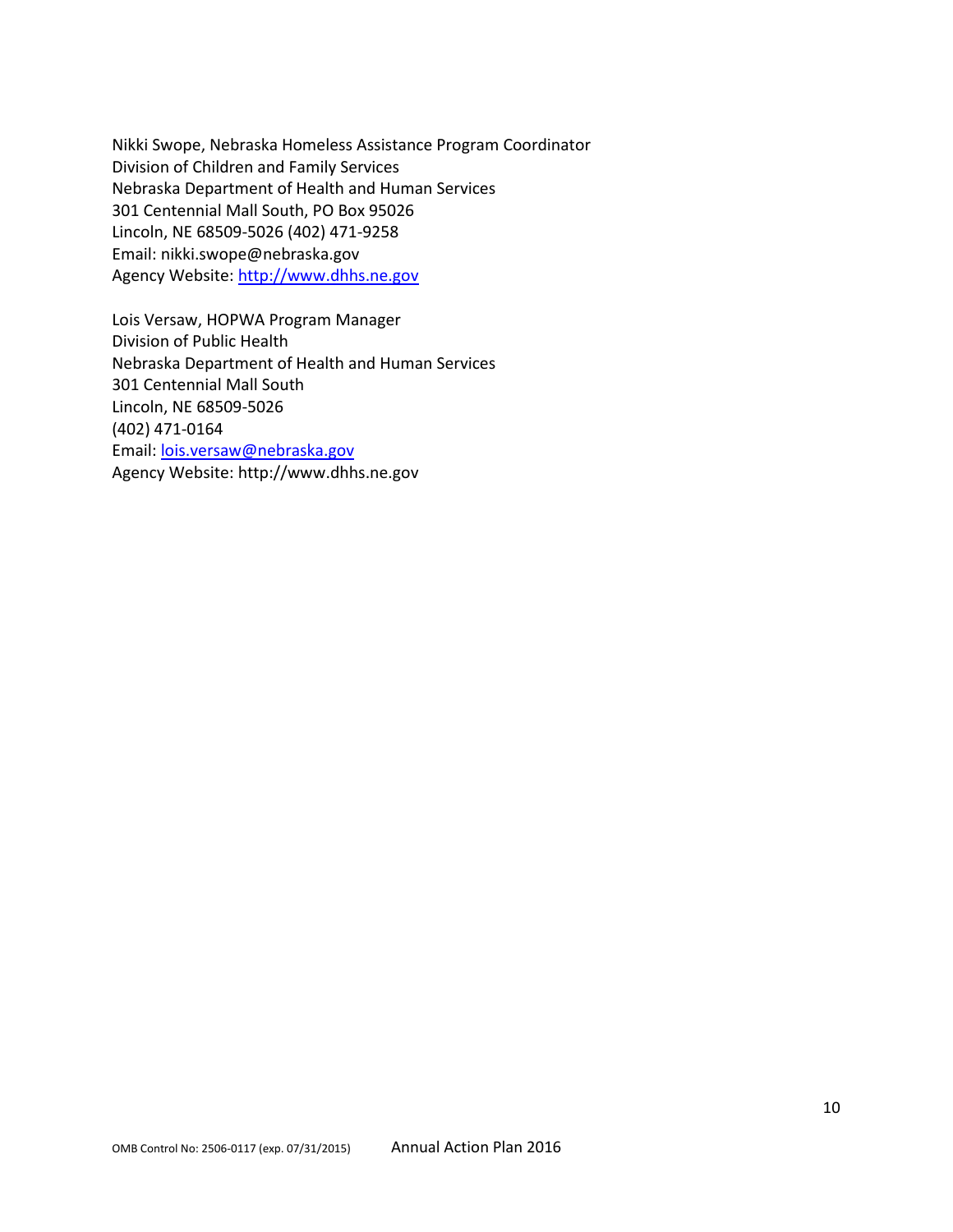## **AP-10 Consultation - 91.110, 91.300(b); 91.315(l)**

#### **1. Introduction**

DED and DHHS consulted with local governments, State agencies, non-profit organizations, and other members of the public on the preparation of the 2016 Annual Action Plan.

# **Provide a concise summary of the state's activities to enhance coordination between public and assisted housing providers and private and governmental health, mental health and service agencies**

The State worked at enhancing coordination between housing and service providers throughout the state. This was completed through consultation efforts made by DED and DHHS throughout the development of the Annual Action Plan. Some efforts for coordination included meeting with housing providers that included for-profit developers, members of the regional Development Districts; non-profit organizations; and community members throughout the state. In addition, consultation with the behavioral health and mental health advisory committee was conducted. DED routinely attends the regularly scheduled meetings of this organization in order to obtain a better understanding of what some of the issues and needs are of the mental health and substance abuse service providers.

The Nebraska Commission on Housing and Homelessness (NCHH) was created in 1994 and serves to promote public and private coordination and collaboration, develop policies and program recommendations that address affordable housing and homelessness and at risk of homeless issues, perform as the advisory body for the DED and the Nebraska Homeless Assistance Program (NHAP). The NHAP includes funding from both ESG and the State's Homeless Shelter Assistance Trust Fund (HSATF). The NCHH, in coordination with DED and DHHS, support a statewide Continuum of Care (CoC), evaluate unmet needs, and provide effective solutions to build the services and affordable housing needed for healthy viable Nebraskan communities.

Membership for the advisory body is comprised of governor-appointed representatives from public and assisted housing providers, local, regional and state officials, housing and homeless providers, community leaders, and other interested service agencies. CDBG, HOME, ESG and HOPWA program staff are actively engaged in Commission meetings. Other associations, public and private agencies and business in the state related to low income populations and services, housing, and development are also invited to attend and report at NCHH meetings. The Commission meets regularly to discuss, plan, and make recommendations for coordination and cooperation of the supports and services needed to service homeless persons and persons at risk of homelessness.

In addition, the state's updated 10 Year Plan to Prevent and End Homelessness was unveiled in January of 2015. This plan serves as a roadmap for achieving four overarching goals which include: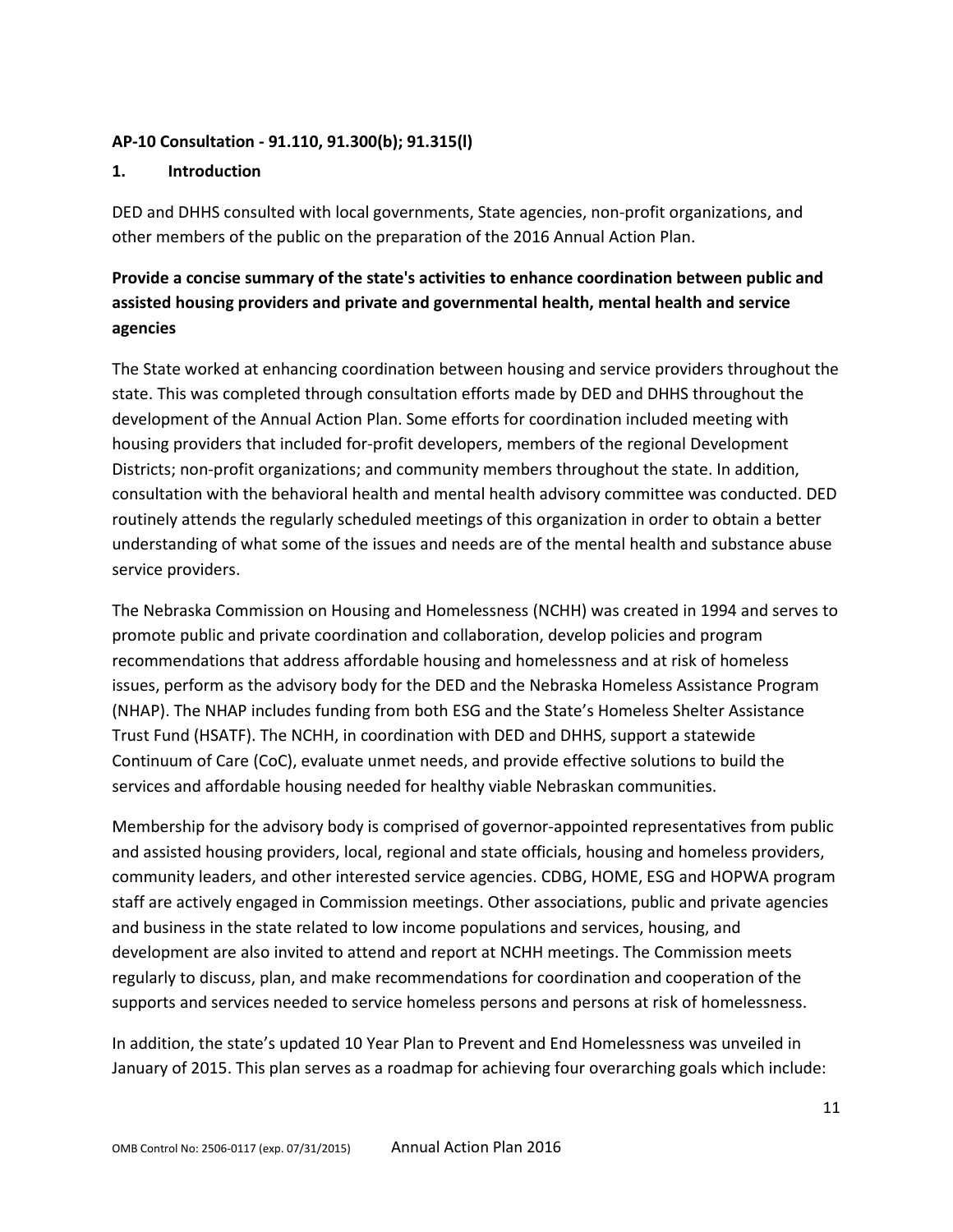end chronic homelessness; end veteran homelessness; end child, family, and youth homelessness; and finally, set a path to reducing overall homelessness. The Plan will drive increased leadership, collaboration and civic engagement across multiple agencies, groups, and organizations such as public and private housing, disability, health, financial, employment, elderly, child welfare, victims of domestic violence, and other for profit and nonprofit service agencies.

Additional efforts at consultation are noted below.

In regard to the HTF Program, DED consulted with a number of entities that included homeless service providers; housing authorities; the Continuums of Care (CoCs); housing developers; nonprofit organizations; the Nebraska Investment Finance Authority (NIFA); the Nebraska Commission on Housing and Homelessness (NCHH); and other communities and organizations throughout the state. The goal of this outreach was to obtain information on how to best administer the HTF Program, particularly in the areas of special needs housing and permanent supportive housing. Through collaboration and consultation, the State was able to develop the HTF Allocation Plan for the current Program Year.

# **Describe coordination with the Continuum of Care and efforts to address the needs of homeless persons (particularly chronically homeless individuals and families, families with children, veterans, and unaccompanied youth) and persons at risk of homelessness**

The purpose of the NHAP is to provide an overall "Continuum of Care" approach to address the needs of people who are homeless or are at risk of homelessness. To support the "Continuum of Care" approach, the Continuum of Care System is utilized. Nebraska has 2 ESG entitlement cities, which comprise the Region 6 Lincoln CoC and the Region 7 Omaha CoC, with the remaining local 5 regions collectively forming the Balance of State (BoS) CoC, whereas the entire state is referred to as the Continuum of Care System. As NHAP provides federal funds to the BoS CoC and HSATF dollars statewide, NHAP coordinates with the entire Continuum of Care System. The State coordinates directly with the Continuum of Care System on an ongoing basis by participating in Continuum meetings, leading strategic planning efforts, and supporting the Homeless Management Information system (HMIS) and CoC funding priorities.

To effectively help facilitate a cohesive statewide CoC network, NCHH established a State Continuum of Care Committee which includes representation from governmental, public, and private entities. All seven local CoC regions have representation on the State CoC Committee. The purpose of the State CoC Committee is to support the objectives in addressing the issues of the NCHH. To accomplish this, the following objectives are observed:

1) Focus attention of the need of persons who are homeless and persons at risk of homelessness;

2) Propose solutions to the needs of persons who are homeless and persons at risk of homelessness;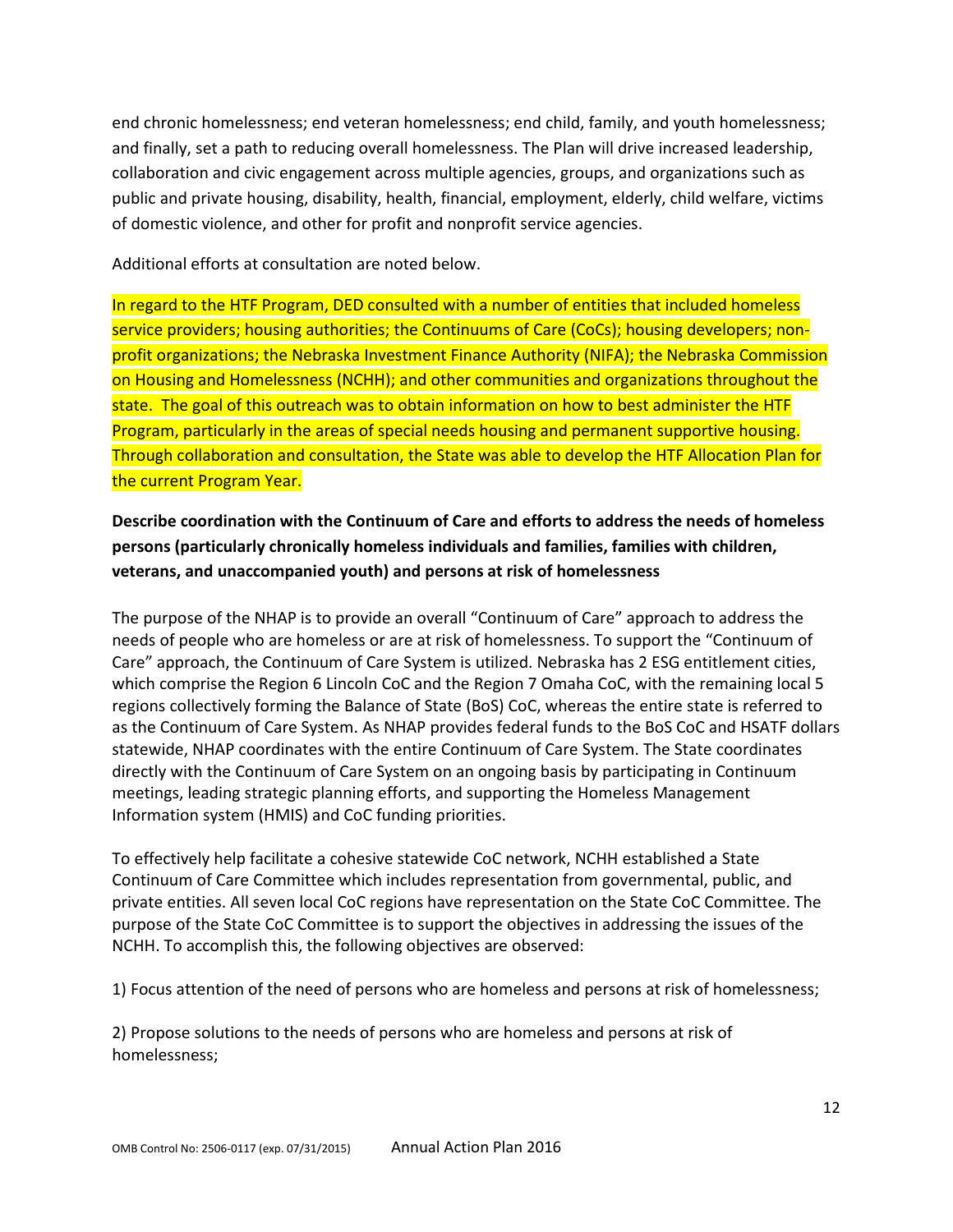3) Encourage and support continuity, coordination, and cooperation at the State level among the State agencies that deliver programs and services to persons who are homeless and persons at risk of homelessness;

4) Coordinate the development of a statewide comprehensive plan;

5) Coordinate with the NCHH in developing recommendations for programs and/or services that involve housing the persons who are homeless persons at risk of homelessness;

6) Serve as an advisory body to the NHAP.

The State CoC Committee is intricately involved in the ongoing planning, coordination and implementation of program and/or services that involve housing and people who are homeless and at risk of homelessness. To accomplish these ongoing effects, quarterly meetings via conference call are conducted. Although NHAP is not a member of the NCHH or its State Continuum of Care Committee NHAP is attend the meetings to share information and seek input in effort to coordinate in meeting the needs of the populations served by ESG.

Under the guidance and direction of NCHH, the State Continuum of Care Committee is charged with implementing the Opening Doors: Nebraska – 10 Year Plan to Prevent and End Homelessness. The State Continuum of Care Committee will host regularly scheduled quarterly meetings in which diverse stakeholders will be represented, including but not limited to: State partners, Federal partners, CoC providers, consumers, and advocates. The 10 Year Plan is considered a living document and it will reflect the actual and evolving reality of funding, economics, and society.

As previously mentioned, two of the local 7 CoC regions are classified as entitlement regions. The remaining five CoC regions are identified as rural, and in 2010 were collectively grouped as a representative body for regions 1-5, defined as the Balance of State (BoS) CoC. The goal of the BoS CoC is to coordinate the efforts to prevent and end homelessness in rural Nebraska and does not include the entitlement cities of Omaha and Lincoln. For the BoS CoC Governing Board membership, each region elects two representatives. The BoS CoC, in conjunction with NHAP, meet monthly via conference call to discuss the planning, coordinating, and prioritization for the supports and services needed to serve and support the homeless and at risk of homelessness population in rural Nebraska.

The BoS CoC is comprised of five distinct local regional CoCs which include: Region 1, Panhandle, (Sioux, Dawes, Sheridan, Box Butte, Scotts Bluff, Morrill, Garden, Banner, Kimball, Cheyenne, Deuel counties); Region 2, North Central, (Cherry, Keya Paha, Boyd, Brown, Rick, Holt, Blaine, Loup, Garfield, Wheeler, Boone, Platte, Colfax, Custer, valley, Greeley, Sherman, Howard, Nance, Hall, Merrick, Hamilton counties); Region 3, Southwest, (Grant, Hooker, Thomas, Arthur, McPherson, Logan, Keith, Lincoln, Perkins, Dawson, Buffalo, Chase, Hayes, Frontier, Gosper, Phelps, Kearney, Dundy, Hitchcock, Red Willow, Furnas, Harlan, Franklin counties); Region 4, Southeast, (Polk, Butler, Saunders, Sarpy, York, Seward, Lancaster, [The City of Lincoln excluded], Cass, Otoe, Fillmore, Saline, Adams, Clay, Webster, Nuckolls, Thayer, Jefferson, Gage, Johnson, Nemaha, Pawnee, Richardson counties); Region 5, Northeast, (Knox, Cedar, Dixon, Dakota, Antelope, pierce, Wayne,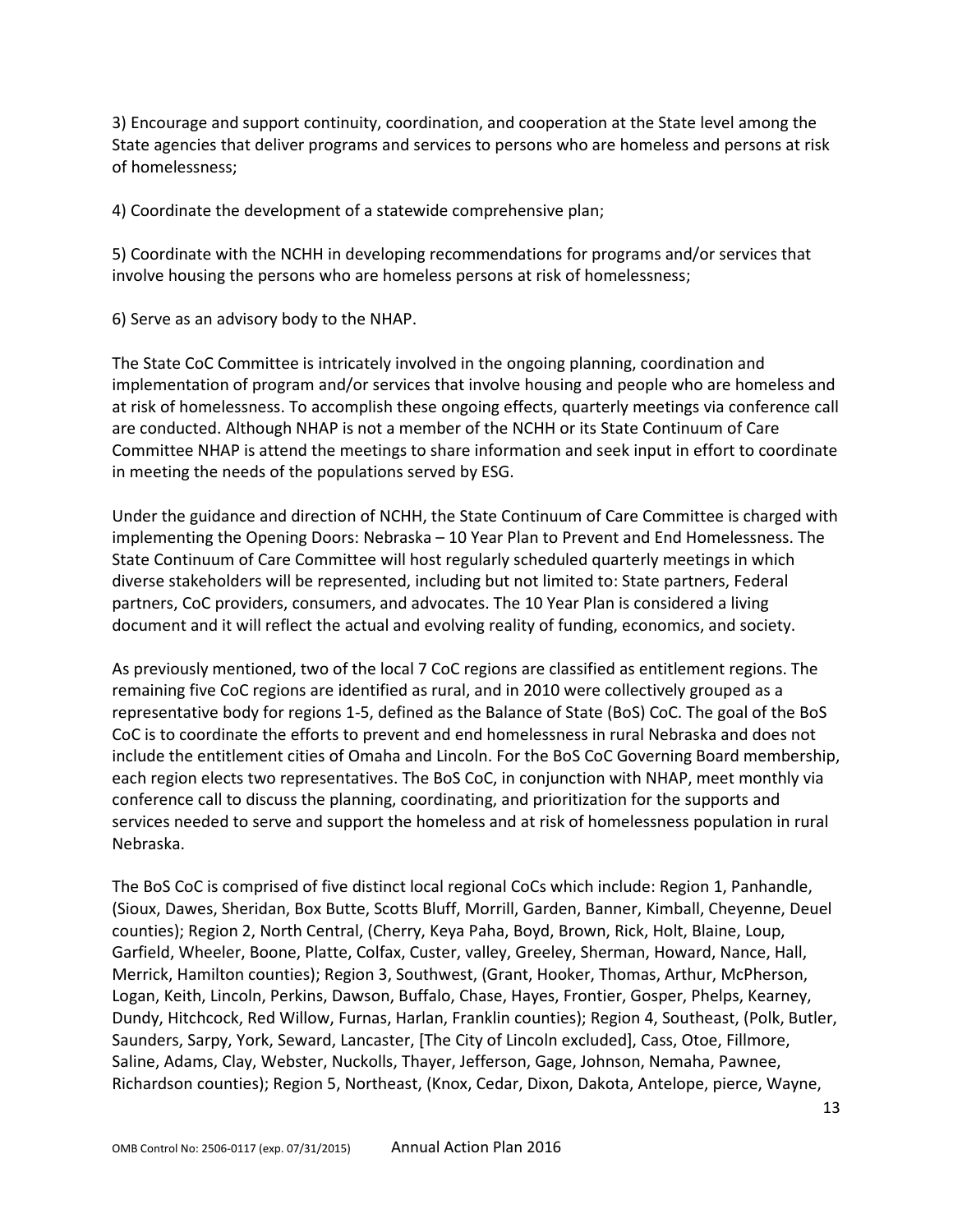Thurston, Madison, Stanton, Cuming, Burt, Dodge, Washington, Douglas counties [The City of Omaha excluded].

At the regional CoC level, in order to ensure that the CoC enables widespread participation and collaboration, the BoS CoC serves as the Governing Board for the five CoC regions in rural Nebraska. Each of the five rural regions host a monthly in person regional meeting to coordinate and plan how services and resources can best meet the needs of the homeless and at risk of homelessness within the region.

In regard to the HTF Program, DED consulted with a number of entities that included homeless service providers; housing authorities; the Continuums of Care (CoCs); housing developers; nonprofit organizations; the Nebraska Investment Finance Authority (NIFA); the Nebraska Commission on Housing and Homelessness (NCHH); and other communities and organizations throughout the state. The goal of this outreach was to obtain information on how to best administer the HTF Program, particularly in the areas of special needs housing and permanent supportive housing. Through collaboration and consultation, the State was able to develop the HTF Allocation Plan for the current Program Year.

**Describe consultation with the Continuum(s) of Care that serves the State in determining how to allocate ESG funds, develop performance standards for and evaluate outcomes of projects and activities assisted by ESG funds, and develop funding, policies and procedures for the operation and administration of HMIS**

State ESG funds are allocated through the State's unified funding process. The funding process helps ensure an equitable distribution of funds throughout the entire state. The allocation formula was developed through input from the NCHH, and is periodically reviewed and revised as appropriate. ESG funding distribution occurs through a competitive grant process in which allocation recommendations from the grant review team are provided. The review team is composed of representatives from the CoC regions, the NCHH, and the Department of Health and Human Services, and other collaborating departments.

The NHAP works to involve input with the Continuum of Care System in the NHAP funding process. The application process for ESG and HSATF dollars requires applicants obtain approval by their respective local regional CoC group to verify the CoC has determined the proposed applicant's services are congruent with gaps in services and/or the needs of the homeless and those at risk of homeless in that region of the state. NHAP also actively seeks input from the CoC System in pursuing different approaches to allocating funds across the state. An example of this input was NHAP consulting with the BoS in looking at options to best utilize funds for Rapid Rehousing and Homeless Prevention services. NHAP had proposed having one main provider for such services in each local region but the BoS, through each local regional CoC did not support the idea so NHAP did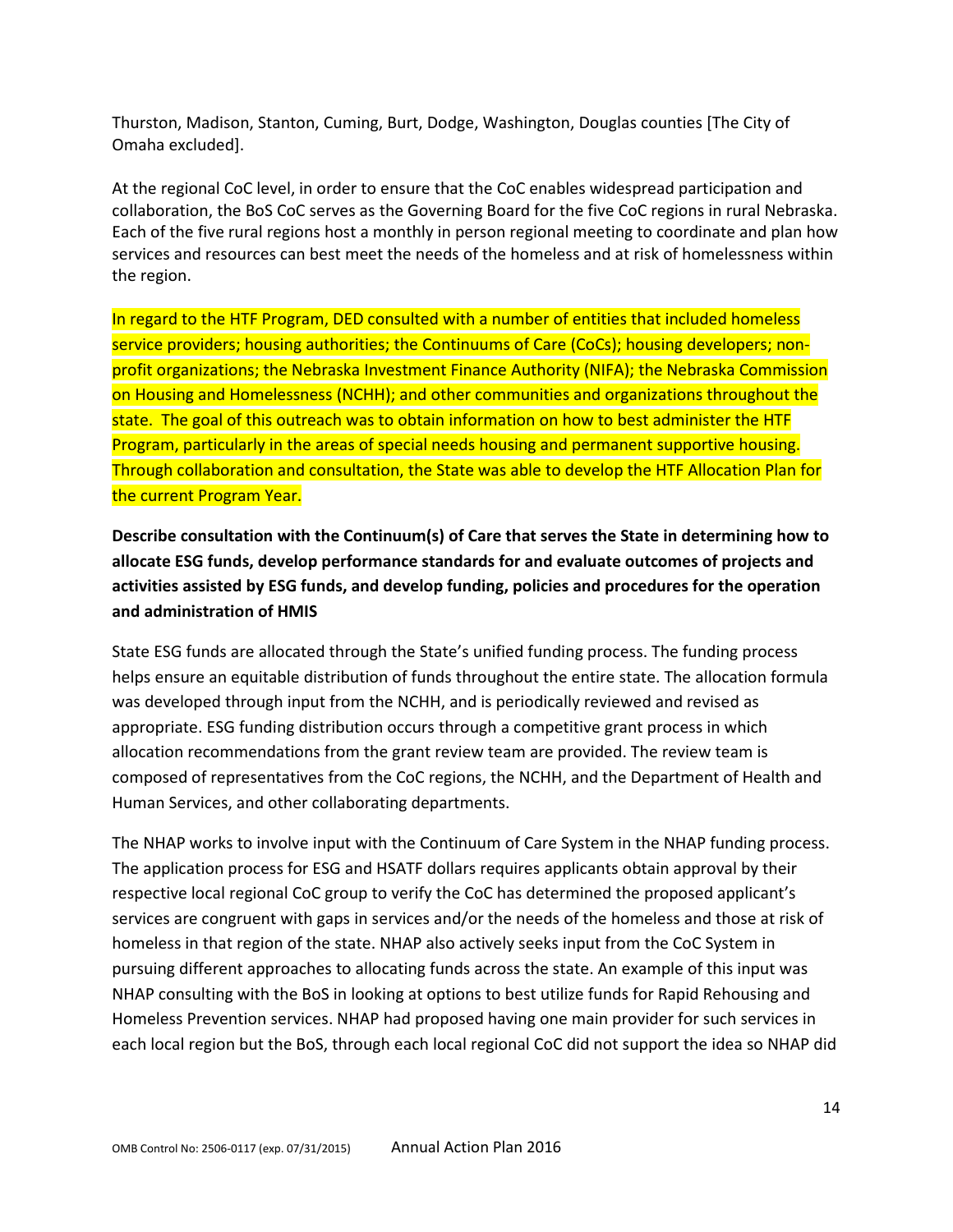not pursue such change at that time. NHAP will continue to consult with the NCHH, the State CoC Committee and the CoC System related to NHAP allocations of funds across the state.

The State consults with the BoS CoC on performance standards and outcome evaluations through monthly conference calls which NHAP regularly participates in. During the calls, the focus is to work on gathering and analyzing information to determine the needs of Nebraskans experiencing homelessness, plan and implement strategic responses, develop performance standards as well as evaluating outcomes, and identify and implement endeavors to improve the quality and effectiveness of strategies to prevent and end homelessness. Various work groups developed by the BoS CoC address current and future needs, including the HEARTH Implementation Committee, HMIS subcommittee, the New/Project Renewal Performance Evaluation subcommittee and the Most Vulnerable Review Team.

The HEARTH Implementation Committee was created to: assist the BoS CoC in moving forward with updating the ESG Written Standards for the BoS CoC; address, develop, and implement the Coordinated Assessment System; and respond to HUD's policies on prioritization of chronic homeless. On June 10, 2015, an updated Written Standards for ESG/CoC Service Delivery was adopted. A copy is posted on the NHAP website at:

http://dhhs.ne.gov/children\_family\_services/Documents/NHAP (ESG and HSATF) Program Standards.pdf. The Homeless Management Information System (HMIS) subcommittee is a standing committee under the BoS CoC designed to address training, technical support, and data quality.

The New Project/Renewal Performance Evaluation subcommittee is another subcommittee under the BoS CoC. The focus of the New Project/Renewal Performance Evaluation subcommittee is to establish priorities and develop a process for the use of new CoC resources, assess the performance of funded programs, and make recommendations to the CoC on the reallocation of CoC resources.

The State also consults CoC System of Care on the development of HMIS policies and procedures as well as funding though multiple avenues. In August of 2014, a two day HMIS training was conducted, to bring together home and housing service providers, housing and homeless service funders, and HMIS providers from across the state to discuss and learn about the development of Nebraska's Coordinated Access System for the homeless. One of the significant outcomes from the training lead to adopting the Vulnerability Index-Service Prioritization Decision Assistance Tool (VI-

# **2. Agencies, groups, organizations and others who participated in the process and consultations**

**Table 2 Agencies, groups, organizations who participated**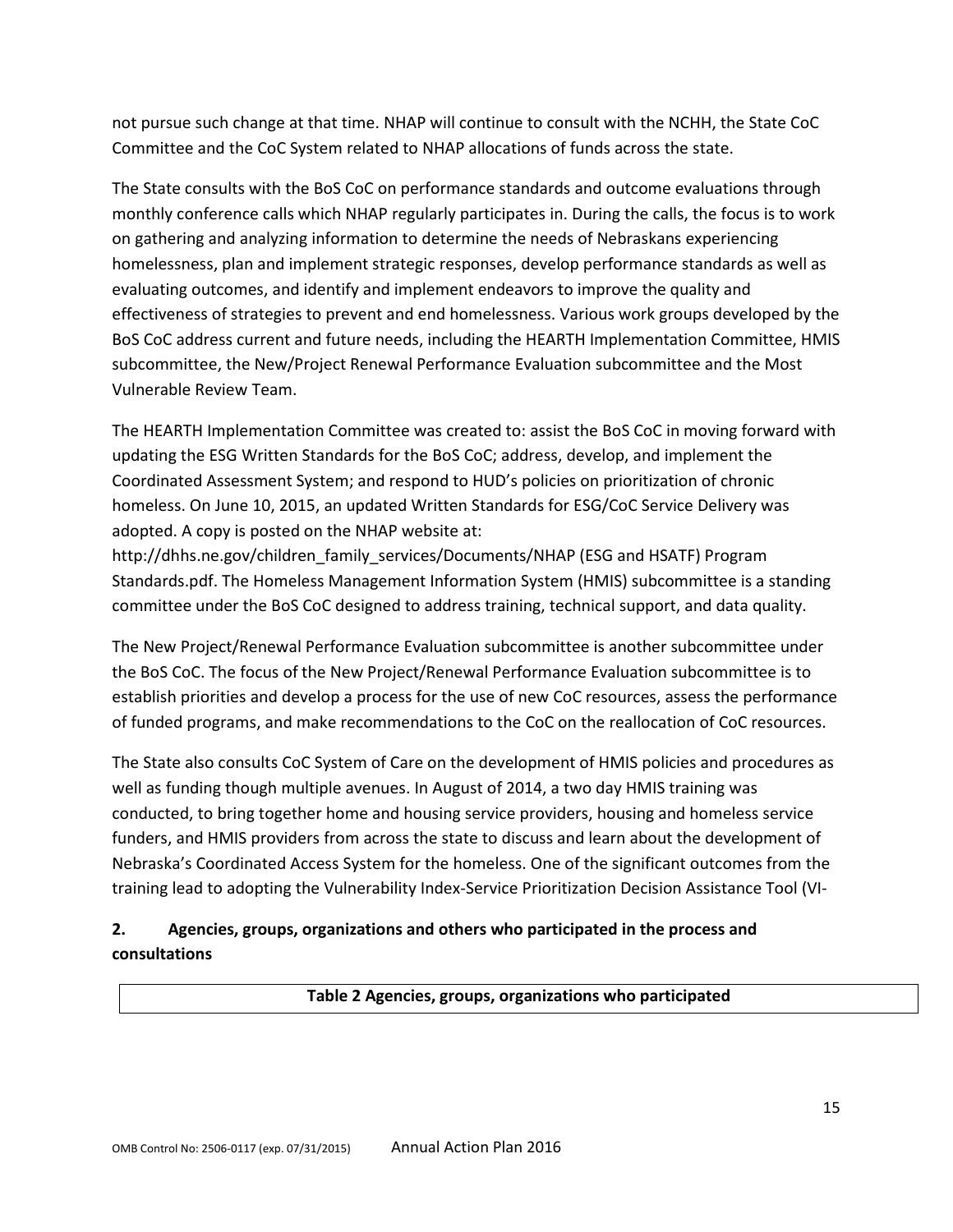| Agency/Group/                                                    | Agency/Group/                                           | What section of the                                                        | How was the                                                                                                                                   |
|------------------------------------------------------------------|---------------------------------------------------------|----------------------------------------------------------------------------|-----------------------------------------------------------------------------------------------------------------------------------------------|
| Organization                                                     | <b>Organization Type</b>                                | Plan was addressed by<br>Consultation?                                     | Agency/Group/Organization<br>consulted and what are the<br>anticipated outcomes of the<br>consultation or areas for<br>improved coordination? |
| Region 1 Panhandle                                               | Continuum of Care                                       | Homelessness Strategy                                                      | Consulted through E-mail and<br>Phone Calls                                                                                                   |
| Region 2 North Central                                           | Continuum of Care                                       | Homelessness Strategy                                                      | Consulted through E-mail and<br><b>Phone Calls</b>                                                                                            |
| Region 3 Southwest                                               | Continuum of Care                                       | Homelessness Strategy                                                      | Consulted through E-mail and<br><b>Phone Calls</b>                                                                                            |
| Region 4 Southeast                                               | Continuum of Care                                       | Homelessness Strategy                                                      | Consulted through E-mail and<br><b>Phone Calls</b>                                                                                            |
| Region 5 Northeast                                               | Continuum of Care                                       | Homelessness Strategy<br>Homelessness Strategy<br>Homelessness<br>Strategy | Consulted through E-mail and<br><b>Phone Calls</b>                                                                                            |
| <b>PATH</b>                                                      | <b>DHHS Behavior Health</b>                             |                                                                            | Consulted through Meeting in-<br>person, E-mail and Phone Calls                                                                               |
| <b>State CoC</b>                                                 | CoC Stakeholders and<br>Human Services<br>Professionals |                                                                            | Consulted through Phone calls                                                                                                                 |
| <b>Association of Home</b><br><b>Builders</b>                    | Non-Profit Organization                                 | <b>All Sections</b>                                                        | Consulted through Email                                                                                                                       |
| <b>CDBG Certified</b><br>Administrators                          | Various                                                 | <b>All Sections</b>                                                        | Consulted through Email,<br>through phone calls, and in<br>nerson.                                                                            |
| Nebraska Commission on Commission<br>Housing and<br>Homelessness |                                                         | <b>All Sections</b>                                                        | Consulted through Email,<br>through phone calls, and in<br>person.                                                                            |
| Nebraska Community<br><b>Action Agencies</b>                     | Social Services and Non-<br><b>Profit Organizations</b> | <b>All Sections</b>                                                        | Consulted through Email                                                                                                                       |
| Nebraska County Clerks                                           | Government                                              | <b>All Sections</b>                                                        | Consulted through Email                                                                                                                       |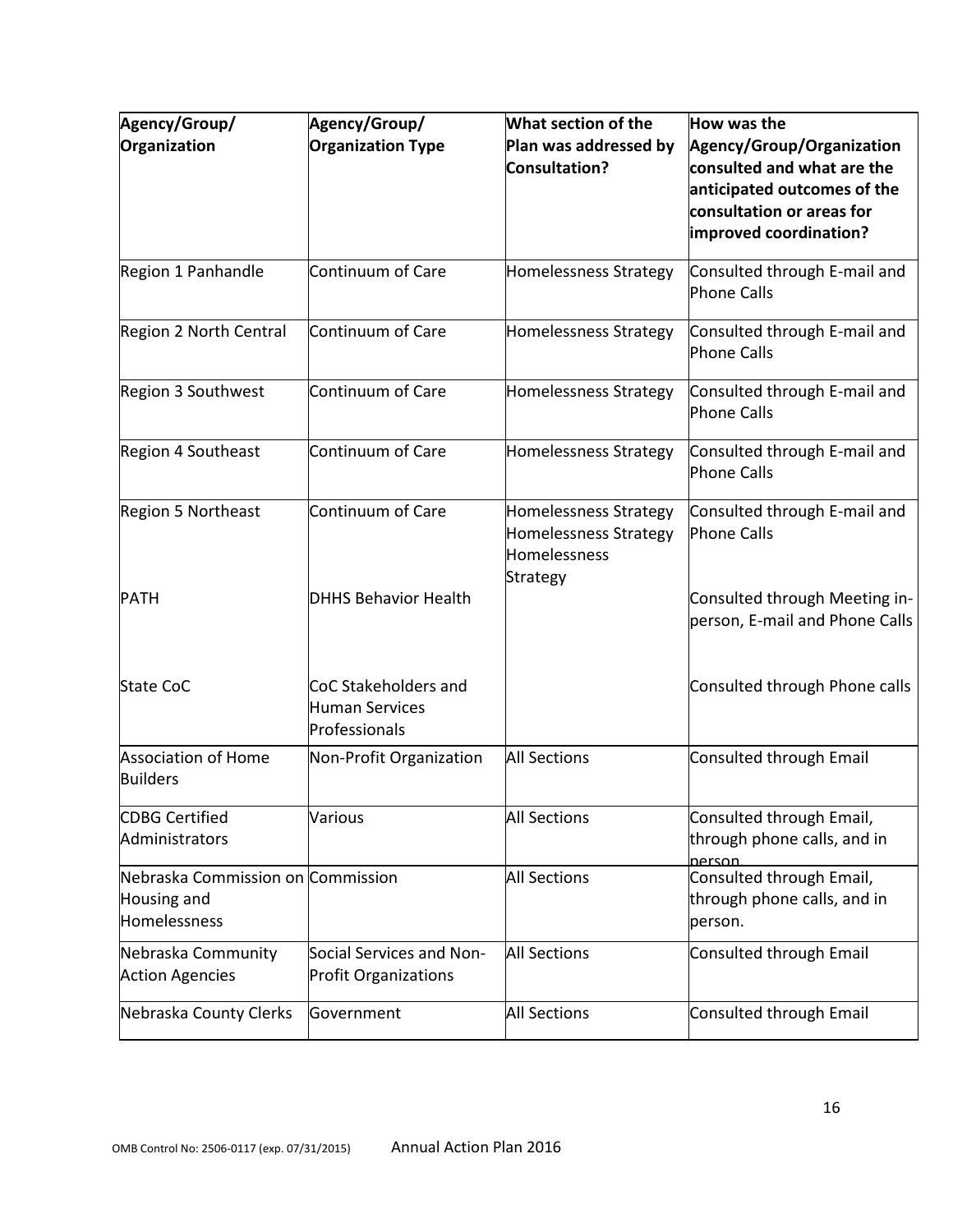| Nebraska Economic                                                | <b>Professional Association</b> | <b>All Sections</b> | Consulted through Email,                                           |
|------------------------------------------------------------------|---------------------------------|---------------------|--------------------------------------------------------------------|
| <b>Developers Association</b>                                    |                                 |                     | through phone calls, and in<br>person.                             |
| Nebraska Housing<br>Authorities                                  | <b>Housing Authorities</b>      | <b>All Sections</b> | Consulted through Email                                            |
| Nebraska Housing<br><b>Developers Association</b>                | <b>Professional Association</b> | <b>All Sections</b> | Consulted through Email,<br>through phone calls, and in<br>person. |
| Nebraska League of<br>Municipalities                             | Non-Profit Organization         | <b>All Sections</b> | Consulted through Email                                            |
| Nebraska Regional<br>Officials Council (NROC)                    | Council                         | <b>All Sections</b> | Consulted through Email                                            |
| First Class Nebraska CitiesGovernment                            |                                 | <b>All Sections</b> | Consulted through Email,<br>through phone calls, and in            |
| Second Class Nebraska<br><b>Cities</b>                           | Government                      | <b>All Sections</b> | Consulted through Email,<br>through phone calls, and in<br>person. |
| Nebraska Villages                                                | Government                      | <b>All Sections</b> | Consulted through Email,<br>through phone calls, and in<br>person. |
| Non-Profit organizations                                         | Various                         | <b>All Sections</b> | Consulted through Email,<br>through phone calls, and in<br>person. |
| For Profit Developers                                            | Various                         | <b>All Sections</b> | Consulted through Email,<br>through phone calls, and in<br>person. |
| Nebraska Investment<br>Finance Authority (NIFA)                  | Quasi-Government                | <b>All Sections</b> | Consulted through Email,<br>through phone calls, and in<br>person. |
| <b>Community Housing</b><br>Development<br>Organizations (CHDOs) | Various                         | <b>All Sections</b> | Consulted through Email,<br>through phone calls, and in<br>person. |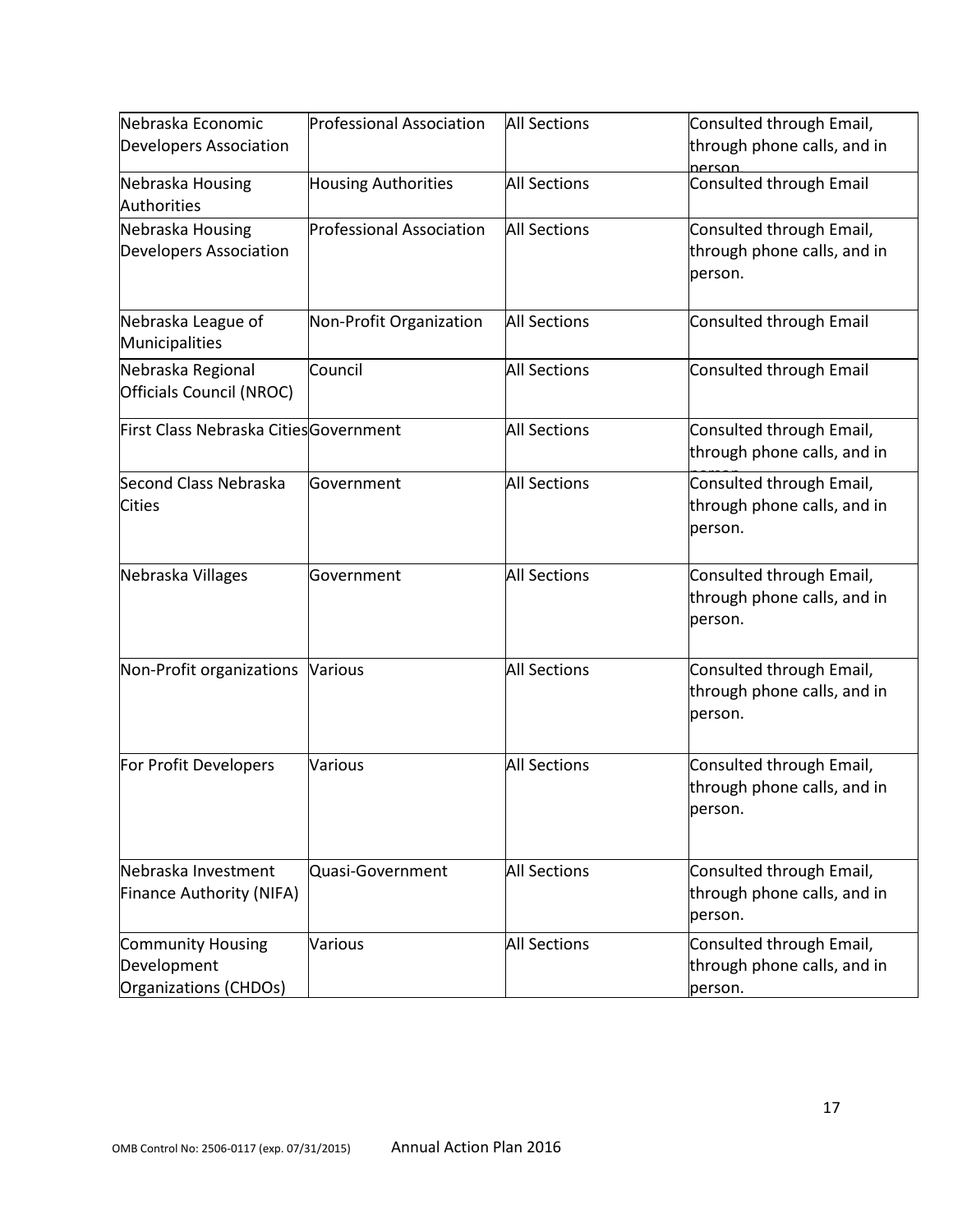# **Identify any Agency Types not consulted and provide rationale for not consulting**

When developing the Consolidated Plan, the State consulted with all agencies that the State felt would provide relevant information for the Plan. The state of Nebraska has over 100 public housing agencies and does not have one agency that oversees all of these agencies. Contacting each agency individually would not have been feasible, but the State attempted to provide as broad an outreach as possible through the distribution of information through multiple methods.

| Name of Plan                                                                                          | <b>Lead Organization</b> | How do the goals of your Strategic<br>Plan overlap with the goals of each |
|-------------------------------------------------------------------------------------------------------|--------------------------|---------------------------------------------------------------------------|
|                                                                                                       |                          | plan?                                                                     |
|                                                                                                       |                          | Various homeless assistance                                               |
|                                                                                                       |                          | providers, in consultation with CoCs;                                     |
|                                                                                                       |                          | consultants; federal and state                                            |
|                                                                                                       |                          | partners; housing developers; and                                         |
|                                                                                                       | Nebraska Commission      | other interested parties developed                                        |
| Opening Doors: 10 Year Plan to<br>Prevent and End Homelessness in<br>the State of Nebraska, 2015-2025 | on Housing and           | the 10 Year Plan than can be utilized                                     |
|                                                                                                       | Homelessness             | in coordination with the State's                                          |
|                                                                                                       |                          | <b>Consolidated Plan and Annual</b>                                       |
|                                                                                                       |                          | Action Plan in helping coordinate                                         |
|                                                                                                       |                          | efforts, funding, and priorities                                          |
|                                                                                                       |                          | among different programs aimed at                                         |
|                                                                                                       |                          | ending homelessness.                                                      |
|                                                                                                       |                          | Having a better understanding of                                          |
|                                                                                                       |                          | the planning efforts within the                                           |
| City of Omaha-Comprehensive                                                                           | City of Omaha            | largest cities within Nebraska will                                       |
| Plan                                                                                                  |                          | aid at ensuring a coordinated effort                                      |
|                                                                                                       |                          | is made through the utilization of                                        |
|                                                                                                       |                          | resources.                                                                |
|                                                                                                       |                          | Having a better understanding of                                          |
|                                                                                                       |                          | the planning efforts within the                                           |
| City of Lincoln-Comprehensive                                                                         | City of Lincoln          | largest cities within Nebraska will                                       |
| Plan                                                                                                  |                          | aid at ensuring a coordinated effort                                      |
|                                                                                                       |                          | is made through the utilization of                                        |
|                                                                                                       |                          | resources.                                                                |

#### **Other local/regional/state/federal planning efforts considered when preparing the Plan**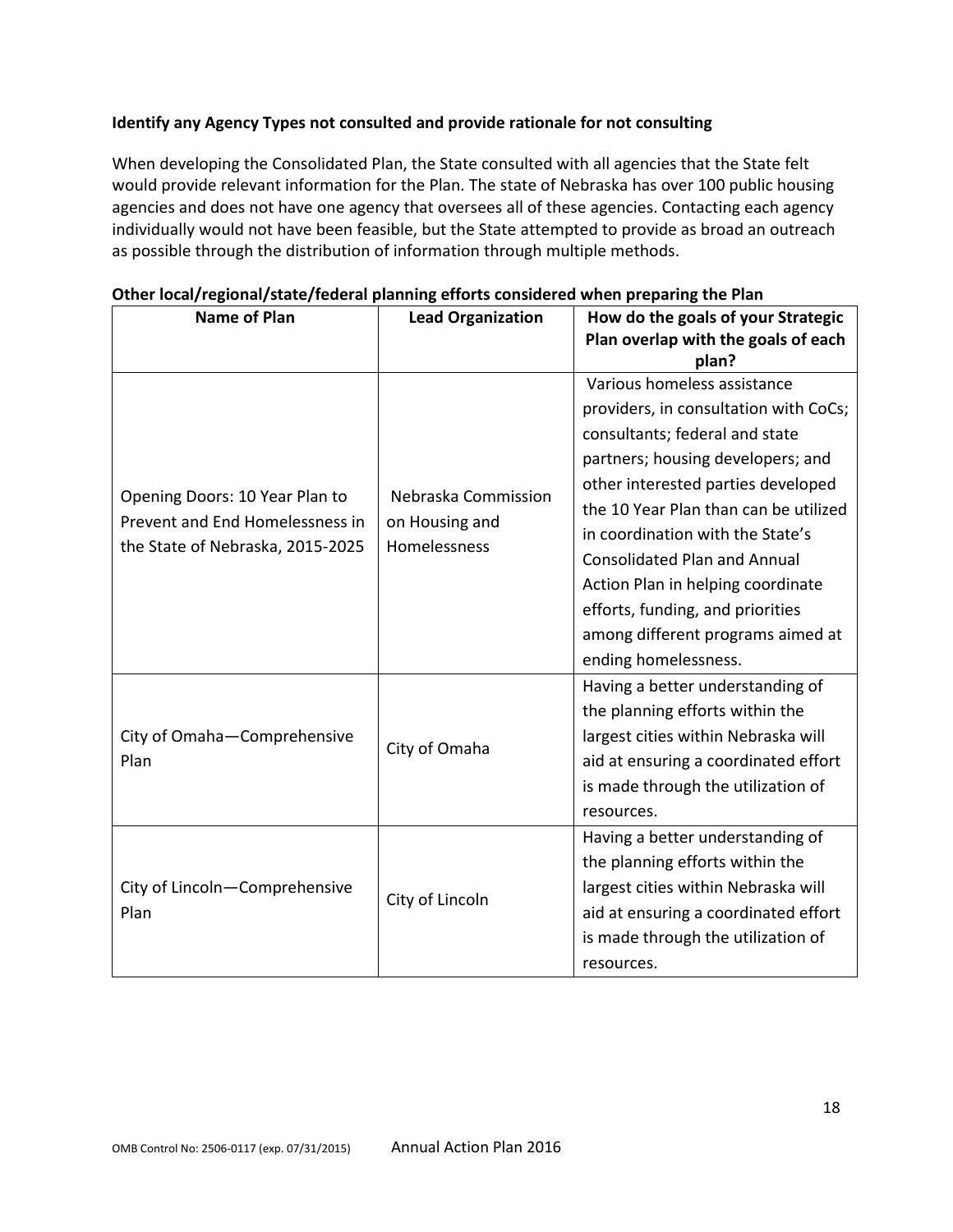| <b>Name of Plan</b>                         | <b>Lead Organization</b> | How do the goals of your Strategic<br>Plan overlap with the goals of each<br>plan?                                                                                                                     |
|---------------------------------------------|--------------------------|--------------------------------------------------------------------------------------------------------------------------------------------------------------------------------------------------------|
| City of Bellevue-Comprehensive<br>Plan      | City of Bellevue         | Having a better understanding of<br>the planning efforts within the<br>largest cities within Nebraska will<br>aid at ensuring a coordinated effort<br>is made through the utilization of<br>resources. |
| City of Grand Island-<br>Comprehensive Plan | City of Grand Island     | Having a better understanding of<br>the planning efforts within the<br>largest cities within Nebraska will<br>aid at ensuring a coordinated effort<br>is made through the utilization of<br>resources. |

**Table 1 - Other local / regional / federal planning efforts**

## **Narrative**

The information above provides a description of the coordination and consultation efforts made by the State.

# **AP-12 Participation - 91.115, 91.300(c)**

# **1. Summary of citizen participation process/Efforts made to broaden citizen participation Summarize citizen participation process and how it impacted goal-setting**

Citizen participation is an essential component of a statewide planning effort. Nebraska strongly encourages public participation throughout the consolidated planning process.

## **OPPORTUNITIES FOR PUBLIC PARTICIPATION**

The importance of public participation (including consultation with advisory groups) in the development of the AAP cannot be overstated. Each year DED must update objectives and describe the State's method of distribution of funds to effectively utilize HUD assistance. Public hearings are held to obtain citizen comments on the AAP. The hearings are held at times and locations considered convenient to potential and actual beneficiaries, and with accommodations for persons with disabilities. Opinions from the public regarding the best time and date for such hearings are welcome.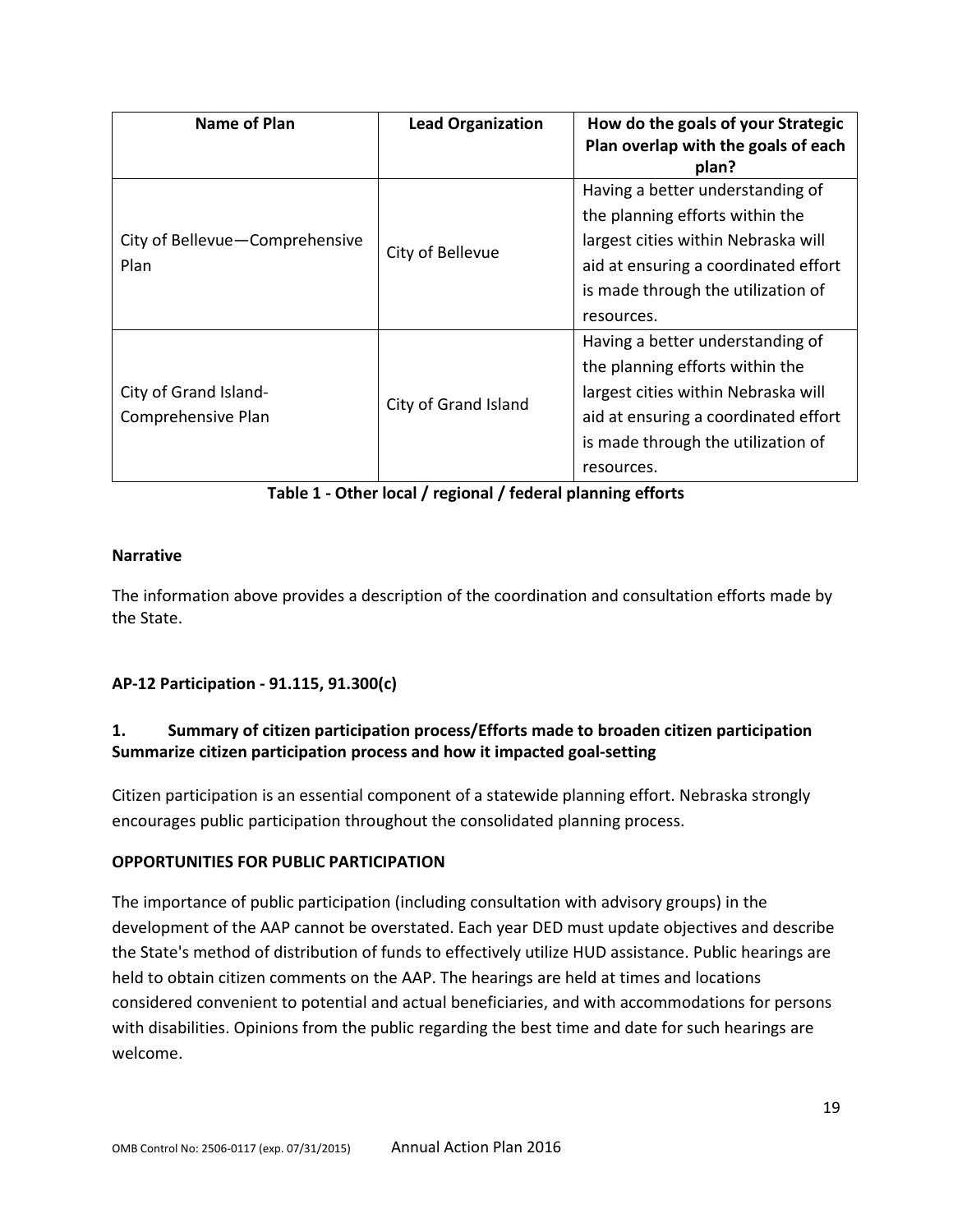Citizens and other interested parties are given an opportunity for reasonable and timely access to information and records relating to the AAP, and the use of assistance under the programs it covers. Copies of the 2016 Annual Action Plan, the State's 2015-2019 Consolidated Plan, and other related information may be obtained by accessing the Department's website at: http://www.neded.org or by contacting a staff member at one of the numbers listed at the beginning of this document.

#### **Citizen Participation Outreach**

#### **Proposed 2016 AAP**

1. Public Meeting

**Target of Outreach:** Non-Targeted/broad community

**Summary of response/attendance:** Public meetings, covering geographic areas throughout the state were conducted at the following locations: January 14, 2016; Lincoln, NE: 8 in attendance; Columbus, NE: 4 in attendance; Wayne, NE: 5 in attendance. January 19, 2016; Lincoln, NE: 6 in attendance; Grand Island, NE: 5 in attendance; Norfolk, NE: 5 in attendance.

**Summary of Comments Received:** 3 public comments were received during the January 14, 2016 Lincoln, NE public meeting. Comment 1: The following is a summary of an oral comment given by Southeast Nebraska Development District Executive Director Dave Taladay:

Mr. Taladay commended the staff of the Nebraska Department of Economic Development for setting logical application due dates.

Thank you for your comments. We appreciate your participation in the 2016 Annual Action Plan process and will take your comments into consideration.

Comment 2: The following is a summary of an oral comment given by Southeast Nebraska Economic Development District (SENDD) Executive Director Dave Taladay:

In the Economic Development program category scoring criteria, there are points given for being an Economic Development Certified community, but not for being a DED Leadership Community. SENDD would like the Department to consider giving points in this program category for communities that are DED Leadership Communities.

Thank you for your comments regarding DED Leadership Communities and making them eligible for scoring additional points in the Economic Development Category. We appreciate your participation in the 2016 Annual Action Plan process. The Department will add DED Leadership Communities as eligible to receive 5 points in the scoring process for Economic Development applications.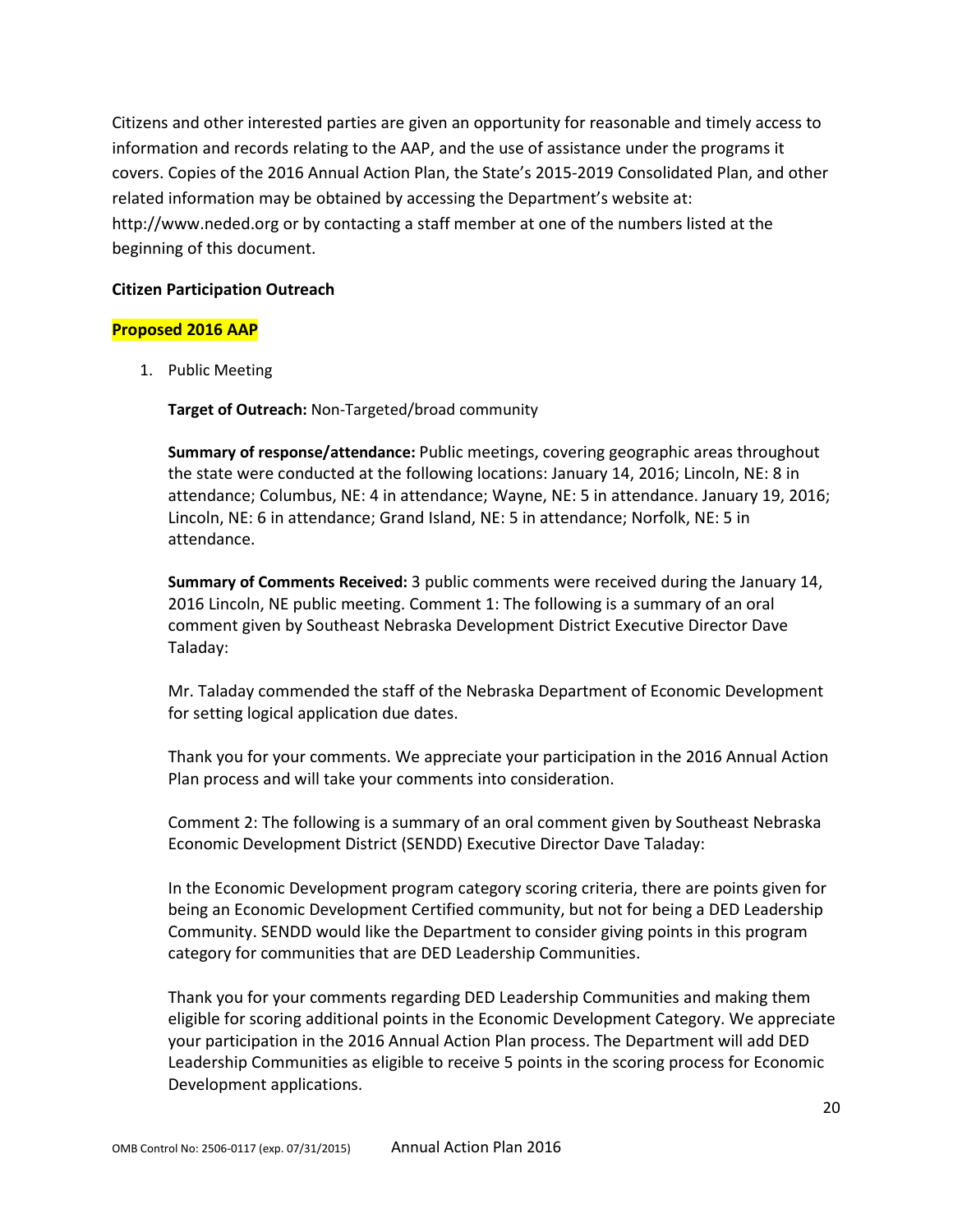Comment 3: The following is a summary of an oral comment given by Central Nebraska Economic Development District (CNEDD) Executive Director Judy Petersen:

In the Economic Development program category scoring criteria, there are points given for being an Economic Development Certified community, but not for being a DED Leadership Community. CNEDD would like the Department to consider giving points in this program category for communities that are DED Leadership Communities.

Thank you for your comments regarding DED Leadership Communities and making them eligible for scoring additional points in the Economic Development Category. We appreciate your participation in the 2016 Annual Action Plan process. The Department will add DED Leadership Communities as eligible to receive 5 points in the scoring process for Economic Development applications.

**Summary of comments not accepted and reasons:** No comments were received that were not accepted.

**URL (if applicable):** [www.neded.org/aap](http://www.neded.org/aap)

2. Newspaper Ad

**Target of Outreach:** Non-targeted/broad community

**Summary of response/attendance:** Public notices of the public comment period were placed in the following Nebraska publications: Grand Island Independent (Grand Island, NE), Star Herald (Scottsbluff, NE), Kearney HUB (Kearney, NE), Lincoln Journal Star (Lincoln, NE), Norfolk Daily News (Norfolk, NE), Chadron Record (Chadron, NE), North Platte Telegraph (North Platte, NE), Beatrice Daily Sun (Beatrice, NE).

**Summary of comments received:** No comments were received via this mode of outreach.

**Summary of comments not accepted and reasons:** No comments were received that were not accepted.

3. Internet Outreach

**Target of Outreach:** Non-targeted/broad community

**Summary of response/attendance:** The Notice of Public Comment Period was posted on NEDED's website, and sent out to the following groups via email: Housing Authorities, Housing Developers, Nebraska Economic Developers Association, Nebraska County Clerks, Nebraska First Class Cities, Nebraska Second Class Cities, Nebraska Villages, Nebraska State Government Officials, Community Action Agencies, CDBG Certified Administrators, the Association of Home Builders, and the League of Municipalities.

**Summary of Comments Received:** No comments were received via this mode of outreach.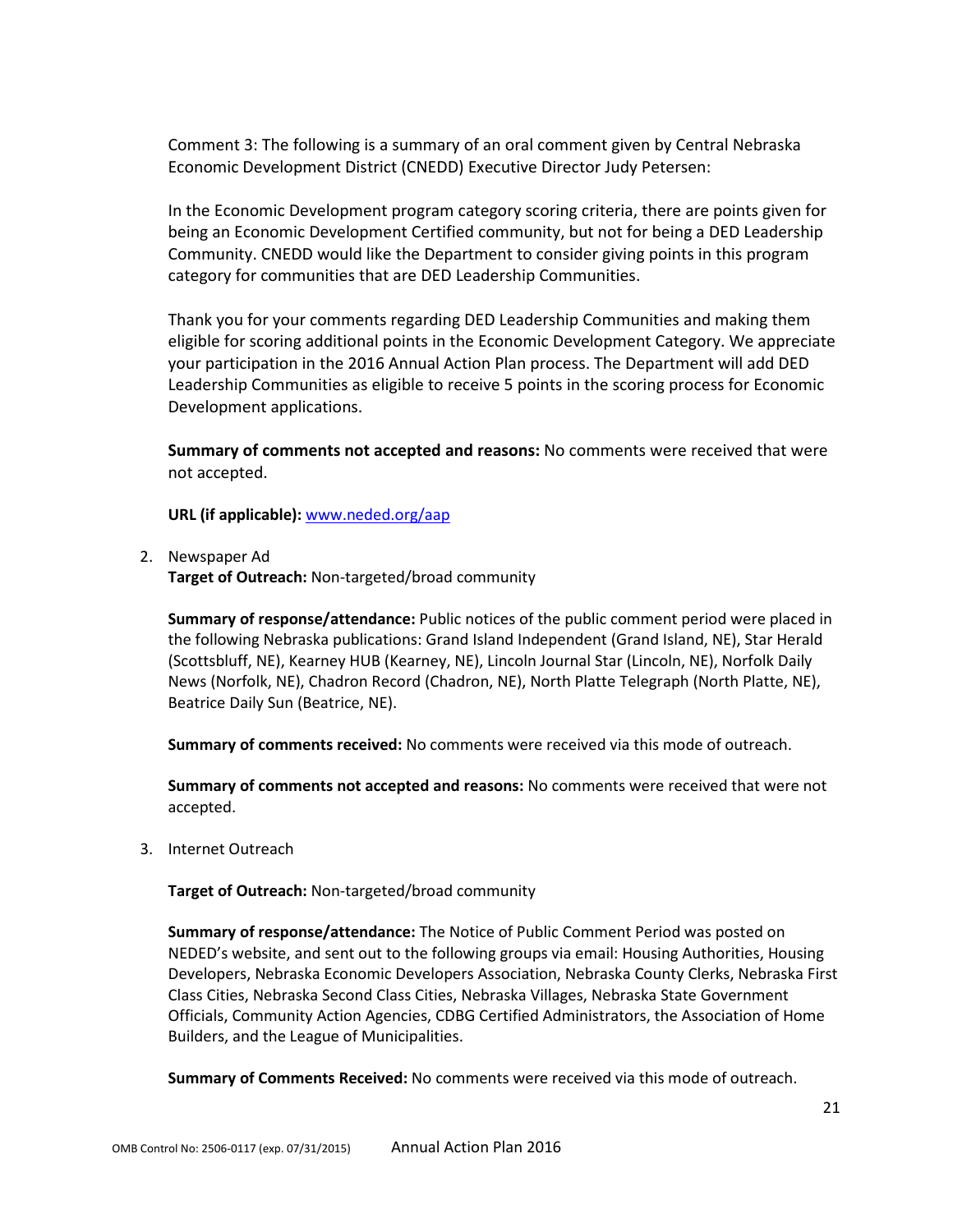**Summary of Comments not accepted and reasons:** No comments were received via this mode of outreach.

4. Library Outreach

**Target of Outreach:** Non-targeted/broad community

**Summary of Response/attendance:** To increase opportunities for public participation and public comment, the Proposed Plans were sent to 16 libraries throughout Nebraska that included: Alliance Public Library (Alliance, NE), Auburn Memorial Library (Auburn, NE), Bennett Martin Public Library (Lincoln, NE), Central City Public Library (Central City, NE), Chadron Public Library (Chadron, NE), Garfield County Library (Burwell, NE), Goodall City Library (Ogallala, NE), Jensen Memorial Library (Minden, NE), Lexington Public Library (Lexington, NE), McCook Public Library (McCook, NE), Scottsbluff Public Library (Scottsbluff, NE), Sidney Public Library (Sidney, NE), Thomas County Library (Thedford, NE), Valentine Public Library (Valentine, NE), Wayne Public Library (Wayne, NE), W. Dale Clark Library (Omaha, NE).

**Summary of Comments Received:** No comments were received via this mode of outreach.

#### **Substantial Amendment for 2016 AAP**

1. Public Meeting

**Target of Outreach:** Non-Targeted/broad community

**Summary of response/attendance:** This section will be updated upon the conclusion of the public meeting for the Substantial Amendment.

**Summary of Comments Received:** This section will be updated upon the conclusion of the public meeting for the Substantial Amendment.

**Summary of comments not accepted and reasons:** This section will be updated upon the conclusion of the public meeting for the Substantial Amendment.

**URL (if applicable):** [www.neded.org/aap](http://www.neded.org/aap)

2. Newspaper Ad

**Target of Outreach:** Non-targeted/broad community

**Summary of response/attendance:** Public notices of the public comment period were placed in the following Nebraska publications:

McCook Gazette (McCook, NE); Star Herald (Scottsbluff, NE), Kearney HUB (Kearney, NE), and the Daily Record (Omaha, NE).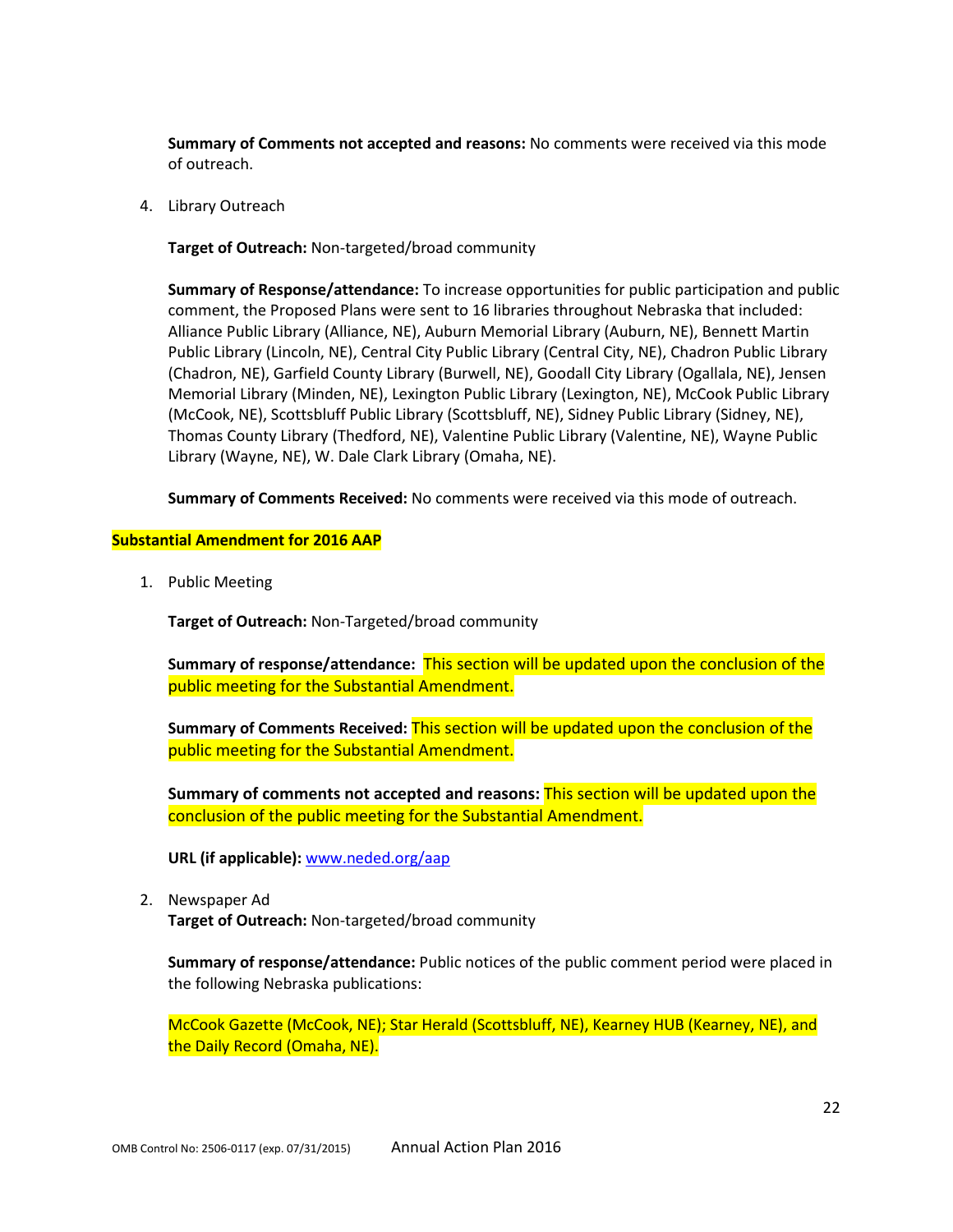**Summary of comments received:** This section will be updated upon the conclusion of the public comment period for the Substantial Amendment.

**Summary of comments not accepted and reasons:** This section will be updated upon the conclusion of the public comment period for the Substantial Amendment

3. Internet Outreach

**Target of Outreach:** Non-targeted/broad community

**Summary of response/attendance:** The Notice of Public Comment Period was posted on NEDED's website, and sent out to the following groups via email:

Housing Developers, Nebraska Economic Developers Association, CDBG Certified Administrators, Homeless Service Providers, the Nebraska Commission on Housing and Homelessness (NCHH), and other housing partners.

**Summary of Comments Received:** This section will be updated upon the conclusion of the public comment period for the Substantial Amendment

**Summary of Comments not accepted and reasons:** This section will be updated upon the conclusion of the public comment period for the Substantial Amendment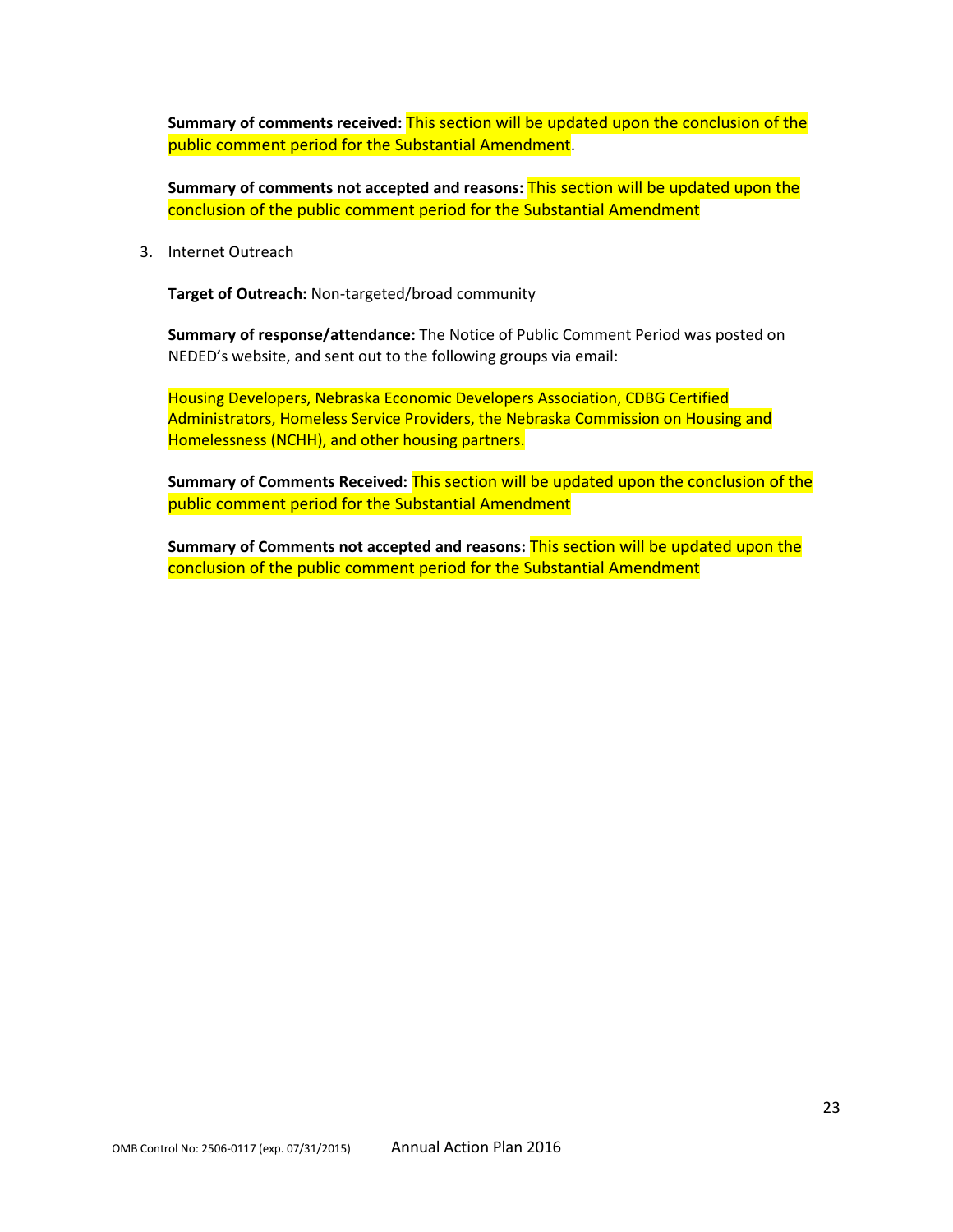## **Expected Resources**

## **AP-15 Expected Resources – 91.320(c)(1,2)**

#### **Introduction**

The following table describes the anticipated resources to be allocated throughout Nebraska broken down by program type. These anticipated resource projections are made for FY 2016 and the remaining three years of the Consolidated Plan.

Nebraska anticipates receiving the following amount in FY 2016:

CDBG: \$9,994,180 HOME: \$3,023,400 ESG: \$941,814 HOPWA: \$370,412 HTF: \$3,000,000

In addition, Nebraska anticipates utilizing the following additional State resources in FY 2016: NAHTF: \$10 million HSATF: \$3 million

Additional information will be identified within the Annual Action Plan as well as supplemental information will be provided regarding the annual allocation of resources. This additional information will be provided within the Appendix (www.neded.org/aap).

#### **Anticipated Resources**

| Program     | <b>Source</b> | <b>Uses of Funds</b> |                    |             | <b>Expected Amount Available Year 2</b> |              | <b>Expected</b>  | <b>Narrative</b>   |
|-------------|---------------|----------------------|--------------------|-------------|-----------------------------------------|--------------|------------------|--------------------|
|             | of            |                      | Annual             | Program     | <b>Prior Year</b>                       | Total:       | <b>Amount</b>    | <b>Description</b> |
|             | <b>Funds</b>  |                      | <b>Allocation:</b> | Income: \$  | <b>Resources:</b>                       | \$           | <b>Available</b> |                    |
|             |               |                      |                    |             | Ş                                       |              | Reminder         |                    |
|             |               |                      |                    |             |                                         |              | of Con Plan      |                    |
|             |               |                      |                    |             |                                         |              |                  |                    |
| <b>CDBG</b> | Public        | Acquisition          | \$9,944,180        | \$2,000,000 | \$11,464,002                            | \$23,408,182 | \$36,000,000     | See below          |
|             |               | Admin and            |                    |             |                                         |              |                  |                    |
|             | Federal       | Planning             |                    |             |                                         |              |                  |                    |
|             |               | Economic             |                    |             |                                         |              |                  |                    |
|             |               | Development          |                    |             |                                         |              |                  |                    |
|             |               | Housing              |                    |             |                                         |              |                  |                    |
|             |               | Public               |                    |             |                                         |              |                  |                    |
|             |               | Improvements         |                    |             |                                         |              |                  |                    |
|             |               | Public               |                    |             |                                         |              |                  |                    |
|             |               | <b>Services</b>      |                    |             |                                         |              |                  |                    |

#### **Table 2 - Expected Resources – Priority Table**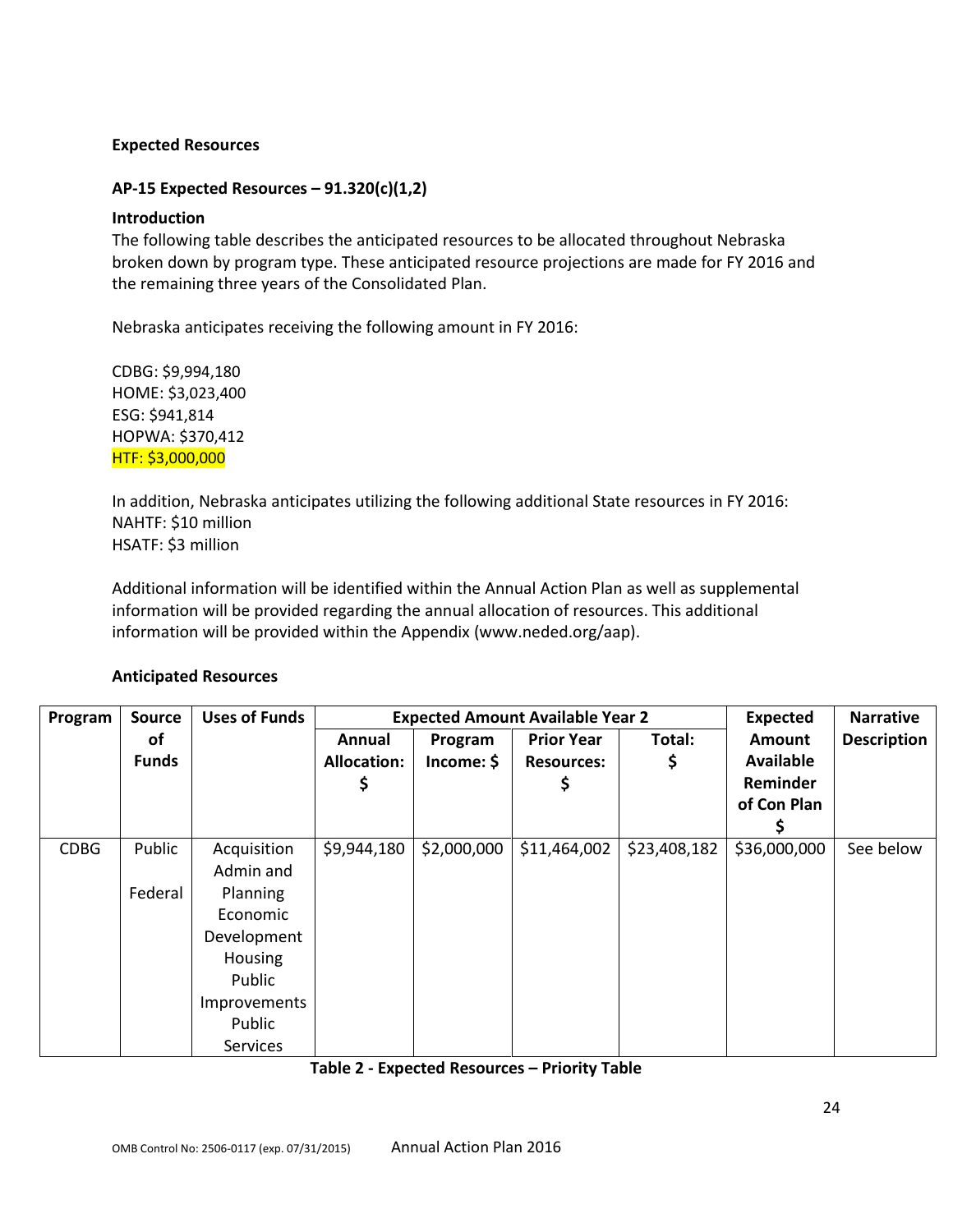## **Narrative Description:**

CDBG resources are provided to units of local government for CDBG-eligible activities. A portion of resources is reserved for state administration and technical assistance funds that may not exceed 3% of the total base allocation plus \$100,000 as per 24 CFR 570.489(a). State recipients and subrecipients may also receive administration funds. Additional funds will be provided by DED as match to the CDBG allocation. This amount will fulfill the one to one matching requirement of the CDBG Program.

| Program     | <b>Source</b> | Uses of      |                    |         | <b>Expected Amount Available Year 2</b> |             | <b>Expected</b>  | <b>Narrative</b>   |
|-------------|---------------|--------------|--------------------|---------|-----------------------------------------|-------------|------------------|--------------------|
|             | of            | <b>Funds</b> | Annual             | Program | <b>Prior Year</b>                       | Total:      | <b>Amount</b>    | <b>Description</b> |
|             | <b>Funds</b>  |              | <b>Allocation:</b> | Income: | <b>Resources:</b>                       | \$          | <b>Available</b> |                    |
|             |               |              | \$                 | \$      | Ş                                       |             | Reminder         |                    |
|             |               |              |                    |         |                                         |             | of Con           |                    |
|             |               |              |                    |         |                                         |             | Plan             |                    |
|             |               |              |                    |         |                                         |             | \$               |                    |
| <b>HOME</b> | Public        | Acquisition  | \$3,023,400        | \$0     | \$3,002,167                             | \$6,025,567 | \$9,000,000      | See below          |
|             |               | Homebuyer    |                    |         |                                         |             |                  |                    |
|             | Federal       | assistance   |                    |         |                                         |             |                  |                    |
|             |               | Homeowner    |                    |         |                                         |             |                  |                    |
|             |               | rehab        |                    |         |                                         |             |                  |                    |
|             |               | Multifamily  |                    |         |                                         |             |                  |                    |
|             |               | rental new   |                    |         |                                         |             |                  |                    |
|             |               | construction |                    |         |                                         |             |                  |                    |
|             |               | Multifamily  |                    |         |                                         |             |                  |                    |
|             |               | rental rehab |                    |         |                                         |             |                  |                    |
|             |               | New          |                    |         |                                         |             |                  |                    |
|             |               | construction |                    |         |                                         |             |                  |                    |
|             |               | for          |                    |         |                                         |             |                  |                    |
|             |               | ownership    |                    |         |                                         |             |                  |                    |

#### **Table 3 - Expected Resources – Priority Table**

## **Narrative Description:**

HOME resources are primarily used for rental development and acquisition, rehab, and resale activities. State sub-recipients of resources may also receive administrative funds. A portion of NAHTF resources will be committed as HOME Match in order to meet the 25% HOME Match requirement for non-administrative funds. No less than 15% of resources will be utilized for CHDOeligible activities as is required.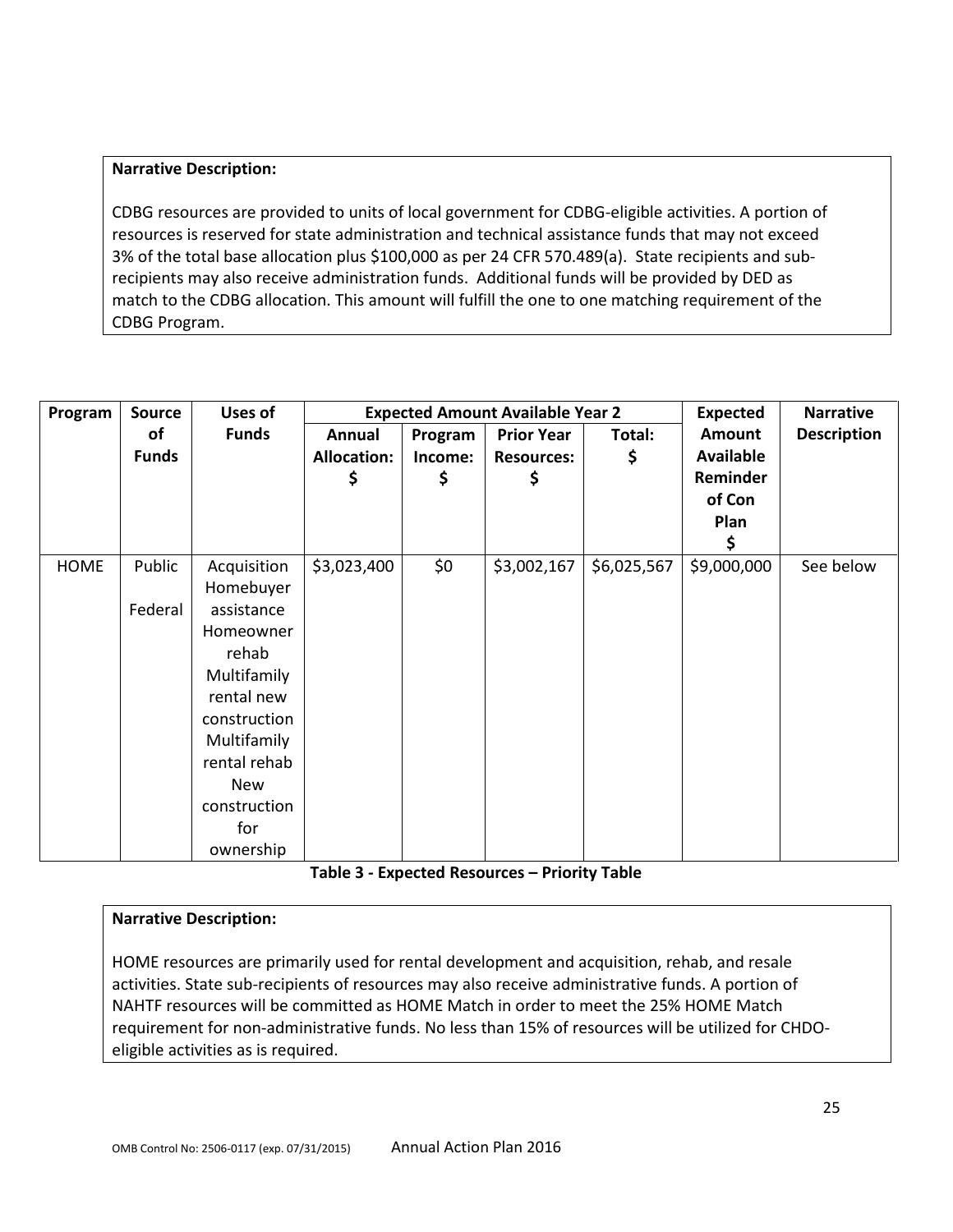| Program      | <b>Source</b> | <b>Uses of</b> |                    |         | <b>Expected Amount Available Year 2</b> |           | <b>Expected</b>  | <b>Narrative</b>   |
|--------------|---------------|----------------|--------------------|---------|-----------------------------------------|-----------|------------------|--------------------|
|              | of            | <b>Funds</b>   | Annual             | Program | <b>Prior Year</b>                       | Total:    | <b>Amount</b>    | <b>Description</b> |
|              | <b>Funds</b>  |                | <b>Allocation:</b> | Income: | <b>Resources:</b>                       | \$        | <b>Available</b> |                    |
|              |               |                | \$                 | \$      | \$                                      |           | Reminder         |                    |
|              |               |                |                    |         |                                         |           | of ConPlan       |                    |
|              |               |                |                    |         |                                         |           | Ş                |                    |
| <b>HOPWA</b> | Public        | Permanent      | \$370,412          | \$0\$   | \$362,364                               | \$732,776 | \$1,080,000      | See below          |
|              |               | housing in     |                    |         |                                         |           |                  |                    |
|              | Federal       | facilities     |                    |         |                                         |           |                  |                    |
|              |               | Permanent      |                    |         |                                         |           |                  |                    |
|              |               | housing        |                    |         |                                         |           |                  |                    |
|              |               | placement      |                    |         |                                         |           |                  |                    |
|              |               | Short term     |                    |         |                                         |           |                  |                    |
|              |               | or             |                    |         |                                         |           |                  |                    |
|              |               | transitional   |                    |         |                                         |           |                  |                    |
|              |               | housing        |                    |         |                                         |           |                  |                    |
|              |               | facilities     |                    |         |                                         |           |                  |                    |
|              |               | <b>STRMU</b>   |                    |         |                                         |           |                  |                    |
|              |               | Supportive     |                    |         |                                         |           |                  |                    |
|              |               | services       |                    |         |                                         |           |                  |                    |
|              |               | <b>TBRA</b>    |                    |         |                                         |           |                  |                    |

**Table 4 - Expected Resources – Priority Table**

#### **Narrative Description:**

The majority of HOPWA resources are matched with resources from the Ryan White Part B Program and from Community Action Agencies. A portion of HOPWA funds will be used for administrative expenses provided to the Nebraska AIDS Project, the HOPWA Program Sponsor.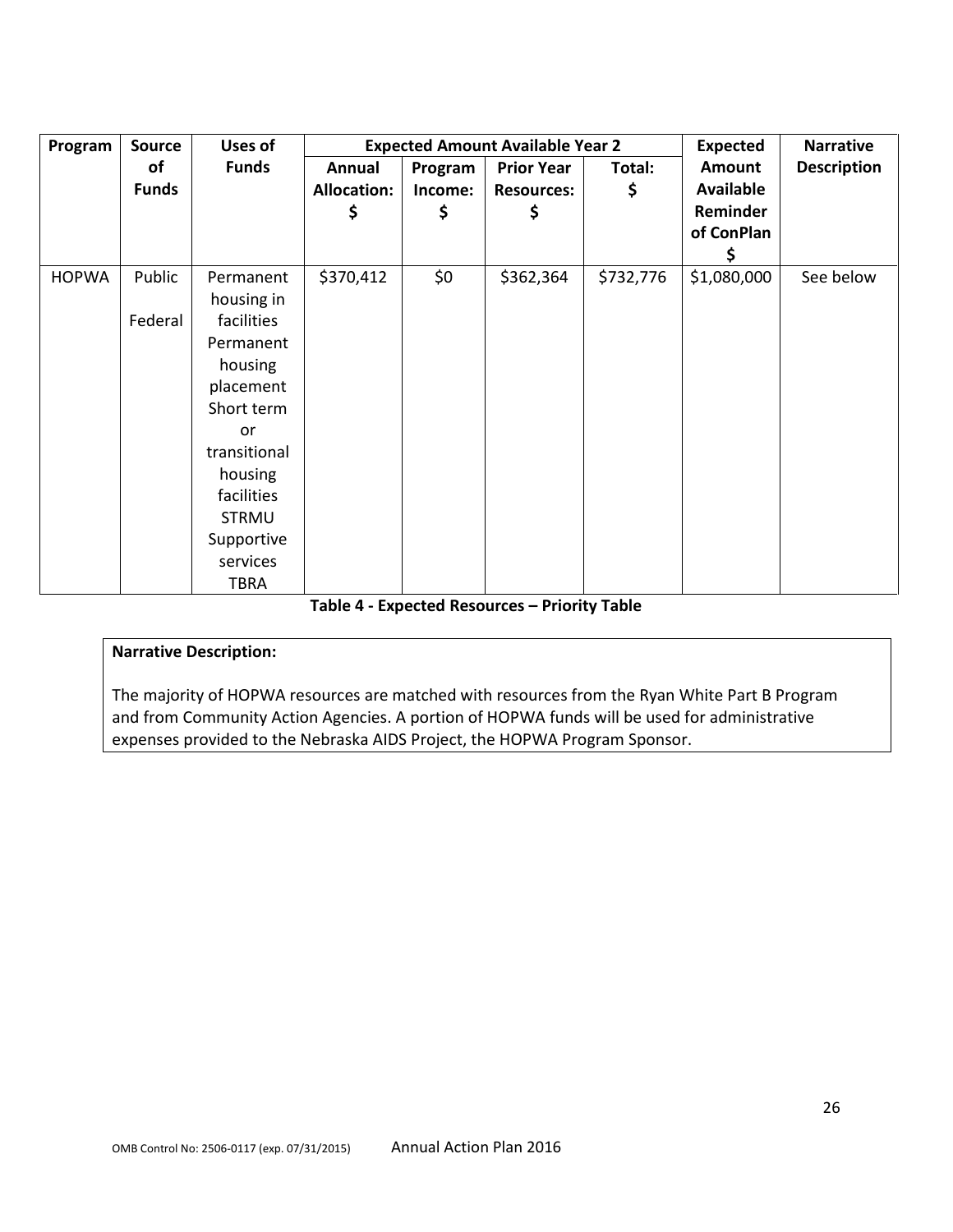| Program | <b>Source</b> | Uses of      |                    |         | <b>Expected Amount Available Year 2</b> |             | <b>Expected</b>  | <b>Narrative</b>   |
|---------|---------------|--------------|--------------------|---------|-----------------------------------------|-------------|------------------|--------------------|
|         | of            | <b>Funds</b> | Annual             | Program | <b>Prior Year</b>                       | Total:      | <b>Amount</b>    | <b>Description</b> |
|         | <b>Funds</b>  |              | <b>Allocation:</b> | Income: | <b>Resources:</b>                       | \$          | <b>Available</b> |                    |
|         |               |              | \$                 | \$      | \$                                      |             | Reminder         |                    |
|         |               |              |                    |         |                                         |             | of Con           |                    |
|         |               |              |                    |         |                                         |             | Plan             |                    |
|         |               |              |                    |         |                                         |             | \$               |                    |
| ESG     | Public        | Conversion   | \$948,440          | \$0     | \$941,814                               | \$1,890,254 | \$2,820,000      | See below          |
|         |               | and rehab    |                    |         |                                         |             |                  |                    |
|         | Federal       | for          |                    |         |                                         |             |                  |                    |
|         |               | transitional |                    |         |                                         |             |                  |                    |
|         |               | housing      |                    |         |                                         |             |                  |                    |
|         |               | Financial    |                    |         |                                         |             |                  |                    |
|         |               | Assistance   |                    |         |                                         |             |                  |                    |
|         |               | Overnight    |                    |         |                                         |             |                  |                    |
|         |               | shelter      |                    |         |                                         |             |                  |                    |
|         |               | Rapid re-    |                    |         |                                         |             |                  |                    |
|         |               | housing      |                    |         |                                         |             |                  |                    |
|         |               | (rental      |                    |         |                                         |             |                  |                    |
|         |               | assistance)  |                    |         |                                         |             |                  |                    |
|         |               | Rental       |                    |         |                                         |             |                  |                    |
|         |               | Assistance   |                    |         |                                         |             |                  |                    |
|         |               | Services     |                    |         |                                         |             |                  |                    |
|         |               | Transitional |                    |         |                                         |             |                  |                    |
|         |               | housing      |                    |         |                                         |             |                  |                    |

#### **Table 5 - Expected Resources – Priority Table**

#### **Narrative Description:**

Nebraska Homeless Assistance Program (NHAP) funding consists of ESG funds and HSATF. HSATF dollars serve as the HUD-required one-to-one match for ESG dollars at the state level, so activates funded with HSATF dollars must also meet federal ESG requirements.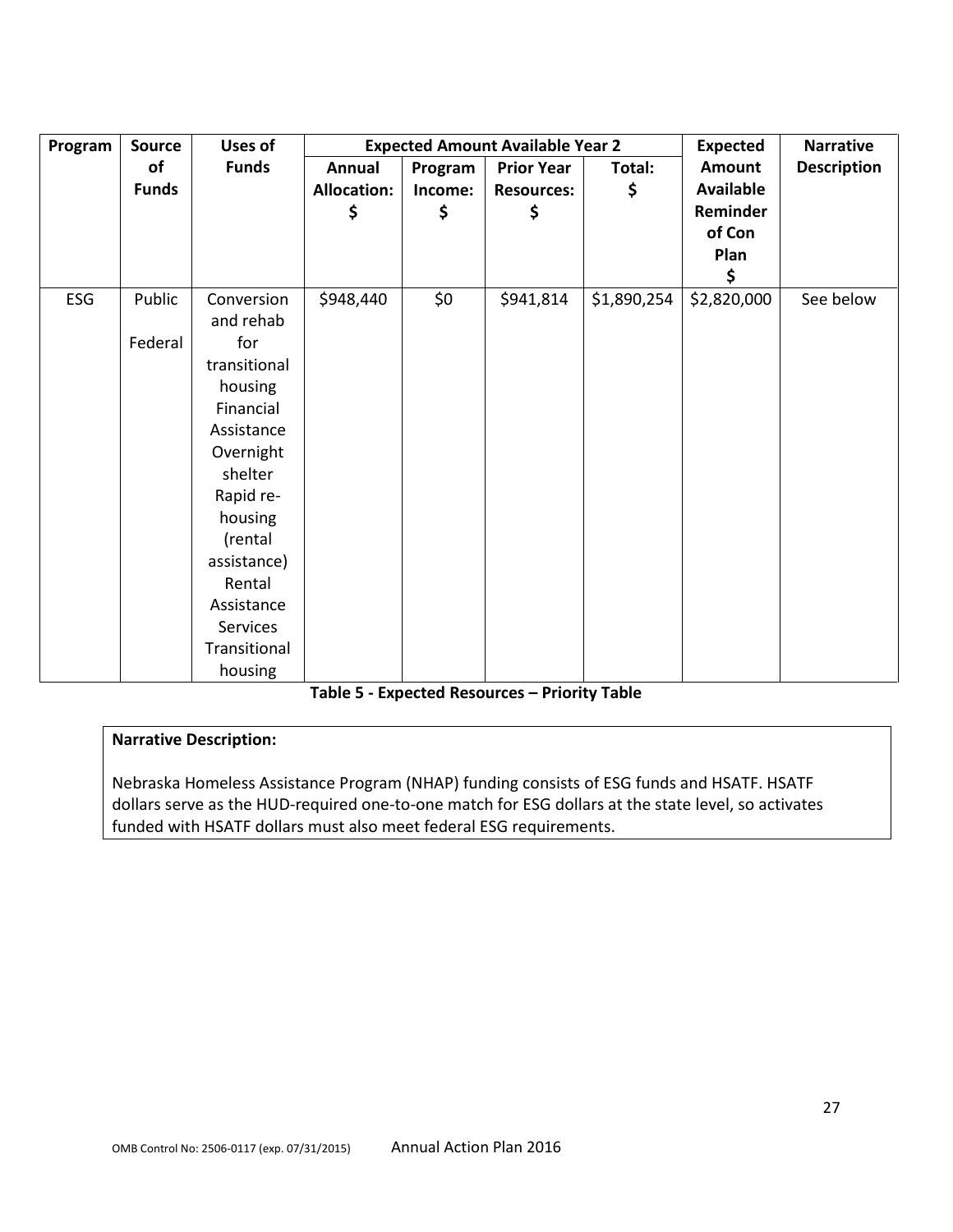| Program    | <b>Source</b> | <b>Uses of</b>     |                    |         | <b>Expected Amount Available Year 2</b> |             | <b>Expected</b>  | <b>Narrative</b>   |
|------------|---------------|--------------------|--------------------|---------|-----------------------------------------|-------------|------------------|--------------------|
|            | оf            | <b>Funds</b>       | Annual             | Program | <b>Prior Year</b>                       | Total:      | Amount           | <b>Description</b> |
|            | <b>Funds</b>  |                    | <b>Allocation:</b> | Income: | <b>Resources:</b>                       | \$          | <b>Available</b> |                    |
|            |               |                    |                    |         |                                         |             | Reminder         |                    |
|            |               |                    |                    |         |                                         |             | of Con           |                    |
|            |               |                    |                    |         |                                         |             | Plan             |                    |
|            |               |                    |                    |         |                                         |             |                  |                    |
| <b>HTF</b> | <b>Public</b> | <b>Acquisition</b> | \$3,000,000        | \$0     | \$0                                     | \$3,000,000 | \$9,000,000      | See below          |
|            |               | <b>Multifamily</b> |                    |         |                                         |             |                  |                    |
|            | Federal       | rental new         |                    |         |                                         |             |                  |                    |
|            |               | construction       |                    |         |                                         |             |                  |                    |
|            |               | <b>Multifamily</b> |                    |         |                                         |             |                  |                    |
|            |               | rental rehab       |                    |         |                                         |             |                  |                    |
|            |               | <b>New</b>         |                    |         |                                         |             |                  |                    |
|            |               | construction       |                    |         |                                         |             |                  |                    |
|            |               | for rental         |                    |         |                                         |             |                  |                    |

#### **Table 6 - Expected Resources – Priority Table**

#### **Narrative Description:**

HTF resources are primarily used for rental development and acquisition, rental rehabilitation, and operating assistance and operating reserves for extremely low income persons at or below 30% of the Area Median Income. A portion of the available resources (10%) may be utilized by the State for planning and administration.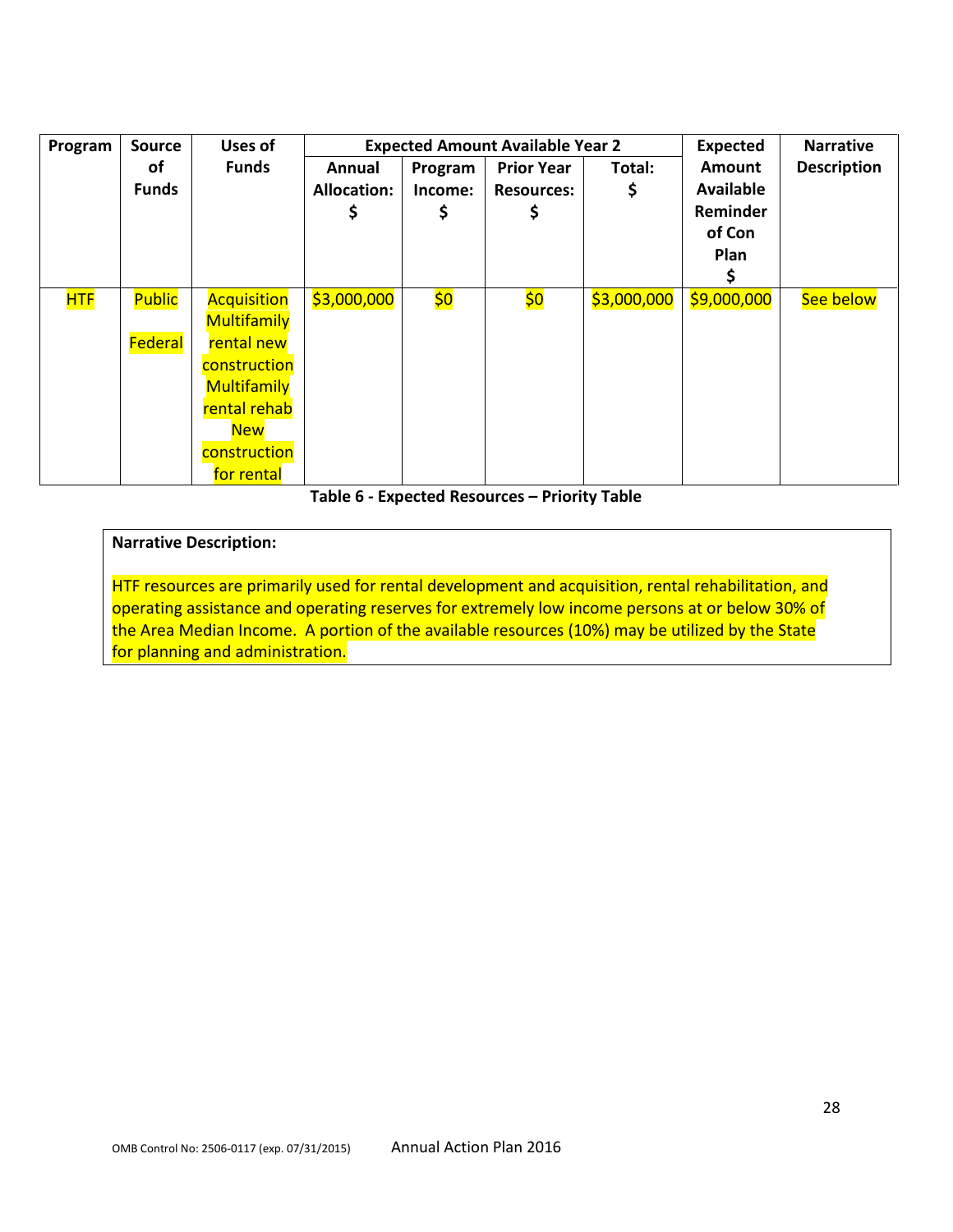| Program        | <b>Source</b> | Uses of         |                    |         | <b>Expected Amount Available Year 2</b> |              | <b>Expected</b>  | <b>Narrative</b>   |
|----------------|---------------|-----------------|--------------------|---------|-----------------------------------------|--------------|------------------|--------------------|
|                | of            | <b>Funds</b>    | Annual             | Program | <b>Prior Year</b>                       | Total:       | <b>Amount</b>    | <b>Description</b> |
|                | <b>Funds</b>  |                 | <b>Allocation:</b> | Income: | <b>Resources:</b>                       | \$           | <b>Available</b> |                    |
|                |               |                 | \$                 | \$      | \$                                      |              | Reminder         |                    |
|                |               |                 |                    |         |                                         |              | of Con Plan      |                    |
|                |               |                 |                    |         |                                         |              |                  |                    |
| <b>Housing</b> | Public        | Acquisition     | \$10,000,000       | \$0     | \$9,000,000                             | \$19,000,000 | \$27,000,000     | See below          |
| Trust          |               | Admin and       |                    |         |                                         |              |                  |                    |
| Fund           | State         | <b>Planning</b> |                    |         |                                         |              |                  |                    |
|                |               | Homebuyer       |                    |         |                                         |              |                  |                    |
|                |               | assistance      |                    |         |                                         |              |                  |                    |
|                |               | Housing         |                    |         |                                         |              |                  |                    |
|                |               | Multifamily     |                    |         |                                         |              |                  |                    |
|                |               | rental new      |                    |         |                                         |              |                  |                    |
|                |               | construction    |                    |         |                                         |              |                  |                    |
|                |               | Multifamily     |                    |         |                                         |              |                  |                    |
|                |               | rental rehab    |                    |         |                                         |              |                  |                    |
|                |               | <b>New</b>      |                    |         |                                         |              |                  |                    |
|                |               | construction    |                    |         |                                         |              |                  |                    |
|                |               | for             |                    |         |                                         |              |                  |                    |
|                |               | ownership       |                    |         |                                         |              |                  |                    |
|                |               | <b>TBRA</b>     |                    |         |                                         |              |                  |                    |

#### **Table 7 - Expected Resources – Priority Table**

## **Narrative Description:**

Nebraska Affordable Housing Trust Fund (NAHTF) resources will be utilized to further housing programs throughout the state. A portion of the NAHTF resources will be used as match for the HOME Program funds.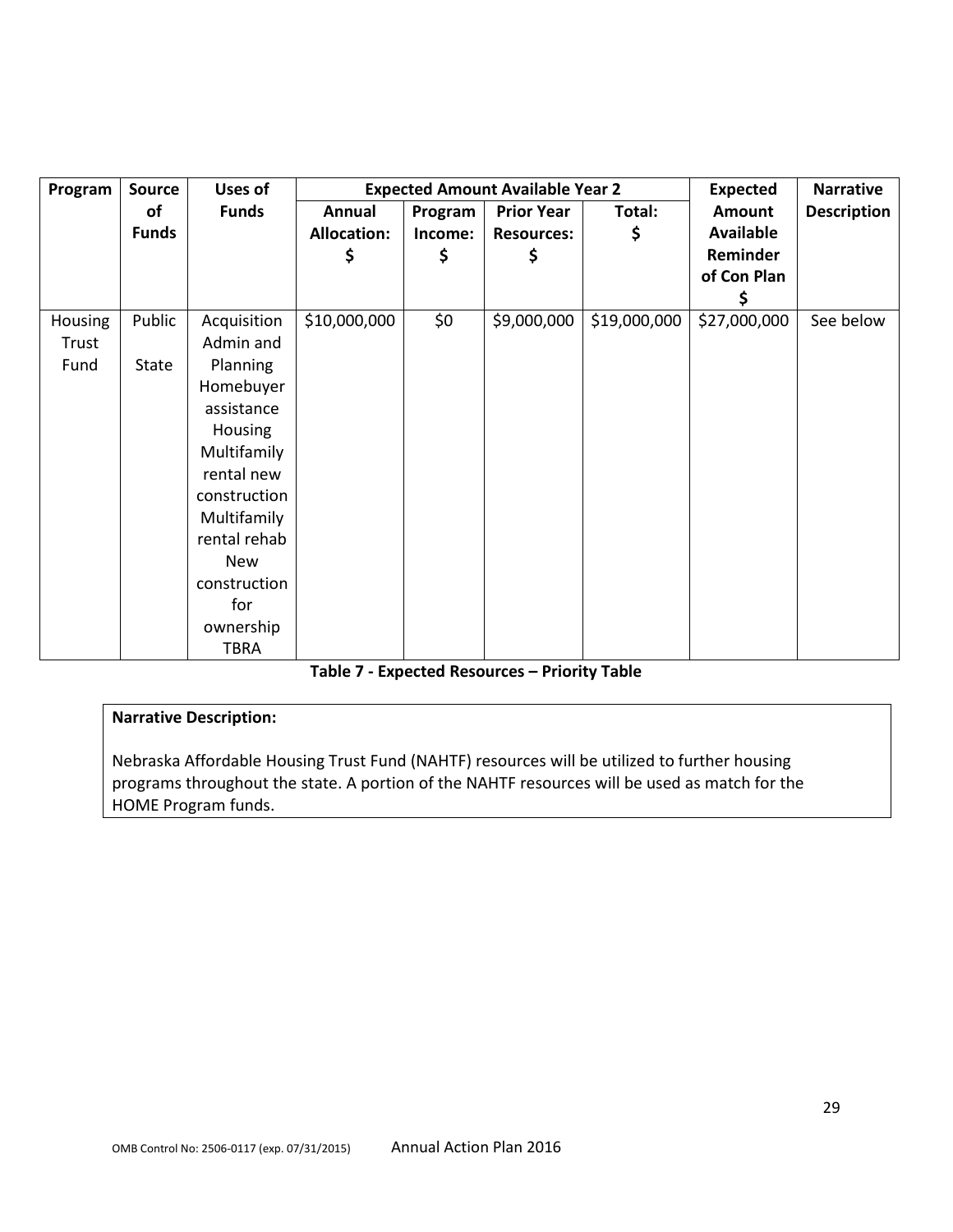| Program | <b>Source</b> | <b>Uses of</b> |                    | <b>Expected Amount Available Year 2</b> |                   | <b>Expected</b> | <b>Narrative</b> |                    |
|---------|---------------|----------------|--------------------|-----------------------------------------|-------------------|-----------------|------------------|--------------------|
|         | of            | <b>Funds</b>   | <b>Annual</b>      | Program                                 | <b>Prior Year</b> | Total:          | <b>Amount</b>    | <b>Description</b> |
|         | <b>Funds</b>  |                | <b>Allocation:</b> | Income:                                 | <b>Resources:</b> | \$              | <b>Available</b> |                    |
|         |               |                | \$                 | \$                                      | \$                |                 | Reminder         |                    |
|         |               |                |                    |                                         |                   |                 | of Con           |                    |
|         |               |                |                    |                                         |                   |                 | Plan             |                    |
|         |               |                |                    |                                         |                   |                 | \$               |                    |
| Other   | Public        | Financial      | \$3,000,000        | \$0                                     | \$1,900,000       | \$4,900,000     | \$9,000,000      | See below          |
|         |               | Assistance     |                    |                                         |                   |                 |                  |                    |
| (HSATF) | State         | Overnight      |                    |                                         |                   |                 |                  |                    |
|         |               | shelter        |                    |                                         |                   |                 |                  |                    |
|         |               | Permanent      |                    |                                         |                   |                 |                  |                    |
|         |               | housing in     |                    |                                         |                   |                 |                  |                    |
|         |               | facilities     |                    |                                         |                   |                 |                  |                    |
|         |               | Permanent      |                    |                                         |                   |                 |                  |                    |
|         |               | housing        |                    |                                         |                   |                 |                  |                    |
|         |               | placement      |                    |                                         |                   |                 |                  |                    |
|         |               | Public         |                    |                                         |                   |                 |                  |                    |
|         |               | Services       |                    |                                         |                   |                 |                  |                    |
|         |               | Rapid re-      |                    |                                         |                   |                 |                  |                    |
|         |               | housing        |                    |                                         |                   |                 |                  |                    |
|         |               | (rental        |                    |                                         |                   |                 |                  |                    |
|         |               | assistance)    |                    |                                         |                   |                 |                  |                    |
|         |               | Rental         |                    |                                         |                   |                 |                  |                    |
|         |               | Assistance     |                    |                                         |                   |                 |                  |                    |
|         |               | Services       |                    |                                         |                   |                 |                  |                    |
|         |               | Short term     |                    |                                         |                   |                 |                  |                    |
|         |               | or             |                    |                                         |                   |                 |                  |                    |
|         |               | transitional   |                    |                                         |                   |                 |                  |                    |
|         |               | housing        |                    |                                         |                   |                 |                  |                    |
|         |               | facilities     |                    |                                         |                   |                 |                  |                    |
|         |               | Supportive     |                    |                                         |                   |                 |                  |                    |
|         |               | services       |                    |                                         |                   |                 |                  |                    |
|         |               | Transitional   |                    |                                         |                   |                 |                  |                    |
|         |               | housing        |                    |                                         |                   |                 |                  |                    |

# **Table 8 - Expected Resources – Priority Table**

# **Narrative Description:**

Homeless Shelter Assistance Trust Fund (HSATF) resources will be utilized to supplement ESG activities. A portion of these funds will be utilized as match for the ESG Program.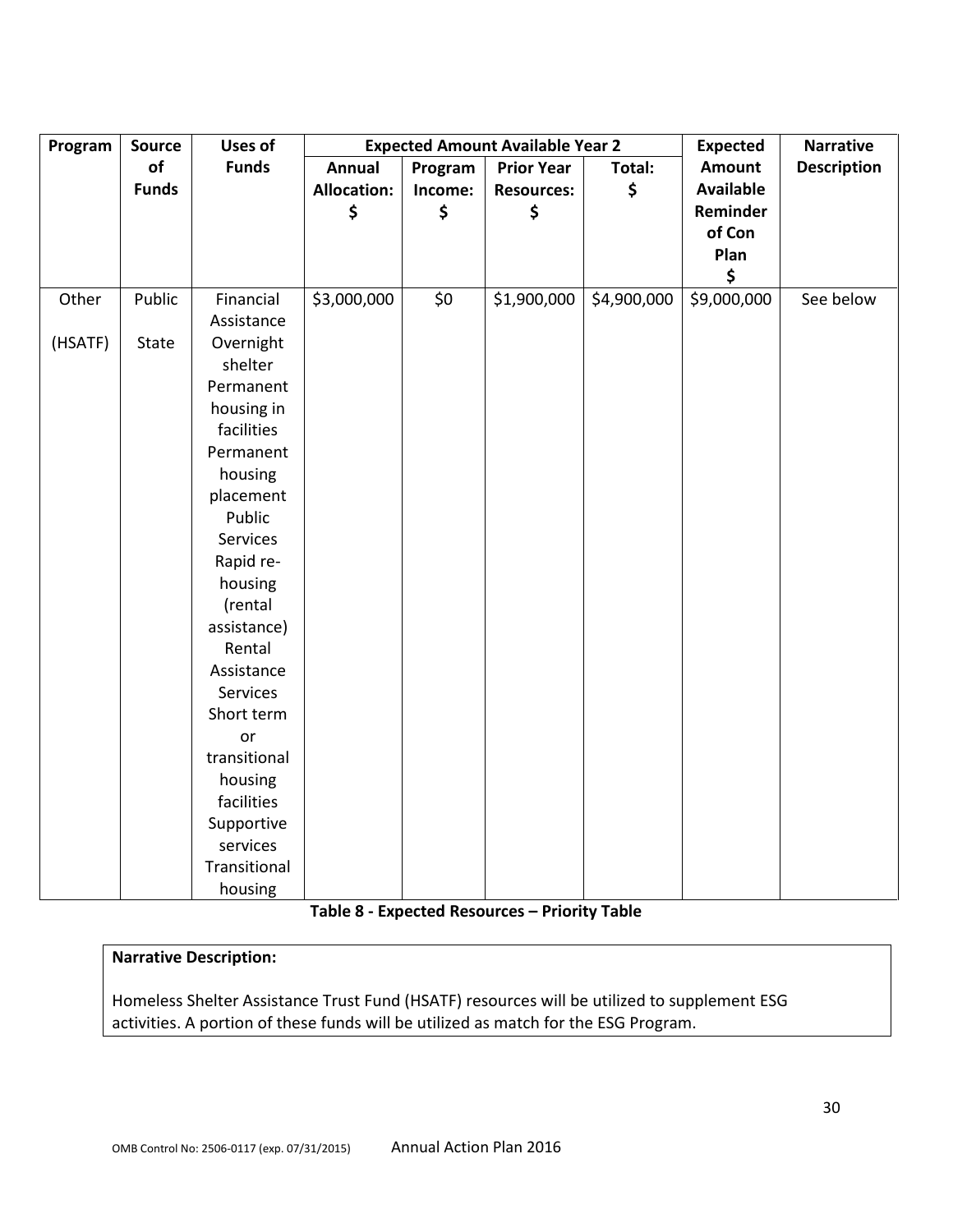# **Explain how federal funds will leverage those additional resources (private, state and local funds), including a description of how matching requirements will be satisfied**

CDBG funds will be leveraged with other local resources within the Comprehensive Development, Public Works, Planning, and Downtown Revitalization categories. DED funds will be utilized in order to meet the matching requirements of the CDBG Program, and this will include matching funds for the CDBG administration allocation which will fulfill the one for one matching requirements of the CDBG Program.

HOME funds will be leveraged with other resources including private mortgages, low income housing tax credits, private equity, and local resources. NAHTF resources will be committed as HOME Match in order to meet the 25% HOME Match requirement for non-administration funds.

In regard to the ESG Program, the Nebraska Homeless Assistance Program is a grant program that is comprised of the Nebraska Homeless Assistance Trust Fund (HSATF) and the Department of Housing and Urban Development (HUD) Emergency Solutions Grant (ESG). The HSATF is state funding that is based on a twenty-five cent set-aside on each \$1,000.00 of the value of real estate sold in Nebraska and collected via the documentary tax stamp on real estate sales. Annually HSATF provides approximately 1.9 million dollars to the Nebraska Homeless Assistance Program. HSATF dollars serve as the HUD-required one-to-one match for ESG dollars, which well exceeds the match requirement. Another resource utilized by some ESG subrecipients who provide transitional housing and/or supportive services is through the CoC Program (SHP). Lastly, a significant amount of local NHAP subrecipients contribute additional resources such as Community Services Block Grant, local foundations, and United Way to the homeless program they operate.

For the HOPWA Program, The majority of leveraging of funds for HOPWA is from the Ryan White Part B program and from Community Action Agencies across the state. It is not known whether the funds from the Community Action Agencies are private, state or local. Assistance that HOPWA clients receive from outside resources are entered into the Provide Case Management software program to support completion of the Consolidated Annual Performance and Evaluation Report (CAPER).

HTF funds will be leveraged with a variety of public and private resources that may include, but will not be limited to, low income housing tax credits, developer equity, construction and permanent financing, partner contributions, and other state and federal resources that may be available in order to create successful HTF projects.

# **If appropriate, describe publically owned land or property located within the jurisdiction that may be used to address the needs identified in the plan**

Not applicable.

#### **Discussion**

See above for additional information.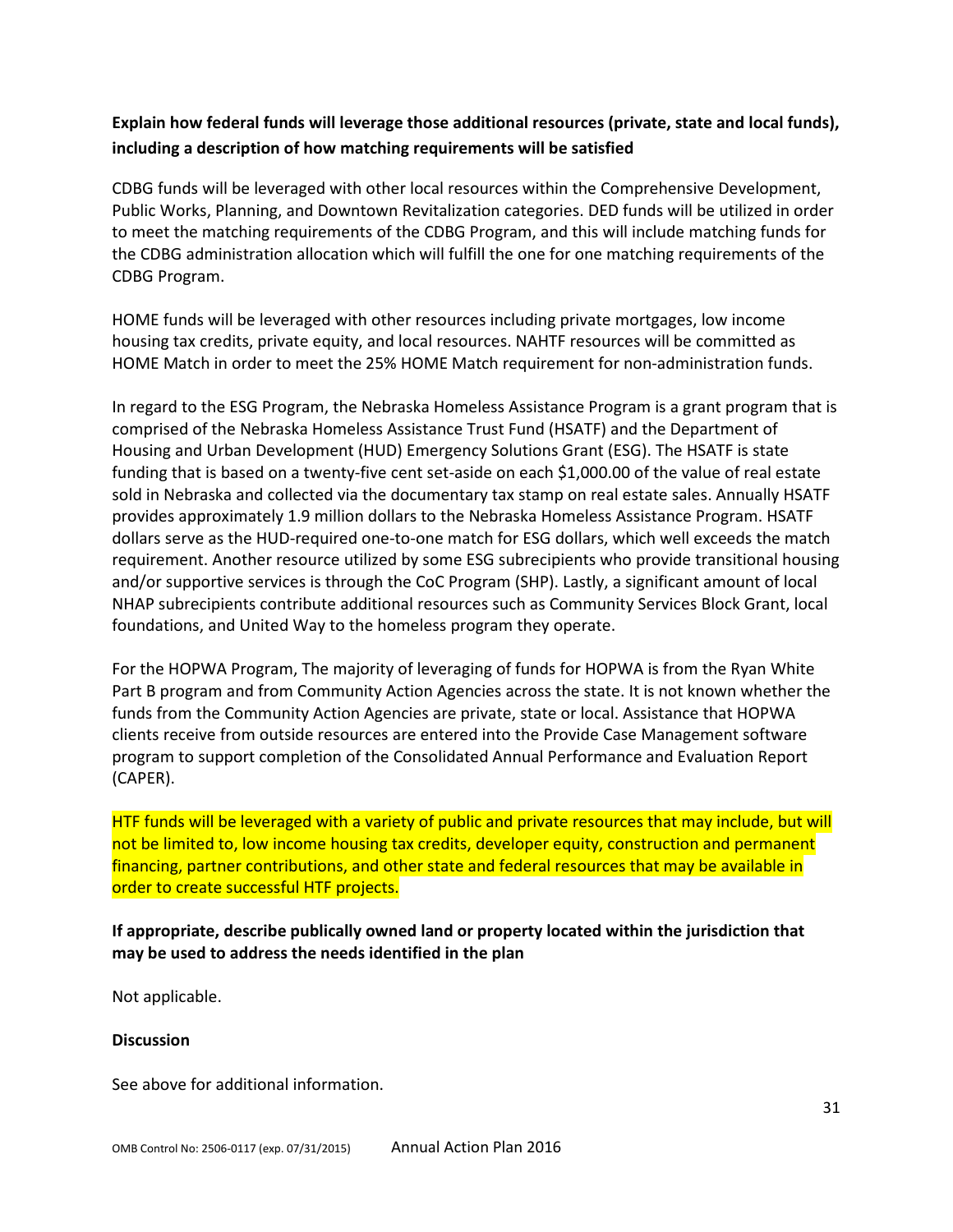# **Annual Goals and Objectives**

# **AP-20 Annual Goals and Objectives – 91.320(c)(3)&(e)**

# **Goals Summary Information**

| Sort         | <b>Goal Name</b> | <b>Start</b> | End  | Category   | Geographic | <b>Needs</b>         | <b>Funding</b>     | <b>Goal Outcome</b>      |
|--------------|------------------|--------------|------|------------|------------|----------------------|--------------------|--------------------------|
| Order        |                  | Year         | Year |            | Area       | <b>Addressed</b>     |                    | Indicator                |
| $\mathbf{1}$ | <b>Housing</b>   | 2015         | 2019 | Affordable | Statewide  | Housing              | CDBG:              | <b>Rental units</b>      |
|              | Program          |              |      | Housing    |            | <b>Priority Need</b> | \$1,900,000        | constructed: 70          |
|              |                  |              |      |            |            |                      | HOME:              | <b>Household Housing</b> |
|              |                  |              |      |            |            |                      | \$2,721,060        | <b>Units</b>             |
|              |                  |              |      |            |            |                      | Housing            | Homeowner                |
|              |                  |              |      |            |            |                      | Trust Fund:        | Housing Added: 25        |
|              |                  |              |      |            |            |                      | \$10,000,000       | Household Housing        |
|              |                  |              |      |            |            |                      |                    | Units                    |
|              |                  |              |      |            |            |                      | <b>National</b>    | Homeowner                |
|              |                  |              |      |            |            |                      | <b>Housing</b>     | Housing                  |
|              |                  |              |      |            |            |                      | <b>Trust Fund:</b> | Rehabilitated: 50        |
|              |                  |              |      |            |            |                      | \$2,700,000        | Household Housing        |
|              |                  |              |      |            |            |                      |                    | Units                    |
|              |                  |              |      |            |            |                      |                    |                          |
|              |                  |              |      |            |            |                      |                    | <b>Rental Housing</b>    |
|              |                  |              |      |            |            |                      |                    | Rehabilitated: 30        |
|              |                  |              |      |            |            |                      |                    | <b>Household Housing</b> |
|              |                  |              |      |            |            |                      |                    | <b>Units</b>             |
|              |                  |              |      |            |            |                      |                    |                          |
|              |                  |              |      |            |            |                      |                    |                          |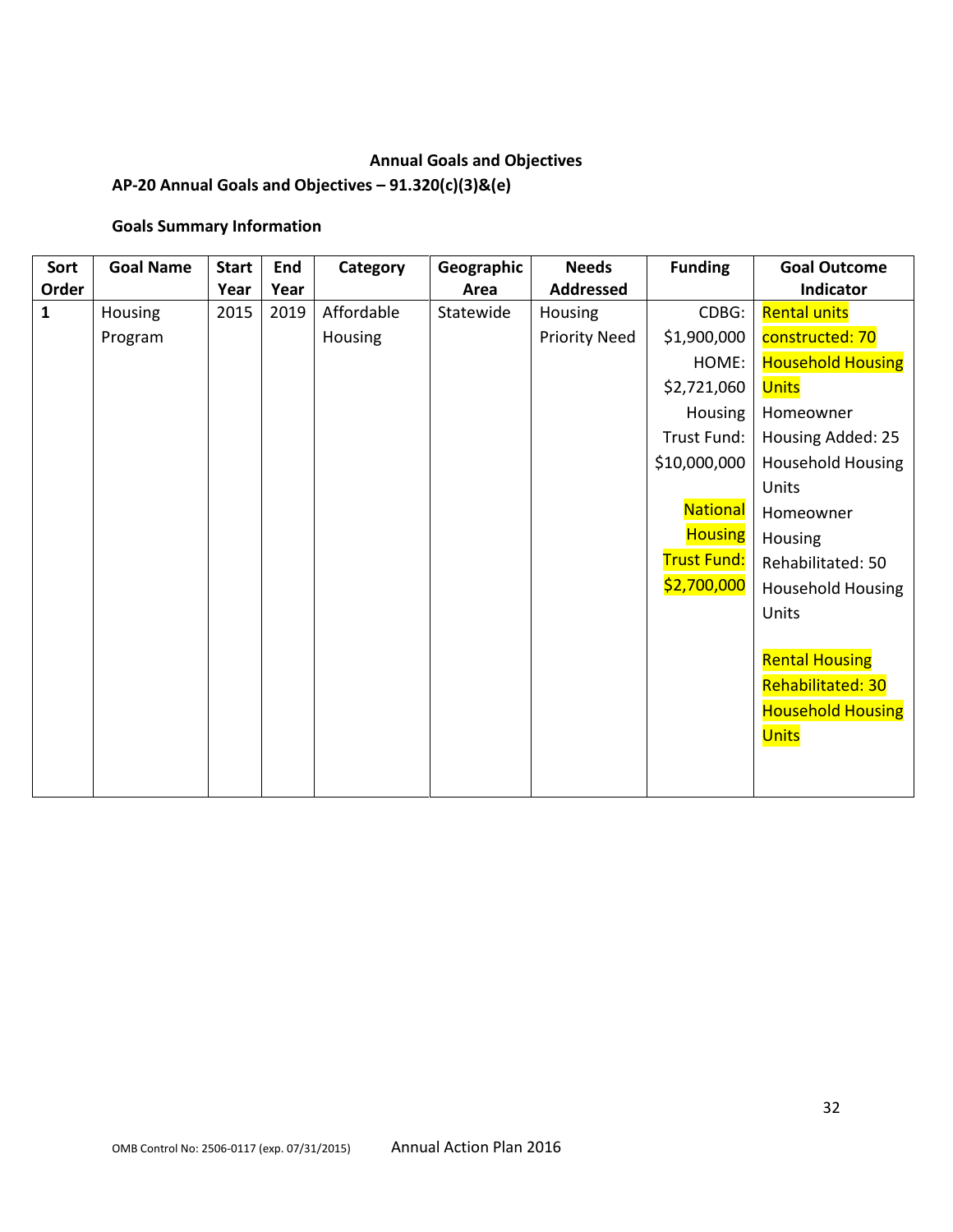| Sort                    | <b>Goal Name</b> | <b>Start</b> | End  | Category     | Geographic | <b>Needs</b>         | <b>Funding</b> | <b>Goal Outcome</b>                 |
|-------------------------|------------------|--------------|------|--------------|------------|----------------------|----------------|-------------------------------------|
| Order                   |                  | Year         | Year |              | Area       | <b>Addressed</b>     |                | Indicator                           |
| $\overline{2}$          | Community        | 2015         | 2019 | Non-Housing  | Statewide  | Community            | CDBG:          | Public service                      |
|                         | Development      |              |      | Community    |            | Development          | \$5,595,855    | activities other                    |
|                         | Program          |              |      | Development  |            | <b>Priority Need</b> |                | than                                |
|                         |                  |              |      |              |            |                      |                | Low/Moderate                        |
|                         |                  |              |      |              |            |                      |                | <b>Income Housing</b>               |
|                         |                  |              |      |              |            |                      |                | Benefit: 55,500                     |
|                         |                  |              |      |              |            |                      |                | Persons Assisted                    |
|                         |                  |              |      |              |            |                      |                | Facade                              |
|                         |                  |              |      |              |            |                      |                | treatment/business                  |
|                         |                  |              |      |              |            |                      |                | building                            |
|                         |                  |              |      |              |            |                      |                | rehabilitation: 35                  |
|                         |                  |              |      |              |            |                      |                | <b>Business</b>                     |
| $\overline{\mathbf{3}}$ | Economic         | 2015         | 2019 | Non-Housing  | Statewide  | Economic             | CDBG:          | Jobs                                |
|                         | Development      |              |      | Community    |            | Development          | \$2,050,000    | created/retained:                   |
|                         | Program          |              |      | Development  |            | <b>Priority Need</b> |                | 100 Jobs                            |
|                         |                  |              |      |              |            |                      |                | <b>Businesses</b>                   |
|                         |                  |              |      |              |            |                      |                | assisted: 7                         |
|                         |                  |              |      |              |            |                      |                | <b>Businesses Assisted</b>          |
| $\overline{4}$          | Nebraska         | 2015         | 2019 | Homeless     | Statewide  | Homeless             | ESG:           | Tenant-based                        |
|                         | Homeless         |              |      |              |            | <b>Services</b>      | \$871,178      | rental assistance /                 |
|                         | Assistance       |              |      |              |            | <b>Priority Need</b> | HSATF:         | Rapid Rehousing:                    |
|                         | Program          |              |      |              |            |                      | \$2,700,000    | 452 Households                      |
|                         | (NHAP)           |              |      |              |            |                      |                | Assisted<br><b>Homeless Person</b>  |
|                         |                  |              |      |              |            |                      |                |                                     |
|                         |                  |              |      |              |            |                      |                | Overnight Shelter:<br>8,500 Persons |
|                         |                  |              |      |              |            |                      |                | Assisted                            |
|                         |                  |              |      |              |            |                      |                | Homelessness                        |
|                         |                  |              |      |              |            |                      |                | Prevention: 3,000                   |
|                         |                  |              |      |              |            |                      |                | Persons Assisted                    |
| 5                       | <b>HOPWA</b>     | 2015         | 2019 | Homeless     | Statewide  | <b>HOPWA</b>         | HOPWA:         | Tenant-based                        |
|                         | Program          |              |      | Non-         |            | Services             | \$359,300      | rental assistance /                 |
|                         |                  |              |      | Homeless     |            | <b>Priority Need</b> |                | Rapid Rehousing:                    |
|                         |                  |              |      | Special      |            |                      |                | 15 Households                       |
|                         |                  |              |      | <b>Needs</b> |            |                      |                | Assisted                            |
|                         |                  |              |      |              |            |                      |                | Other: 45 Other                     |
|                         |                  |              |      |              |            |                      |                |                                     |

**Table 9 – Goals Summary**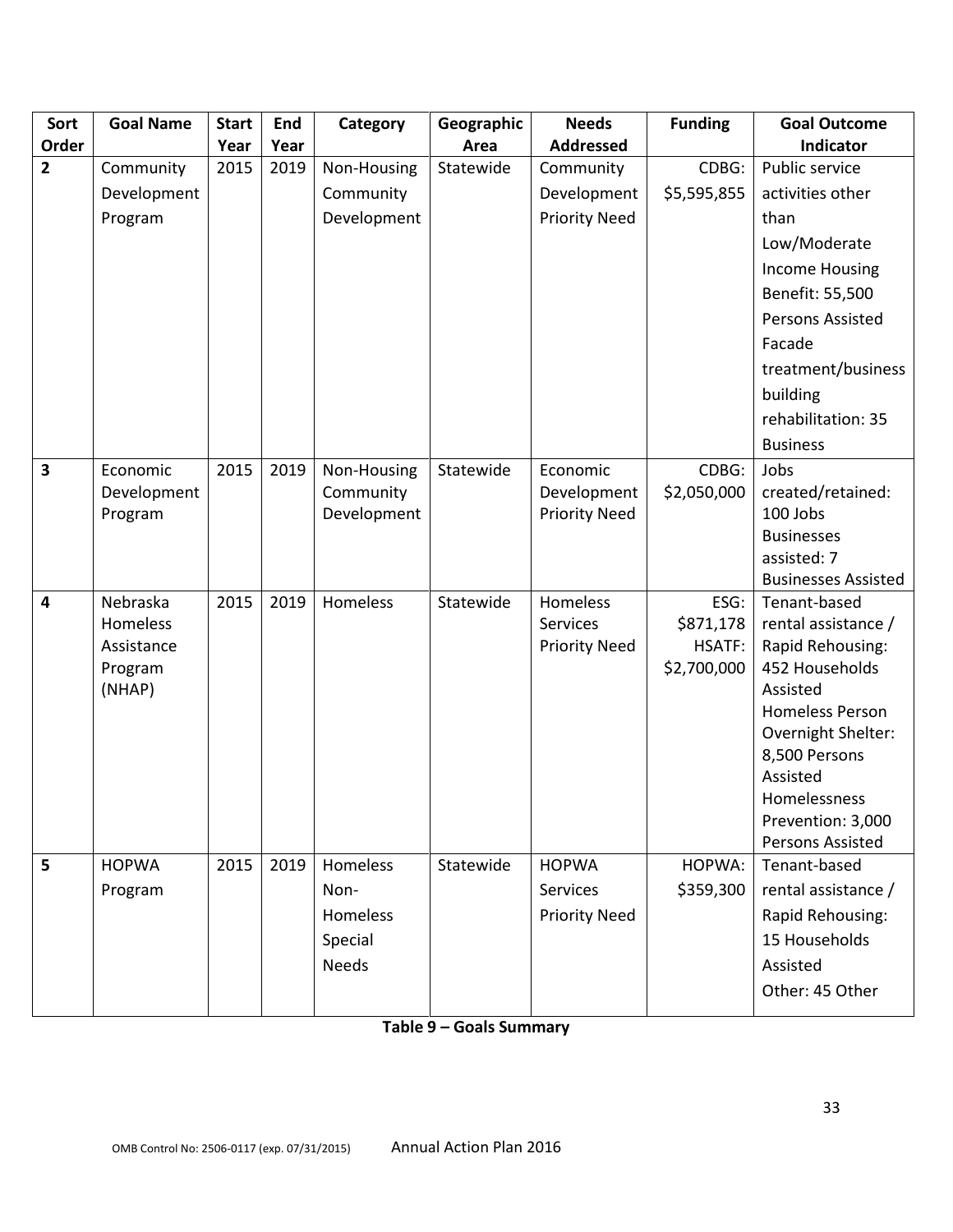# **Goal Descriptions**

| 1              | <b>Goal Name</b>           | <b>Housing Program</b>                                                                                                                                                                                                                                                                                                                                                                                           |
|----------------|----------------------------|------------------------------------------------------------------------------------------------------------------------------------------------------------------------------------------------------------------------------------------------------------------------------------------------------------------------------------------------------------------------------------------------------------------|
|                | Goal<br><b>Description</b> | Within the Nebraska Affordable Housing Program resources will be provided that<br>primarily benefit low to moderate income persons, and extremely low income<br>persons, through affordable housing activities. These activities are completed<br>through resources from CDBG, HOME, HTF, and the NAHTF.                                                                                                         |
| $\overline{2}$ | <b>Goal Name</b>           | <b>Community Development Program</b>                                                                                                                                                                                                                                                                                                                                                                             |
|                | Goal<br><b>Description</b> | This Program includes planning; public works; water/waste water;<br>comprehensive development; and downtown revitalization activities. A wide<br>variety of activities are funded that primarily serve LMI persons throughout the<br>state.                                                                                                                                                                      |
| 3              | <b>Goal Name</b>           | Economic Development Program                                                                                                                                                                                                                                                                                                                                                                                     |
|                | Goal<br><b>Description</b> | The primary goals of the Program include: job creation and expansion; and<br>tourism development. A wide variety of activities are funded that primarily serve<br>LMI persons throughout the state.                                                                                                                                                                                                              |
| 4              | <b>Goal Name</b>           | Nebraska Homeless Assistance Program (NHAP)                                                                                                                                                                                                                                                                                                                                                                      |
|                | Goal<br><b>Description</b> | For Rapid Rehousing-Work toward securing permanent housing options for<br>persons who are homeless. For Homeless Services-Plan on ending homelessness<br>for Nebraskans by providing appropriate shelter and/or housing to people who<br>are homeless and/or at risk of becoming homeless. For Homelessness<br>Prevention-Assure needed services are provided to people who are at risk of<br>becoming homeless. |
| 5              | <b>Goal Name</b>           | <b>HOPWA Program</b>                                                                                                                                                                                                                                                                                                                                                                                             |
|                | Goal<br><b>Description</b> | The primary goals of the Program help to provide activities that serve persons<br>with HIV/AIDS throughout Nebraska.                                                                                                                                                                                                                                                                                             |
| 6              | <b>Goal Name</b>           | National Housing Trust Fund Program                                                                                                                                                                                                                                                                                                                                                                              |

**Table 10 – Goal Descriptions**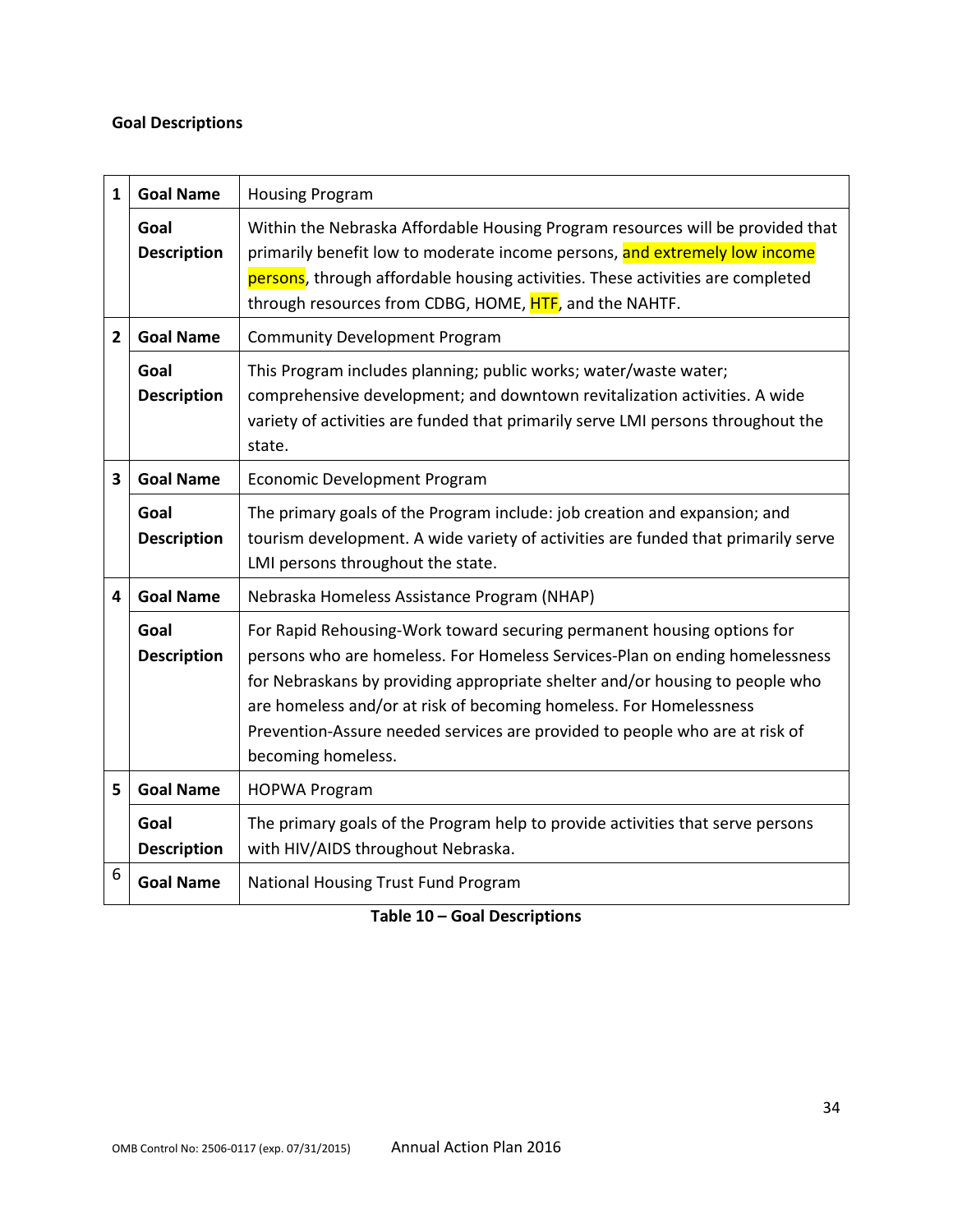# **AP-25 Allocation Priorities – 91.320(d) Introduction**

# **Funding Allocation Priorities**

|                |                |                         |                         | <b>Nebraska</b><br><b>Homeless</b> |                         |              |
|----------------|----------------|-------------------------|-------------------------|------------------------------------|-------------------------|--------------|
|                | <b>Housing</b> | Community               | Economic                | <b>Assistance</b>                  | <b>HOPWA</b>            |              |
|                | Program        | <b>Development</b>      | <b>Development</b>      | Program                            | Program                 | <b>Total</b> |
|                | (%)            | Program (%)             | Program (%)             | (NHAP) (%)                         | (%)                     | (%)          |
| <b>CDBG</b>    | 20             | 60                      | 20                      | 0                                  | $\Omega$                | 100          |
| <b>HOME</b>    | 100            | $\mathbf 0$             | 0                       | 0                                  | $\mathbf 0$             | 100          |
| <b>HOPWA</b>   | $\mathbf 0$    | $\mathbf 0$             | $\mathbf 0$             | 0                                  | 100                     | 100          |
| ESG            | $\mathbf 0$    | $\mathbf 0$             | $\mathbf 0$             | 100                                | $\mathbf{0}$            | 100          |
| <b>Housing</b> |                |                         |                         |                                    |                         |              |
| Trust          |                |                         |                         |                                    |                         |              |
| Fund           | 100            | $\mathbf 0$             | 0                       | 0                                  | $\mathbf 0$             | 100          |
| Other          |                |                         |                         |                                    |                         |              |
| <b>HSATF</b>   | $\mathbf 0$    | $\mathbf 0$             | $\mathbf 0$             | 100                                | $\mathbf 0$             | 100          |
| <b>Other</b>   |                |                         |                         |                                    |                         |              |
|                |                |                         |                         |                                    |                         |              |
| <b>HTF</b>     | 100            | $\overline{\mathbf{0}}$ | $\overline{\mathbf{0}}$ | $\overline{\mathbf{0}}$            | $\overline{\mathbf{0}}$ | <b>100</b>   |

**Table 11 – Funding Allocation Priorities**

# **Reason for Allocation Priorities**

Through experience and consultation, the allocation priorities for CDBG and HOME have been identified as noted above. The above amounts are approximations based on the percentages of resources that are used for various programs. Note that the above table does not reflect admin expenses, but does include the \$2 million in CDBG program income that is expected to be used during the 2016 Program Year.

In regard to the ESG Program, the NHAP does not currently allocate funds based on priority needs but rather focuses on allocating funds, in consultation with the BoS CoC and regional CoC to ensure the statewide provision of ESG services statewide so all homeless and near homeless Nebraskans have access in or near their communities. NHAP hopes to gather enough valid and reliable data in the coming years to start incorporating priority needs in to the application and funding allocation process.

In regard to HOPWA, Nebraska's HOPWA Program budget has funds allocated to budget categories needed in order to serve priority populations (homeless/chronically homeless). The HOPWA Program continues to seek additional funds to expand tenant-based rental assistance and to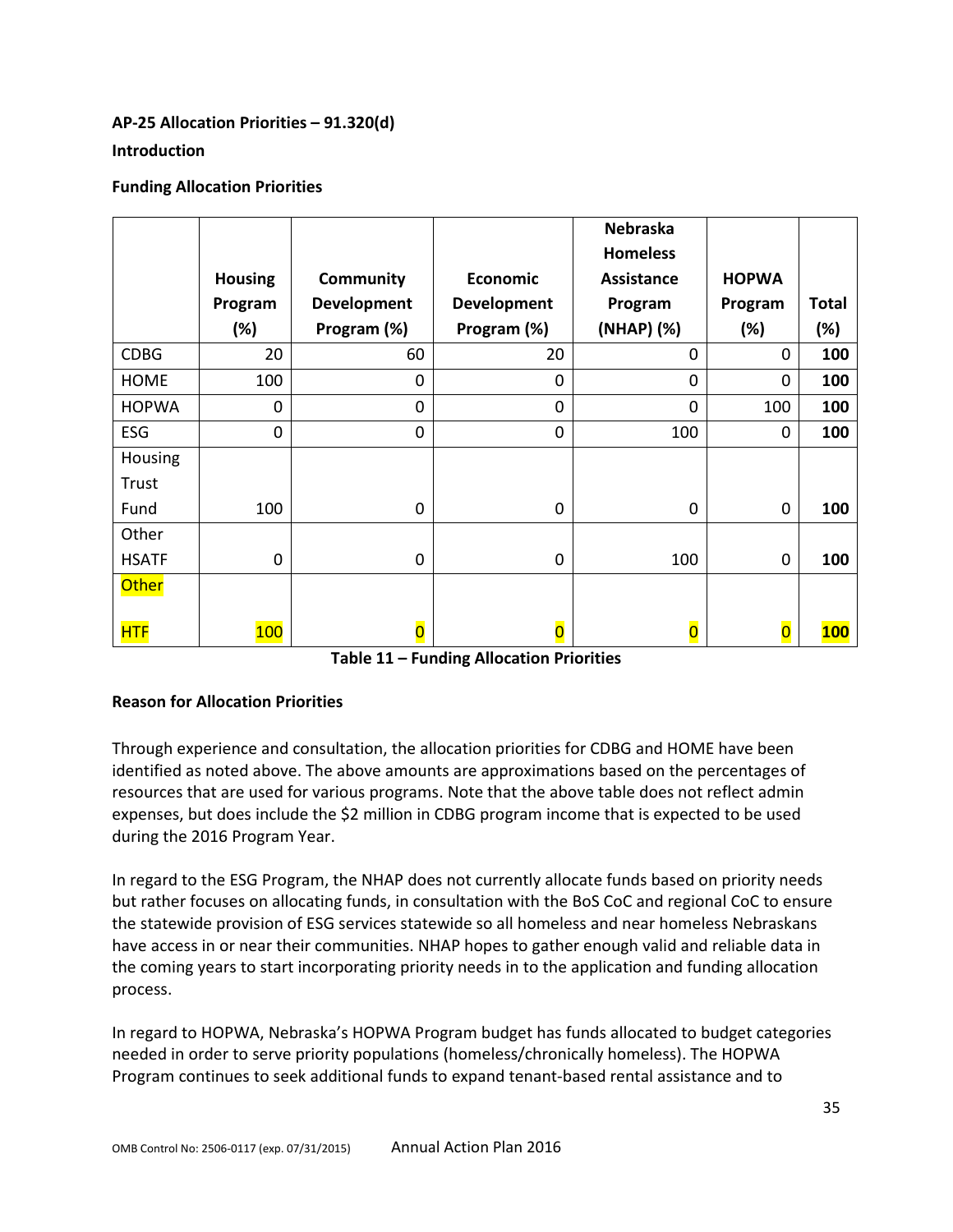increase client's hands-on access to employment/job training services. Intensive case management is an important component when serving the priority populations.

The National Housing Trust Fund (HTF) Program provides additional funds for the housing program and through the first year of implementation of the program additional housing will be provided for extremely low income families.

# **How will the proposed distribution of funds will address the priority needs and specific objectives described in the Consolidated Plan?**

The State's Housing Priority Need includes the need to respond to regional needs for affordable, decent, safe, and appropriate housing as part of balanced economic development in Nebraska. This Priority Need includes 4 Objectives that have been developed in order to meet the Housing Priority and include:

- Promote additional affordable rental housing and preservation of affordable rental housing in selected markets.
- Promote housing preservation by improving the quality of Nebraska's existing affordable housing.
- Promote additional households into homeownership by expanding affordable homeownership opportunities.
- Enhance statewide understanding of fair housing law through outreach and education.

The Nebraska Affordable Housing Program will utilize CDBG, HOME, HTF, and NAHTF resources in order to address the Priority Need mentioned above as well as in order to address those specific objectives associated with the priority need.

The Community Development Priority Need has been developed in order to strengthen Nebraska communities through community development programs and services in order to provide a stable platform for economic development. This Priority Need includes 3 primary objectives that include:

- Improve the quality of water and wastewater in Nebraska and assist in developing and financing appropriate infrastructure and facilities for communities and counties that have planned and set priorities for long-term development;
- Invest in quality projects that are identified in a formal community development plan; compliment or support related community investments; leverage maximum private and/or other investment; and have reasonable plans for long-term operation and maintenance; and
- Increase capacity, efficiency, and effectiveness of local planning efforts resulting in longterm development.

The Community Development Program will utilize CDBG resources in order to address the Priority Need mentioned above and to address those specific objectives associated with the priority need.

The Economic Development Priority Need includes the need to foster the competitiveness of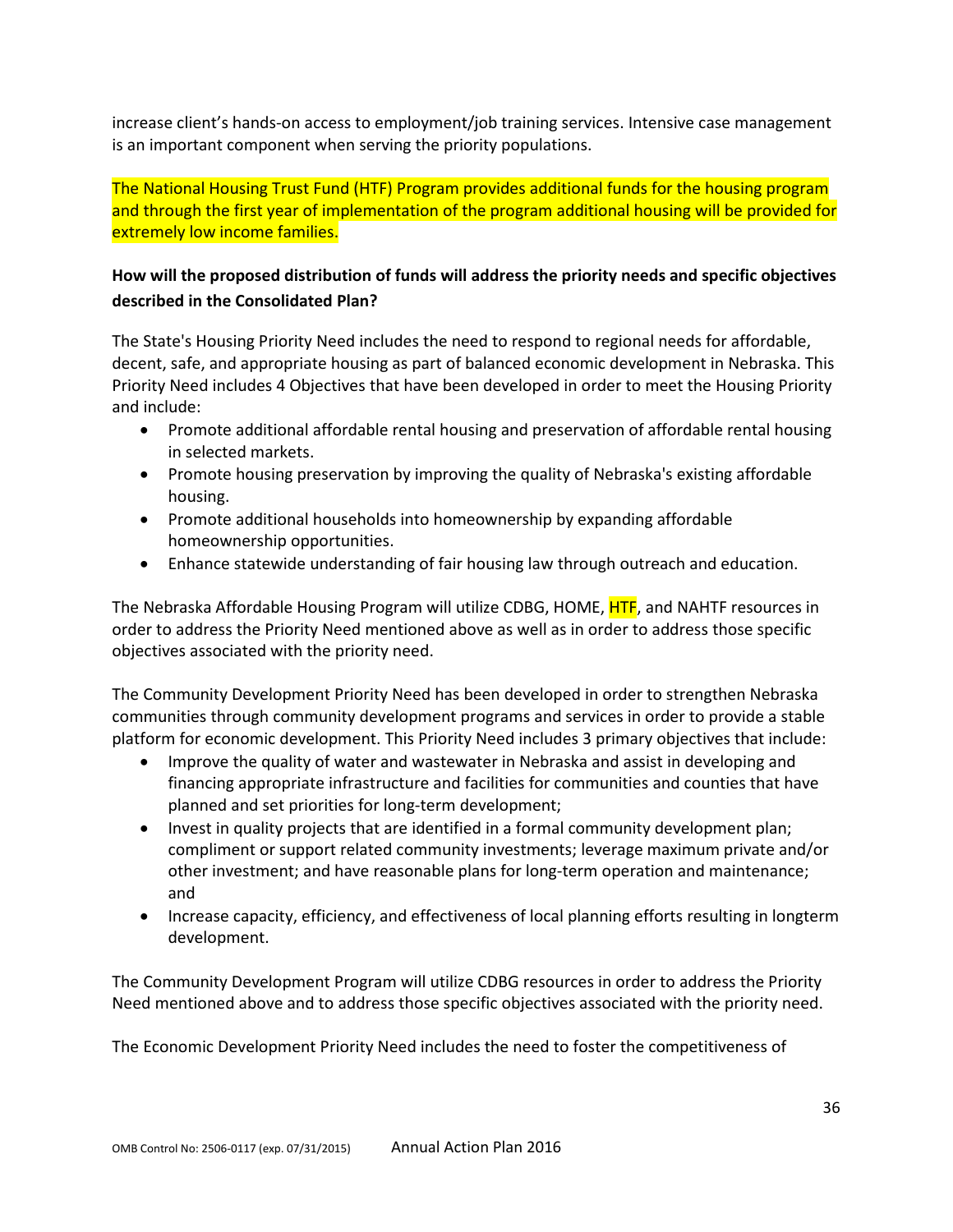Nebraska's business and industrial sector, and as a result, assist in the economic development of Nebraska's communities and people. This Priority Need includes 3 primary objectives that include:

- Promote the retention and expansion of existing businesses in Nebraska, and the startup of new businesses in Nebraska, and the immigration of out-of-state businesses relocating or expanding into Nebraska.
- Invest in public facilities and improvement activities that make economic opportunities available to low and moderate income persons.
- Invest in effective and affordable tourist attractions (for profit or nonprofit) in quality communities that will result in visitor spending, generate jobs, and promote long-term economic development.

The Economic Development Program will utilize CDBG resources in order to address the Priority Needs mentioned above and to address those specific objectives associated with the priority need.

The Homeless Services Priority Need has been developed in order to ensure appropriate emergency shelter and/or transitional housing and services for people who are homeless or at risk of becoming homeless by distributing Emergency Solutions Grant funds and Homeless Shelter Assistance Trust Fund resources. This Priority Need includes 2 primary objectives that include:

- Provide appropriate shelter and/or housing to people who are homeless or at risk of becoming homeless; and
- Provide needed services to people who are homeless or at risk of becoming homeless

The Nebraska Homeless Assistance Program will utilize ESG funds and HSATF resources in order to address the Priority Need mentioned above and to address those specific objectives associated with the priority need.

In addition, addressing homelessness in Nebraska is a critical issue. NHAP funds are allocated as described above in the "Reason for Allocation Priorities". The Nebraska Homeless Assistance Program combines Homeless Shelter Assistance Trust Fund Resource with Emergency Solutions Grant funding. NHAP will use the combined resources through HSATF and ESG for all eligible services within the limitations set by ESG regulations and guided by local CoC direction, to include the following services: Street Outreach, Emergency Shelters, Homelessness Prevention, Rapid Re-Housing, HMIS, and administrative activates.

The HOPWA Services Priority Need is intended to ensure appropriate emergency and/or permanent housing and services for people who are homeless or at imminent risk of becoming homeless by distributing funds to a project sponsor in order to meet the needs of persons living with HIV/AIDS. This Priority Need includes one primary objective that includes:

Provide housing assistance and related supportive services to low income persons with HIV/AIDS and their families and enable low income persons with HIV/AIDS to achieve stability in housing, reduce risks of homelessness, and increase access to health care.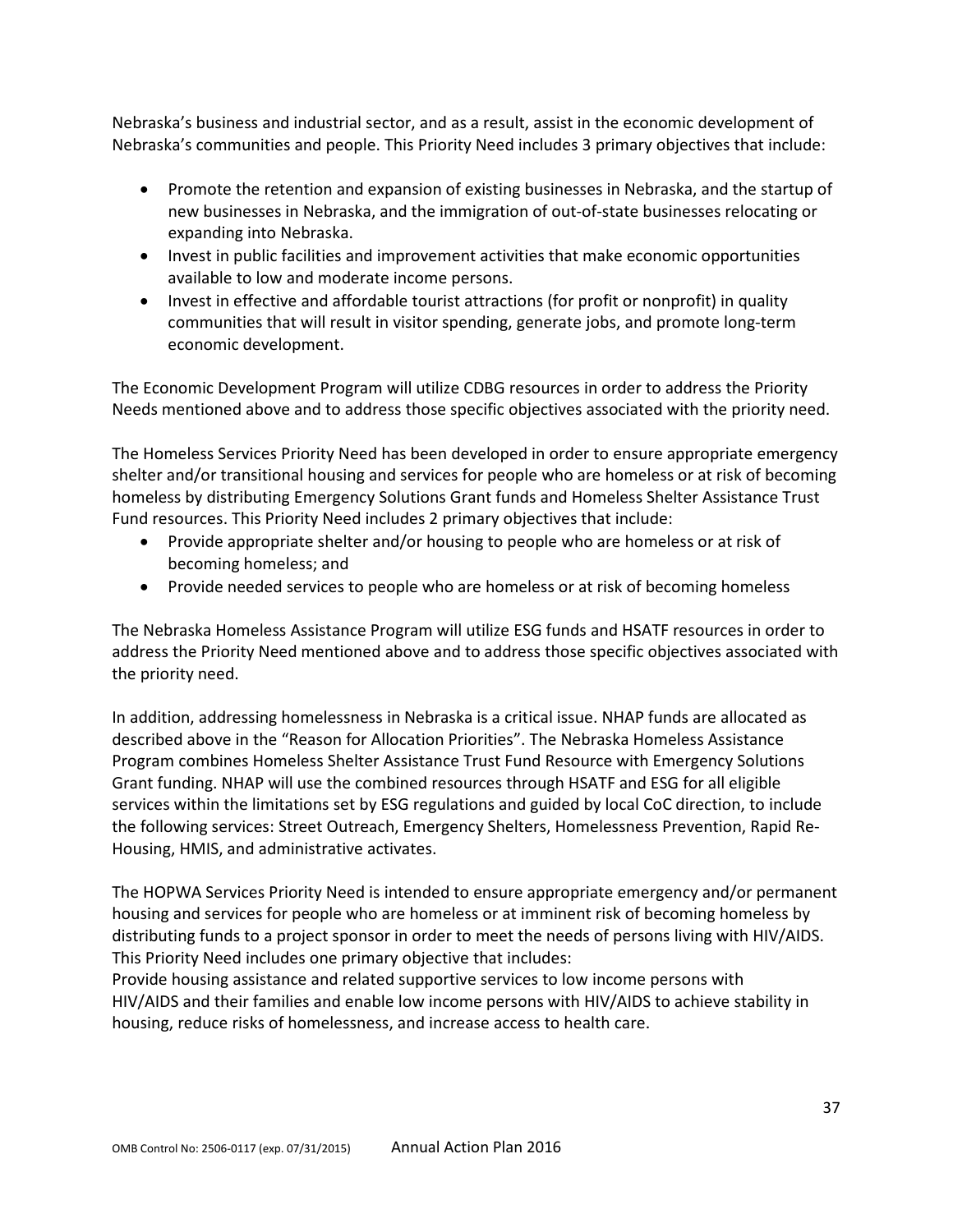The HOPWA Services Program will utilize HOPWA resources in order to address the Priority Need mentioned above and to address those specific objectives associated with the priority need. In addition, Nebraska's HOPWA Program has identified the majority of homeless/chronically homeless clients have medical concerns and/or are not employed. Placing individuals into housing and connecting them to healthcare are the first steps when services have been established. Utilizing Permanent Housing Placement and Tenant-Based Rental Assistance has proven to be the best use of HOPWA resources if the person is not eligible for other assistance.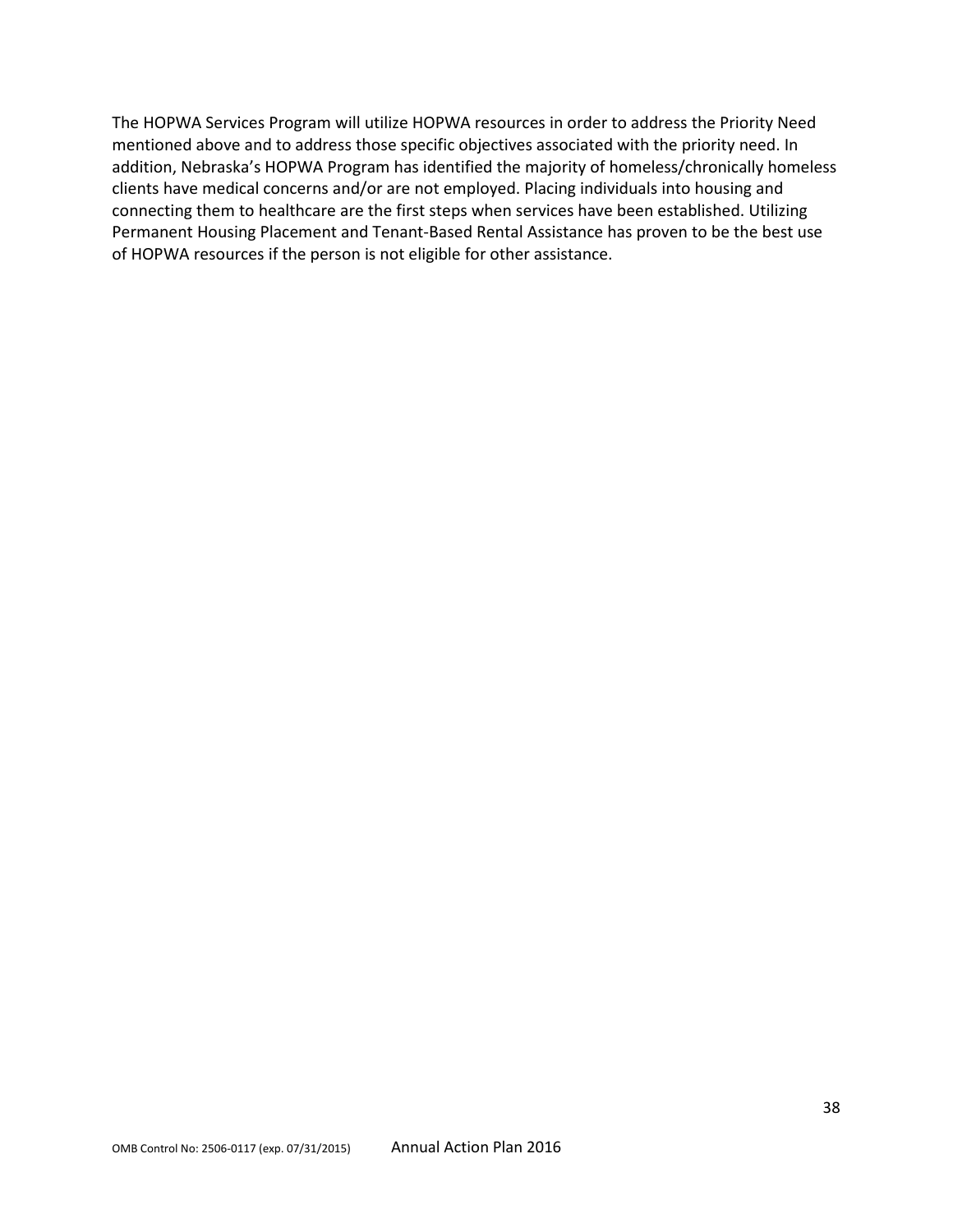## **AP-30 Methods of Distribution – 91.320(d)&(k)**

#### **Introduction**

The Methods of Distribution will be identified for four federal resources which include CDBG, HOME, ESG, and HOPWA. In addition, a brief discussion will be provided regarding two State programs related to the Nebraska Affordable Housing Trust Fund (NAHTF) and the Homeless Shelter Assistance Trust Fund (HSATF).

Within the IDIS eCon Planning Suite System, the Distribution Methods by State Program Table has been generated (See below). For purposes of providing more detailed information the following table has been supplemented and reformatted in order to provide the public with a clearer picture of the State's methods of distribution.

#### **Distribution Methods**

#### **Table 12 - Distribution Methods by State Program**

| $\mathbf{1}$ | <b>State Program Name:</b>                                                                                                                                             |  |
|--------------|------------------------------------------------------------------------------------------------------------------------------------------------------------------------|--|
|              | <b>Funding Sources:</b>                                                                                                                                                |  |
|              | Describe the state program addressed by the Method of Distribution.                                                                                                    |  |
|              | Describe all of the criteria that will be used to select applications and the relative<br>importance of these criteria.                                                |  |
|              |                                                                                                                                                                        |  |
|              | If only summary criteria were described, how can potential applicants access application<br>manuals or other                                                           |  |
|              | state publications describing the application criteria? (CDBG only)                                                                                                    |  |
|              | Describe the process for awarding funds to state recipients and how the state will make its<br>allocation available                                                    |  |
|              | to units of general local government, and non-profit organizations, including community<br>and faith-based organizations. (ESG only)                                   |  |
|              | Identify the method of selecting project sponsors (including providing full access to<br>grassroots faith-based and other community-based organizations). (HOPWA only) |  |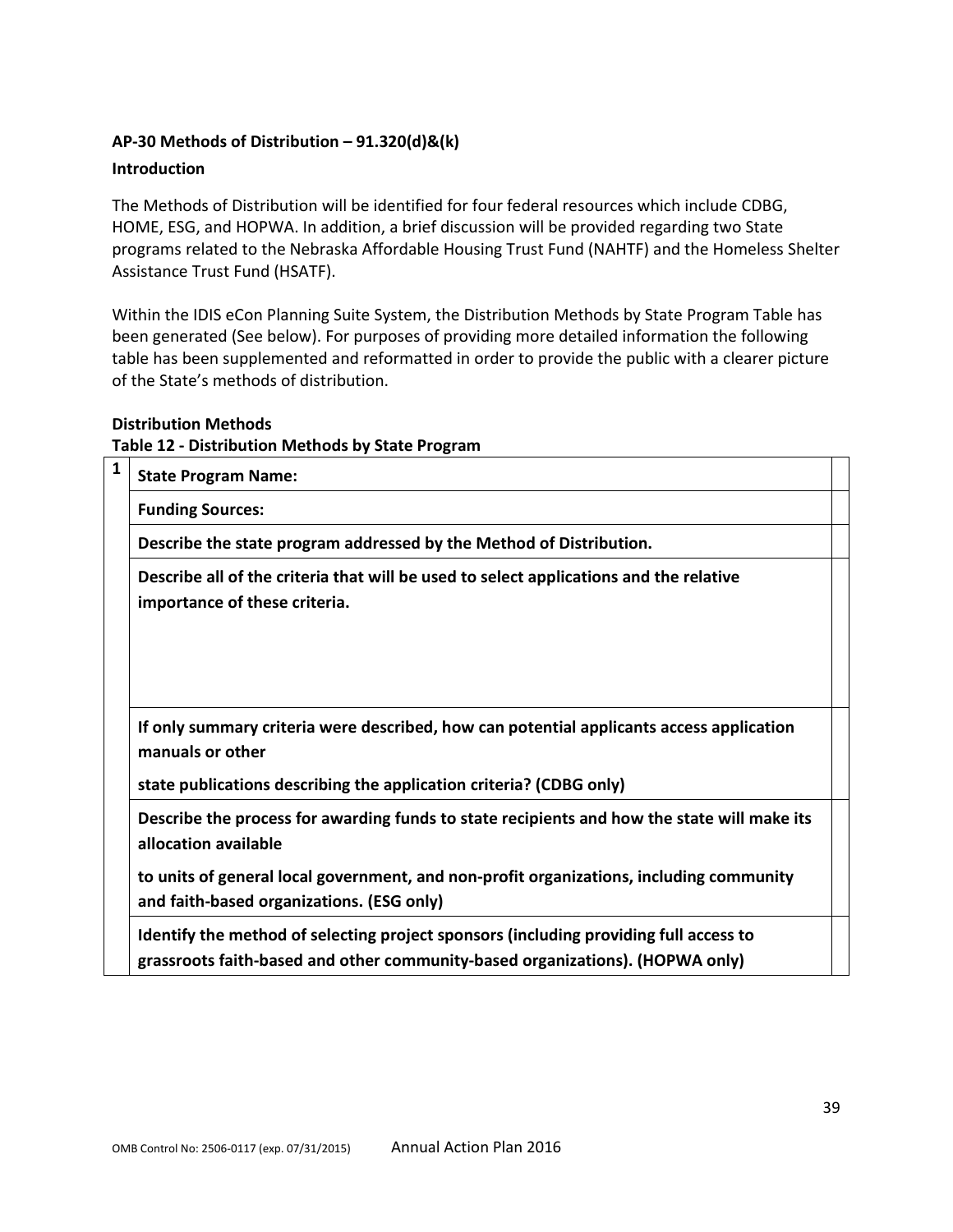**Describe how resources will be allocated among funding categories.** 

**Describe threshold factors and grant size limits.** 

**What are the outcome measures expected as a result of the method of distribution?** 

#### **Discussion**

#### **Federal Programs**

#### **Community Development Block Grant (CDBG)**

CDBG funds will be used for several activities authorized in Section 105(a) of the amended 1974 Housing and Community Development Act that meet national CDBG objectives. Projects are funded in order to meet at least one of three CDBG National Objectives that include: (1) benefit low- and moderate-income persons; (2) prevent or eliminate slums or blight; and (3) meet urgent community development needs. The State annually certifies that not less than 70% of the aggregate funds received during a 3 year period (as identified to HUD) shall be used for activities benefitting low and moderate income (LMI) persons.

CDBG funds are not specifically targeted to areas of minority concentration, but are distributed throughout the state's non-entitlement areas (all areas outside of Omaha, Lincoln, and Bellevue) targeted for activities that serve LMI persons. Since projects funded with CDBG resources typically provide a community-wide benefit, it can be assumed that minority groups benefit equally in the same proportion as they occur in the general population.

The State Programs set forth within this Method of Distribution of the current CDBG allocation attempt to balance the need for providing jobs and suitable placesto live. Funds are reserved in each category based on a percent of the total funds available for distribution to local governments. The State is allowed \$100,000 plus 3% of the State grant for administration and technical assistance in accordance with HUD regulations. The State is also allowed 3% of the program income received by units of general local government (whether retained by the unit of general local government or paid to the State) and funds reallocated by HUD to the State.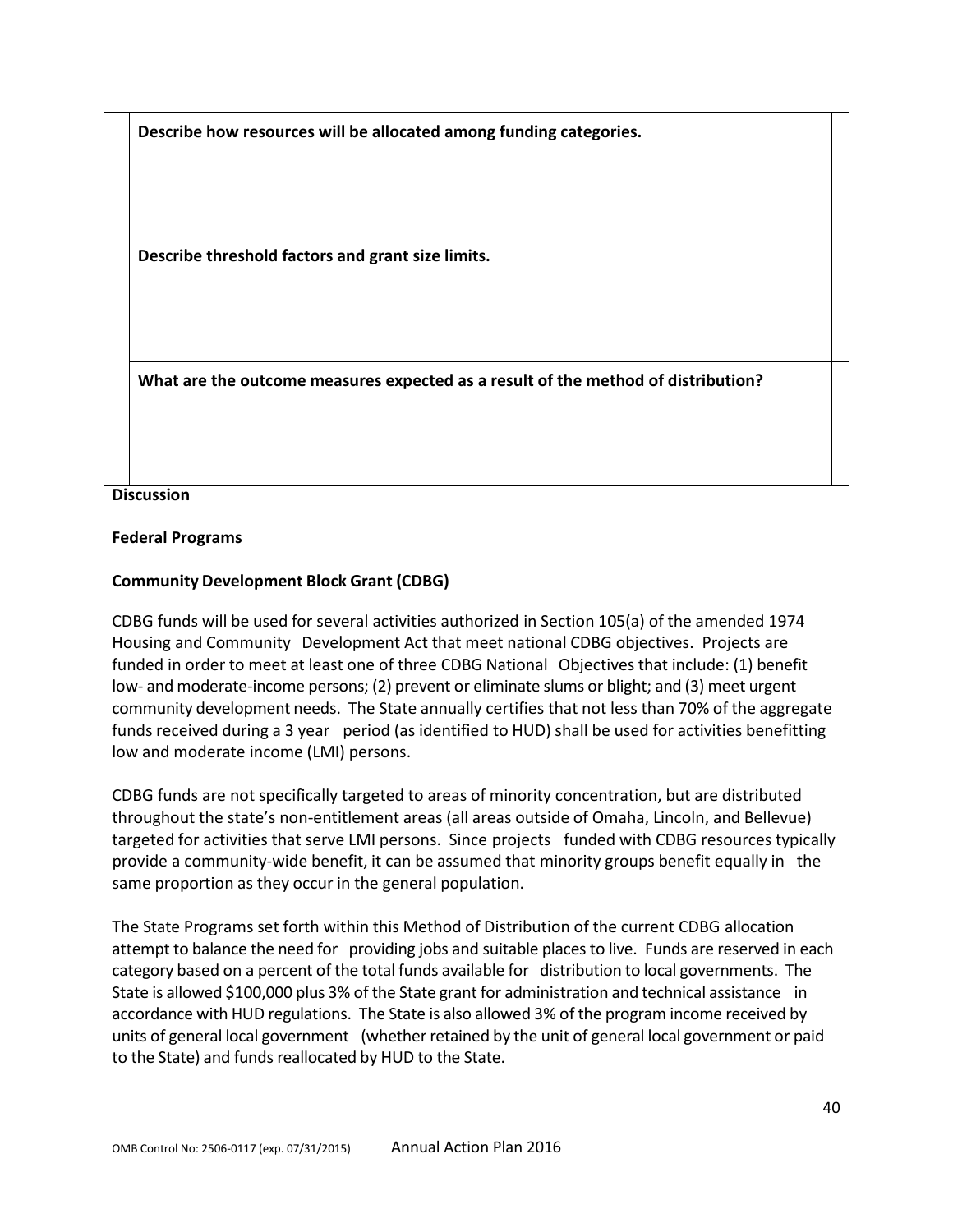To achieve the most effective and efficient use of CDBG funds, DED may, at its discretion, use categorical adjustments. A categorical adjustment allows DED to reserve up to 10% of the total CDBG allocation for use as needed among categories. An adjustment of more than 10% of the total allocation, or the creation or elimination of a category, will be considered a substantial amendment to the AAP, and would require further steps as identified within the Citizen Participation Plan section of the Consolidated Plan. Adjustments may be made for remaining balances within a Category within the last 3 monthsfollowing a 12 month Program Year in order to meet the HUD Timely Distribution requirement which requires the CDBG grant amount for a given Federal Fiscal Year to be distributed within a HUD required 15-month time frame.

For purposes of the Consolidated Plan and the Annual Action Plan, the overall CDBG Program includes activities within the Housing Priority Need, the Community Development Priority Need, and the Economic Development Priority Need.

A description and details of each State Program will be identified below.

**State Program Name:** CDBG Owner Occupied Rehabilitation (CDBG OOR)

**Funding Sources:** CDBG funds

### **Describe the state program addressed by the Method of Distribution.**

Within the Housing Priority Need, CDBG funds will be utilized for owner occupied rehabilitation activities and made available to LMI persons at or below 80% of the Area Median Income.

# **Describe all of the criteria that will be used to select applications and the relative importance of these criteria.**

The CDBG OOR Program will be implemented by the Nebraska Affordable Housing Program (NAHP) within DED. The NAHP will utilize a separate application cycle titled the "NAHP CDBG Owner Occupied Rehabilitation Cycle". CDBG funds will only be available for applicants that are CDBGeligible units of general local government.

Specific application questions will be developed for the CDBG OOR Cycle and will include a section for project need; project impact; project readiness; community support; and match. In addition, a section for the Municipal Equalization Fund (MEF) score which will be calculated for each applicant and added to the total application score and an additional section for bonus points.

The total points available for any given application will be 1,000 points. Applicants will be required to obtain a minimum score within designated sections, and must meet all the threshold requirements, in order to be scored and considered for an award recommendation. In addition, failure of the Applicant to score a minimum number of total points on the application will result in the Application not being funded during the 2016 CDBG OOR Cycle.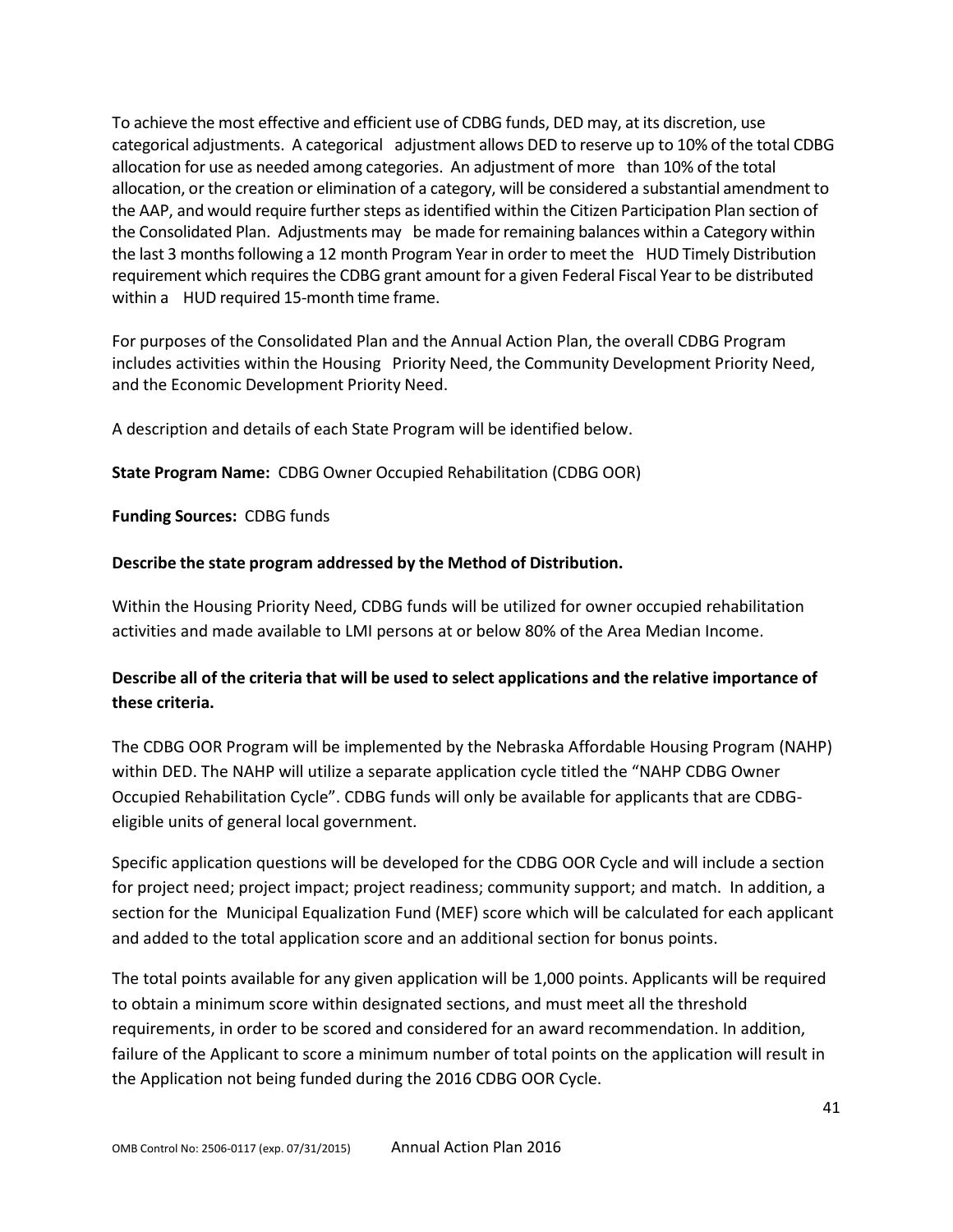General Administration activities may not exceed 10% of the amount of CDBG funds awarded. The Housing Management activity cannot exceed 10% of the amount of CDBG funds awarded.

Below is the Scoring Criteria Matrix that will be utilized within the CDBG OOR Program Category for applications.

| (1)             | (2)               | (3)                         | (4)                  | (5)   | (6)        | (7)                    |              |
|-----------------|-------------------|-----------------------------|----------------------|-------|------------|------------------------|--------------|
| Project<br>Need | Project<br>Impact | Project<br><b>Readiness</b> | Community<br>Support | Match | <b>MEF</b> | <b>Bonus</b><br>Points | <b>TOTAL</b> |
| 250             | 250               | 200                         | 100                  | 50    | 100        | 50                     | 1,000 points |
| 100 min         | $100 \text{ min}$ | $100 \text{ min}$           | 50 min               | 0     | 0          | <b>NA</b>              | 350 minimum  |

Additional information is available within the Appendix.

Specific Questions regarding the application criteria will be made available within the CDBG OOR Cycle Application Guidelines.

Overall, the information provided above is a summary of the criteria that will be utilized within the CDBG OOR Cycle.

# **If only summary criteria were described, how can potential applicants access application manuals or other state publications describing the application criteria? (CDBG only)**

As noted above within the description of the criteria used to select applications, this information was a summary of the criteria. Complete information regarding the application criteria will be made available within the CDBG OOR Cycle Application Guidelines. The Guidelines will provide specific details on the Application questions, deadlines for completing applications, threshold requirements, and any other necessary items. This information will be available on the DED website at: [http://www.neded.org/community/grants/applications/cdbg-forms.](http://www.neded.org/community/grants/applications/cdbg-forms)

# **Describe how resources will be allocated among funding categories.**

\$1,900,000 million in CDBG resources will be available for the CDBG OOR Program.

## **Describe threshold factors and grant size limits.**

The threshold factors within the CDBG OOR Program are noted below. The maximum amount of CDBG funds that may be obtained will be \$500,000.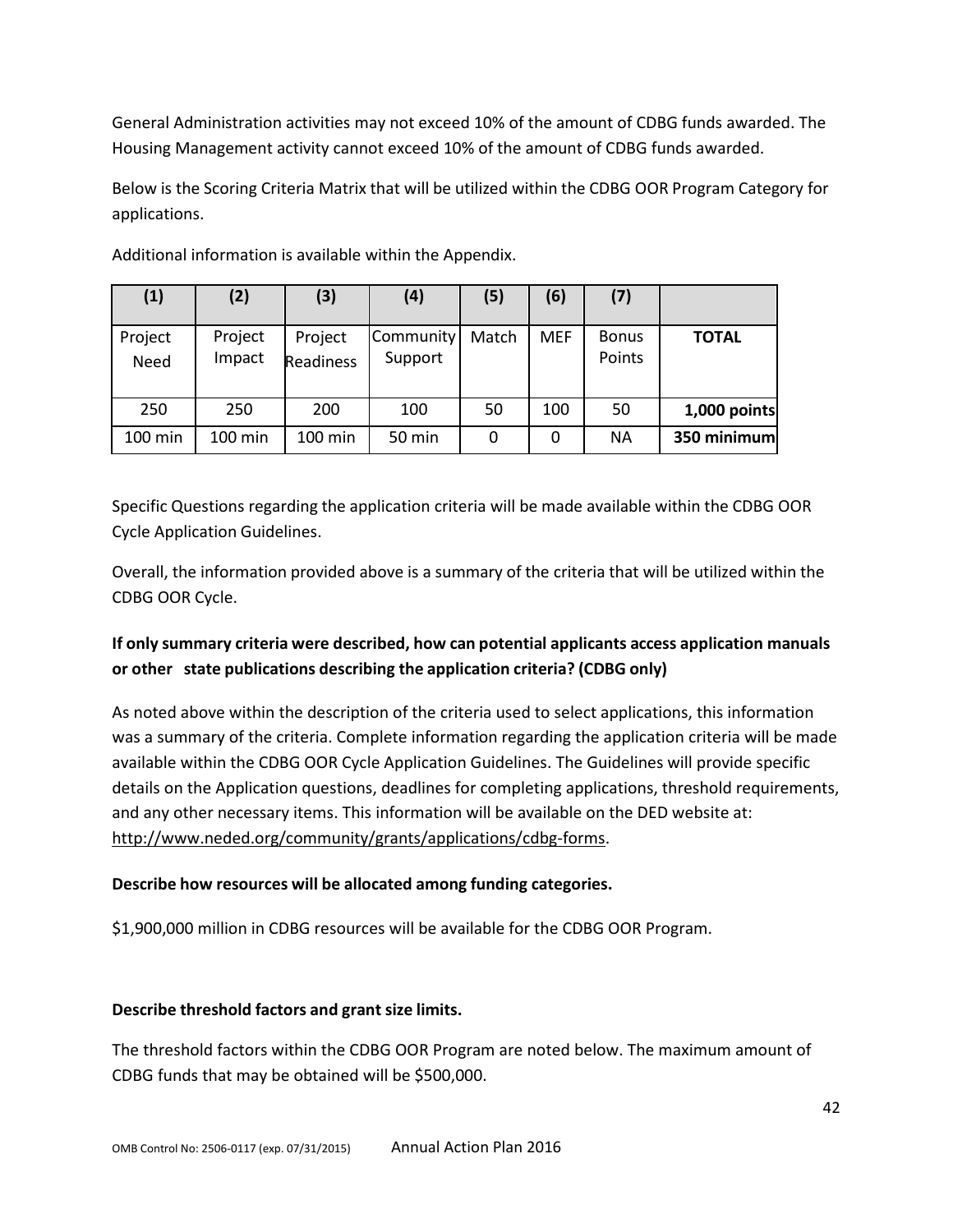Each project funded must meet the CDBG National Objective of benefiting low to moderate (LMI) income persons.

Additional threshold factors include: Whether the Pre-Application was submitted by the application due date; whether the applicant is an eligible unit of general local government classified as a municipality (i.e. City or Village); and whether the applicant has achieved the expenditures of previous grant funds for other projects.

## **What are the outcome measures expected as a result of the method of distribution?**

Through the CDBG OOR Program additional owner-occupied rehabilitation will occur for housing units occupied by LMI persons throughout the state. The additional number of units rehabilitated will be quantified within the Annual Performance Report under the "Housing Program" Goal that is completed after the conclusion of the previous Program Year.

**State Program Name:** Comprehensive Development (CD) [Combines Comprehensive Revitalization (CR) and Comprehensive Investment and Stabilization (CIS) into new competitive program]

## **Describe the state program addressed by the Method of Distribution.**

Within the Community Development Priority Need, CDBG funds will be utilized for CDBG Eligible activities that include those identified as State Priorities in the Housing, Public Works, Planning, and Downtown Revitalization categories and made available to LMI persons or in areas that are defined under the Slum and Blight National Objective criteria. A complete list will be identified within the Appendix (located[: www.neded.org/aap\)](http://www.neded.org/aap).

# **Describe all of the criteria that will be used to select applications and the relative importance of these criteria.**

Projects will be carried out in two phases, first a pre-development phase which will result in the completion of a pre-development study that defines a comprehensive strategy of revitalization to stabilize, support, and enhance clearly defined residential neighborhoods with concentrations of persons with lower incomes.

The second phase will be awarded, after the successful completion and DED approval of the pre-development study; to implement physical projects identified in the CD pre-development study. The pre-development study must be submitted with the required application to receive an award for Phase II activities. CDBG funds for Phase II are reserved for communities that were selected to complete Phase I for Comprehensive Development Projects.

The CDBG entitlement communities of Omaha, Lincoln, Bellevue, and Grand Island are not eligible nor are any other communities whose populations are less than 5,000 persons. See the "Threshold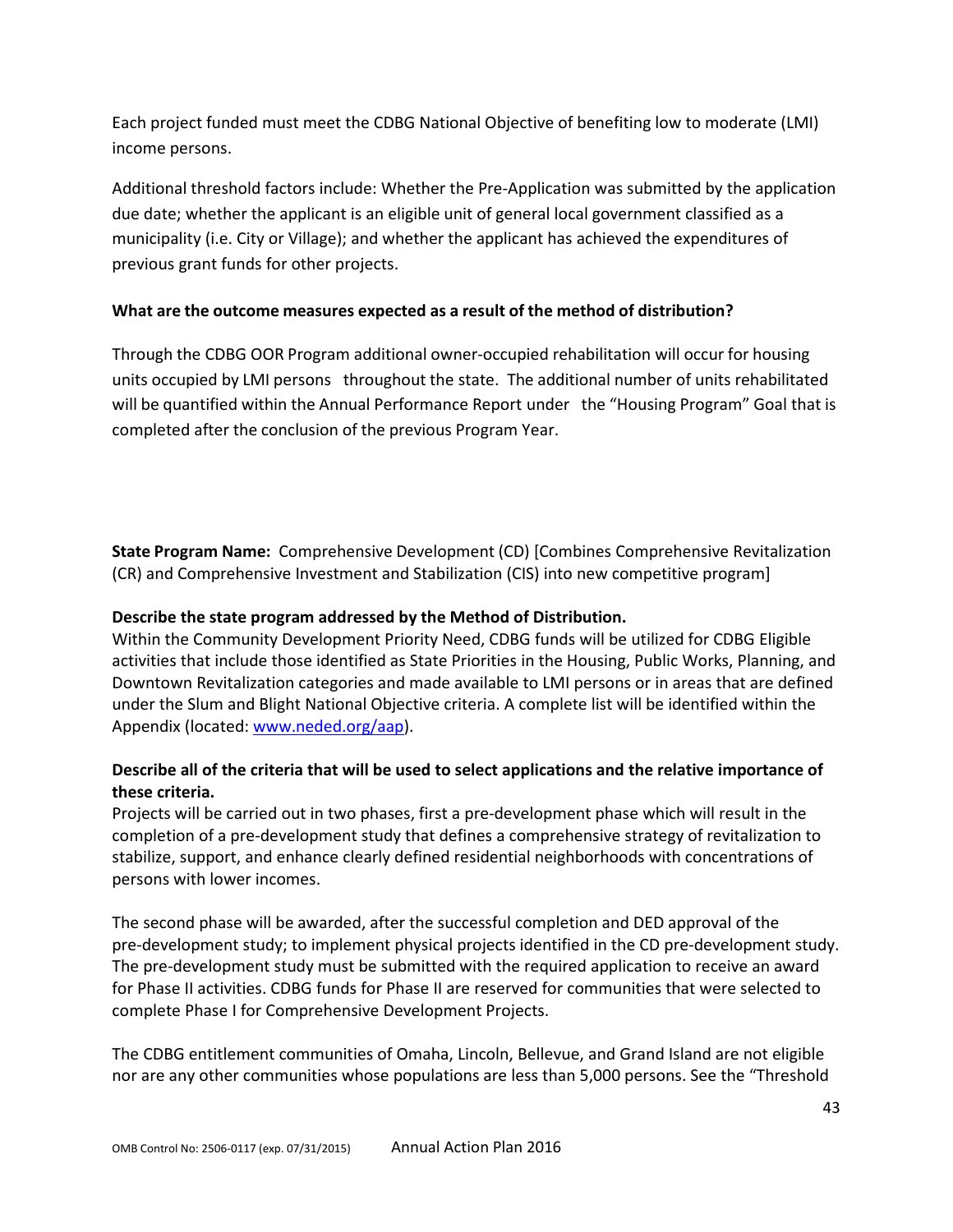Requirements" within the Appendix [\(www.neded.org/aap\)](http://www.neded.org/aap) for specific thresholds that are also considered in determining eligibility.

Pre-development activities undertaken to complete Phase I CD project activities require 25% match and 25% leverage. Proposed leverage must be from CDBG eligible activities directly related to the proposed project(s) in the same neighborhood or directly benefiting a substantial majority of the LMI persons or families residing within the neighborhood during the grant award period. Consideration for leverage will be given for such sources as public/private cash, loans and program income from prior awards. Match may include public and private funds, or in-kind services, such as materials, labor, or other items that are directly related to the project. The amount of match must be calculated in dollars.

General Administration activities during the pre-development phase (Phase I) may not exceed \$3,000 or 10% of the amount of CDBG funds awarded (whichever is greater).

| (1)       | (2)     | (3)              | (4)       | (5)      | (6)        | (7)          |              |
|-----------|---------|------------------|-----------|----------|------------|--------------|--------------|
| Project   | Project | Project          | Community | Match &  | <b>MEF</b> | <b>Bonus</b> | <b>TOTAL</b> |
| Need      | Impact  | <b>Readiness</b> | Support   | Leverage |            | Points       |              |
| 200       | 200     | 200              | 200       | 50       | 100        | 50           | 1,000 points |
| $100$ min | 100 min | 100 min          | $100$ min | 0        | 0          | <b>NA</b>    | 400 minimum  |

Below is a scoring matrix that will be utilized in the CD program category for Phase I.

For Phase II, all activities, except for general administration and housing management, **would require a 50% match and 50% leverage**.

All activities in Phase II, except General Administration, would require 50% match. Match may include public and private funds, or in-kind services, such as materials, labor, or other items that are directly related to the project. The amount of match must be calculated in dollars.

All activities in Phase II, except general administration and housing management, also require 50% leverage. Proposed leverage must be from CDBG eligible activities directly related to the proposed project(s) in the same neighborhood or directly benefiting a substantial majority of the LMI persons or families residing within the neighborhood during the grant award period. Consideration for leverage will be given for such sources as public/private cash, loans and program income from prior awards.

General Administration activities during the project implementation phase (Phase II) may not exceed 10% of the amount of CDBG funds awarded. The Housing Management activity cannot exceed 10% of the grantee's allocation. These amounts are taken out of the CDBG CD funds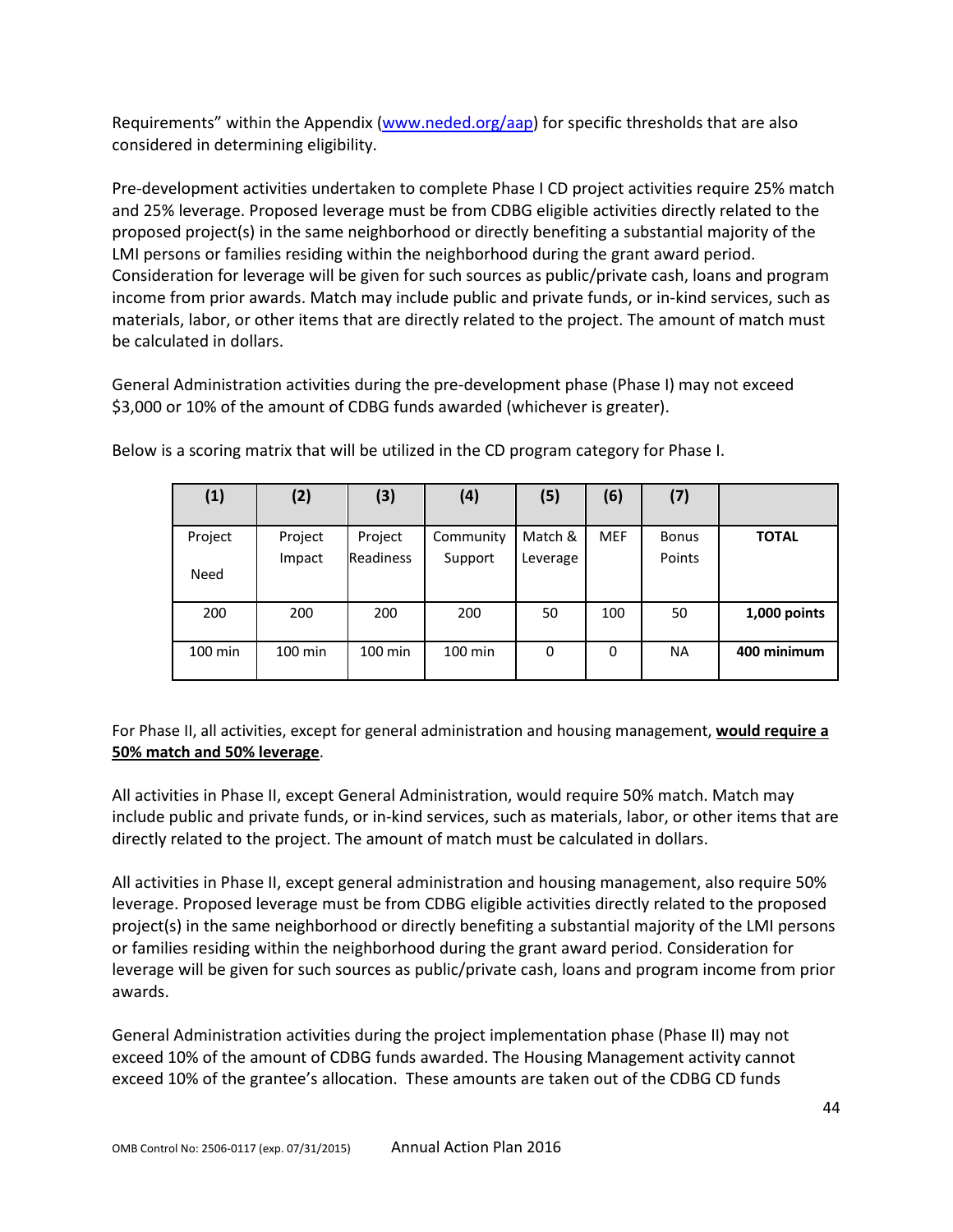allocation for each community. General Administration and Housing Management activities require no matching funds.

Grantees with open Comprehensive Development awards cannot apply within the Public Works and Water Wastewater Program Categories.

| (1)               | (2)                  | (3)                  | (4)                 | (5)        | (6)                    |                 | (7)                     |              |
|-------------------|----------------------|----------------------|---------------------|------------|------------------------|-----------------|-------------------------|--------------|
| Project<br>Design | Project<br>Readiness | Community<br>Support | Match &<br>Leverage | <b>MEF</b> | <b>Bonus</b><br>Points | <b>SUBTOTAL</b> | <b>Onsite</b><br>Review | <b>TOTAL</b> |
| 300               | 200                  | 200                  | 50                  | 100        | 50                     | 900 points      | 100                     | 1,000 points |
| 150 min           | 100 min              | 100 min              | $0 \text{ min}$     | 0          | 0                      | 350 minimum     | 50                      | 400 minimum  |

Below is a scoring matrix that will be utilized in the CD program category for Phase II:

Additional information regarding threshold requirements and eligible activities can be found within the Appendix (www.neded.org/aap) and also within the CD Program Guidelines.

## **If only summary criteria were described, how can potential applicants access application manuals or other state publications describing the application criteria? (CDBG only)**

As noted above within the description of the criteria used to select applications, this information was a summary of the criteria. Complete information regarding the application criteria will be made available within the CDBG Comprehensive Development Application Guidelines. The Guidelines will provide specific details on the Application questions, deadlines for completing applications, threshold requirements, and any other necessary items. This information will be available in the Appendix and the DED website at: [http://www.neded.org/community/grants/applications/cdbg](http://www.neded.org/community/grants/applications/cdbg%E2%80%90forms)[forms](http://www.neded.org/community/grants/applications/cdbg%E2%80%90forms)

## **Describe how resources will be allocated among funding categories.**

It is anticipated that \$2,345,855 in CDBG funds will be utilized for planning activities (Phase I) and for project implementation (Phase II).

## **Describe threshold factors and grant size limits.**

All activities proposed in applications for CDBG funding in the CD category must meet one of the national objectives of (1) benefitting low-and moderate income persons (through the subcategories LMI Area Benefit, LMI Limited Clientele, or LMI Housing); or (2) aiding in the prevention or elimination of slums or blight. A project or project activity that fails to meet one of these specified national objectives is ineligible.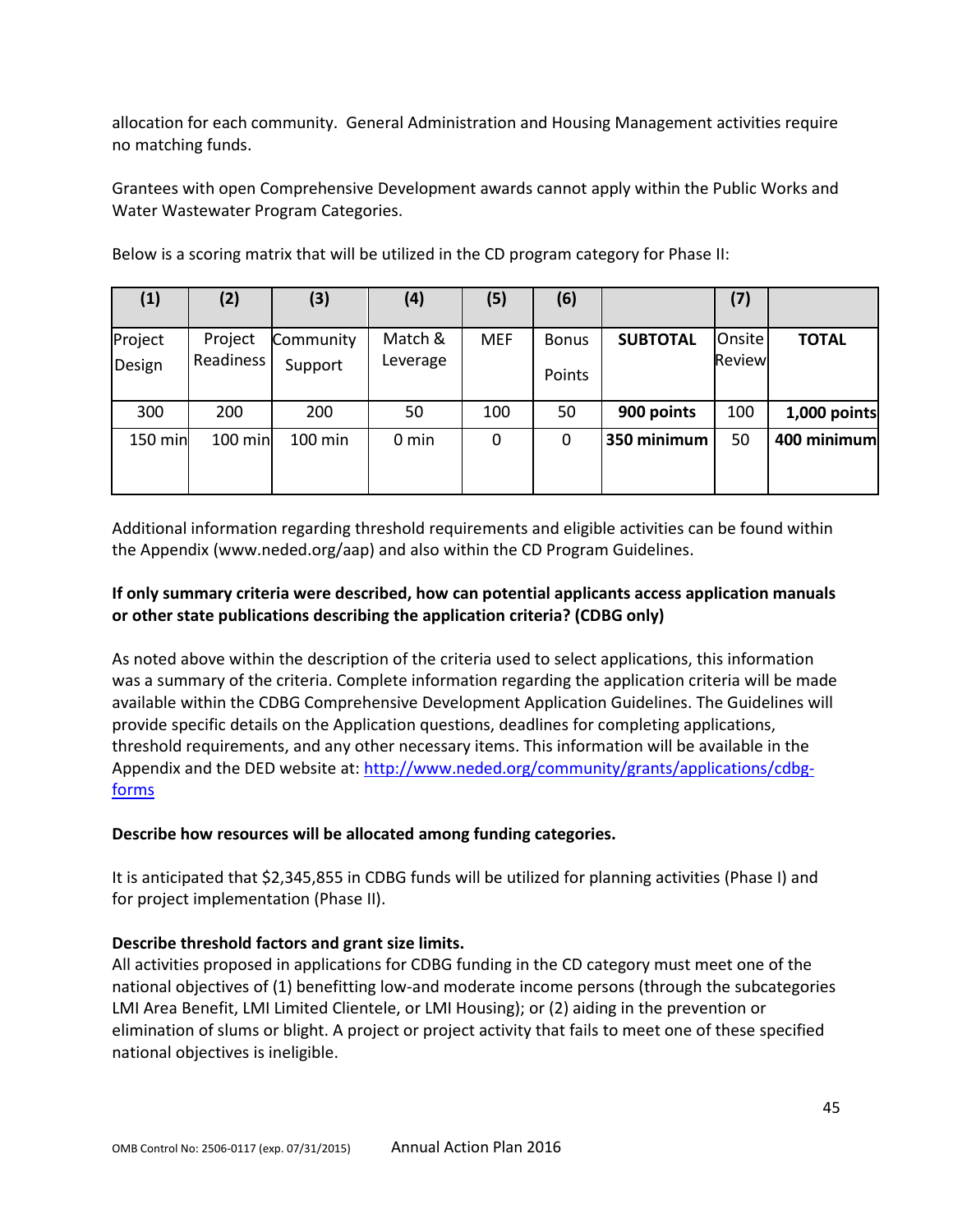The maximum grant amount for Phase I (pre-development) activities will be \$30,000 per community. The maximum grant amount for project implementation activities will be \$350,000 per year of implementation, \$700,000 total for Phase II.

Only up to 25% of each community's allocation can be used for activities eligible for assistance under the Downtown Revitalization (DTR) Program; provided that such activities were identified as needs in the comprehensive needs assessment, and provide a benefit to low/moderate income residents of the community. If the CD grantee is awarded funds within the DTR Program, 0% of the CD allocation may be used for activities eligible for assistance under the DTR except for housing activities. No more than \$3,000 in CDBG funds per beneficiary of record can be invested in the described project area on public works eligible activities.

## **What are the outcome measures expected as a result of the method of distribution?**

Additional comprehensive development efforts will improve communities throughout the state.

### **State Program Name:** Downtown Revitalization (DTR)

#### **Funding Sources:** CDBG funds

#### **Describe the state program addressed by the Method of Distribution.**

Within the Community Development Priority Need, CDBG funds will be utilized within the Downtown Revitalization Program for activities that will contribute to the revitalization or redevelopment of downtown infrastructure, health and safety concerns, and develop a greater capacity for growth. This provides a sound basis for fostering local economic development. This recognizes the importance of the condition and viability of a downtown to increase the community's tax base and create a center for community activity which is directly related to business expansion and location decisions. Activities will assist communities to carry out a comprehensive downtown revitalization pre-development study to stabilize and enhance clearly defined downtown areas that will provide a benefit to low/moderate income residents of the community or aid in the elimination of substandard or blighted structures and areas in the downtown as part of meeting CDBG National Objective criteria.

## **Describe all of the criteria that will be used to select applications and the relative importance of these criteria.**

Projects will be carried out in two phases, first a pre-development phase which will result in the completion of a well-defined, comprehensive pre-development study that defines a series of specific desired outcomes with goals and action steps for improvements to a defined downtown business district.

The second phase will be awarded, after the successful completion and approval by DED of the downtown revitalization pre- development study; to implement physical projects or loan programs identified in the downtown revitalization pre-development study. The pre-development study must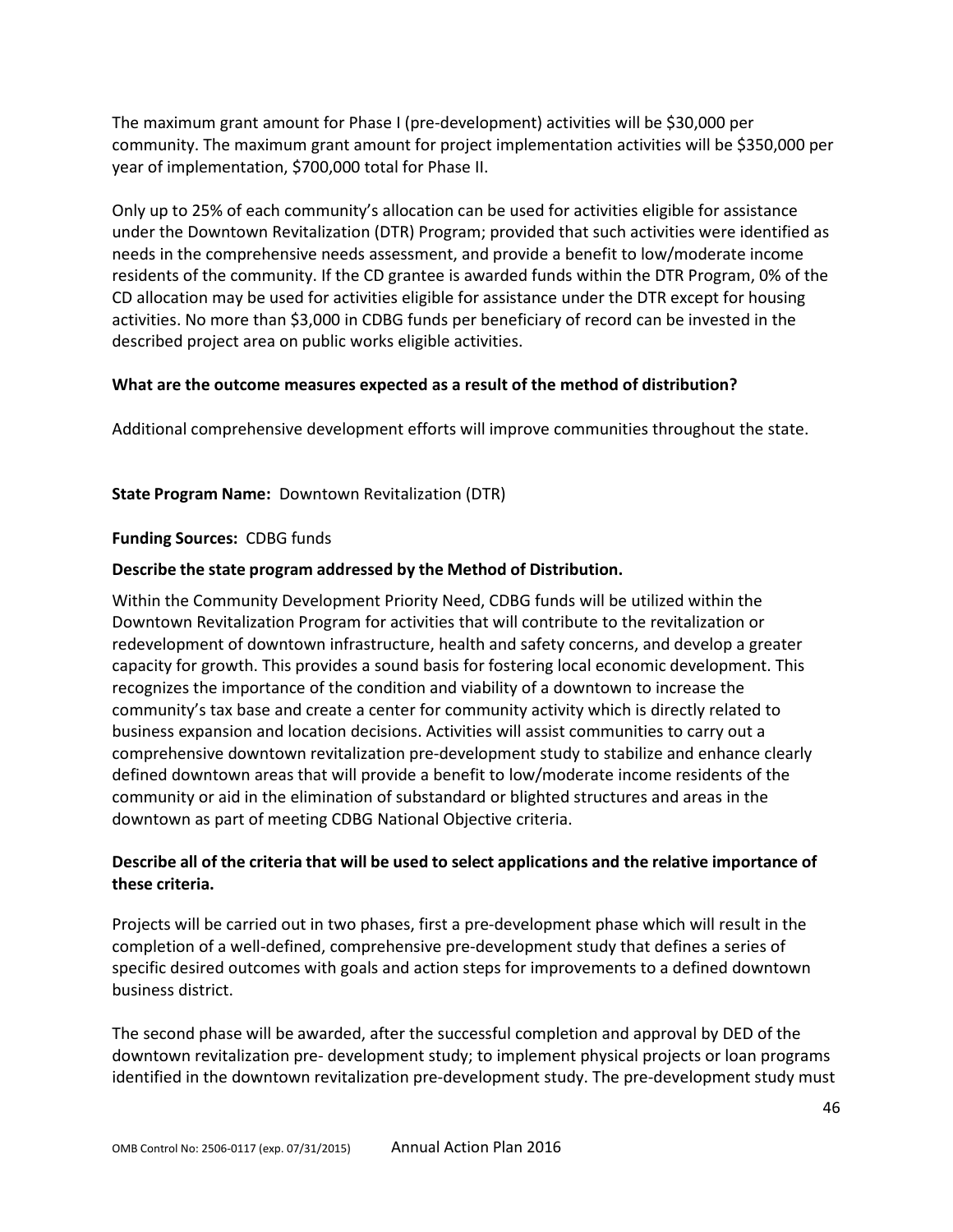be submitted with the required application to receive an award for Phase II activities.

CDBG funds for Phase II are reserved for communities that were selected to complete Phase I for Downtown Revitalization Projects. This includes previous Phase I award recipients that were not successful in obtaining Phase II resources.

Eligible applicants include every Nebraska incorporated municipality with a population of less than 50,000 persons and are not a CDBG Entitlement Community (including Omaha, Lincoln, Bellevue, and Grand Island). See the "Threshold Requirements" within the Appendix (www.neded.org/aap) for specific thresholds that are also considered in determining eligibility.

Below is the Selection Criteria Matrix that will be used for the DTR Program Category.

Additional information is available within the Appendix.

| (1)             | (2)               | (3)                         | (4)                                         | (5)   | (6)        | (7)                    |                 | (8)                     |                |
|-----------------|-------------------|-----------------------------|---------------------------------------------|-------|------------|------------------------|-----------------|-------------------------|----------------|
| Project<br>Need | Project<br>Impact | Project<br><b>Readiness</b> | Business & Matching<br>Community<br>Support | Funds | <b>MEF</b> | <b>Bonus</b><br>Points | <b>SUBTOTAL</b> | Onsite<br><b>Review</b> | <b>TOTAL</b>   |
| 200             | 150               | 200                         | 100                                         | 50    | 100        | 100                    | 900 points      | 100                     | 1,000 points   |
| 100 min         | 100 min           | 100 min                     | 50 min                                      | 0     | 0          | 0                      | 350 minimum     |                         | 50 400 minimum |

## **If only summary criteria were described, how can potential applicants access application manuals or other state publications describing the application criteria? (CDBG only)**

As noted above within the description of the criteria used to select applications, this information was a summary of the criteria. Complete information regarding the application criteria will be made available within the CDBG Downtown Revitalization Application Guidelines. The Guidelines will provide specific details on the Application questions, deadlines for completing applications, threshold requirements, and any other necessary items. This information will be available on the DED website at: <http://www.neded.org/community/grants/applications/cdbg-forms>

## **Describe how resources will be allocated among funding categories.**

It is anticipated that \$1,000,000 in CDBG funds will be utilized for planning activities (Phase I) and project implementation (Phase II).

#### **Describe threshold factors and grant size limits.**

Each project funded must meet a CDBG National Objective of benefiting low to moderate (LMI) income persons or slum and blight (SBA).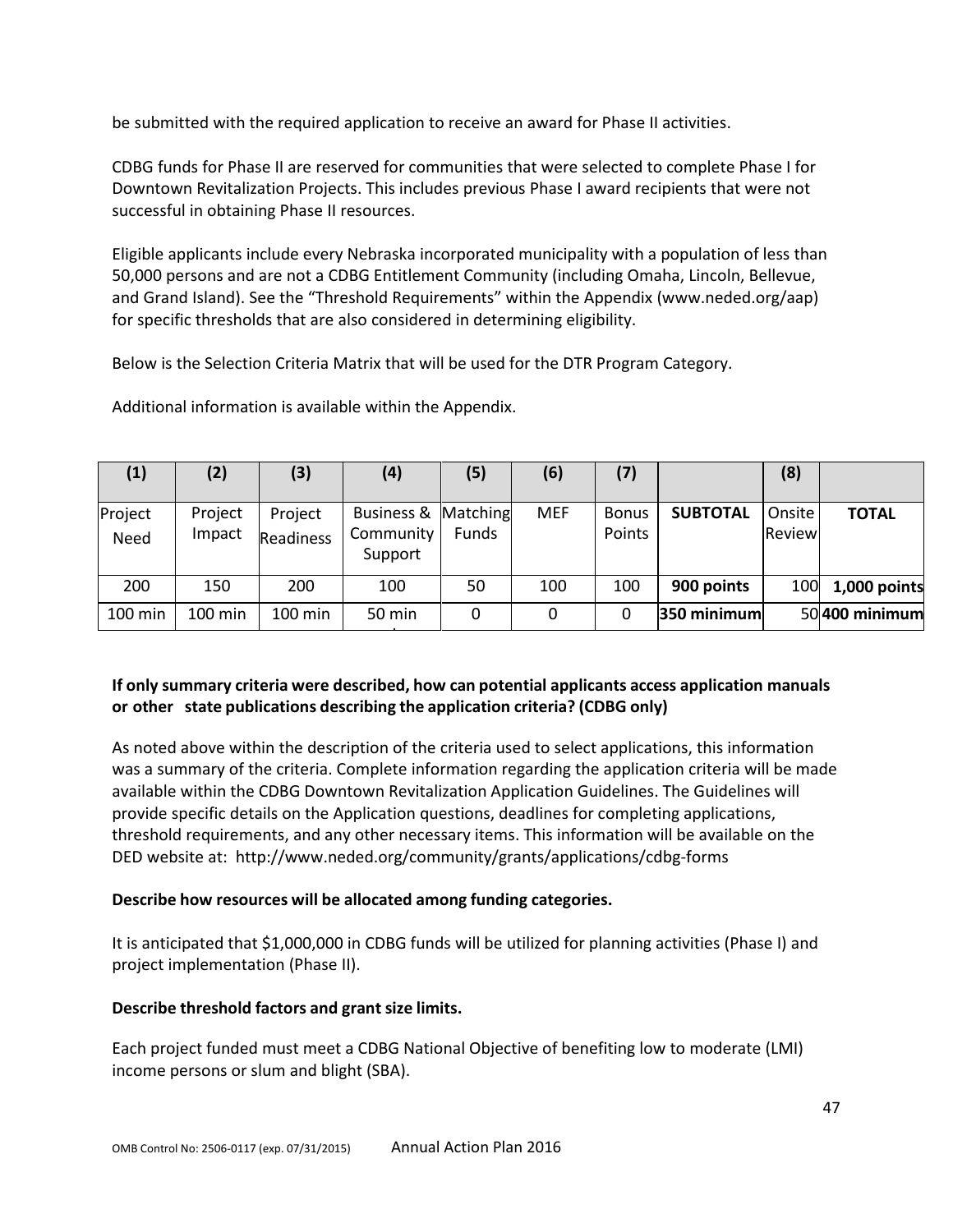DTR applicants will no longer be required to obtain either an Economic Development Certified Community designation nor a Leadership Certified Community designation. Participation in these programs is encouraged as many of the elements of each program provide many benefits to a community and can enhance DTR applications by having many of the necessary items for a project.

The maximum grant amount for Phase I (pre-development) activities will be \$30,000 per community. Pre-development activities undertaken to complete Phase I DTR project activities require a 25% match. No more than half of the total project match may be in- kind source contributions. At least half of the total project match must include non-CDBG cash contributions, of the total pre- development project costs. General Administration activities during the predevelopment phase may not exceed 10% of the amount of CDBG funds awarded, or \$3,000, whichever is greater. General Administration activities do not require any matching funds.

The maximum grant amount for Phase II (project implementation) activities will be \$350,000 per community. DTR activities undertaken during Phase II require a 25% match. No more than half of the total project match may be in-kind source contributions. At least half of the total project match must include non-CDBG cash contributions, of the total DTR project costs. General Administration activities during the project implementation phase may not exceed 10% of the amount of CDBG funds awarded. General Administration activities do not require any matching funds.

Additional information regarding threshold requirements and eligible activities can be found within the Appendix (www.neded.org/aap) and also within the DTR Program Guidelines.

## **What are the outcome measures expected as a result of the method of distribution?**

Through CDBG resources, communities will be improved throughout the state through the increased viability of downtown areas.

#### **State Program Name:** Economic Development (ED)

#### **Funding Sources:** CDBG funds

#### **Describe the state program addressed by the Method of Distribution.**

Within the Economic Development Priority Need, CDBG funds will be utilized for providing communities (and counties) with resources to assist businesses which expand the state's economic base and which create quality jobs principally benefiting LMI employees and made available under the LMI, SBA, or Urgent Need CDBG National Objective criteria.

Eligible activities will generally include:

- loans to for-profit businesses (through the applicant community) for a variety of business purposes;
- public facilities (infrastructure) projects undertaken by applicant communities for economic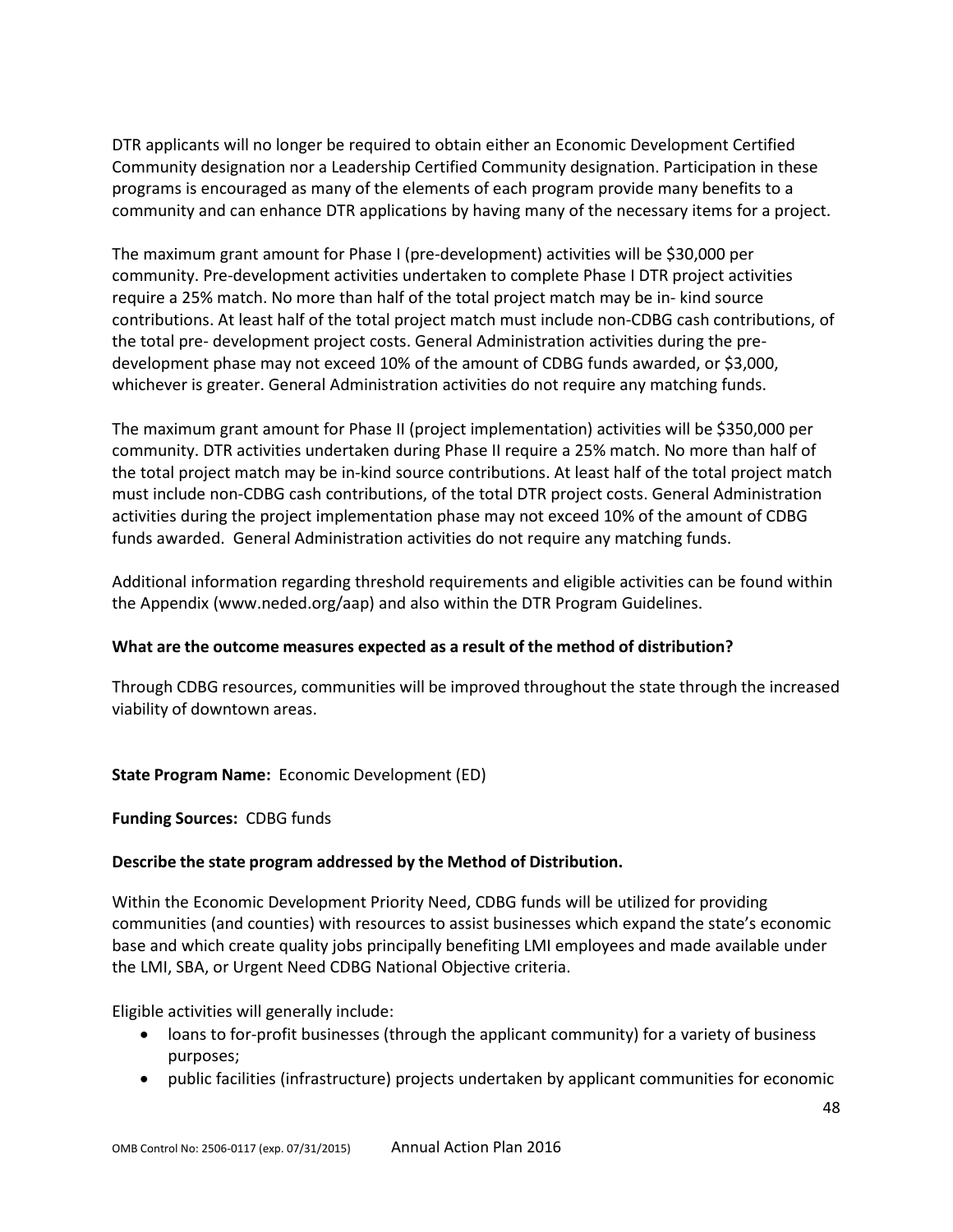development purposes, where a benefiting business agrees to locate or expand premised on the infrastructure improvements and agrees to create jobs for LMI persons;

## **Describe all of the criteria that will be used to select applications and the relative importance of these criteria.**

A summary of the ED Program criteria include a number of items, much of which is noted below. Additional criteria include the following:

- The business must pay all employees at the project location in Nebraska at a rate of no less than \$9.00 per hour, as well as provide appropriate employee benefits, for the duration of the project job maintenance period (this period will be established as part of the Memorandum of Understanding (MOU) for the project).
- Non-profit businesses/organizations are ineligible.
- Businesses that derive any revenues from gaming are ineligible.
- Production agriculture enterprises are ineligible. These are excluded because they lack the necessary CDBG ED Program Guideline requirement that there must exist extra levels of substantial and separately identifiable value-added processing being performed by employees of the production agriculture enterprise—beyond those tasks and activities of production, harvesting, and marketing normally associated with traditional agricultural production commodities. Examples of such ineligible enterprises (when they lack the extra value-added component) include: grain farming, livestock raising, raising of poultry or the production of eggs, the production of milk, fruit or nut orchards, vegetable farming including hydroponics vegetable production, and aquacultural facilities.
- Trucking enterprises, which lack the requisite storage, warehousing, or distribution extra components which would distinguish them from the usual so-called "rolling stock" enterprises, are ineligible.

The general scoring criteria for the Program include 110 points available for any application. These criteria include: CDBG Funds Utilization; Community Impact and Investment; Business Factors; Economic Development Certified Community; and DED Leadership Community. Additional information will be noted within the Appendix (www.neded.org/aap).

This information provided is a summary. Additional information will be available within the Appendix [\(www.neded.org/aap\)](http://www.neded.org/aap) and within the ED Program Guidelines.

## **If only summary criteria were described, how can potential applicants access application manuals or other state publications describing the application criteria? (CDBG only)**

As noted above within the description of the criteria used to select applications, this information was a summary of the criteria. Complete information regarding the application criteria will be made available within the CDBG Economic Development Application Guidelines. The Guidelines will provide specific details on the Application questions, deadlines for completing applications, threshold requirements, and any other necessary items. This information will be available on the DED website at: <http://www.neded.org/community/grants/applications/cdbg-forms>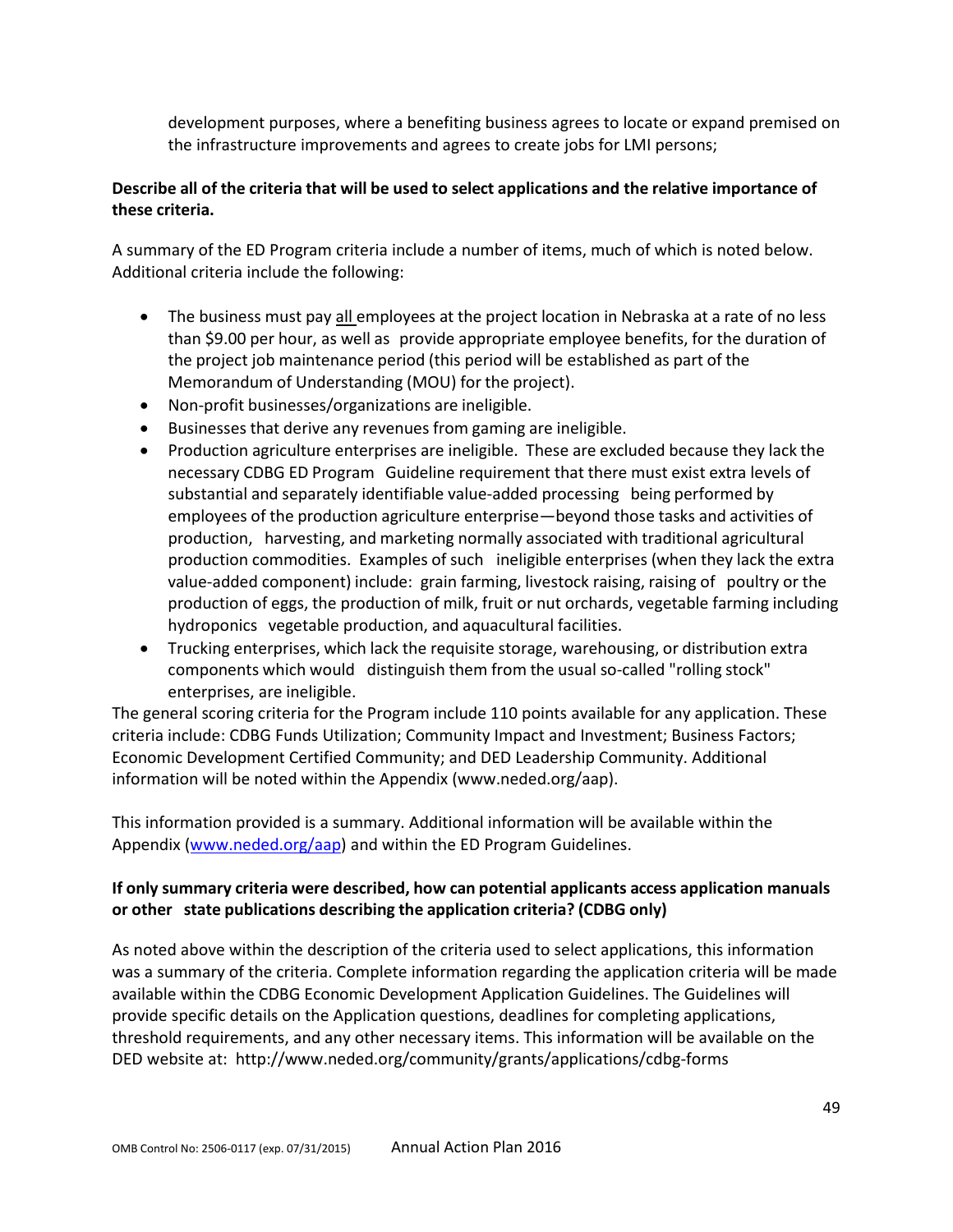## **Describe how resources will be allocated among funding categories.**

For the 2016 Program Year, DED is considering funding economic development infrastructure activities/projects with the anticipated \$1,700,000 of funding allocated to this Program. Other activities/projects will be funded from DED's CDBG Economic Development Revolving Loan Fund.

### **Describe threshold factors and grant size limits.**

Eligible applicants include every Nebraska incorporated municipality that is under a population of 50,000 persons. Every county in Nebraska is also eligible for the Program.

Each project funded must meet one of three CDBG National Objectives that include: benefiting low to moderate (LMI) income persons; aiding in the prevention or elimination of slums and blight (SBA); or meeting other community development needs having a particular urgency because existing conditions pose a serious and immediate threat to health or welfare of the community and other financial resources are not available to meet such needs.

The majority of projects funded within the ED Program meet the LMI National Objective. The LMI benefit is demonstrated in nearly all projects through job creation, job retention, or both job creation and job retention, by a benefited business. Such job creation or job retention must involve the employment of persons, the majority (51% or more) of whom are LMI persons.

All CDBG ED projects require a minimum 1:1 match of CDBG funds with funds from other (non-CDBG) sources. This means that CDBG funds can be no more than 50% of the total project cost.

The Housing and Community Development Act (HCDA) and HUD's CDBG regulations outline basic project "underwriting" guidelines/standards so that State programs administering federal CDBG funds will achieve the federal objectives of the CDBG Program. The underwriting standards—the decision-making criteria—used in the Nebraska ED Program are designed to address these federal guidelines. Further information regarding the "decision-making criteria" and other information on the ED Program will be available within the Appendix (www.neded.org/aap). Additional information will also be available with the Economic Development Program Guidelines.

In addition, not all businesses are eligible to be benefited businesses under the DED CDBG ED Program. For a business to be eligible to be a benefited business that business must:

• meet the definitional criteria to be a "qualified business" as that term is defined in the Nebraska Advantage Act, as that Act exists at the time an eligibility determination is made under these guidelines;

and also,

• meet any additional eligibility criteria, and not be ineligible by reason of the exclusions, in the ED Program Guidelines and above mentioned information.

Additional information regarding the Nebraska Advantage Act Criteria will be provided within the Appendix (www.neded.org/aap).

\$1,000,000 will be used as a guideline for an award for any one project under the ED Program.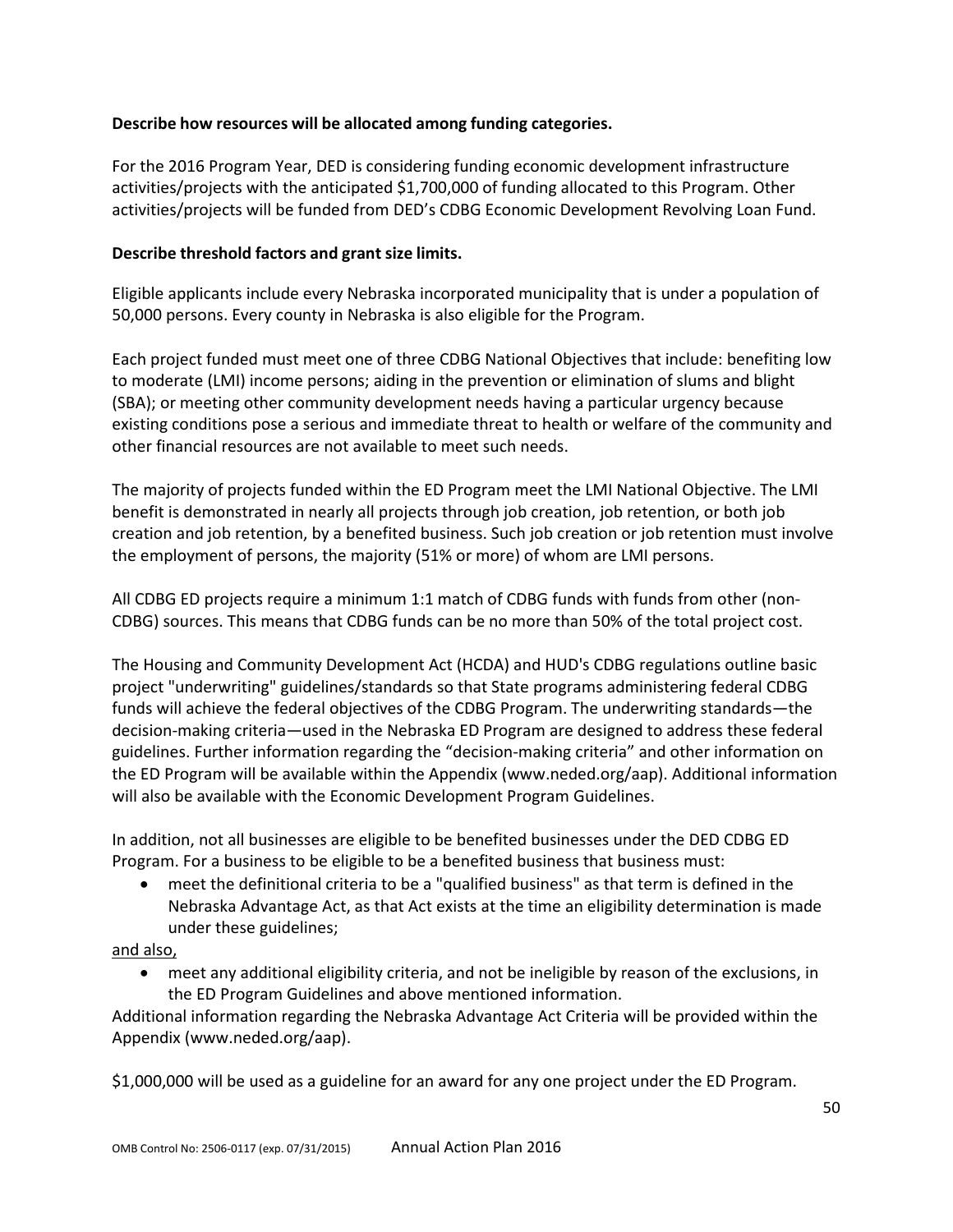### **What are the outcome measures expected as a result of the method of distribution?**

Through the Economic Development Program additional jobs will be created or retained throughout the state which will create additional opportunities for Nebraskan's, particularly those who are LMI.

### **State Program Name:** HOME CHDO Program

## **Funding Sources: HOME funds Describe the state program addressed by the Method of Distribution.**

Within the Housing Priority Need, HOME funds will be utilized for eligible CHDO activities throughout the state and made available to eligible non-profits that are designated as Community Housing Development Organizations (CHDOs) under the Nebraska Affordable Housing Program application criteria.

## **Describe all of the criteria that will be used to select applications and the relative importance of these criteria.**

Eligible applicants include community-based non-profit 501(c)(3), 501(c)(4), or section 905 (subordinate organization of a 501(c) organization) organizations with the provision of decent housing that is affordable to low- and moderate-income persons among the purposes of the organization.

In addition, these organizations must meet and satisfactorily demonstrate the prescribed requirements in the CHDO Designation guidelines. DED will designate nonprofit organizations that meet defined criteria as CHDOs. A CHDO is defined in the HOME Investment Partnerships Program Final Rule Subpart A, §92.2

The HOME CHDO Program will be implemented by the Nebraska Affordable Housing Program (NAHP) within DED. The NAHP will utilize a separate application cycle titled the "CHDO Cycle". HOME funds will only be available for applicants that are eligible Community Housing Development Organizations (CHDOs).

Three eligible CHDOs will be provided the opportunity for HOME CHDO resources for 2016 after successful submittal of CHDO designation and application information. These CHDOs include: Housing Development Corporation (HDC); NeighborWorks Lincoln; and NeighborWorks Northeast Nebraska.

Complete application guidelines information will be made available within the CHDO Application Guidelines section. The Guidelines will provide specific details on the Application questions, deadlines for completing applications, threshold requirements, and any other necessary items. This information will be available on the DED website at:

<http://www.neded.org/community/community-info/documentslibrary-a-forms/home>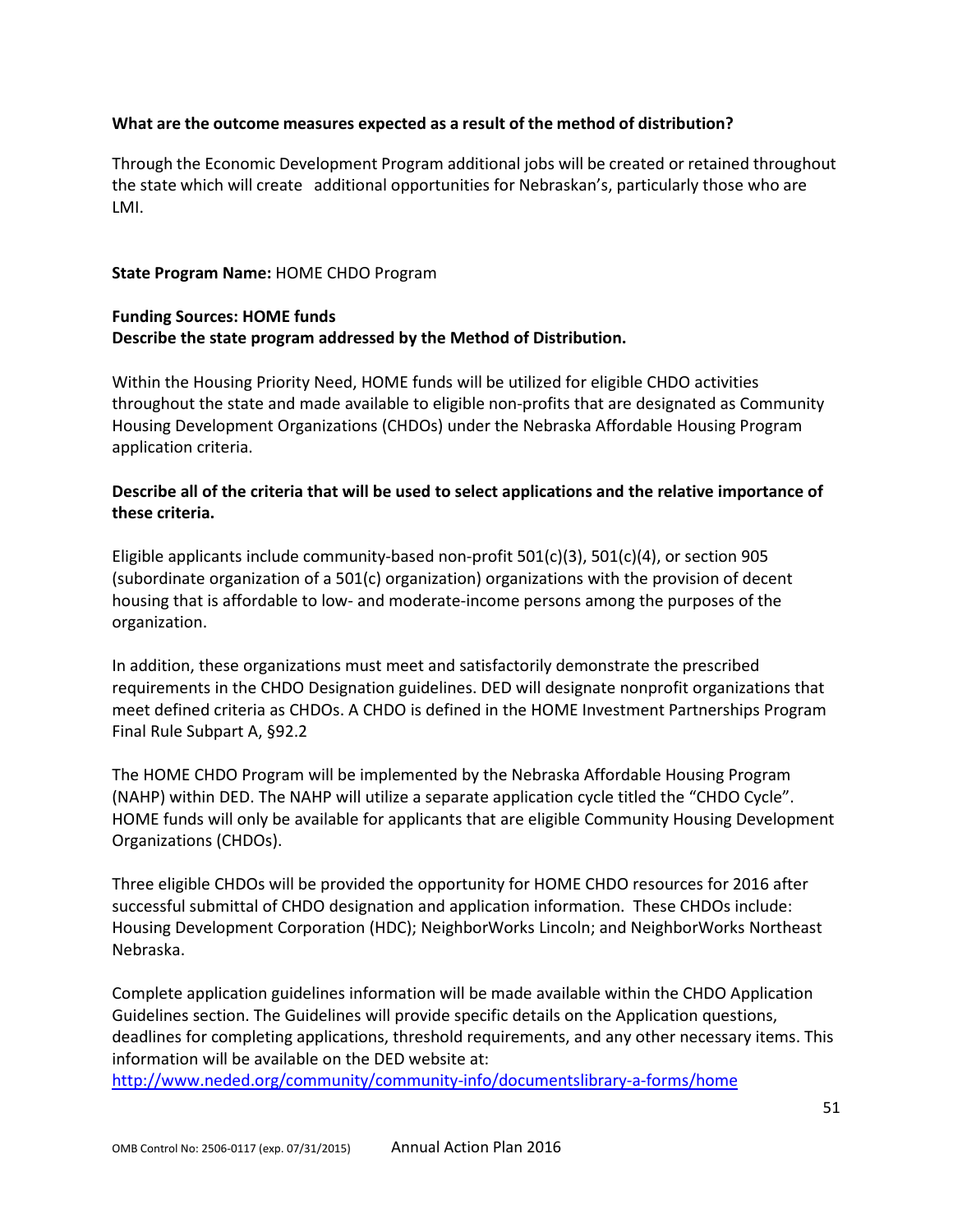### **Describe how resources will be allocated among funding categories.**

\$600,000 in HOME resources will be available for the CHDO Program with \$200,000 being made to each of the 3 CHDO organizations designated for funding that include:.NeighborWorks Northeast Nebraska; NeighborWorks Lincoln; and Housing Development Corporation.

#### **Describe threshold factors and grant size limits.**

Eligible applicants include community-based non-profit 501(c)(3), 501(c)(4), or section 905 (subordinate organization of a 501(c) organization) organizations with the provision of decent housing that is affordable to low- and moderate-income persons among the purposes of the organization.

In addition, these organizations must meet and satisfactorily demonstrate the prescribed requirements in the CHDO Designation guidelines. DED will designate nonprofit organizations that meet defined criteria as CHDOs. A CHDO is defined in the HOME Investment Partnerships Program Final Rule Subpart A, §92.2.

State-designated CHDOs will be selected through the HOME CHDO application process. The three CHDOs identified above will also be provided the opportunity to complete an application for funding. These applications will only be for CHDO-eligible activities.

The maximum amount of HOME funds available within the CHDO Cycle will be \$600,000, with \$200,000 being available to each of the 3 eligible CHDOs.

#### **What are the outcome measures expected as a result of the method of distribution?**

Through the HOME CHDO Program additional housing units that will be occupied by LMI persons throughout the state. The additional number of affordable housing units will be quantified within the Annual Performance Report under the "Housing Program" Goal that is completed after the conclusion of the previous Program Year.

#### **State Program Name:** HOME Rental Program

#### **Funding Sources:** HOME funds

#### **Describe the state program addressed by the Method of Distribution.**

Within the Housing Priority Need, HOME funds will be utilized for rental housing (both new construction and rental rehabilitation) through a joint application process between the Nebraska Investment Finance Authority (NIFA) and DED. NIFA will provide an allocation of Low Income Housing Tax Credits (LIHTCs) and DED provides HOME funds to those applicants needing HOME resources for gap financing in order to make their tax credit projects feasible. The tax credit rental development program uses 9 percent tax credits (and may use 4 percent tax credits for a bond structured project) combined with other resources in order to provide affordable housing to low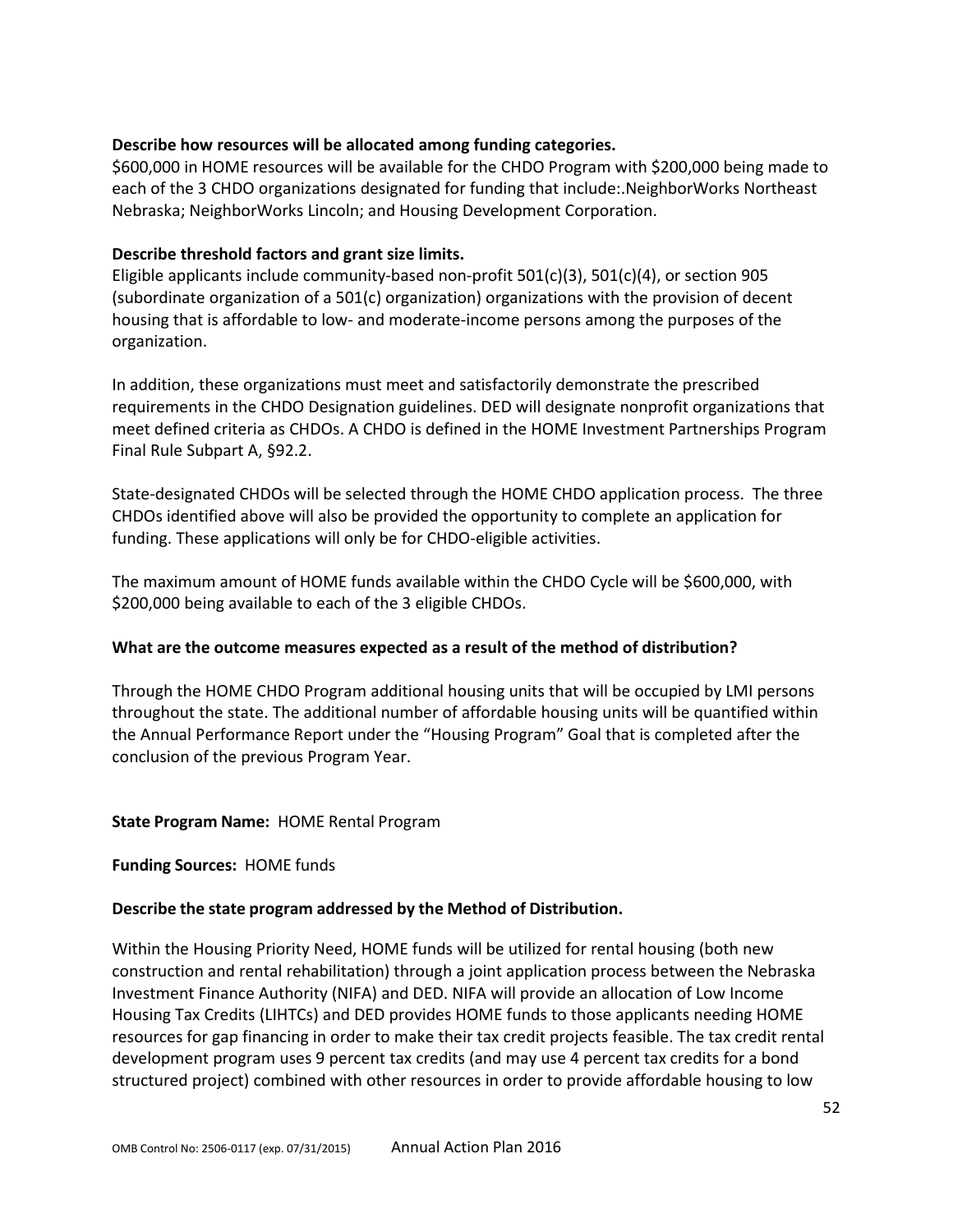income persons, at or below 60% of the Area Median Income, throughout the state. All areas of Nebraska are eligible for these rental projects, including Omaha, Lincoln, Bellevue, and Grand Island.

# **Describe all of the criteria that will be used to select applications and the relative importance of these criteria.**

Eligible applicants include community-based non-profit  $501(c)(3)$ ,  $501(c)(4)$ , PHAs, CHDOs, and units of local government. These applicants will partner with rental housing developers in order to complete the joint NIFA/DED application.

NIFA administers the application process that begins with the completion of a Qualified Allocation Plan (QAP). The QAP provides details on the LIHTC allocation process. Further information and details can be found within the QAP at: http://nifa.org/downloads/2016qap.pdf

A joint NIFA/DED application is completed online in order for eligible applicants to apply for LIHTCs and HOME resources. The NIFA/DED application includes a variety of detailed selection criteria which include, but are not limited to, site control requirements, evidence of sufficient funding resources, and a market study. The complete application can be found on NIFA's website at: http://nifa.org/downloads/2016lihtc\_homeapp.pdf

## **Describe how resources will be allocated among funding categories.**

\$2,121,060 in HOME resources will be utilized for LIHTC rental housing development. In addition, \$680,265 in NAHTF resources will also be used within the tax credit cycles. These NAHTF resources will be used in order to meet the 25% HOME Match requirements.

## **Describe threshold factors and grant size limits.**

Only eligible HOME applicants can apply for HOME resources within the NIFA/DED application cycles. Eligible applicants include community-based non-profit  $501(c)(3)$ ,  $501(c)(4)$ , PHAs, CHDOs, and units of local government. A number of Threshold Exhibits are required during the application process that include: architectural plans; an affirmative marketing plan; site control; site visit approval for HOME funded projects; subsidy information; investor letters; financing documentation; development worksheets; and other information (all of which is noted within the NIFA/DED application as mentioned above).

There are no specific HOME grant size limits. However, DED staff will work closely with applicants in order determine the availability of HOME funds for any given project.

## **What are the outcome measures expected as a result of the method of distribution?**

HOME resources, combined with LIHTCs, will create additional rental housing throughout the state. These additional units will serve low income persons at or below 60% of the Area Median Income. These additional affordable housing units will remain affordable to low income persons for at least 20 years.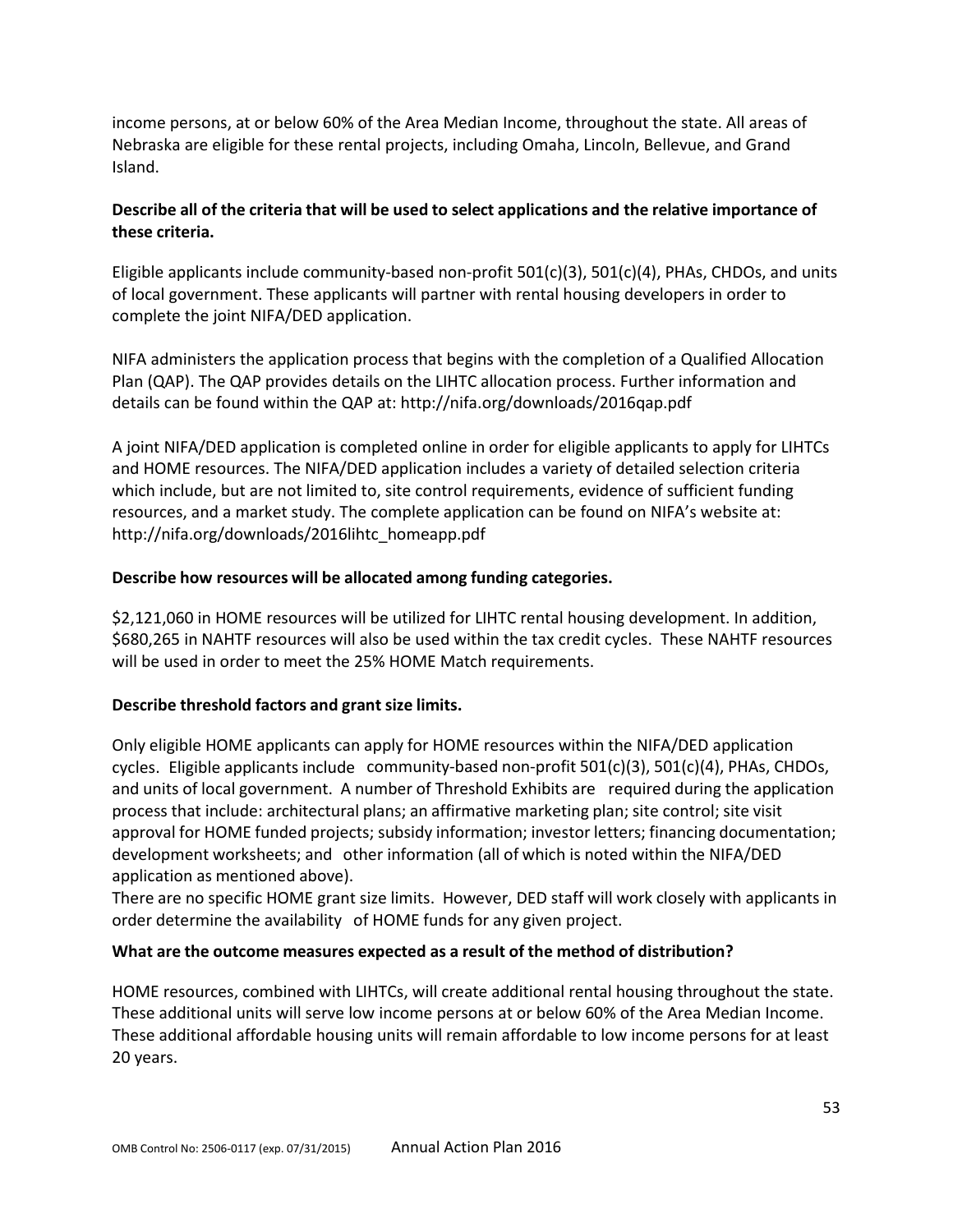#### **State Program Name:** HOPWA Program

#### **Funding Sources:** HOPWA funds

#### **Describe the state program addressed by the Method of Distribution.**

Within the HOPWA Services Priority Need, HOPWA funds will be utilized to provide supportive services to persons, and their families, with HIV/AIDS that include: standard and intensive case management services with a medical and self-sufficiency component; outreach to HIV+ homeless persons/families and homeless service providers; emergency rental/mortgage assistance; tenantbased rental assistance (TBRA); permanent housing placement (including first/last month's rent, security deposits, and rental application fees); and housing information services and resource identification.

The HOPWA Program prioritizes outreach to the chronically homeless and homeless persons, and their families, living with HIV/AIDS in order to help address their housing, supportive services, and medical needs.

In general, DHHS provides HOPWA resources to the Nebraska AIDS Project (NAP), the HOPWA Project Sponsor, in order to carry out activities throughout the state. The strategy of the program is to support and facilitate NAP's participation and involvement in the seven (7) regional Continuum of Care (CoC) Committees. DHHS participates on the Statewide Continuum of Care Committee. It is the goal of HOPWA staff to coordinate with ESG Program staff, and homeless service providers, in order to coordinate homeless activities. These collaborations will help to ensure that the special needs of persons living with HIV/AIDS in Nebraska will be represented at both the regional and the state level planning processes.

The HOPWA Program also participates in the Nebraska HIV Care and Prevention Consortium (NHCPC) which consists of HIV/AIDS medical providers, service providers, consumers, and other members of the public. One of the members of the NHCPC includes a representative of the Nebraska Red Ribbon Community. The Nebraska Red Ribbon Community is a geographical, diverse group of persons living with HIV/AIDS that work together to enhance and enrich the lives of fellow HIV positive persons through leadership and partnership with the State and other local organizations. In addition, the HOPWA Program Manager works closely with the Ryan White Part B Program Manager, the ADAP Coordinator and the Ryan White All Parts Committee members to coordinate services for persons living with HIV/AIDS. Committee meetings are held on a quarterly basis. The HOPWA Program Manager is currently in the process of developing a Quality Management Plan for the HOPWA Program and will align goals with that of Ryan White Part B Quality Management Program and Plan. The HOPWA Program is working with the Nebraska Housing Developers Association (NHDA) to resume RentWise training to HOPWA clients across the state, and the HOPWA Program Manager will become certified to train RentWise in May of 2016.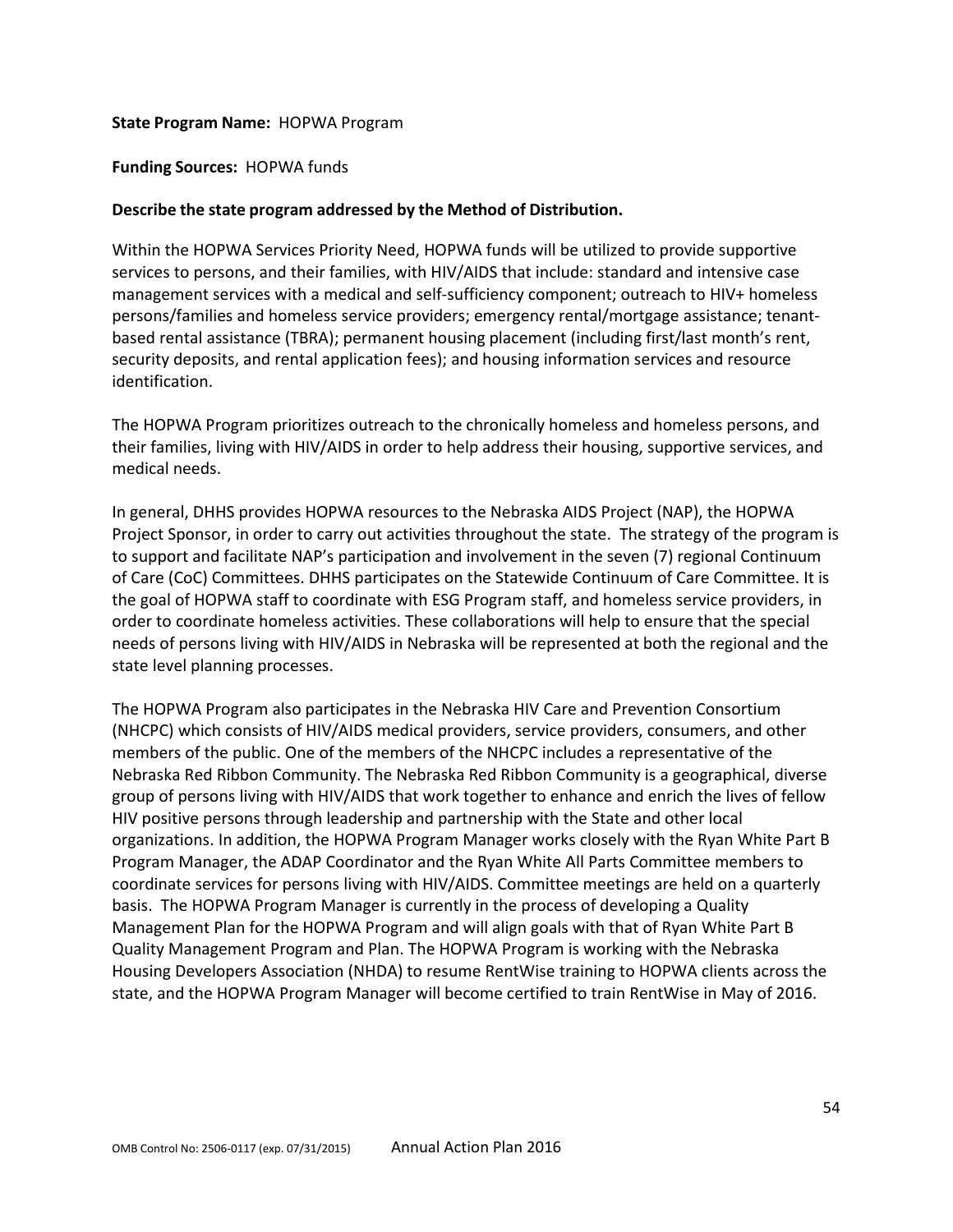## **Describe all of the criteria that will be used to select applications and the relative importance of these criteria.**

Client services staff will complete the 'HOPWA TBRA Waiting List Application' for any client in potential need of the TBRA Program and submit the completed application to their immediate supervisor. Reviewers, consisting of Client Services Managers, Executive Director, and Compliance Supervisor, will review and discuss all applications received within four business days to determine if client/household meets criteria to be placed on the TBRA waiting list. The criteria for placement onto the TBRA waiting list constitutes falling into a range of the highest number of points the client/household receives on the 'HOPWA TBRA Waiting List Application' with the range being 8-26. The top five highest scoring clients/households from the HOPWA TBRA Waiting List Application and review process will be added every time there is an opening of available TBRA slot(s).

## **Identify the method ofselecting project sponsors (including providing full access to grassroots faith-based and other community-based organizations). (HOPWA only)**

Within Nebraska, the Nebraska AIDS Project (NAP) is the only AIDS Service Organization that provides case management services statewide to persons living with the HIV/AIDS disease. Because of this, DHHS awards HOPWA funds to NAP directly through a sole source contract deviation process. NAP serves as the project sponsor for the HOPWA Program and has offices located in Omaha, Lincoln, Kearney, Norfolk, and Scottsbluff.

## **Describe how resources will be allocated among funding categories.**

\$370,412 in HOPWA funds will be available with the 2016 Program Year. The majority of those resources will be awarded to the Nebraska AIDS Project, in order to administer the HOPWA Program.

HOPWA funds will be used to support the goal of reducing homelessness and increasing housing stability for special needs populations through the following activities:

#### **DHHS**

- Formula Administrative-\$11,112
- Supportive Services-\$7,000
- Housing Information-\$8,000
- Resource Identification-\$16,030
- Short-term Rent/Mortgage-\$9,433
- Long-term Rent-\$22,210

#### **Nebraska AIDS Project**

- Formula Administrative AID-\$25,366
- Supportive Services AID-\$96,450
- Resource Identification AID-\$3,225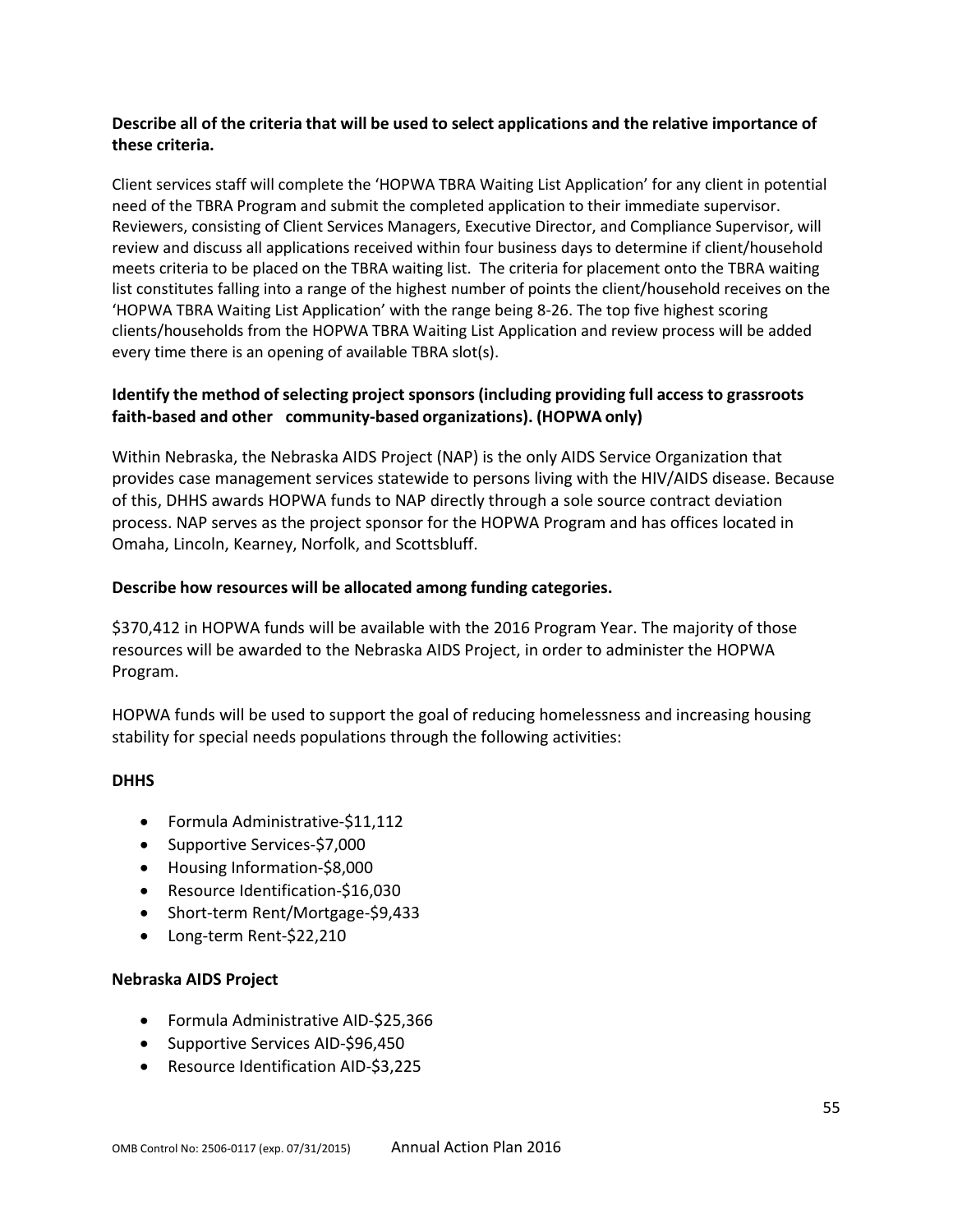- Permanent Housing Placement AID-\$9,000
- Short-term Rent/Mortgage AID-\$79,880
- Long-Term Rent AID-\$82,706

## **TOTAL: \$370,412**

#### **Describe threshold factors and grant size limits.**

Services provided by Nebraska's HOPWA program are limited to services that can be delivered under the funding allocation the program receives and provides to Nebraska AIDS Project. There are no State dollars provided to the HOPWA program. Other threshold factors will be defined by DHHS in collaboration with NAP through the implementation of HOPWA services.

### **What are the outcome measures expected as a result of the method of distribution?**

Through HOPWA resources needed services will be provided to persons living with HIV/AIDS and their families throughout the state, including emergency rent and mortgage assistance, permanent housing placement, and tenant-based rental assistance.

### **State Program Name:** Nebraska Homeless Assistance Program (NHAP)

**Funding Sources:** ESG funds and HSATF resources

#### **Describe the state program addressed by the Method of Distribution.**

Within the Homeless Services Priority Need, ESG funds will be utilized, along with Homeless Shelter Assistance Trust Fund (HSATF) resources, in order to provide funding for activities that provide a comprehensive approach to address the needs of people who are homeless or at risk of homelessness in Nebraska. These activities are intended to: assist in the prevention and alleviation of homelessness; provide temporary and/or permanent housing for persons who are homeless; and to encourage the development of projects that link housing assistance programs with efforts to promote self-sufficiency.

The statewide Continuum of Care (CoC) system has been developed to help ensure that people who are homeless or at risk of homelessness are able to access needed emergency shelter, street outreach, homelessness prevention, and rapid rehousing services in each of the 93 counties.

Additional information regarding the Continuum of Care Regions is available within the Appendix (www.neded.org/aap).

## **Describe all of the criteria that will be used to select applications and the relative importance of these criteria.**

In order to reduce NHAP grant management and administrative burden, NHAP adopted a two-year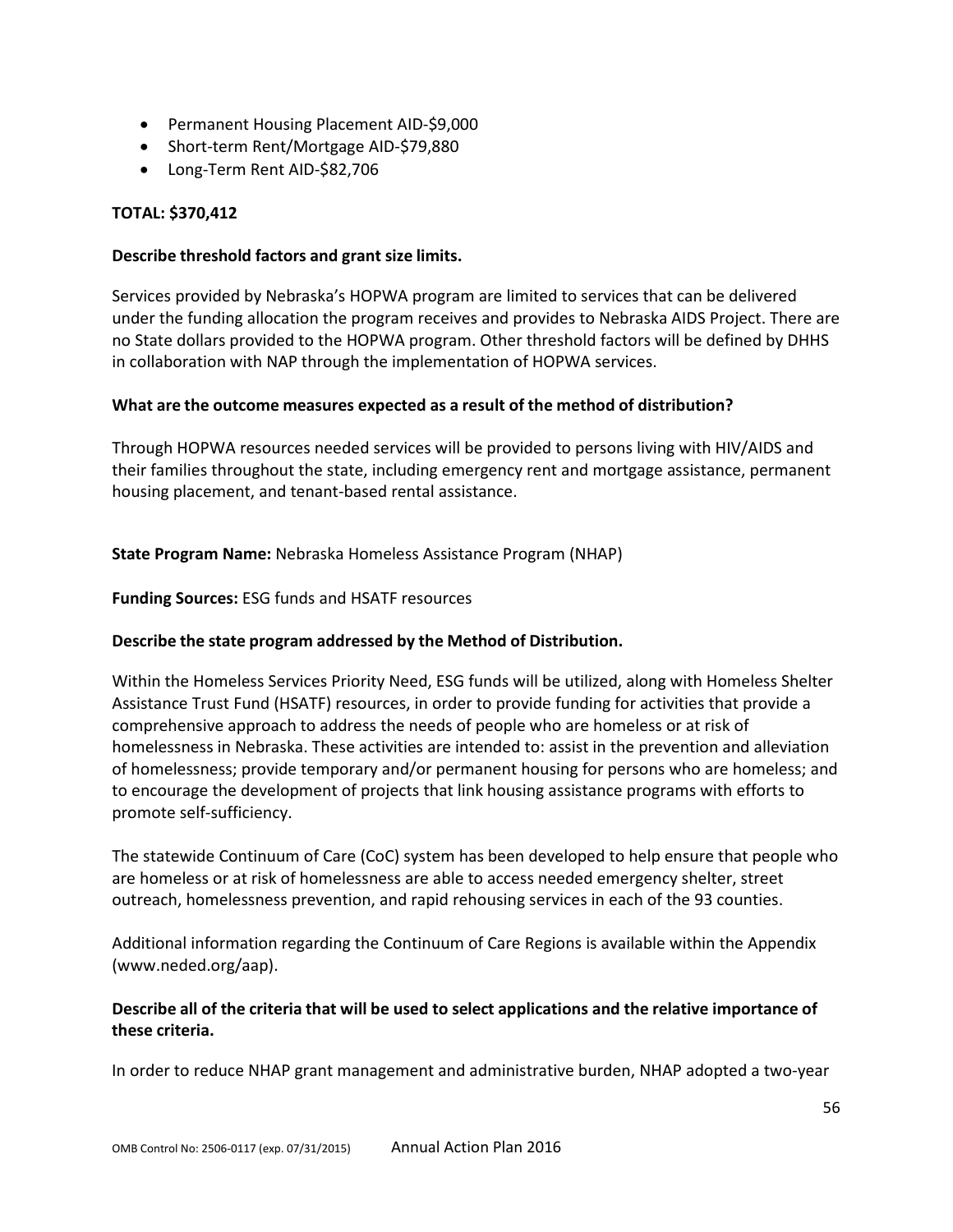funding cycle in 2003. 2016-2017 is the first year of this two-year grant cycle; involving a competitive application process that is open to any eligible applicant. The second year will be a renewal application process that is open only to existing NHAP recipients in good standing.

In 2015, an allocation formula was used in distributing NHAP grant funds. The formula helped ensure an equitable distribution of funds throughout the entire state. The formula was calculated using a \$50,000 base 'hold harmless' funding amount per geographic Region (see page 6-12); the Department of Housing and Urban Development's (HUD) annual Continuum of Care NOFA pro rata amounts; and consideration of statewide service continuity. The initial allocation formula was developed with input from the NHAP advisory committee.

For 2014-15, the following NHAP plan was developed in consultation with Nebraska's Continua of Care:

Due to annual fluctuations in the pro rata need amounts and the need to help ensure statewide continuity of necessary services, should applying the formula result in a decrease in funding from the prior year for the majority of the regions, or a significant increase in one or more regions, adjustments will be made to reduce the impact of the change in available funding by region.

In December of 2015, NHAP surveyed Nebraska's Continua of Care and determined the current funding formula should remain in place.

# **Describe the process for awarding fundsto state recipients and how the state will make its allocation available to units of general local government, and non-profit organizations, including community and faith-based organizations. (ESG only)**

The State ESG program is a competitive program and geographic distribution is based on applications received and the results of the project selection process. The eligible applicants are units of general local government, Community Action Agencies and individual non-profits. ESG applications are taken on an annual basis. As mentioned above, NHAP utilizes a two-year grant cycle.

## **Describe how resources will be allocated among funding categories.**

ESG funds will be allocated among several service categories. The Table below further describes the breakdown of estimated allocations for each of the ESG Categories in order to ensure that no more than 60 percent of the total ESG award is allocated to Street Outreach (SO) and Emergency Shelter (ES) services. Based on the ESG allocation estimate, SO and ES services must be below \$569,064, which is 60 percent of the total ESG funds.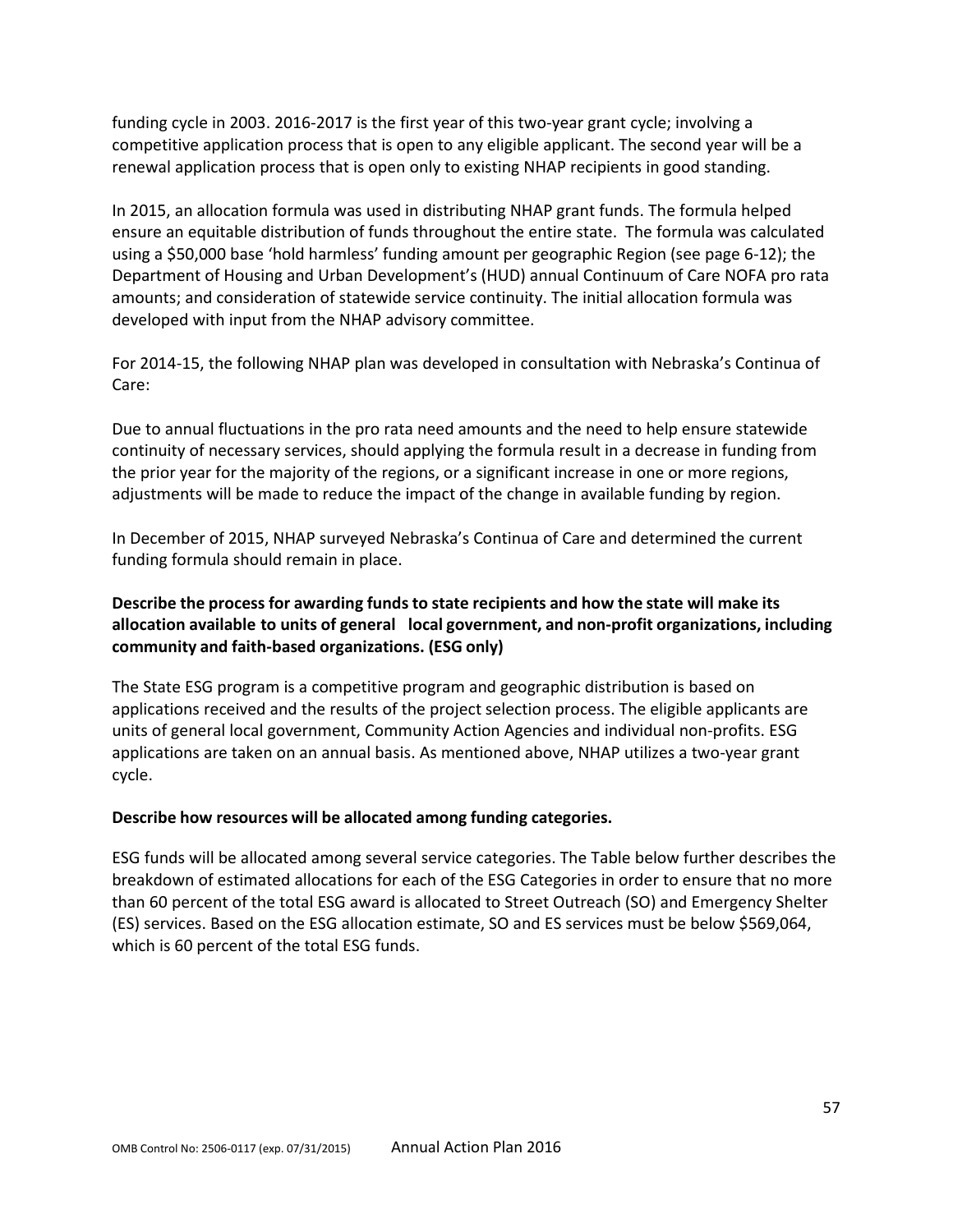| <b>Service</b>                                                       | <b>Estimated ESG Funds</b> |
|----------------------------------------------------------------------|----------------------------|
| Street Outreach (SO)                                                 | \$4,965                    |
| Emergency Shelter (ES)                                               | \$164,544                  |
| Maximum SO & ES Subtotal (no more than 60% of Estimated Total Award) | \$169,509                  |
| <b>Homelessness Prevention</b>                                       | \$381,712                  |
| Rapid Re-housing                                                     | \$202,648                  |
| <b>HMIS</b>                                                          | \$117,309                  |
| <b>Services Subtotal</b>                                             | \$701,669                  |
| <b>Estimated Administration (7.5%)</b>                               | \$70,636                   |
| <b>Total ESG Award</b>                                               | \$941,814                  |

#### **Describe threshold factors and grant size limits.**

At present, DHHS does not have grant limits for ESG funds. However, because DHHS attempts to achieve equitable distribution, sizes of grant awards may be limited by available funds and the number of requests. There are no threshold factors for funding other than those identified in the RFA.

#### **What are the outcome measures expected as a result of the method of distribution?**

Through ESG and HSATF resources needed services will be provided to persons who are homeless or at risk of homelessness throughout the state. For the upcoming program year, we anticipate that 8,500 homeless persons will receive adequate emergency shelter/and or transitional housing, 1,700 homeless persons will be rapidly re-housed, and 3,000 individuals will receive support services to prevent them from becoming homeless.

**State Program Name:** Planning (PP)

**Funding Sources:** CDBG funds

#### **Describe the state program addressed by the Method of Distribution.**

Within the Community Development Priority Need, CDBG funds will be utilized by a local unit of government to provide community planning, fair housing studies, strategic planning, and functional or special studies, related to: housing, infrastructure, economic development, land use/regulatory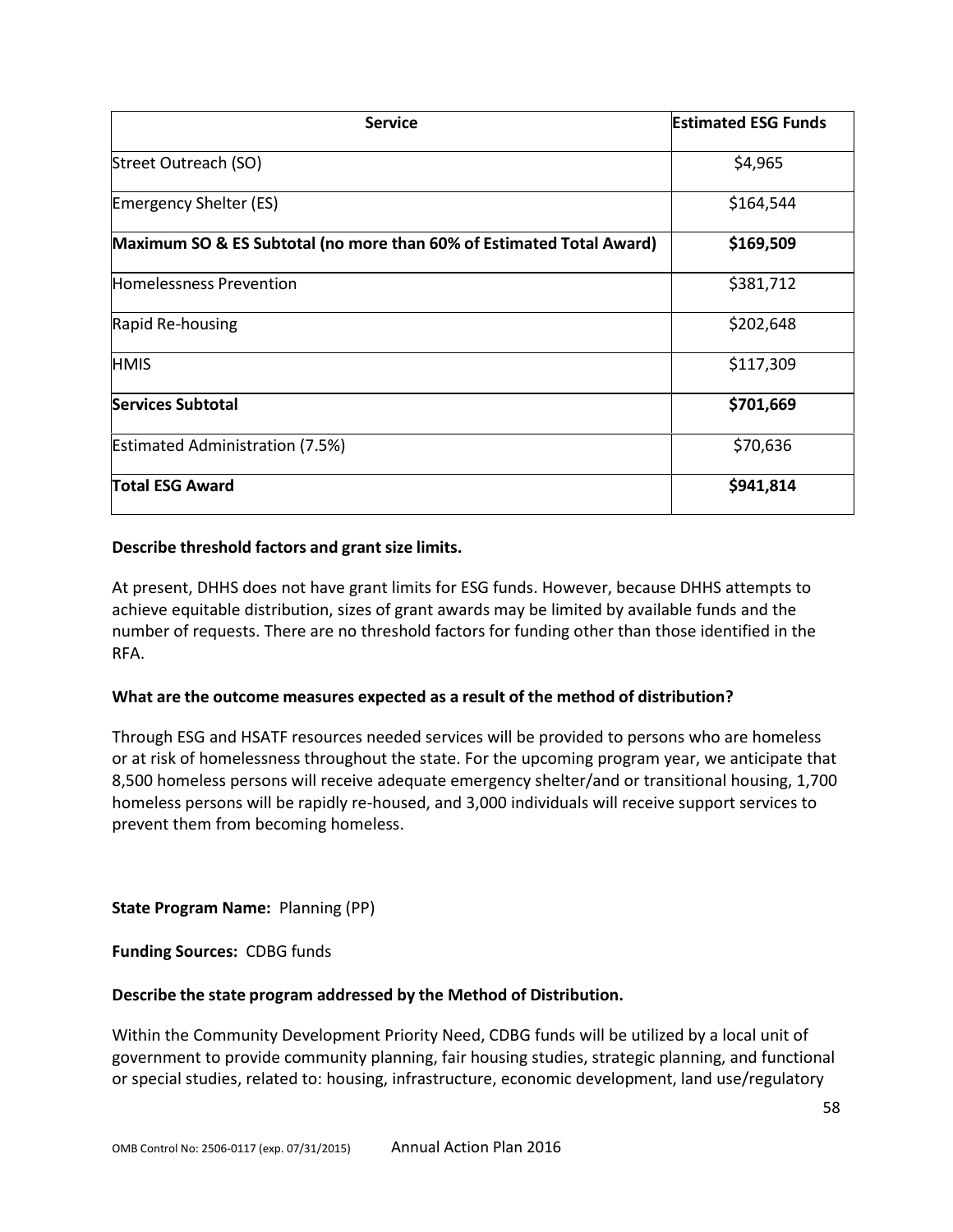measures, main street improvement district, energy conservation, transportation planning, environmental planning, heritage tourism studies, historic preservation studies, etc. and made available under the LMI or Slum and Blight National Objective criteria.

# **Describe all of the criteria that will be used to select applications and the relative importance of these criteria.**

CDBG funds will only be available for applicants that are CDBG-eligible units of general local government. Specific application questions have been developed, which include: problem statement, impact, strategy/work plan, National Objective, leverage, and bonus points are available for sustainability. The total points available for any given application will be 1,000 points; a minimum of 400 points is required in order to be considered for funding. In addition, applicants will be required to obtain a minimum score within the problem statement, impact, and strategy/work plan sections, and must meet all the threshold requirements, in order to be scored and considered for an award recommendation. In addition, failure of the Applicant to score a minimum number of total points on the application will result in the Application not being funded.

| (1)     | (2)     | (3)            | (4)      | (5)            | (6)        | (7)       |              |
|---------|---------|----------------|----------|----------------|------------|-----------|--------------|
| Project | Project | Project        | Matching | LMI            | <b>MEF</b> | Bonus     | <b>TOTAL</b> |
| Need    | Impact  | Readiness      | Funds    | <b>Benefit</b> |            | Points    |              |
|         |         | (Local Effort) |          |                |            |           |              |
| 250     | 250     | 250            | 50       | 50             | 100        | 50        | 1,000 points |
| 150 min | 125 min | 125 min        | 0        | 0              | 0          | <b>NA</b> | 400 minimum  |

Below is the Selection Criteria Matrix that will be used for the Planning Program.

The above mentioned information is a summary. Additional information on the Planning Program will be made available within the Appendix.

## **If only summary criteria were described, how can potential applicants access application manuals or other state publications describing the application criteria? (CDBG only)**

As noted above within the description of the criteria used to select applications, this information was a summary of the criteria. Complete information regarding the application criteria will be made available within the CDBG Planning Application Guidelines. The Guidelines will provide specific details on the Application questions, deadlines for completing applications, threshold requirements, and any other necessary items. This information will be available on the DED website at: <http://www.neded.org/community/grants/applications/cdbg-forms>

Technical assistance is available from the State during preparation of the application to ensure that the application will meet threshold requirements. Application guidelines are available as a downloadable document on the Department website or may be acquired by contacting the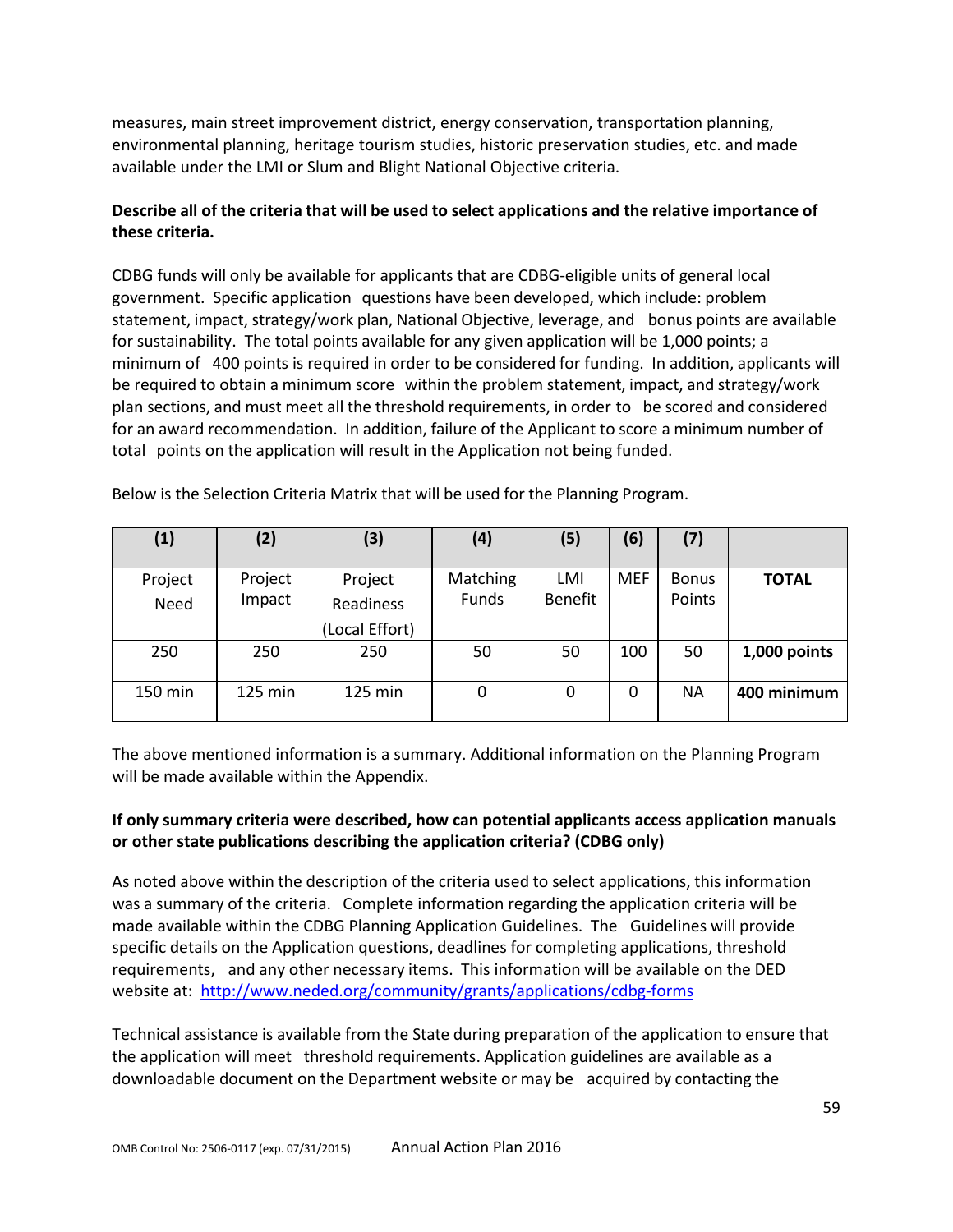program representative.

## **Describe how resources will be allocated among funding categories.**

\$250,000 in CDBG resources will be available for the CDBG Planning Category.

## **Describe threshold factors and grant size limits.**

Eligible local governments may individually or jointly apply and receive more than one grant per cycle in the Planning Category. The applicant local government in multi-jurisdictional application must also be a direct participant in the study/project. The applicant local government cannot serve only as a pass through for CDBG funds or only as the general administrator of the study/project. All municipalities must be involved with the same project, which addresses a common issue. The product can, however, be packaged to meet individual municipal or county needs. There must be a product for the regional study and each municipality or county may have its own product that addresses local recommendations, strategies, or needs as an example. Projects are to be completed within twenty-four (24) months following award. Funds are available in 2016 in two cycles, including one in the spring and an open- cycle throughout the remainder of the Program Year.

For 2016, no Preliminary Engineering Reports (PERs) that are prepared in anticipation of WWAC funding will be funded through the CDBG Planning Program. PERs that are needed outside of the WWAC process may be funded.

No more than 60% of CDBG funds allocated will be awarded from the first application cycle. The maximum grant is \$30,000 per community/unincorporated county. The maximum grant for multicommunity, countywide, or regional planning projects may not exceed \$50,000. There is an estimated \$250,000 reserved for planning projects out of the 2016 CDBG allocation.

All planning activities require a 25% match (minimum 12.5% non-CDBG cash, in-kind services, contributions) of the total project cost. General administration activities require no matching funds. General administration activities shall not exceed 10% of the CDBG funds awarded or \$3,000, whichever is greater.

Additional threshold factors are required within the Planning Program. This information will be available within the Appendix (www.neded.org/aap).

## **What are the outcome measures expected as a result of the method of distribution?**

Through additional planning, communities and counties will be able to better prepare for potential projects throughout the state. These planning efforts will help provide communities the opportunity to solve problems and meet citizen needs through a community planning process that assesses community development needs, develops options for meeting those needs, and packages work plans or carries out processes that lead to successful projects.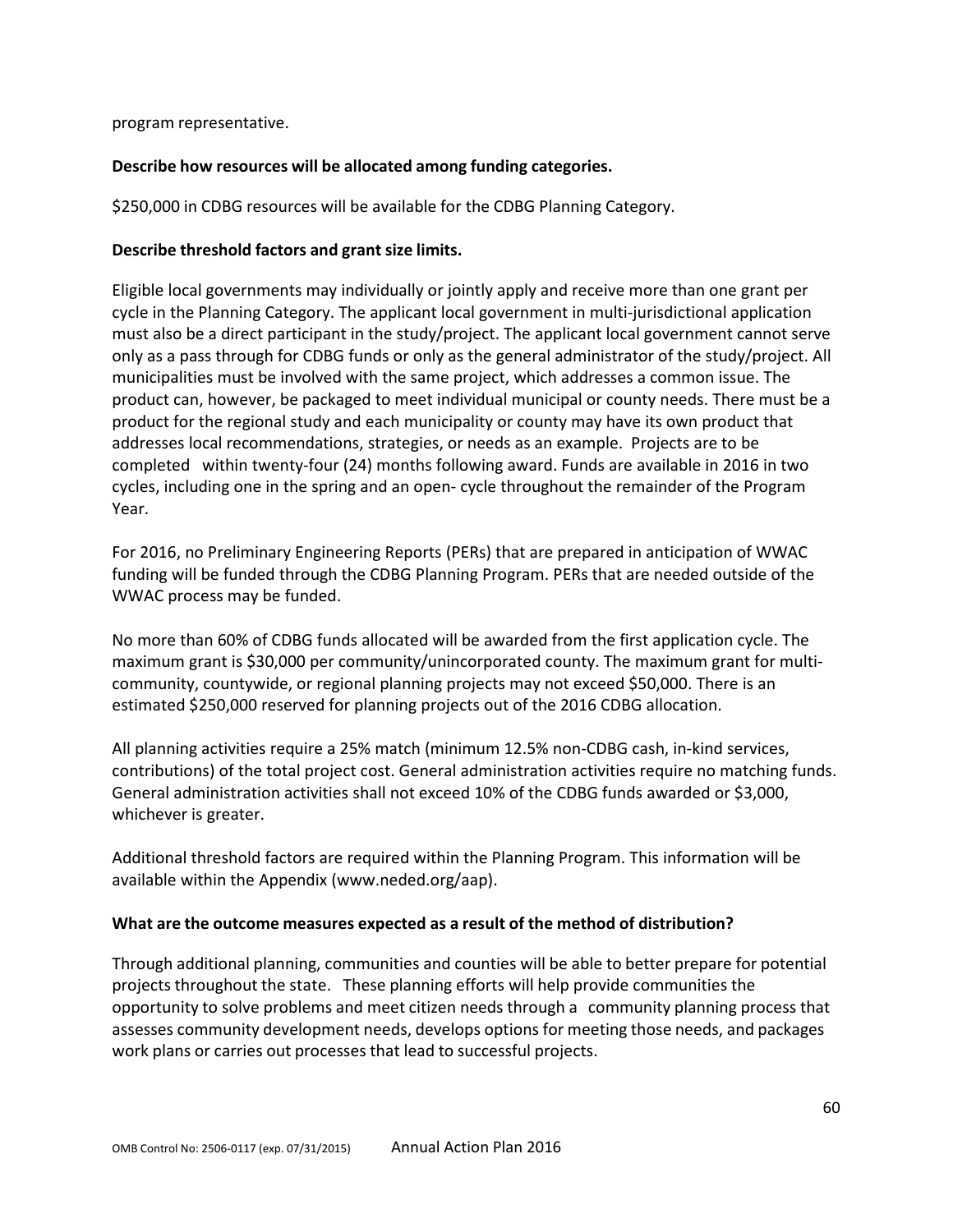### **State Program Name:** Public Works (PW)

#### **Funding Sources:** CDBG funds

### **Describe the state program addressed by the Method of Distribution.**

Within the Community Development Priority Need, CDBG funds will be utilized for public works projects. Within the PW Program CDBG funds will be utilized for and made available under the LMI-National Objective measures. Funds are awarded for: community centers; senior centers exclusively for persons aged 62 and over; nonprofit centers for day care, primary health and mental health clinics; remodel shelter facilities for the homeless (excludes costs for operation); accredited public libraries; fire and/or rescue buildings, including fire trucks; removal of architectural barriers from city/village halls or county courthouses for accessibility; parks (a new facility/improvement or a quantifiable increase of an existing facility/improvement); street, curb, gutter, sidewalk, or storm sewer; flood control and drainage; and tornado-safe shelters in manufactured home parks.

For more information see the PW Application Guidelines.

## **Describe all of the criteria that will be used to select applications and the relative importance of these criteria.**

Full applications are scored with pre-set categorical criterion as noted below. A scoring team will review the applications independently and then come together to prepare a consensus tabulation.

| (1)     | (2)     | (3)       | (4)           | (5)      | (6)     | (7)        | (8)          |              |
|---------|---------|-----------|---------------|----------|---------|------------|--------------|--------------|
| Project | Project | Project   | Citizen       | Matching | LMI     | <b>MEF</b> | <b>Bonus</b> | <b>TOTAL</b> |
| Need    | Impact  | Readiness | Participation | Funds    | Benefit |            | Points       |              |
| 200     | 150     | 250       | 150           | 50       | 50      | 100        | 50           | 1,000 points |
| 75 min  | 75 min  | $100$ min | 50 min        | 0        | 0       | 0          | ΝA           | 300 minimum  |

Below is the Scoring Criteria Matrix that will be utilized within the Public Works Program Category.

Items 1 through 4 include minimum threshold criteria and minimum points must be earned in order to obtain threshold.

A new tool will be utilized again this year which replaces the Community Needs Factor (CNF) score that is called the Municipal Equalization Fund (MEF) evaluation criteria. MEF was created in 1996 as a needs-based method of providing state aid to cities. The program is administered by the Nebraska Department of Revenue, with data provided by the Department of Revenue's Property Assessment and Research Divisions, and the Nebraska Auditor of Public Accounts. Final aid calculations for Nebraska communities are posted in June of each year.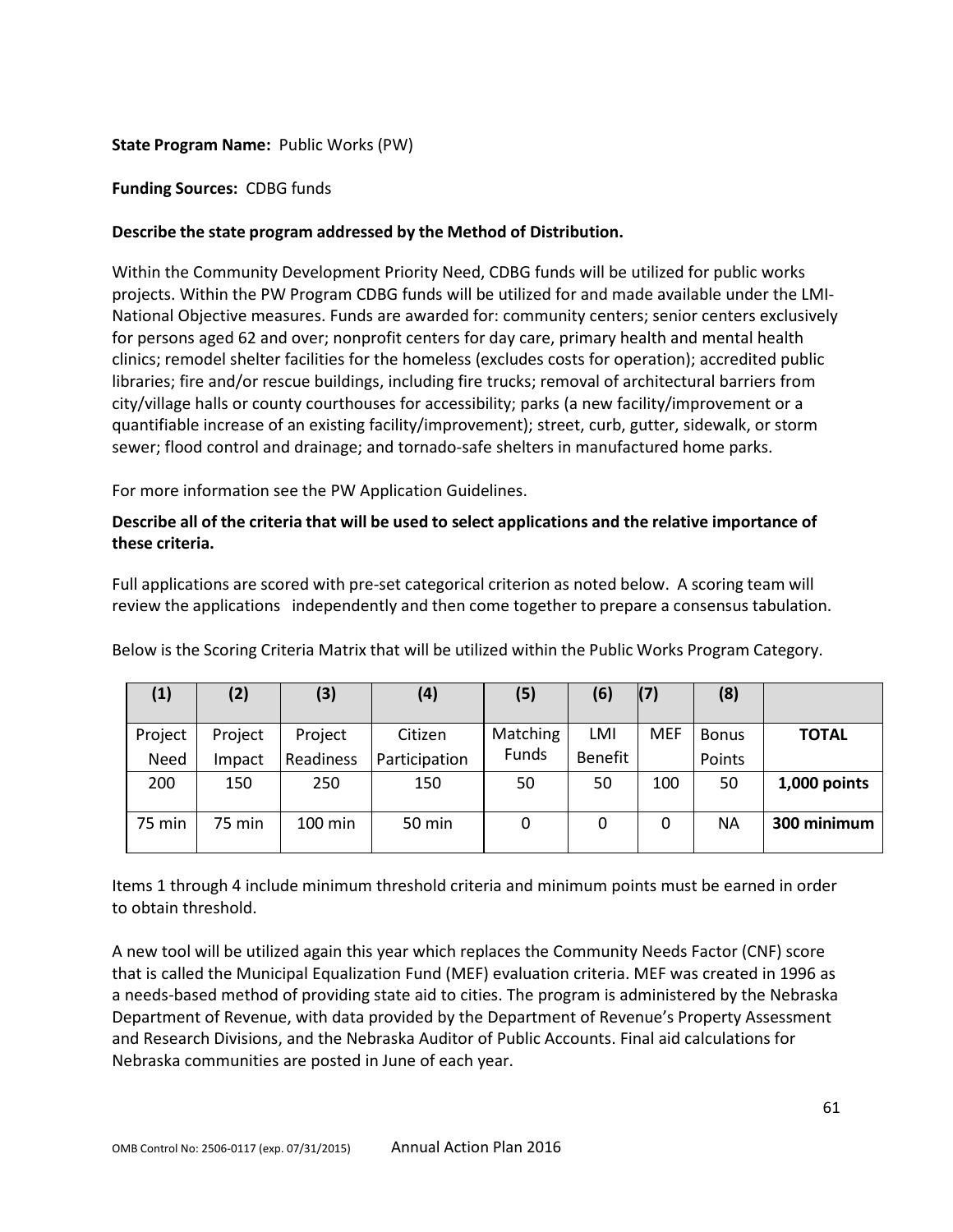This aid formula provides a way of looking at needs and resources while at the same time ensuring that local governments provide a level of local resources. DED will incorporate the MEF calculation as one of the scoring categories used to produce points towards the total score of a PW application.

Each city's population is multiplied by the average per capita property tax levy for the relevant population group. Then each city's property tax valuation is multiplied by the state average property tax levy. These numbers are used to make the preliminary determination for state aid under the MEF formula. If a city's population multiplied by the average per capita property tax levy is greater than the state-wide average levy multiplied by its valuation, the community qualifies for points towards their CDBG Public Works application. If the difference is negative, no points will be awarded under MEF category used for scoring CDBG Public Works applications. Populations, used in the MEF are based on the last decennial census including those modified by annexations that have taken place since the last census and any special censuses completed by the U.S. Census Bureau.

Overall, the information provided above is a summary of the criteria that will be utilized within the PW Program. Further information will be provided within the Appendix [\(www.neded.org/aap\)](http://www.neded.org/aap) and within the CDBG Program Guidelines for this Program.

# **If only summary criteria were described, how can potential applicants access application manuals or other state publications describing the application criteria? (CDBG only)**

As noted above within the description of the criteria used to select applications, this information was a summary of the criteria. Complete information regarding the application criteria will be made available within the CDBG Public Works Application Guidelines. The Guidelines will provide specific details on the Application questions, deadlines for completing applications, threshold requirements, and any other necessary items. This information will be available on the DED website at: <http://www.neded.org/community/grants/applications/cdbg-forms>

## **Describe how resources will be allocated among funding categories.**

For the 2016 Program Year, DED proposes funding public works infrastructure activities/projects with an anticipated \$1,000,000 in CDBG resources. The Public Works award amount is based on beneficiary data of the project area as well as the feasibility and need for the project. It is also anticipated to utilize one half of the resources for infrastructure projects and the other half of the resources for facilities projects.

## **Describe threshold factors and grant size limits.**

Each project funded must meet the CDBG National Objective of benefiting low to moderate (LMI) income persons. Up to \$250,000 in CDBG funds may be awarded per project for project activity and general administration combined; no more than \$20,000.00 may be used for general administration. The cost per resident beneficiary cannot exceed \$3,000, except for daycare facility projects where the cost per resident beneficiary cannot exceed \$5,000.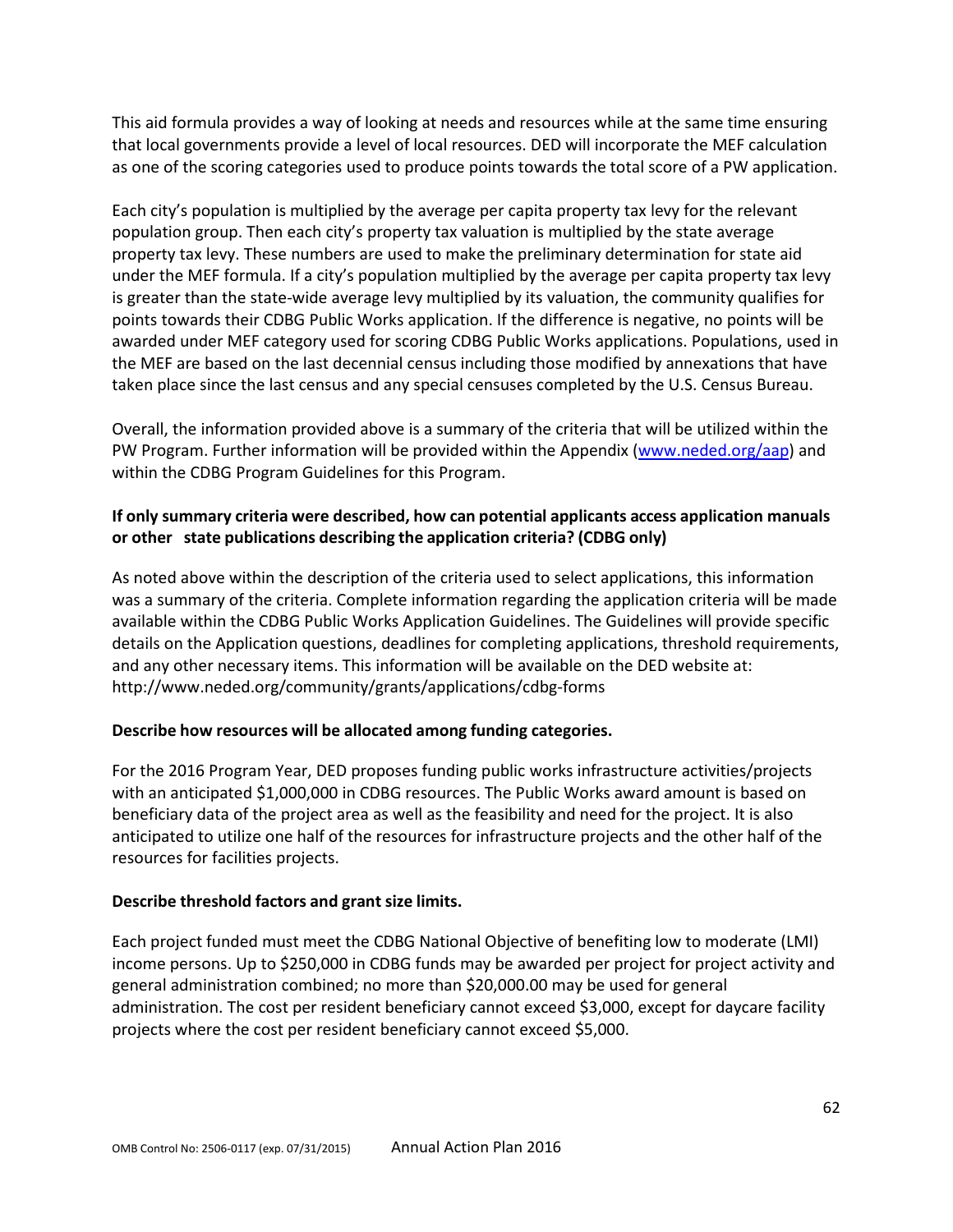### **What are the outcome measures expected as a result of the method of distribution?**

The State will be able to identify qualified projects in areas that are economically distressed in order to appropriately invest CDBG funds for public works projects that meet the National Objectives described in 24 CFR Part 570.

### **State Program Name:** Tourism Development (TD)

**Funding Sources:** CDBG funds

#### **Describe the state program addressed by the Method of Distribution.**

Within the Economic Development Priority Need, CDBG funds will be utilized for tourism development projects, defined as tourist attractions. For the purposes of this section "tourist attractions" include attractions developed by either for-profit or non-profit entities that are either public or private. These tourist attractions must be expected to draw 2,500 visits or more per year from origins of at least 100 miles away. Tourist attractions include sites and facilities that draw visitors from a significant distance away because of their scenic, historic, cultural, scientific, educational, and/or recreational attributes. These projects also serve and provide facilities that service other community and regional activities. Tourism projects generally focus on meeting and improving multi-faceted facilities for assisting in economic development at the local, regional, and statewide levels. Tourist attractions must meet a CDBG National Objective and also a state CDBG priority. A complete list of priorities, along with further information regarding the Tourism Development Program, will be in the Appendix (www.neded.org/aap).

## **Describe all of the criteria that will be used to select applications and the relative importance of these criteria.**

Full applications are scored with pre-set categorical criterion containing the following categories: Project Need, Project Impact, Project Readiness, Citizen Participation, Matching Funds, LMI benefit, and MEF. A scoring team will review the applications independently and then come together to prepare a consensus tabulation. A new tool will be utilized which replaces the Community Needs Factor (CNF) score that is called the Municipal Equalization Fund (MEF) evaluation criteria. MEF was created in 1996 as a needs-based method of providing state aid to cities. The program is administered by the Nebraska Department of Revenue, with data provided by the Department of Revenue's Property Assessment and Research Divisions, and the Nebraska Auditor of Public Accounts. Final aid calculations for Nebraska communities are posted in June of each year.

This aid formula provides a way of looking at needs and resources while at the same time ensuring that local governments provide a level of local resources. DED will incorporate the MEF calculation as one of the scoring categories used to produce points towards the total score of a TD application.

Each city's population is multiplied by the average per capita property tax levy for the relevant population group. Then each city's property tax valuation is multiplied by the state average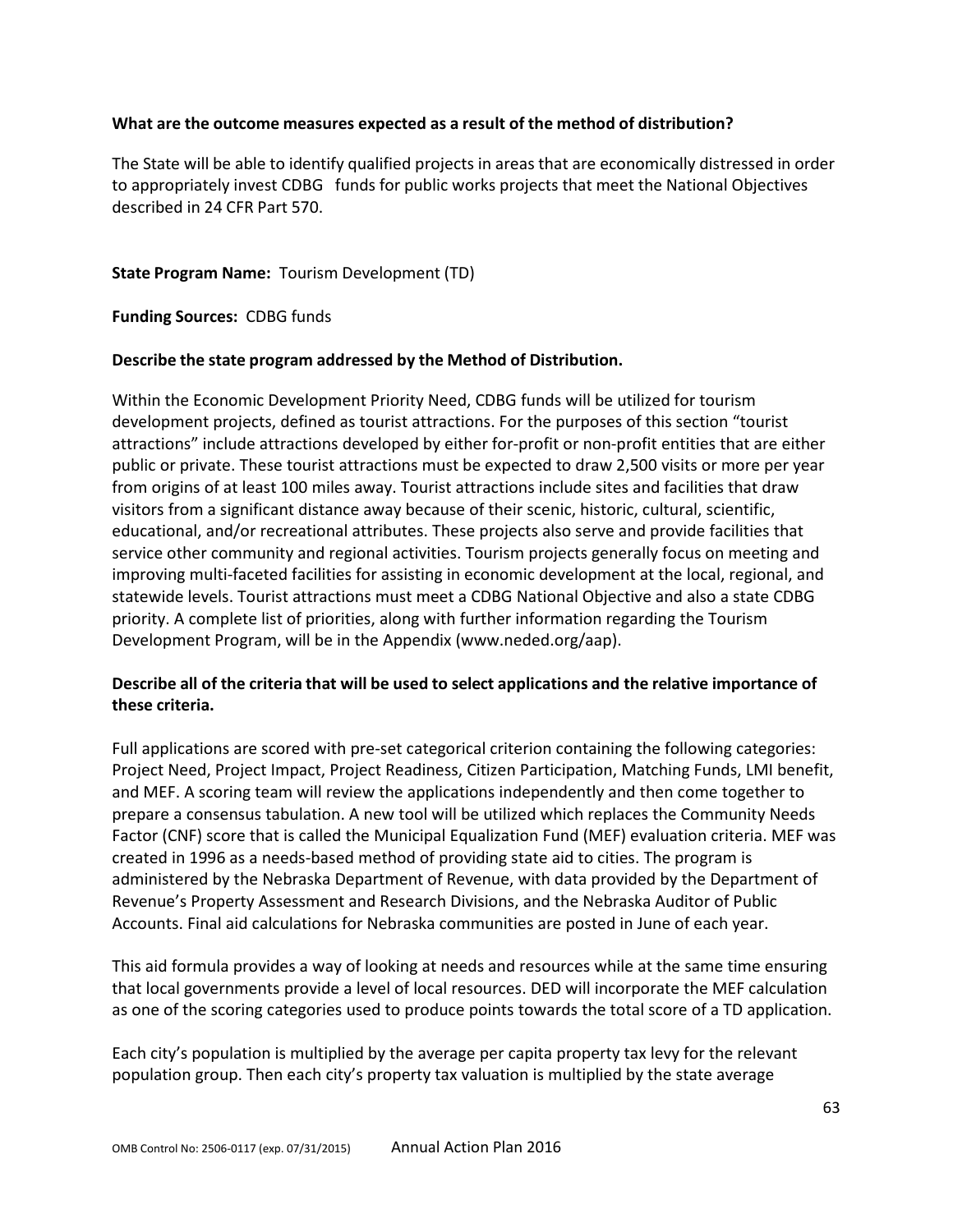property tax levy. These numbers are used to make the preliminary determination for state aid under the MEF formula. If a city's population multiplied by the average per capita property tax levy is greater than the state-wide average levy multiplied by its valuation, the community qualifies for points towards their CDBG Public Works application. If the difference is negative, no points will be awarded under MEF category used for scoring CDBG Public Works applications. Populations, used in the MEF are based on the last decennial census including those modified by annexations that have taken place since the last census and any special censuses completed by the U.S. Census Bureau.

Overall, the information provided above is a summary of the criteria that will be utilized within the TD Program. Further information will be provided within the Appendix (www.neded.org/aap) and within the CDBG Program Guidelines for this Program.

## **If only summary criteria were described, how can potential applicants access application manuals or other state publications describing the application criteria? (CDBG only)**

As noted above within the description of the criteria used to select applications, this information was a summary of the criteria. Complete information regarding the application criteria will be made available within the CDBG Tourism Development Application Guidelines. The Guidelines will provide specific details on the Application questions, deadlines for completing applications, threshold requirements, and any other necessary items. This information will be available on the DED website at:<http://www.neded.org/community/grants/applications/cdbg-forms>

## **Describe how resources will be allocated among funding categories.**

Up to \$350,000 in resources will be made available within the 2016 Program Year for TD projects. These resources are being estimated in a range from \$350,000 to \$0 depending on the number and quality of applications within a given year.

#### **Describe threshold factors and grant size limits.**

Each project funded must meet a CDBG National Objective.

All TD projects require a minimum 25% match which must be 3 to 1 (3 CDBG and 1 other resources) match of CDBG funds with funds from other (non-CDBG) sources. At a maximum, no more than one-half of the total project match may be from in-kind source contributions. At a minimum, at least one-half of the total project match must be non-CDBG cash contributions. General administration activities require no matching funds.

Eligible local governments may individually or jointly apply and receive more than one grant per year in the Tourism Development Category.

Applications for CDBG TD awarded are accepted and considered on an open cycle. TD applications will be accepted beginning in May of 2016. Applications will be submitted as prescribed in the Tourism Development Application Guidelines.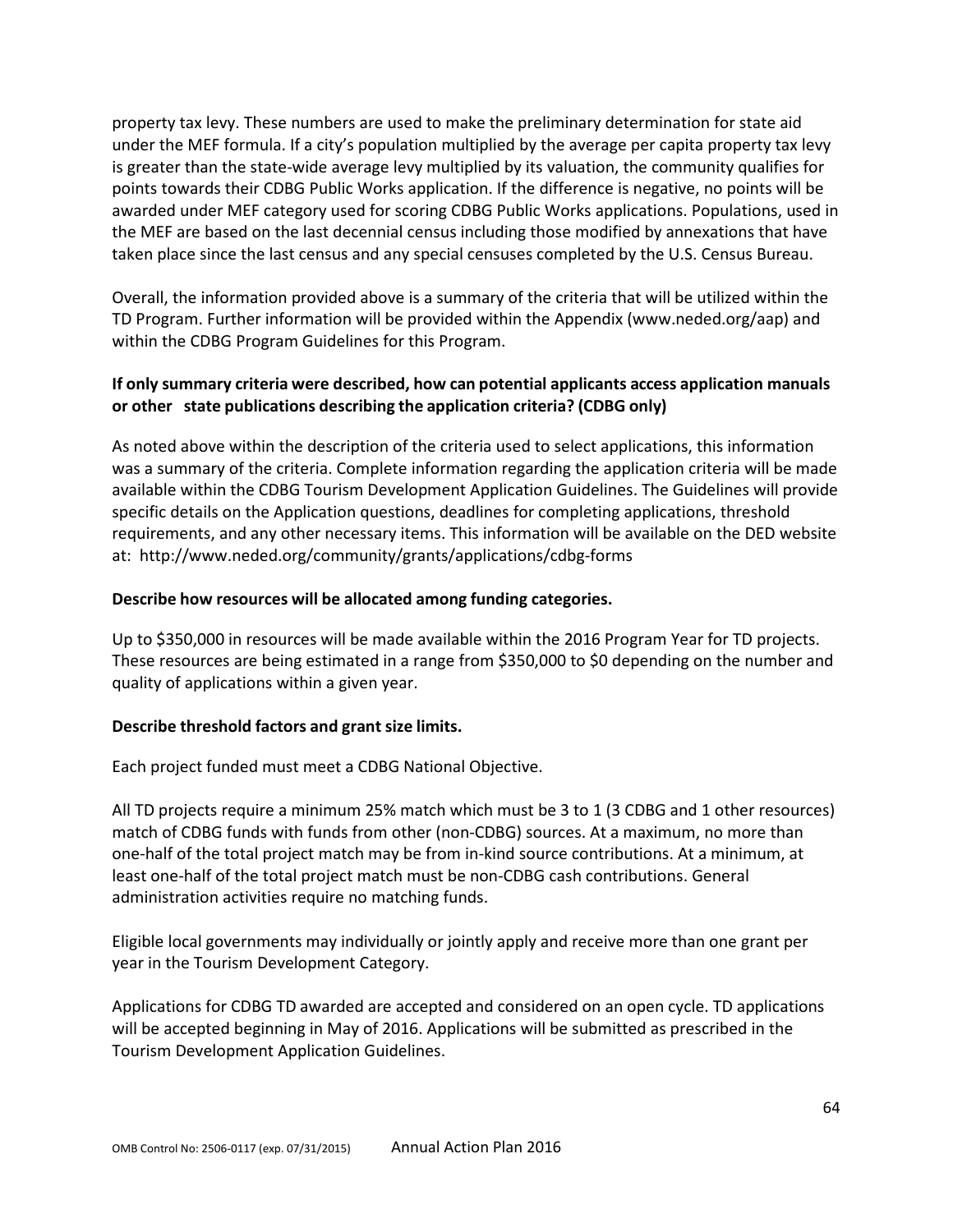Threshold requirements must be met prior to review. Applications will not be considered and returned if the following threshold requirements are not met:

- Applicant is eligible;
- activities are eligible and comply with a CDBG National Objective and State CDBG priority;
- Applicant has no significant, unresolved audit finding;
- Applicant has no legal actions underway that may significantly impact its capacity;
- Applicant is following a detailed Citizen Participation Plan and Anti-Displacement Plan; and
- Applicant has adopted an authorizing participation resolution.
- Applicant must have addressed and cleared all compliance problems (i.e. Davis-Bacon, acquisition, fair housing, etc.), if any, from past Awards and have had responses accepted by DED;
- Applicant is current with all reporting requirements (semiannual status reports, closeout reports, audit reports, notification of annual audit reports, etc.)

The maximum grant amount is \$350,000 in CDBG funds and the minimum amount is \$50,000 per community/unincorporated county.

### **What are the outcome measures expected as a result of the method of distribution?**

Additional tourist attractions funded by Tourism Development activities will increase opportunities throughout the state for persons within the communities where the projects are located and for those persons visiting the attractions.

#### **State Program Name:** Water Wastewater (WW)

**Funding Sources:** CDBG funds

## **Describe the state program addressed by the Method of Distribution.**

Within the Community Development Priority Need, CDBG funds will be utilized for and made available to LMI persons on an area basis. Eligible applicants may submit one of two types of applications:

- 1. Individual: Except as provided in the DED application guidelines in § 1.03, an eligible municipality may apply only for projects within its corporate limits, and an eligible county may apply only for such projects or activities in unincorporated areas.
- 2. Joint: Eligible applicants may jointly apply for projects when it can be clearly documented that mutual action by the applicants is required. The applicant local government in a multijurisdictional application must also be a direct participant in the study/project. The applicant local government cannot serve only as a pass through for CDBG funds or only as the general administrator of the study/ project.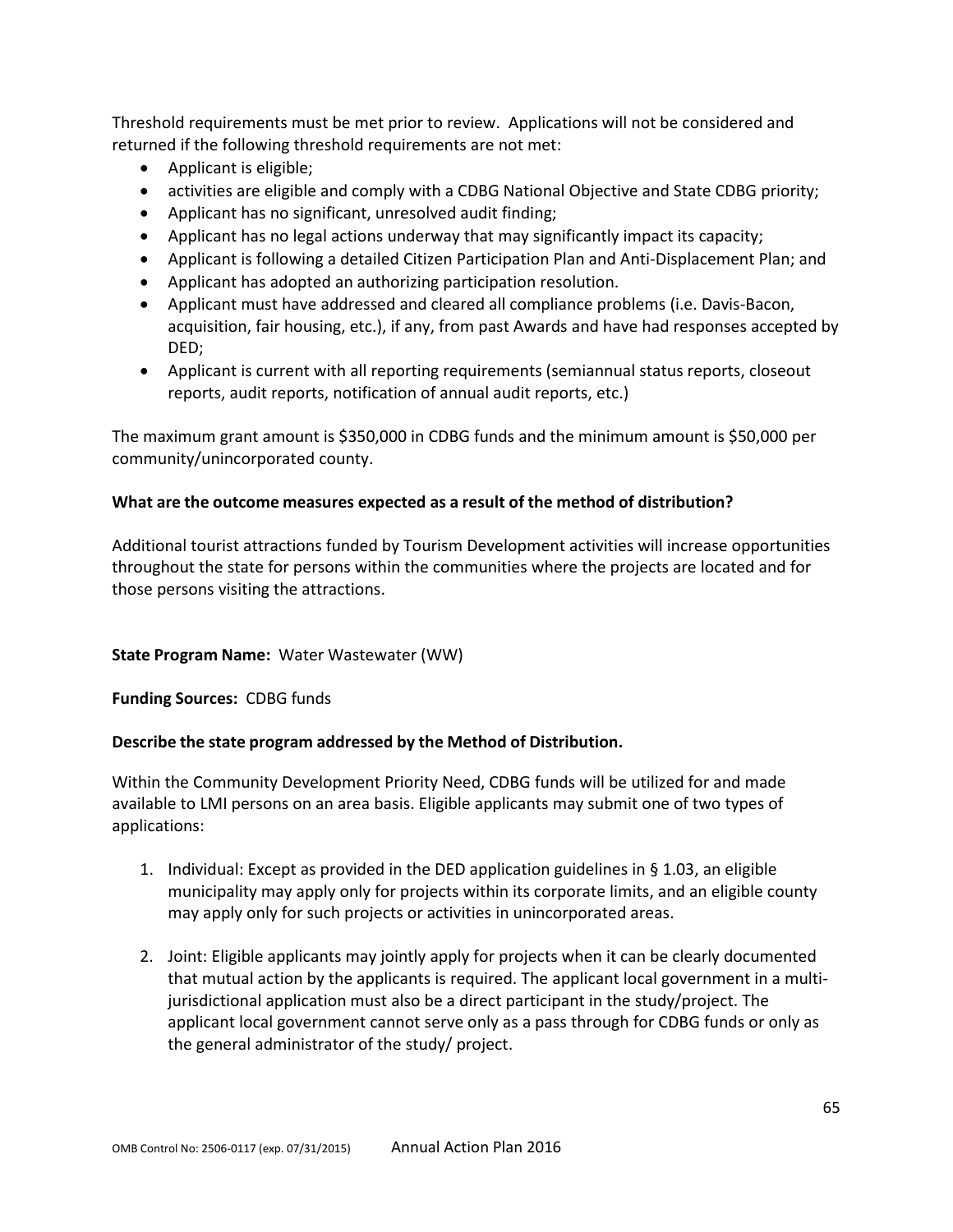Funds are awarded to publicly-owned systems. The fundable activities include: final engineering design, water source, treatment, storage, distribution; sanitary sewer treatment or collection.

# **Describe all of the criteria that will be used to select applications and the relative importance of these criteria.**

Applicants anticipating the use of federal and/or state administered funds in order to finance water or sanitary sewer improvements must apply with the Water Wastewater Advisory Committee (WWAC). WWAC is made up of several state and federal agencies that include: the Nebraska Department of Economic Development, the Nebraska Department of Environmental Quality, and the Nebraska

Department of Health & Human Services, and the U.S. Department of Agriculture. The application process includes submitting the application and pre-application with information regarding a facility plan (FP) or Preliminary Engineering Report (PER) to one of the WWAC agency partners.

WWAC reviews the project pre-application then advises the applicant which assistance provider(s) can best meet the project funding needs. Project owners may also contact the individual agencies directly without going to the WWAC. It is important to note that the DED relies on the ranking systems in this Intended Use Plan (IUP) as their initial step for determining the eligibility of a community for their grants. Drinking water projects must score a minimum of 85 points and clean water projects must meet a minimum of 55 points as described in the IUP. The community, at that time, is also reviewed to determine whether a CDBG National Objective has been met for the State's CDBG program. If, after a WWAC review, it has been determined that CDBG funds are an appropriate funding source for a community, DED will invite the community to apply for a CDBG WW award.

Priority ranking will be utilized for projects when two or more projects are similar within the following areas that include: a) each project has an equivalent SRF priority ranking, b) each project proposes appropriate solutions, c) each community is ready to promptly start and complete activities, and d) adequate CDBG funding for all projects is not available. In this instance, the community with the highest percent of low- and moderate-income persons shall have priority.

The invitee's application is reviewed for CDBG thresholds and requirements as outlined in the Water/Wastewater Program Guidelines. Awards will be reserved until December 31, 2016 for communities scoring 85 or more points on the Drinking Water Revolving Fund Intended Use Priority (IUP) and 55 or more IUP points on the Clean Water Revolving Fund priority system. If funds remain available thereafter, CDBG reserves will be considered for the next highest ranked and eligible community determined by WWAC as an appropriate source for funding.

## **If only summary criteria were described, how can potential applicants access application manuals or other state publications describing the application criteria? (CDBG only)**

As noted above within the description of the criteria used to select applications, this information was a summary of the criteria. Complete information regarding the application criteria will be made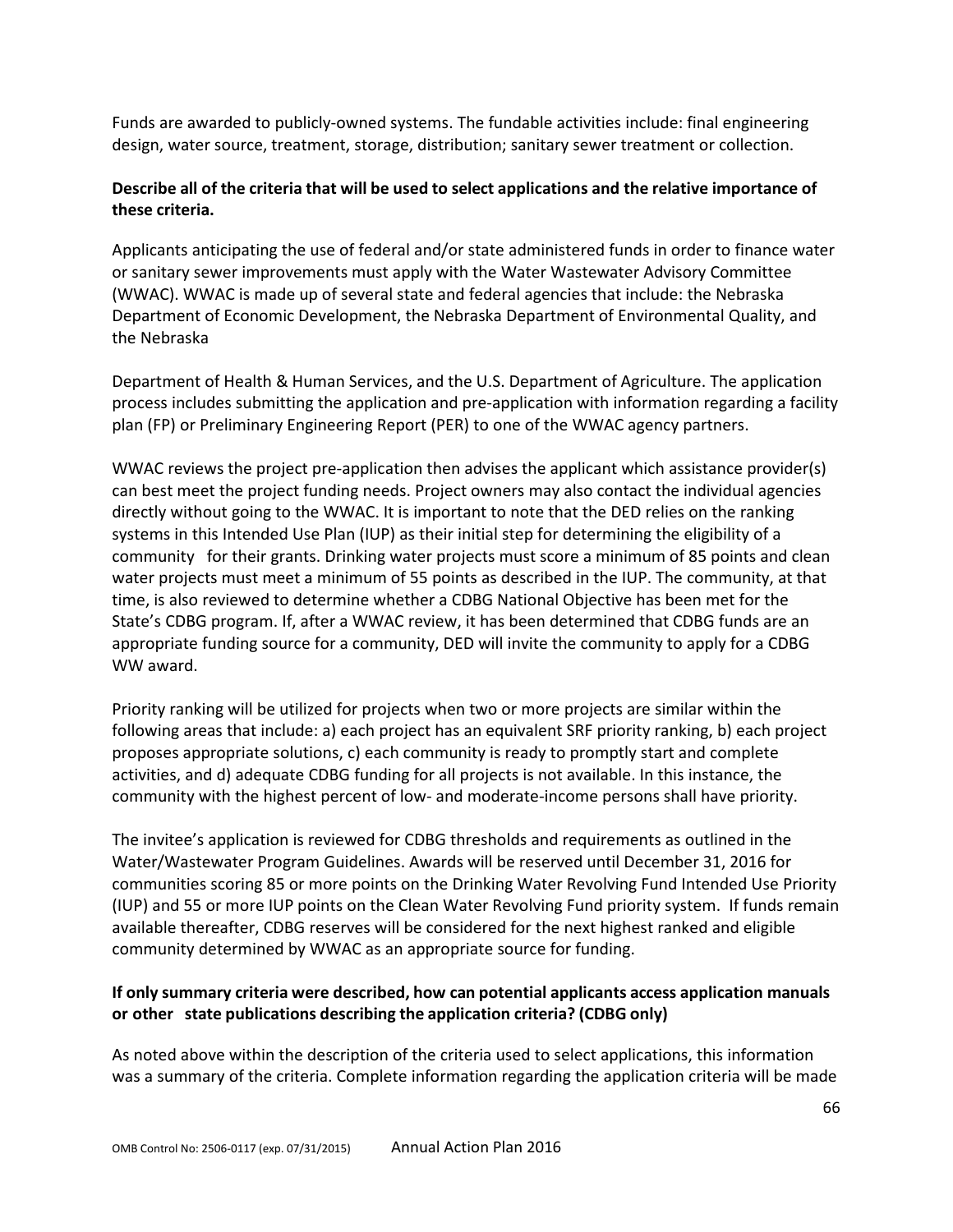available within the CDBG Water Wastewater Application Guidelines. The Guidelines will provide specific details on the Application questions, deadlines for completing applications, threshold requirements, and any other necessary items. This information will be available on the DED website at: [http://www.neded.org/community/grants/applications/cdbg-forms.](http://www.neded.org/community/grants/applications/cdbg-forms)

#### **Describe how resources will be allocated among funding categories.**

For the 2016 Program Year, DED anticipates utilizing \$1,000,000 of funding allocated to this Program.

### **Describe threshold factors and grant size limits.**

Each project funded must meet the CDBG National Objective of benefiting low to moderate (LMI) income persons.

Once a community is invited to apply for a Water/Wastewater CDBG award, all applications are reviewed and held to the same criterion as all of the other State's WW projects appraised. There is a 25% match requirement for CDBG Water/Wastewater awarded activities.

Up to \$250,000 in CDBG funds are available per project. No more than \$2,000 in CDBG funds per beneficiary of record can be invested in the described project area.

### **What are the outcome measures expected as a result of the method of distribution?**

DED will be able to identify those water/wastewater project areas that meet a CDBG National Objective and target those projects that are impacting the safety of our citizens. Through a collaborative effort with other funding agencies, DED is better able to leverage CDBG resources in order to obtain maximum impact.

## **State Program Name:** Housing Trust Fund (HTF)

**Funding Sources:** HTF funds

## **Describe the state program addressed by the Method of Distribution.**

Within the Housing Priority Need, HTF funds will be utilized for and made available to ELI persons on an area basis. Eligible applicants may submit applications based one of three application types that include:

- 1. joint DED/NIFA application for low income housing tax credit applications within the Collaborative Resource Allocation for Nebraska (CRANE) application cycle;
- 2. Application for a targeted needs housing project that will utilize HTF funds, and other non-LIHTC resources; and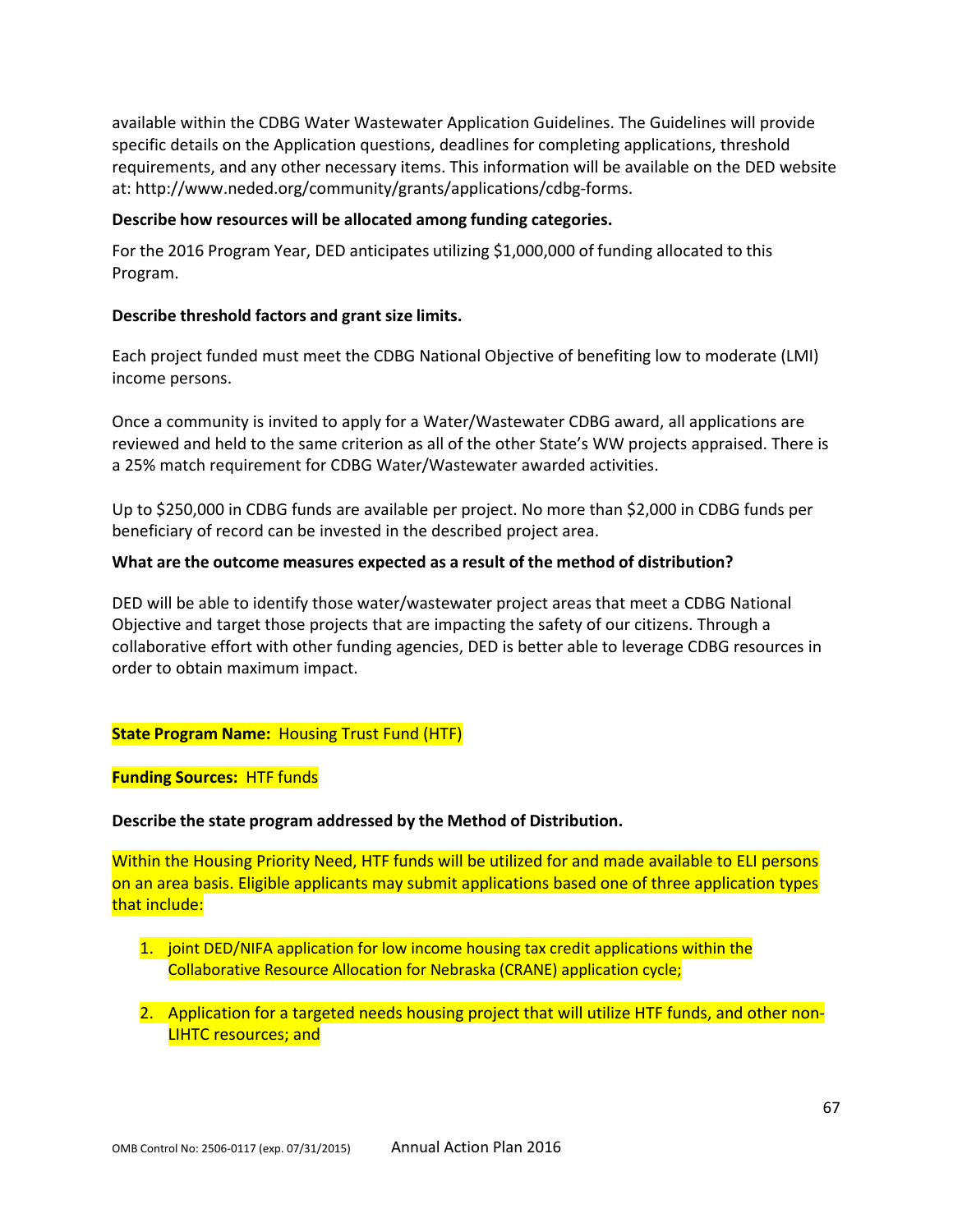3. Application for permanent supportive housing (PSH) projects made available through 1) acquisition, rehabilitation, and resale of existing residential units or 2) rehabilitation of residential units for the creation of new PSH units within the Omaha CoC; the Lincoln CoC; and the BoS.

**Describe all of the criteria that will be used to select applications and the relative importance of these criteria.**

The following selection criteria, all given equal consideration, will be used to evaluate HTF applications.

#### – Priority based upon geographic diversity

Geographic distribution will be dependent on which HTF application cycle funds are being requested. For HTF applicants applying within the joint DED/NIFA CRANE cycle, the entire state is the eligible area. For HTF applicants applying within the HTF Targeted Needs category, the entire state is the eligible area. For HTF applicants applying for PSH resources, funds will be distributed equally between the Omaha CoC; the Lincoln CoC; and the Balance of State.

#### - Applicant's ability to obligate HTF funds

Applicants will be evaluated on project readiness, including items such as local approvals, architectural plans, and site control.

- Applicant's ability to undertake eligible activities in a timely manner

Applicant will be evaluated on their capacity to undertake and complete HTF funded activities in a timely manner. This capacity is evaluated during the HTF application process. Capacity includes evaluating the entire development team, and considerations are made for experience with similar projects; financial and staff capacity; and other factors relevant to the role of the development team.

‒ For rental housing, the extent to which the project has Federal, State or local project-based rental assistance so rents are affordable to extremely low income families

Applicants will be evaluated on the number of project based rental assistance and tenant based rental assistance that is being provided for the project in order to ensure the affordability of rents for ELI families.

- For rental housing, the duration of the units' affordability period

Applicants must commit to keeping the HTF units affordable, including all applicable income and rent restrictions, for a period of no less than 30 years from the date of project completion.

‒ The merits of the application in meeting the State's priority housing needs (please describe)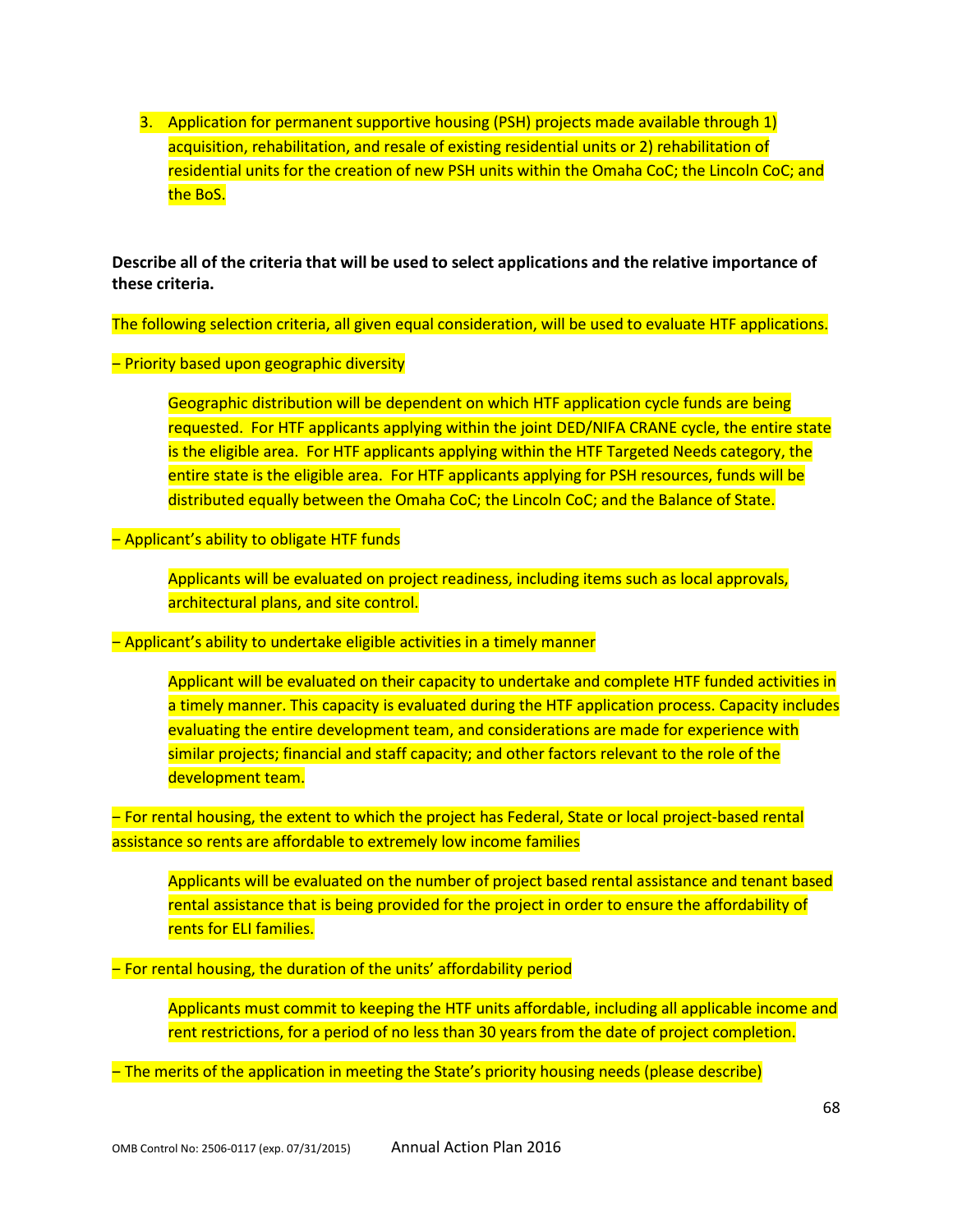HTF applications will be consistent with the State's Housing Priority Need which is to respond to the needs of affordable, decent, safe, and appropriate housing as part of balanced economic development in Nebraska. The creation and preservation of residential units for extremely low income persons is consistent with the Housing Priority Need and also is consistent with a part of the Homeless Services Priority Need which is to ensure appropriate emergency shelter and/or transitional housing and services for people who are homeless or at imminent risk of becoming homeless.

- The extent to which application makes use of non-federal funding sources

Applicants will be evaluated on the quantity, quality, and timeliness of leveraged non federal funding that will be committed to the proposed project.

- Other (please describe). Please attach response if you need additional space.

Not applicable. The above mentioned scoring criteria will be utilized in HTF application review.

**If only summary criteria were described, how can potential applicants access application manuals or other state publications describing the application criteria? (CDBG only)**

#### Not Applicable.

**Describe how resources will be allocated among funding categories.**

For the 2016 Program Year, DED anticipates utilizing \$2,700,000 of funding allocated to this Program.

**Describe threshold factors and grant size limits.**

Eligible Recipients include: local or regional non profit 501(c)(3) or 501 (c)(4) housing or related service organizations; local units of government; public housing authorities; and State designated Community Housing Development Organizations that receive HTF assistance from the State as an owner or developer to carry out an HTF assisted project. In addition, to be eligible for HTF assistance, a recipient must:

- 1) Make acceptable assurances to the State that it will comply with the requirements of the HTF program during the entire period that begins upon selection of the recipient to receive HTF funds, and ending upon the conclusion of all HTF-funded activities;
- 2) Demonstrate the ability and financial capacity to undertake, comply, and manage the eligible activity;
- 3) Demonstrate its familiarity with the requirements of other Federal, State, or local housing programs that may be used in conjunction with HTF funds to ensure compliance with all applicable requirements and regulations of such programs; and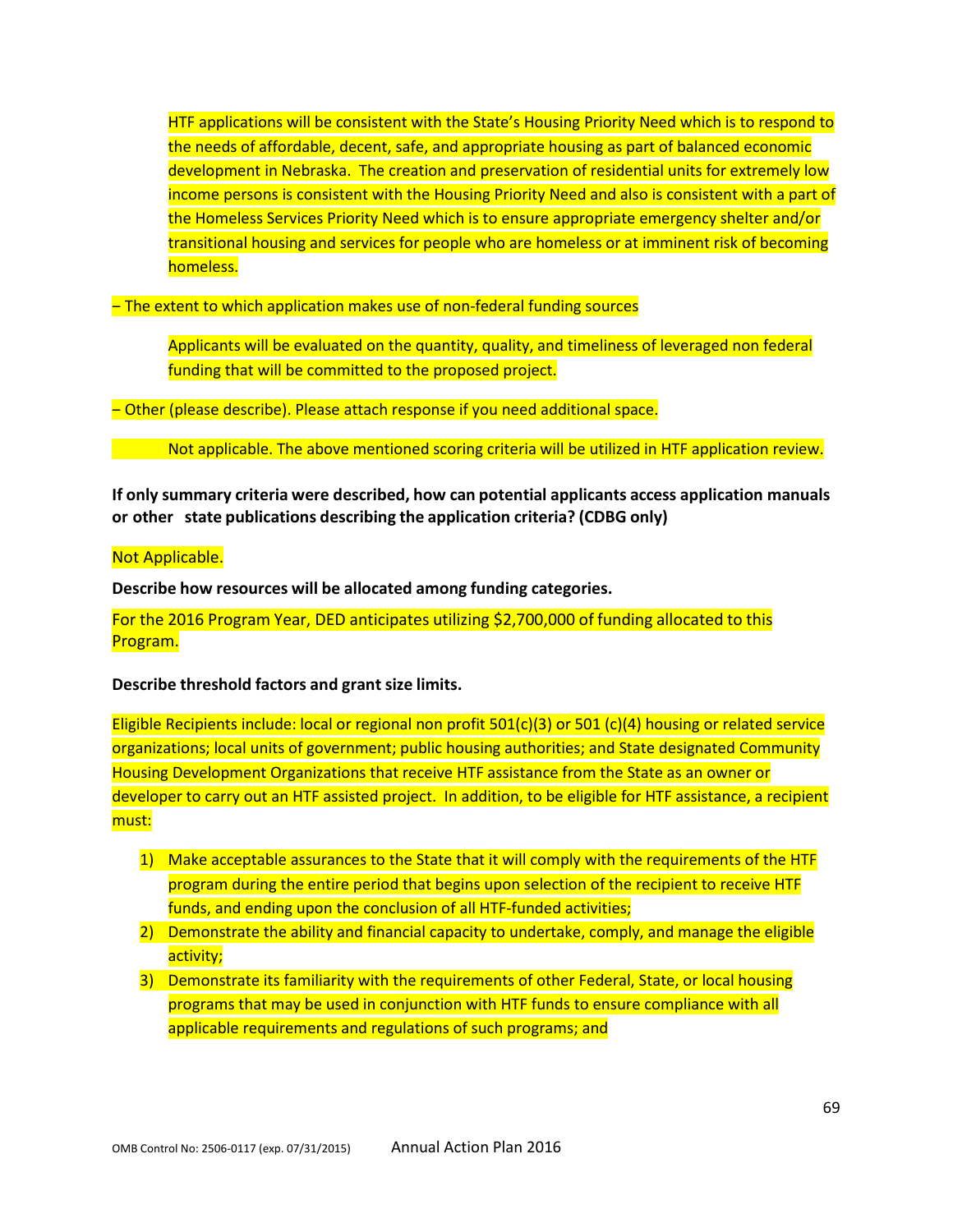4) Have demonstrated experience and capacity to carry out an eligible HTF activity as evidenced by its ability to: own, construct, rehabilitate, and manage and operate an affordable multifamily rental housing development.

HTF funding will be dependent on the type of program in which the applicant applies. For the joint DED/NIFA CRANE application cycle, up to \$500,000 in HTF funds can be accessed. For the HTF Targeted Needs project application up to \$700,000 in HTF may be accessed and in the PSH application cycle \$500,000 can be used within the Omaha Coc; \$500,000 in the Lincoln CoC; and \$500,000 within the Balance of State.

### **What are the outcome measures expected as a result of the method of distribution?**

It is anticipated that housing units for ELI persons will be created and retained throughout the state and additional permanent supportive housing and special needs housing will be made available.

#### **Discussion:**

Community Development Block Grant (CDBG)

CDBG funds will be used for several activities authorized in Section 105(a) of the amended 1974 Housing and Community Development Act that meet national CDBG objectives. Projects are funded in order to meet at least one of three CDBG National Objectives that include: (1) benefit low- and moderate-income persons; (2) prevent or eliminate slums or blight; and (3) meet urgent community development needs. The State annually certifies that not less than 70% of the aggregate funds received during a 3 year period (as identified to HUD) shall be used for activities benefitting low and moderate income (LMI) persons.

CDBG funds are not specifically targeted to areas of minority concentration, but are distributed throughout the state's non-entitlement areas (all areas outside of Omaha, Lincoln, Bellevue, and Grand Island) targeted for activities that serve LMI persons. Since projects funded with CDBG resources typically provide a community-wide benefit, it can be assumed that minority groups benefit equally in the same proportion as they occur in the general population.

The State Programs set forth within this Method of Distribution of the current CDBG allocation attempt to balance the need for providing jobs and suitable places to live. Funds are reserved in each category based on a percent of the total funds available for distribution to local governments. The State is allowed \$100,000 plus 3% of the State grant for administration and technical assistance in accordance with HUD regulations. The State is also allowed 3% of the program income received by units of general local government (whether retained by the unit of general local government or paid to the State) and funds reallocated by HUD to the State.

To achieve the most effective and efficient use of CDBG funds, DED may, at its discretion, use categorical adjustments. A categorical adjustment allows DED to reserve up to 10% of the total CDBG allocation for use as needed among categories. An adjustment of more than 10% of the total allocation, or the creation or elimination of a category, will be considered a substantial amendment to the AAP, and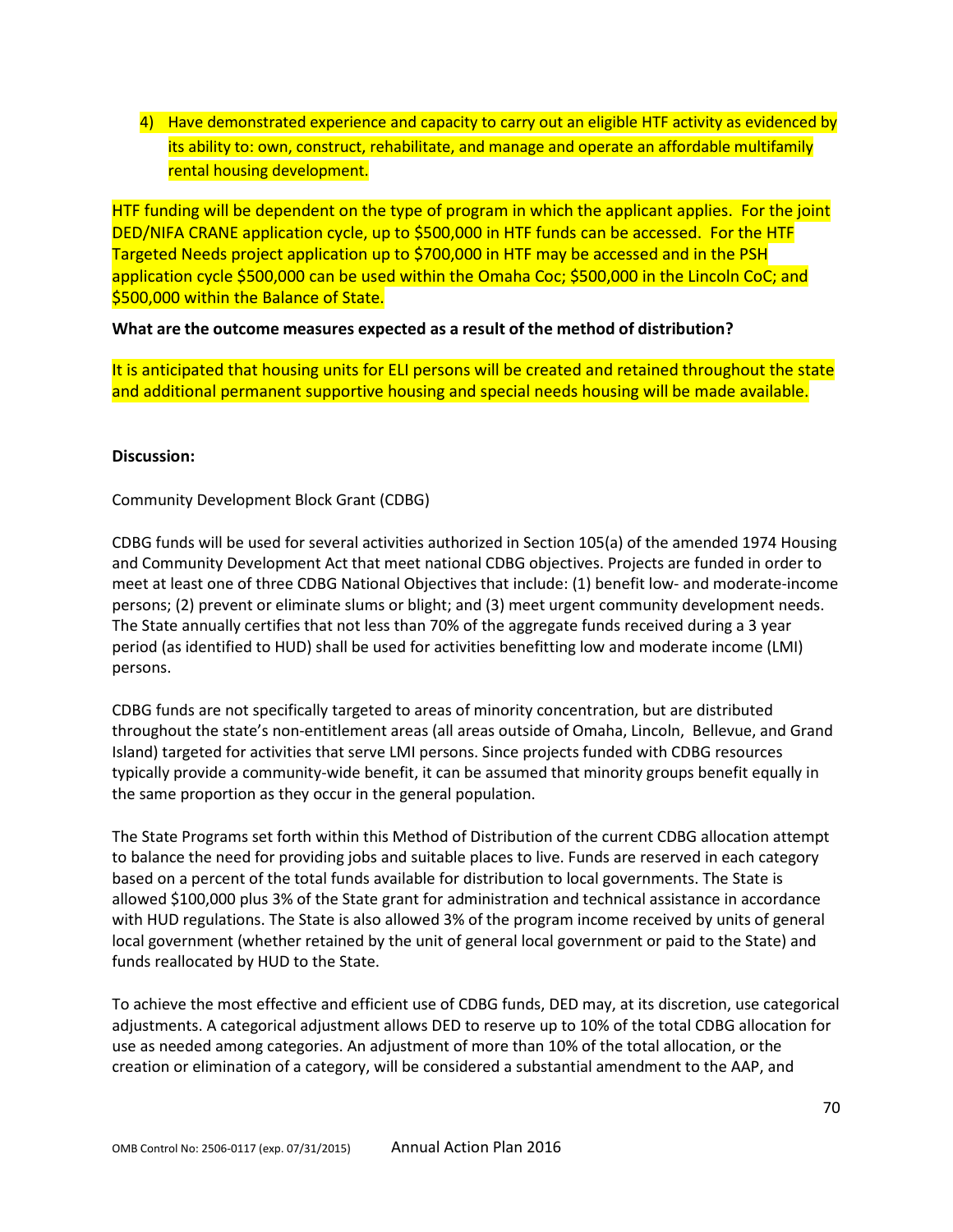would require further steps as identified within the Citizen Participation Plan section of the Consolidated Plan. Adjustments may be made for remaining balances within a Category within the last 3 months following a 12 month Program Year in order to meet the HUD Timely Distribution requirement which requires the CDBG grant amount for a given Federal Fiscal Year to be distributed within a HUD required 15-month time frame.

For purposes of the Consolidated Plan and the Annual Action Plan, the overall CDBG Program includes activities within the Housing Priority Need, the Community Development Priority Need, and the Economic Development Priority Need.

### **Distribution of Other CDBG Funds Remaining Funds**

Funds remaining uncommitted and unobligated from prior years' allocations on the acceptance date for the 2016 CDBG Program, from any funding category, will remain in their funding category. If the remaining uncommitted and unobligated funds exceed the total amount of eligible and viable applications in the original funding category, or if funds need to be moved to another category in order for DED to meet timely distribution requirements, the funds may be distributed among any funding category identified in the 2016 Annual Action Plan. Funds for State Administration and Operations and Technical Assistance that are not used in a Program Year may be carried forward to the next Program Year.

#### **Reallocated Funds**

Funds reallocated by HUD during 2016 shall be used in conformance with the 2016 CDBG Program Guidelines, unless otherwise specified by HUD

## **Redistributed Funds**

Funds periodically recaptured by DED from grantees including, but not limited to, those that are recaptured due to: (a) unexpended CDBG funds for approved activities and (b) disallowed expenditures of CDBG funds for unapproved or ineligible activities, will be redistributed according to the prioritization noted below.

The first priority for the redistribution of recaptured CDBG funds is to the Comprehensive Development (CD) Program. The amount redistributed will not exceed the total funds required to fund all eligible and viable projects in the CD Category application cycle.

The second priority for the redistribution of recaptured CDBG funds is to the Downtown Revitalization (DTR) Program of the Community Development Priority Need. Otherwise, funds recaptured from prior CDBG projects will be redistributed in conformance with the 2016 Program that is most similar to the Program from which the original award was made.

Funds recaptured from Economic Development Program grantees may be redistributed to either the Economic Development Program or the Tourism Development Program in conformance with 2016 Program Guidelines, or may be distributed among other funding programs.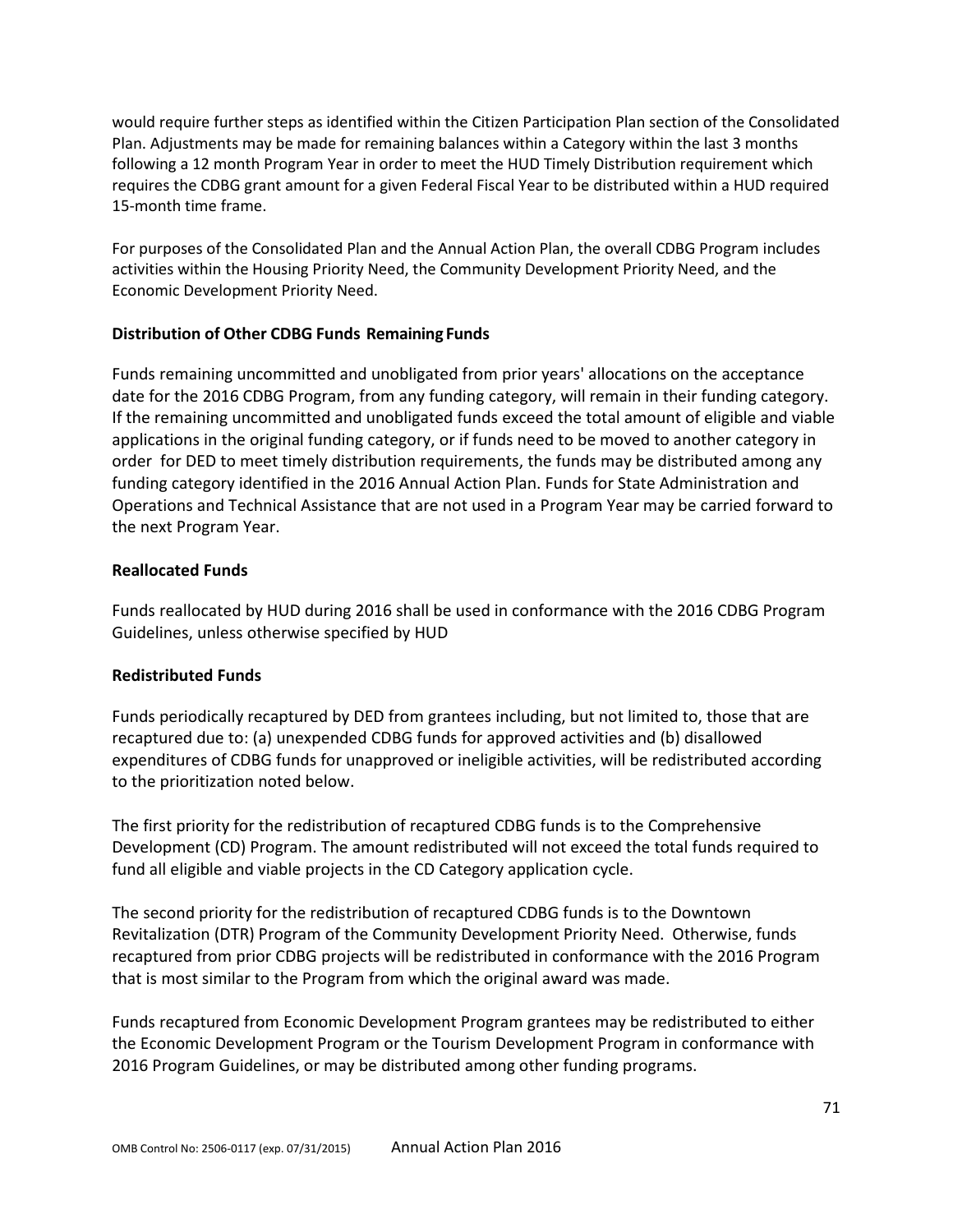Funds recaptured from Public Works; Water/Wastewater; Housing; Comprehensive Development; Planning; and Downtown Revitalization Program grantees will be redistributed in conformance with 2016 Program Guidelines as follows: (1) if there are sufficient funds within 105 days from the date of the 2016 grant awards, the next ranked fundable applicant(s) may be awarded; or (2) if funds are insufficient, these funds, and any other funds recaptured after the 105 day period and prior to the 2016 CDBG application acceptance date, may be redistributed in conformance with the Program Guidelines of any 2016 CDBG Program.

In addition, CDBG funds recaptured from Housing Program grantees (the CDBG OOR Program) may be redistributed for housing activities in the CD Program. In addition, funds recaptured (deobligated) from HOME and NAHTF grantees may also be redistributed for housing activities within the CD communities.

## **CDBG Program Income (Economic Development and Housing)**

Program income is defined as gross income received by a State, a unit of general local government, or a sub-grantee of the unit of general local government that was generated from the use of CDBG funds, regardless of when the CDBG funds were appropriated and whether or not the activity has been closed out, except in limited circumstances [See also 24 CFR 570.489(e)(2)]. When program income is generated by an activity that is only partially assisted with CDBG funds, the income must be prorated to reflect the percentage of CDBG funds used.

The State may use up to 3% of the amount recaptured and reportable to HUD each year for administrative expenses under the Nebraska Community Development Block Grant (CDBG) Program, including amounts recaptured and reported to HUD from and during all open grant years.

There are 2 primary types of CDBG program income that is generated through program-eligible activities and these include Economic Development (ED) program income and Housing program income. ED program income is incurred through ED Program activities as defined within the Economic Development Program and Housing program income is created through the CDBG OOR Program activities.

Further information regarding CDBG program income is identified within the Appendix (www.neded.org/aap).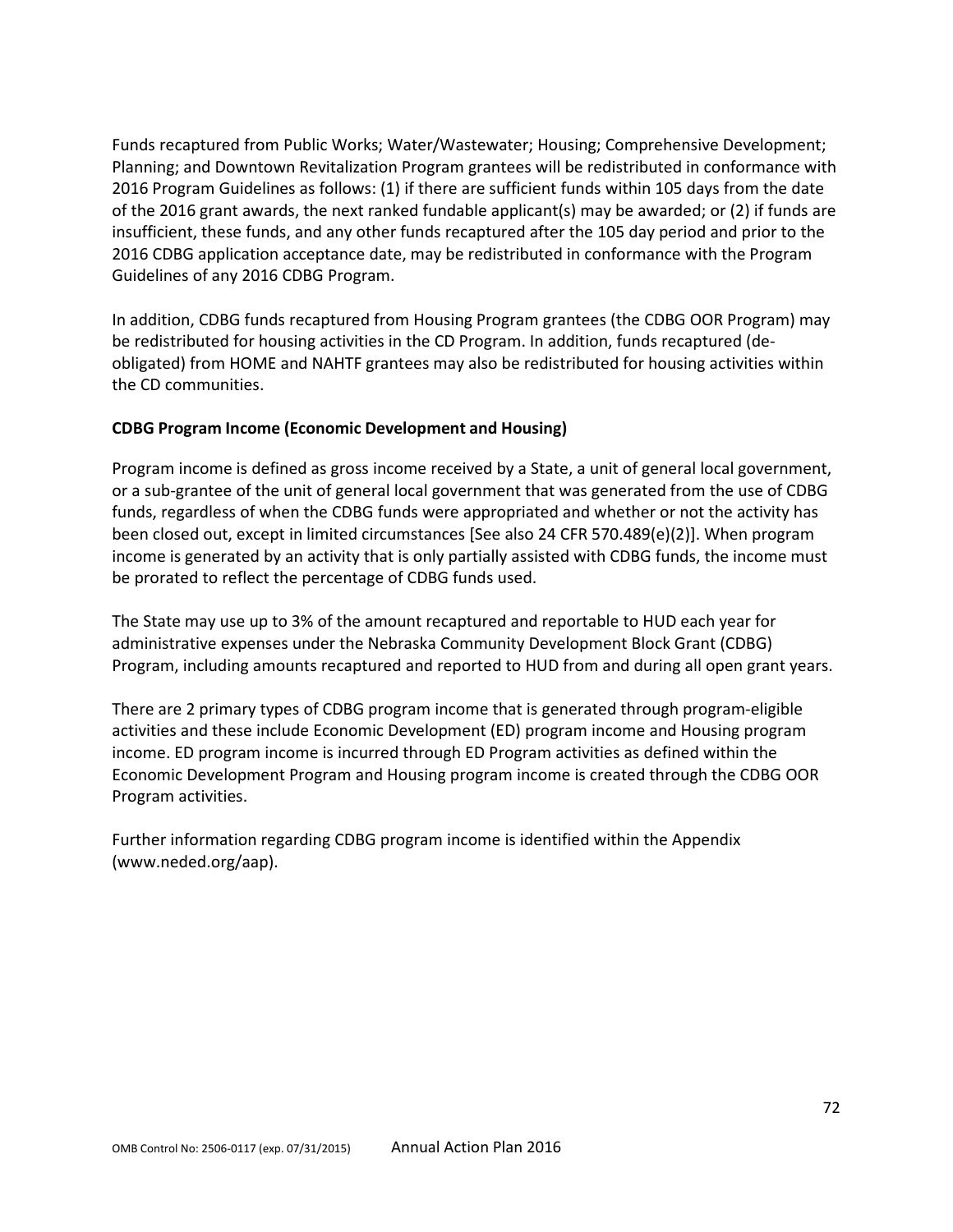# **AP-35 Projects – (Optional) Introduction**

There are currently no 2016 projects to report at this time as the 2016 Program Year does not begin until July 1, 2016. Funding for CDBG, HOME, HTF, ESG, and HOPWA projects will not be determined until Program-specific applications are received and evaluated, which will occur in 2016.

It is for this reason that the table below is blank as generated by the IDIS system.

| #   Project Name |
|------------------|
|                  |

### **Table 13 – Project Information**

### **Describe the reasons for allocation priorities and any obstacles to addressing underserved needs**

As projects are funded through CDBG, HOME, HTF, ESG, and HOPWA additional information will be provided within this AP-35 Section.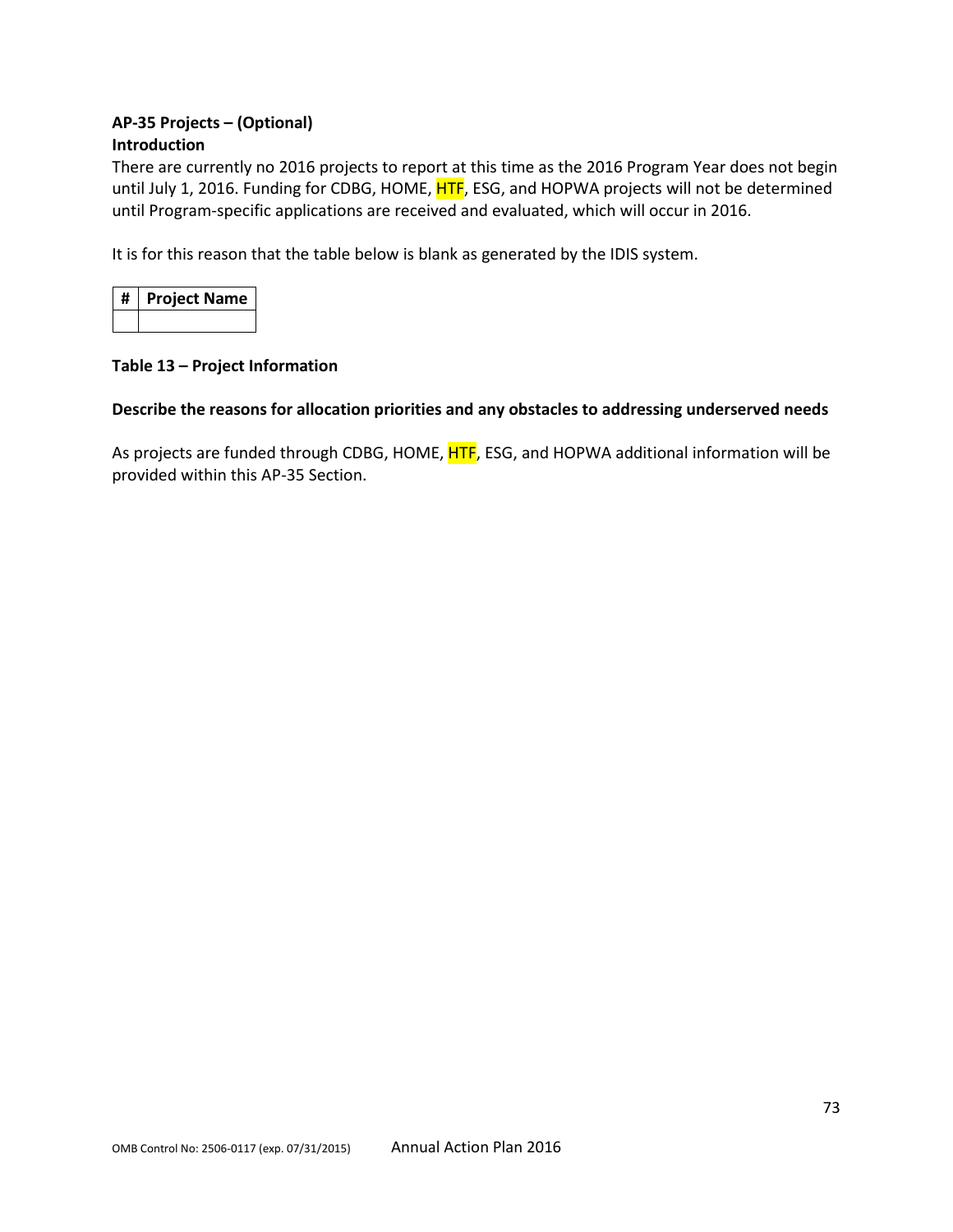# **AP-38 Project Summary (optional)**

#### **Project Summary Information**

There are currently no 2016 projects to report at this time as the 2016 Program Year does not begin until July 1, 2016. Funding for CDBG, HOME, HTF, ESG, and HOPWA projects will not be determined until Program-specific applications are received and evaluated, which will occur in 2016

#### **Table 14 – Project Summary**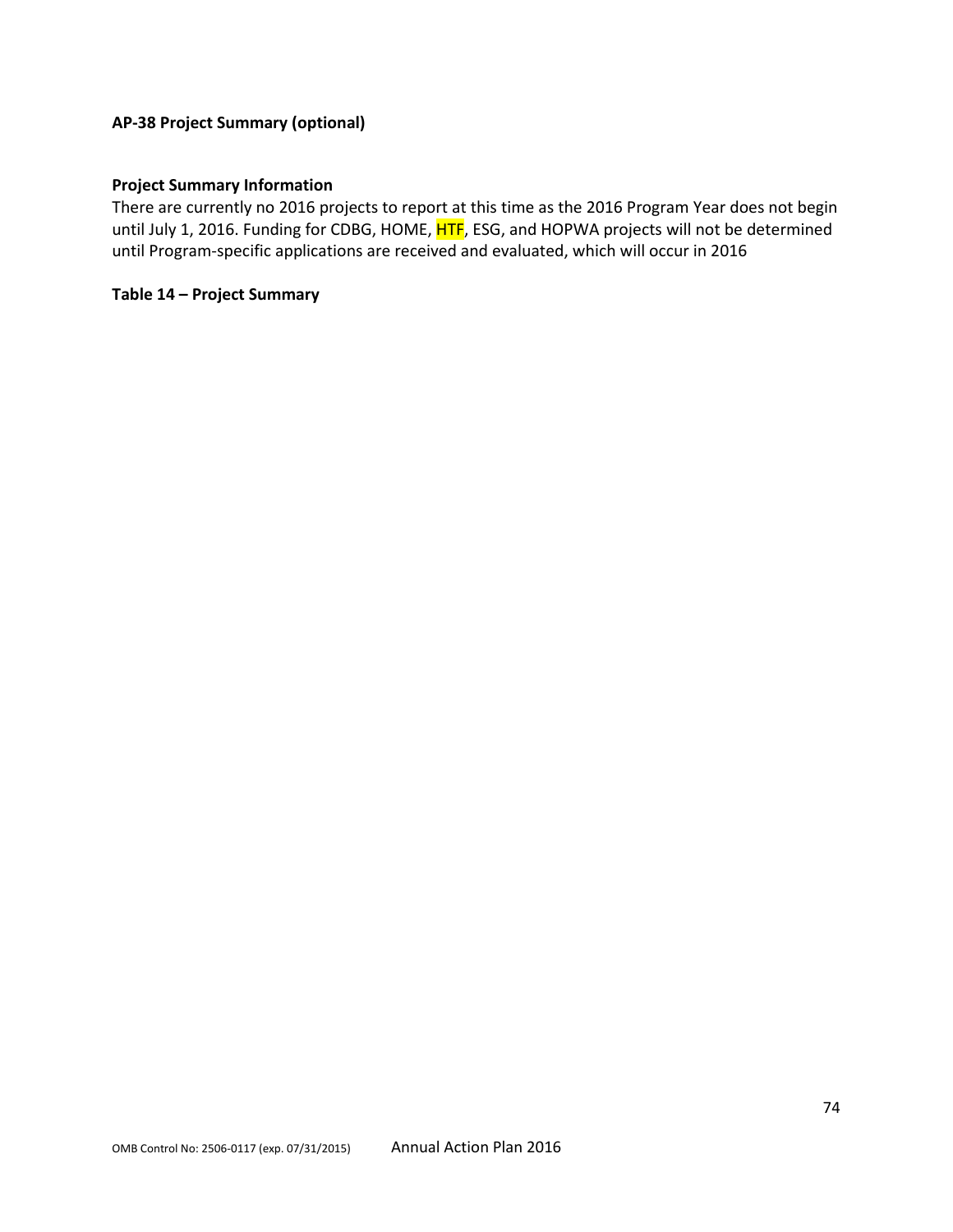# **AP-40 Section 108 Loan Guarantee – 91.320(k)(1)(ii)**

# **Will the state help non-entitlement units of general local government to apply for Section 108 loan funds?**

No, the State has no Section 108 Loan Guarantee Program and has no plans to apply for this program in the near future.

### **Available Grant Amounts**

Not applicable.

# **Acceptance process of applications**

Not applicable.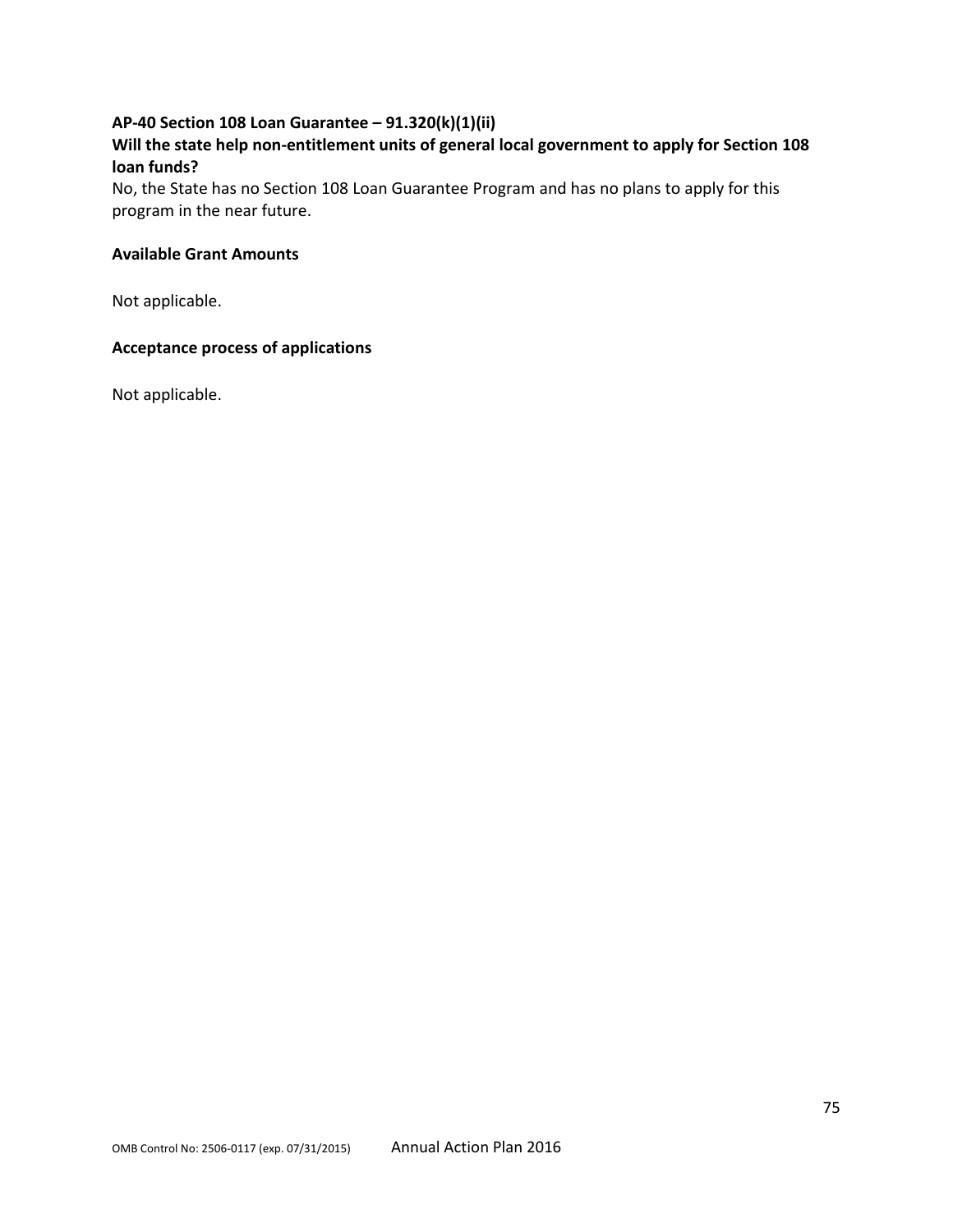# **AP-45 Community Revitalization Strategies – 91.320(k)(1)(ii)**

# **Will the state allow units of general local government to carry out community revitalization strategies?**

In 2016 the State of Nebraska will combine the CDBG Comprehensive Revitalization (CR) Program and Comprehensive Investment & Stabilization (CIS) Program in 2016 into one competitive program called Comprehensive Development (CD). The CD program will be for those communities within the state that have 5,000 persons or more and that are not a CDBG entitlement recipient (Omaha, Lincoln, Grand Island and Bellevue). All previous CR and CIS communities (with the exception of Grand Island) will be eligible to apply for CD funding in the 2016 program year.

Eligible activities for CD will be all public works, water/wastewater, Downtown Revitalization, and housing CDBG priorities. Activities must meet one of 2 CDBG National Objectives of benefiting low to moderate income persons (LMI) or aiding in the prevention or elimination of slums and blight (SBA).

Projects will be carried out in two phases, first a pre-development phase which will result in the completion of a pre-development study that defines a comprehensive strategy of revitalization to stabilize, support, and enhance clearly defined residential neighborhoods with concentrations of persons with lower incomes.

### **State's Process and Criteria for approving local government revitalization strategies**

Annually, the State will review the local revitalization strategies of the CD Program communities. This strategy review includes evaluating the planning process completed during the pre-development phase of the project, and evaluating the proposed activities within the CD Program in order to ensure that these activities meet a CDBG national objective of 1) benefitting low-and-moderate income persons (through the subcategories LMI Area Benefit; LMI Limited Clientele; or LMI Housing); or 2) aiding in the prevention or elimination of slums or blight. Any project or project activity that fails to meet one of these specified national objectives is ineligible.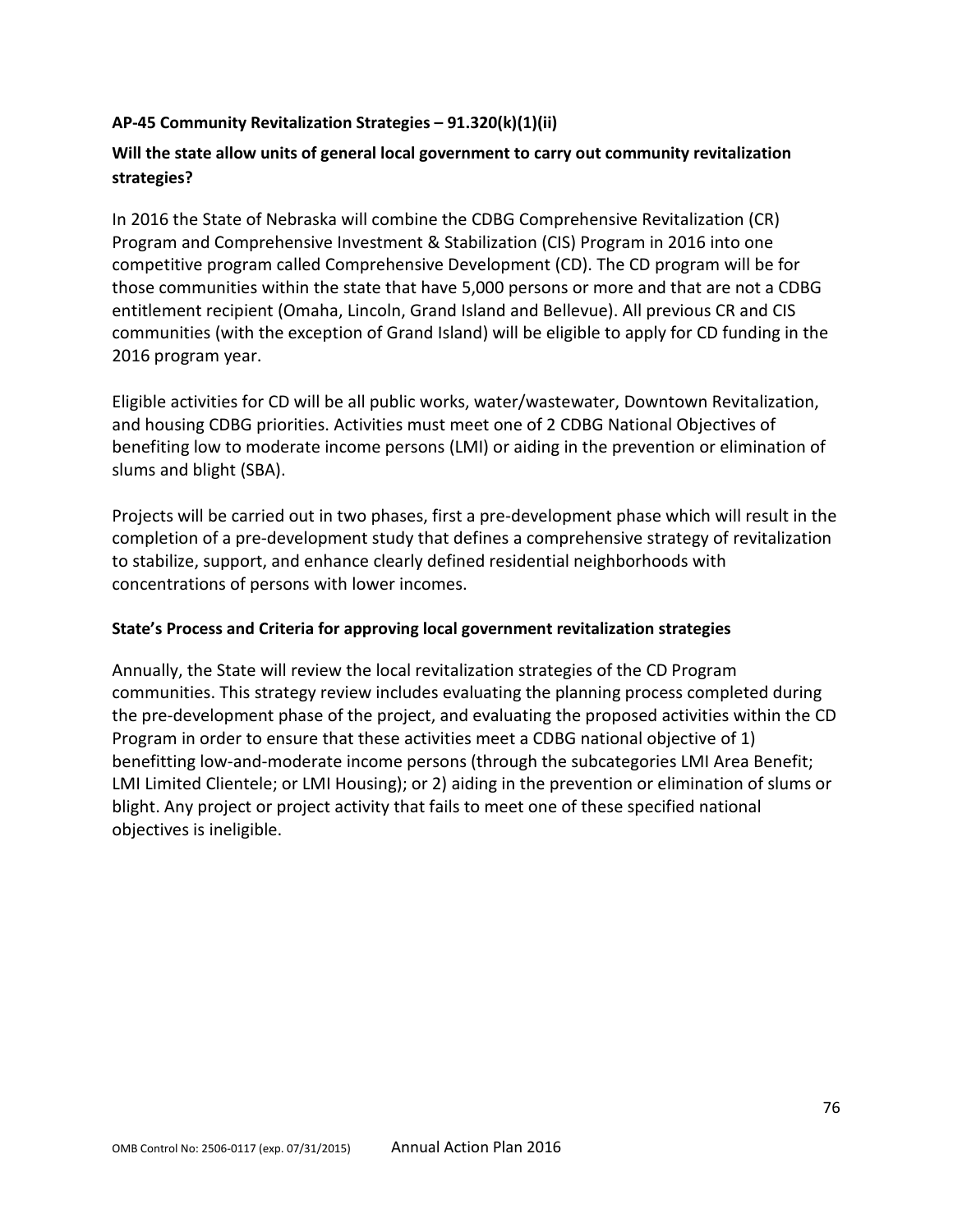### **AP-50 Geographic Distribution – 91.320(f)**

# **Description of the geographic areas of the state (including areas of low-income and minority concentration) where assistance will be directed**

The State of Nebraska has chosen not to target any particular geographic area for special assistance, but has chosen to allow any non-entitlement community to apply for CDBG funding, dependent on eligible activities and programs, and provides HOME, **HTF**, ESG, and HOPWA funding throughout the state.

It is for this reason that the table below is blank as generated by the IDIS system.

### **Geographic Distribution**

|           | Target Area   Percentage of Funds |
|-----------|-----------------------------------|
| Statewide |                                   |

**Table 15 - Geographic Distribution** 

### **Rationale for the priorities for allocating investments geographically**

Not applicable.

### **Discussion**

The State of Nebraska will distribute development resources in proportion to the development needs of the state. In general, the Nebraska Department of Economic Development and the Nebraska Department of Health and Human Services will approve funding for development projects which satisfy specific criteria and fund projects throughout the state. There is no specific target area for funding distribution but program assistance is provided statewide.

Nebraska is served by a system of service providers throughout the state. The majority of these service providers are located in the areas where need has been shown according to the Census data available and other economic indicators. Some of these indicators include the community population, where those communities with the largest populations tend to have the greatest number of service providers within any given geographic area.

In regard to the HTF Program, geographic distribution will be dependent on which HTF application cycle funds are being requested. For HTF applicants applying within the joint DED/NIFA CRANE cycle, the entire state is the eligible area. For HTF applicants applying within the HTF Targeted Needs category, the entire state is the eligible area. For HTF applicants applying for PSH resources, funds will be distributed equally between the Omaha CoC; the Lincoln CoC; and the Balance of State.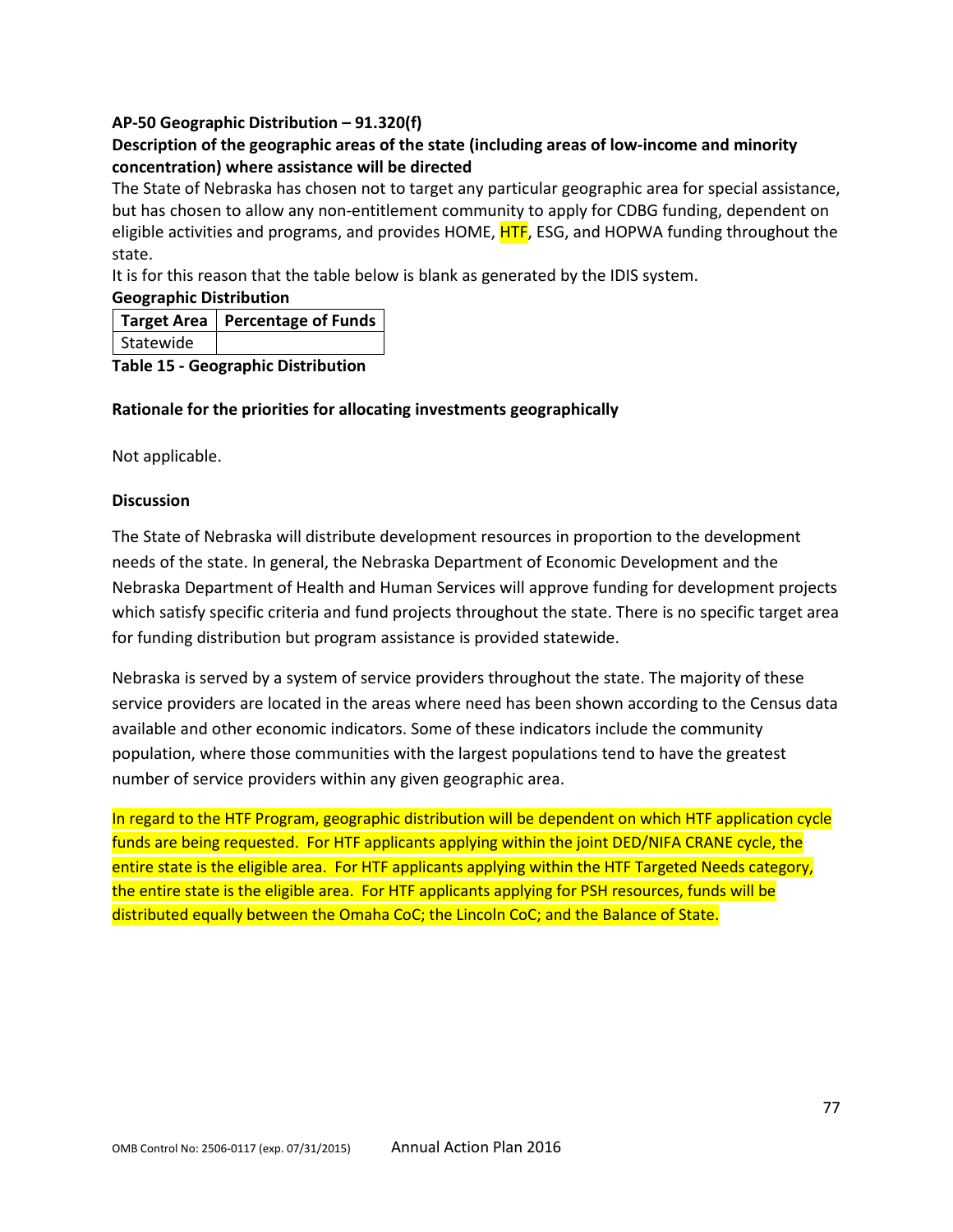### **Affordable Housing**

### **AP-55 Affordable Housing – 24 CFR 91.320(g)**

#### **Introduction**

Below is a summary of the one year goals for a number of categories that relate to affordable housing. These one year goals are related to the federal resources provided through CDBG, HOME, HTF, ESG, and HOPWA and also include HSATF projects. These numbers do not include households assisted through NAHTF as this is a State resource and the State is not required to report these numbers within the context of the Annual Action Plan.

| One Year Goals for the Number of Households to be Supported |     |
|-------------------------------------------------------------|-----|
| Homeless                                                    | 452 |
| Non-Homeless                                                | 125 |
| Special-Needs                                               | 57  |
| Total                                                       | 634 |

**Table 16 - One Year Goals for Affordable Housing by Support Requirement**

| One Year Goals for the Number of Households Supported |     |
|-------------------------------------------------------|-----|
| <b>Through</b>                                        |     |
| <b>Rental Assistance</b>                              | 464 |
| The Production of New Units                           | 70  |
| <b>Rehab of Existing Units</b>                        | 80  |
| <b>Acquisition of Existing Units</b>                  | 25  |
| Total                                                 | 639 |

**Table 17 - One Year Goals for Affordable Housing by Support Type**

#### **Discussion**

As the information above demonstrates, a significant number of households are served annually through affordable housing programs.

One year goals for the number of "Homeless" households supported are estimated from the number of households that will receive TBRA through the Nebraska Homeless Assistance Program (See also AP-20). One year goals for the number of "Non-Homeless" are estimated from the number of units proposed within the Housing Program Goal (See also AP-20). One year goals for the number of "Special-Needs" are estimated from the number of households that will be served through the HOPWA Program (See also AP-20).

Rental assistance will be completed primarily through ESG and HOPWA resources that include Tenant Based Rental Assistance (TBRA); financial assistance including rental application fees,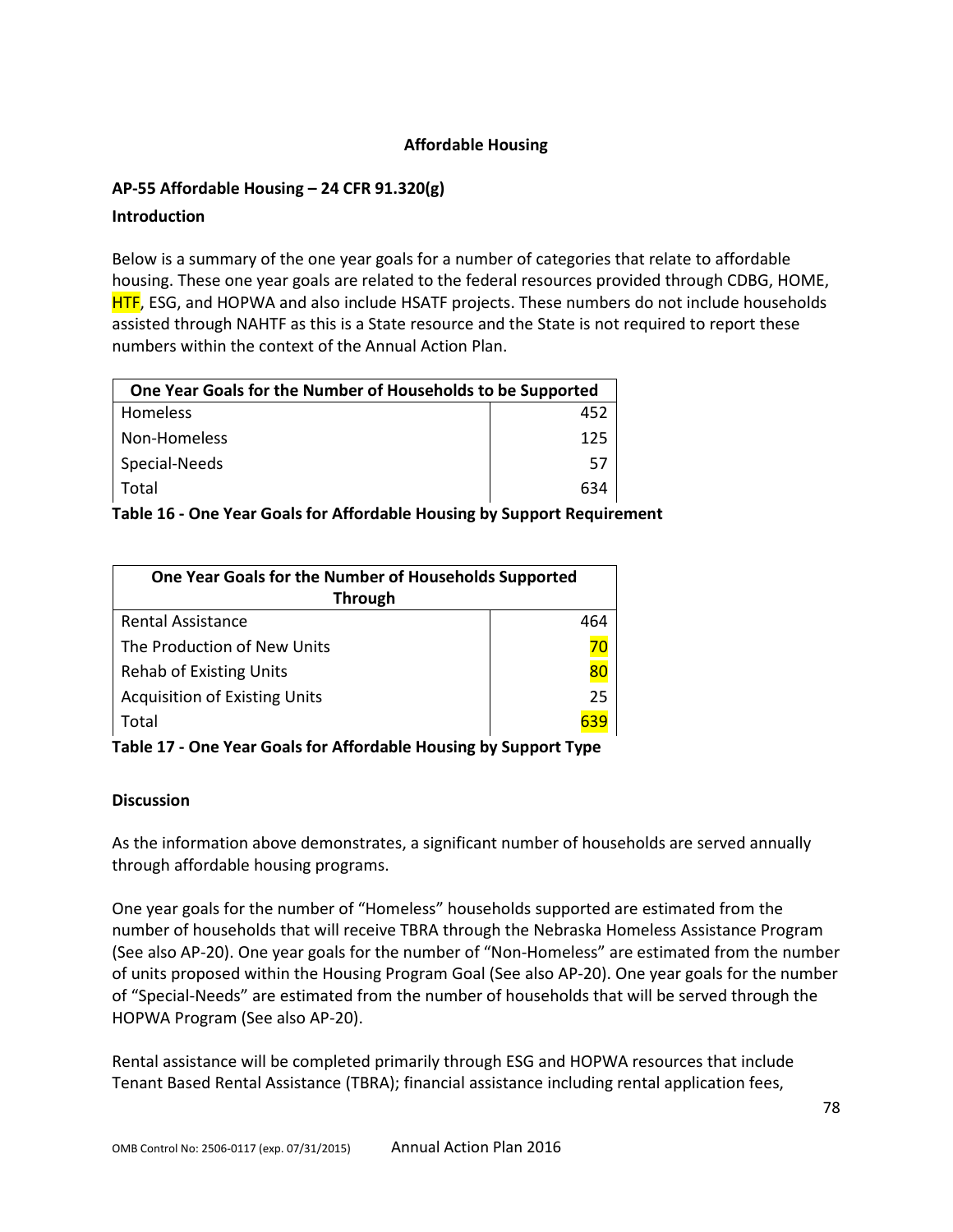security and utility deposits, last month's rent, utility payments, and moving costs; and short- term rent assistance. In addition, HSATF resources will also be used for this activity. The total estimated number of households for "Rental Assistance" includes ESG and HOPWA estimates of TBRA assistance combined (See also AP-20).

The production of new units will be completed primarily through HOME resources that will be utilized through the NIFA/DED Low Income Housing Tax Credit (LIHTC) Application Cycle which utilizes LIHTCs and HOME funds in order to provide additional affordable housing. In addition, NAHTF resources may also be used for this activity.

The production of additional new units may also be completed with HTF resources that will be utilized through the NIFA/DED CRANE Application Cycle which utilizes LIHTCs and HTF funds in order to provide additional affordable housing for extremely low income persons.

Rehabilitation of existing units will be completed primarily through CDBG resources within the Owner Occupied Rehabilitation Program administered by the Nebraska Affordable Housing Program. Additional rehabilitation activities may occur through the NIFA/DED Low Income Housing Tax Credit (LIHTC) Application Cycle which utilizes LIHTCs and HOME funds in order to provide additional affordable housing. In addition, NAHTF resources may also be used for this activity.

Through the use of a portion of HTF funds, rehabilitation of rental units in order to create additional units for ELI populations will be used in each of the 3 Continuums of Care. This additional safe and affordable housing will help to improve the lives of underserved populations in the state.

The number of households supported through acquisition of existing units will be performed primarily through HOME funding to eligible CHDO organizations in order to meet the HOME regulatory requirement which ensures that at least 15 percent of the HOME allocation is utilized for CHDO activities. It is anticipated with the approximate \$600,000 in HOME funds proposed for 2016, approximately 25 households will be assisted with acquisition, new construction, and rental rehabilitation based on HOME funds and additional resources utilized by eligible CHDOs.

It is anticipated that additional households will be supported through NAHTF projects which will likely include those that involve acquisition of existing units. Specific numbers and estimates regarding NAHTF accomplishments were not available during the development of this Consolidated Plan, as this information is compiled and calculated through a separate NAHTF cycle, but this information will be compiled separately through the implementation of additional housing programs.

In addition, based on the findings within the "Opening Doors: 10 Year Plan to Prevent and End Homelessness in the State of Nebraska" there is a significant need for the development of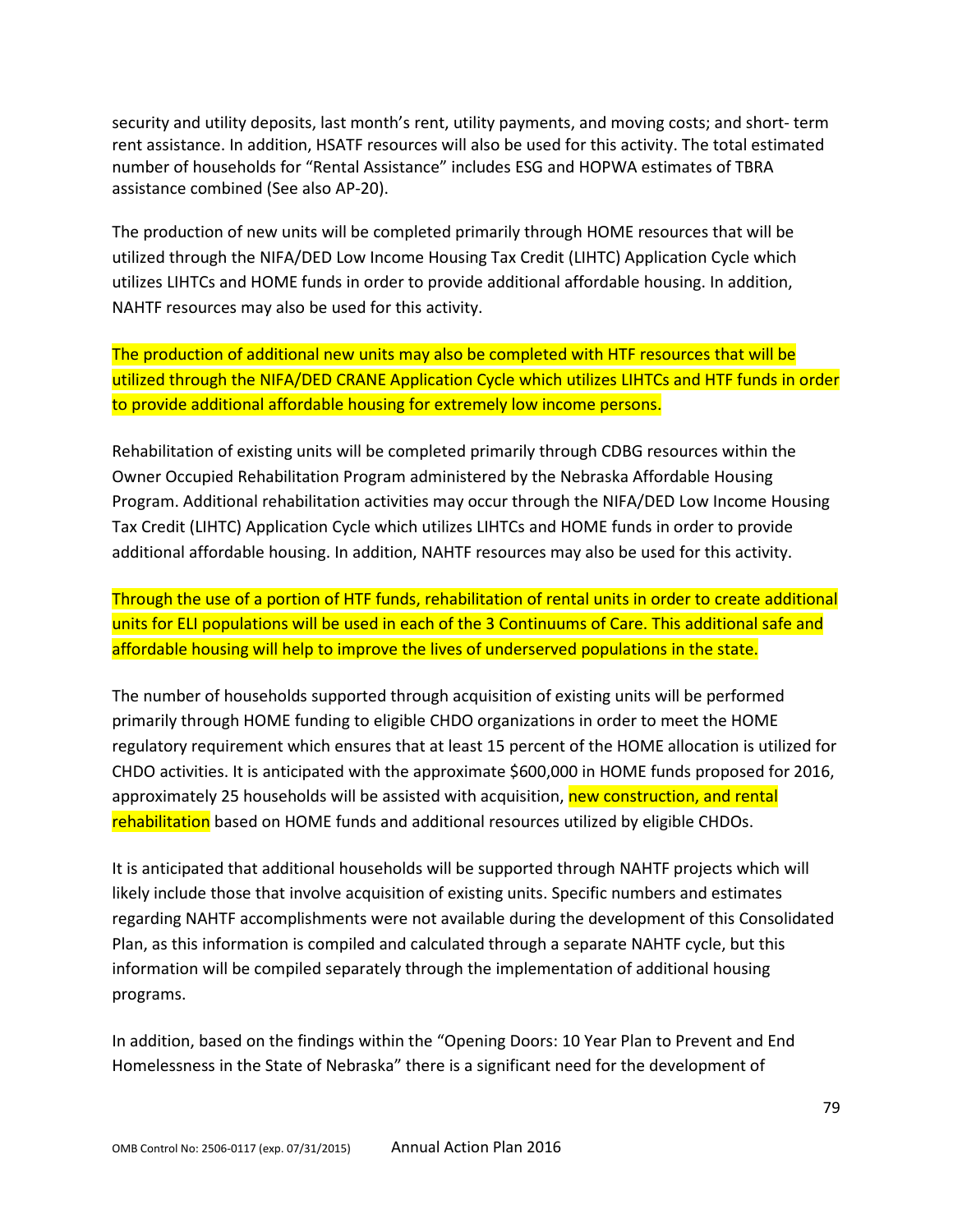additional Permanent Supportive Housing (PSH) throughout the state. Collaboration and partnerships should be developed and evaluated in order to address these continued needs in order to serve persons who are homeless or at risk of homelessness. Through the implementation of the National Housing Trust Fund, additional permanent supportive housing will be created which will serve those persons.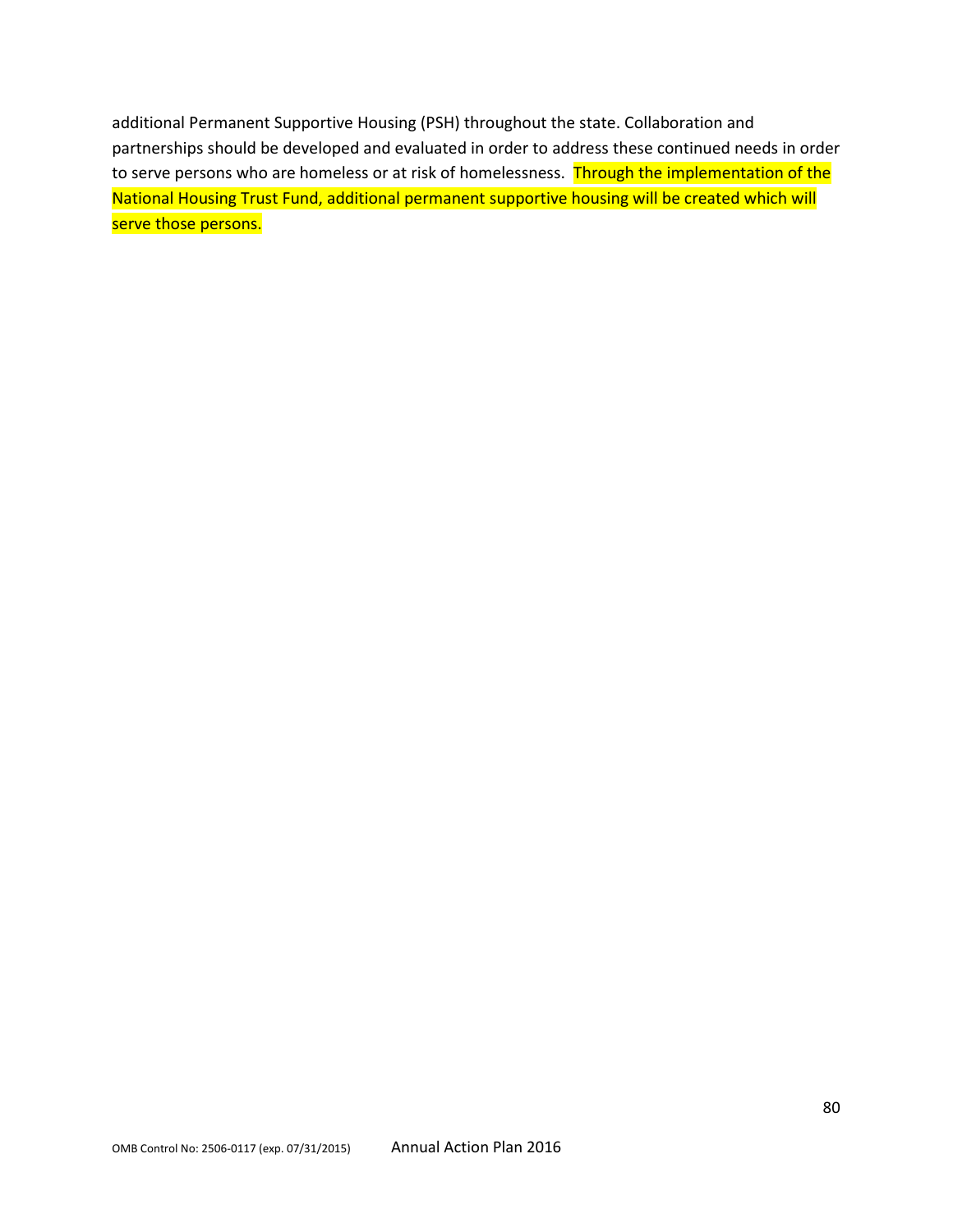# **AP-60 Public Housing - 24 CFR 91.320(j) Introduction**

As the State Department of Economic Development, DED does not manage or oversee funds to any of the Public Housing Authorities throughout the state. The State will continue to work with the Public Housing Authorities (PHAs) to house Nebraska's low-income households to the extent that is necessary. PHAs are eligible applicants for some DED resources including Nebraska Affordable Housing Trust Fund (NAHTF) resources.

# **Actions planned during the next year to address the needs to public housing**

This Annual Action Plan is for a State grantee, and therefore no summary information is available on the actions planned for multiple Public Housing Authorities in Nebraska. This information would be obtained by contacting a given PHA within a designated geographic area.

# **Actions to encourage public housing residents to become more involved in management and participate in homeownership**

This Annual Action Plan is for a State grantee, and therefore no summary information is available on the actions planned for multiple Public Housing Authorities in Nebraska. This information would be obtained by contacting a given PHA within a designated geographic area.

# **If the PHA is designated as troubled, describe the manner in which financial assistance will be provided or other assistance**

Not applicable.

### **Discussion**

This Annual Action Plan is for a State grantee, and therefore no summary information is available on the actions planned for multiple Public Housing Authorities in Nebraska. This information would be obtained by contacting a given PHA within a designated geographic area.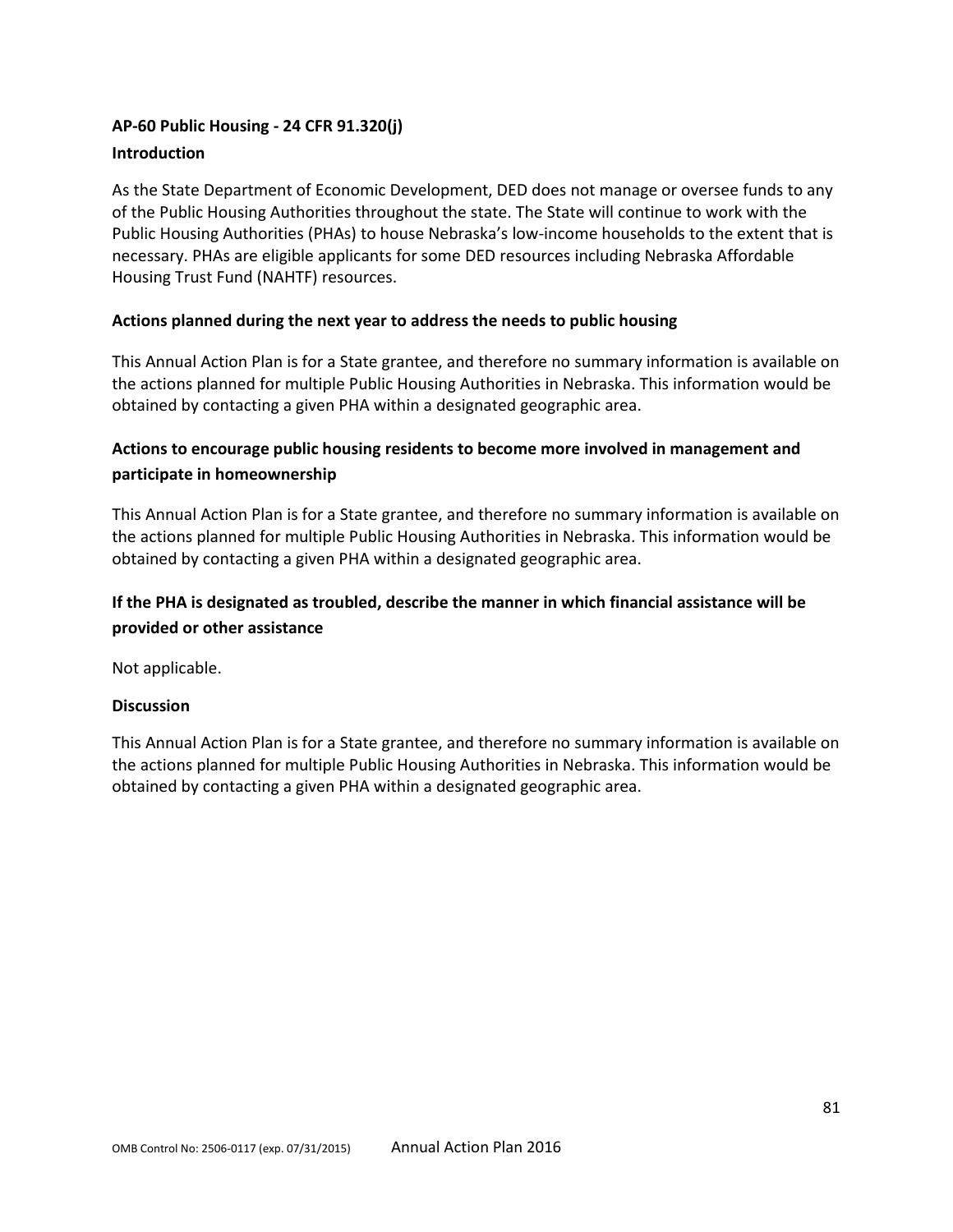# **AP-65 Homeless and Other Special Needs Activities – 91.320(h) Introduction**

**Describe the jurisdictions one-year goals and actions for reducing and ending homelessness including**

# **Reaching out to homeless persons (especially unsheltered persons) and assessing their individual needs**

The "All Doors Lead Home Coordinated Entry" has the potential to create more efficient homeless service systems by targeting resources toward those who need them most and helping clients move through the system faster. In Nebraska, coordinated assessment is being implemented at the CoC level. NHAP will continue to require participation in coordinated assessment for the CoC as a part of the ESG program.

The State of Nebraska's ESG funding is focused on assisting the literally homeless. As such, a portion of funding is designated to street outreach to identify unsheltered individuals and support them with the services they need to allow them to regain stable housing and secure self-sufficiency.

New to last year's AAP, performance measurements were identified. Consequently, for 2016, data being presented establishes the baselines for which performances will be measured.

To measure the effectiveness of Nebraska's ability to reduce the number of unsheltered individuals and families and end homelessness, the Homeless Point in Time Count (PIT) will be used. The goal in Nebraska is to reduce the number of unsheltered individuals and families by 1% each year. From the 2015 PIT information, 24 unsheltered persons were identified. We would anticipate for the upcoming year, this number to remain fairly consistent.

For Street Outreach, the baseline performance measurements were established in 2015 from the HMIS APR and include:

- 1. Outreach Contacts 12 individuals
- 2. Permanent Housing 0 individuals
- 3. Non-Cash Benefits 0 individuals

For 2016, we are projecting Outreach contacts to increase. As for Permanent Housing and Non-Cash Benefits, work will continue throughout the CoC regions in Nebraska to build relationships with unsheltered homeless people and engage them for the purpose of providing immediate support, intervention, and connections with homeless assistance programs and/or mainstream social services and housing programs.

#### **Addressing the emergency shelter and transitional housing needs of homeless persons**

Emergency shelter is a critical part of the homeless service system. Shelters provide temporary refuge and often serve as the "front door" or first place of entry to those experiencing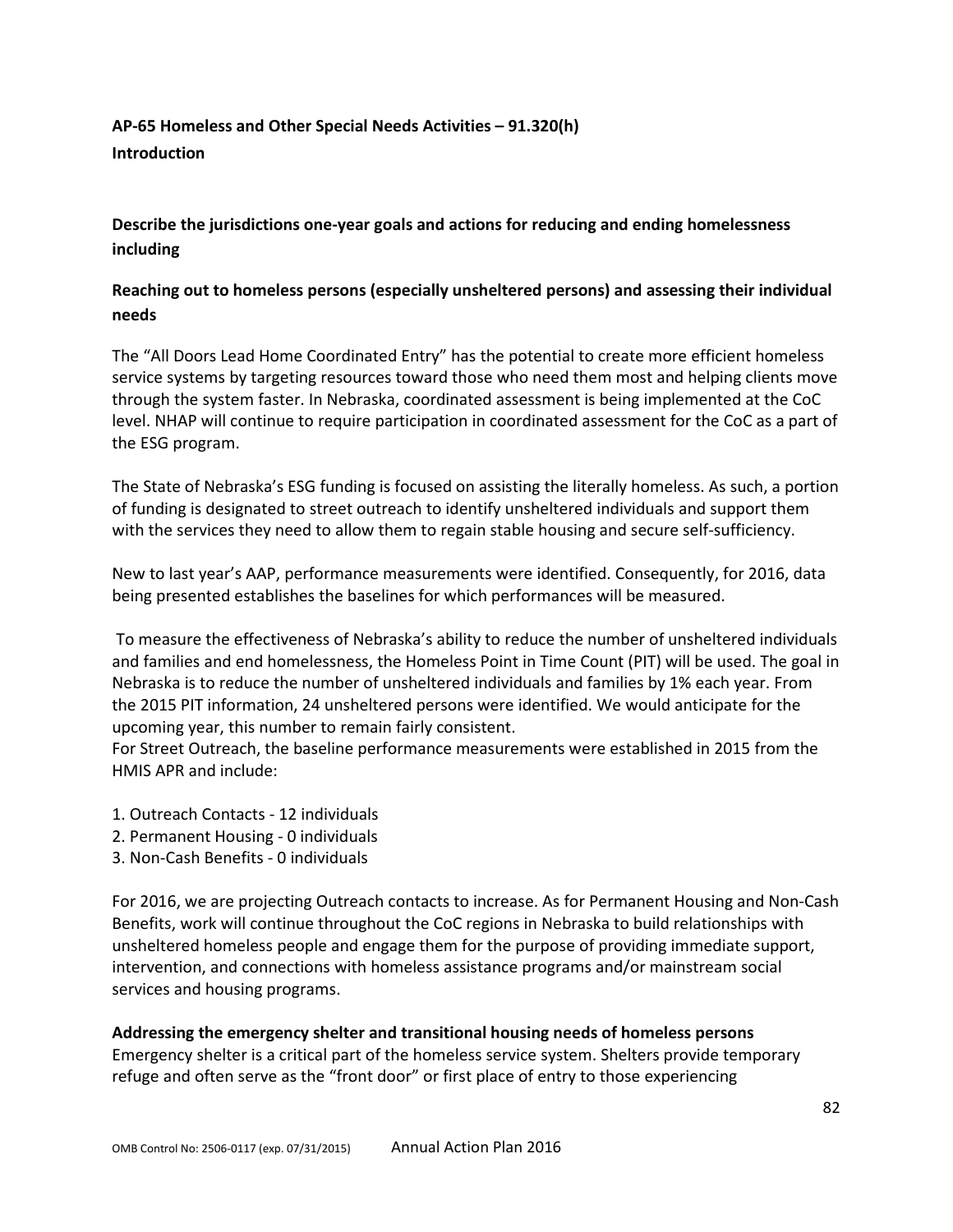homelessness. NHAP sees the importance that emergency shelters have in connecting those experiencing homelessness with the resources needed to exit homelessness and move to selfsufficiency.

For Emergency Shelter, baseline performance measurements were established in 2015 from the HMIS APR and include:

- 1. Bed utilization rate for singles 62%
- 2. Bed utilization rate for families 58%
- 3. Average length of stay 22 days
- 4. Percent discharged to PH 37%

Note: Numbers reported for Emergency Shelter performance do not include DV numbers.

During this next year NHAP will continue to encourage and direct agencies receiving ESG allocations to reach out to homeless persons through various means thereby conceivably impacting bed utilization rate. Because length of stay is very close to the ideal length of stay benchmark of less than 20 days for Emergency Shelter, the goal for 2016 will be to try and maintain this base. As for Permanent Housing, continued efforts will be ongoing to increase this performance percentage.

For Transitional Housing baseline performance measurements were established in 2015 from the HMIS APR and include:

- 1. Bed utilization rate for singles 100%
- 2. Bed utilization rate for families 84%
- 3. Average length of stay 70 days
- 4. Percent discharged to PH 36%

With bed utilization rate for singles at capacity and families close to reaching the performance benchmark of 90%, the projected goal for 2016 will be to try and sustained these numbers. As for average length of stay, because the performance is well below the benchmark of less the 180 days, this number will remain the target goal for 2016. We acknowledge that ongoing efforts need to continue during the next year to assist in moving more households into secured permanent housing.

**Helping homeless persons (especially chronically homeless individuals and families, families with children, veterans and their families, and unaccompanied youth) make the transition to permanent housing and independent living, including shortening the period of time that individuals and families experience homelessness, facilitating access for homeless individuals and families to affordable housing units, and preventing individuals and families who were recently homeless from becoming homeless again**

The State will continue to uphold the expectation NHAP sub-recipients utilize the housing first model and encourage them to prioritize Rapid Re-Housing funds towards ending homelessness. Technical assistance will continue from the State to support the implementation of Outreach and Rapid Re-Housing services, through NHAP grant awards, towards increasing the number of homeless households served.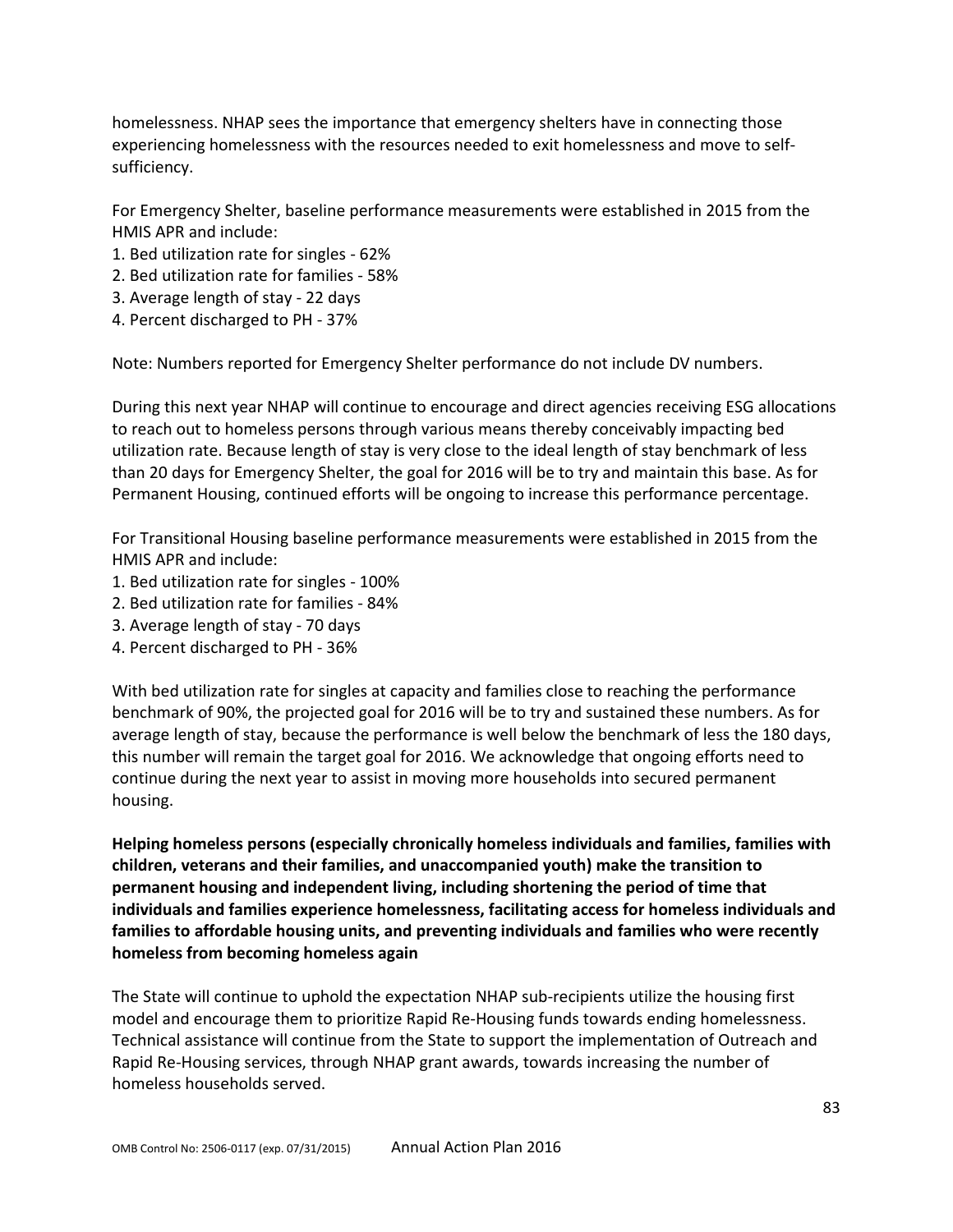With the CoC's usage of the coordinated entry system, persons seeking or in need of homeless assistance services are assessed using the VI-SPDAT. Any individual or family with a score of 10 or greater are referred to the Most Vulnerable Referral Team (MVRT) which consists of all providers of PSH in the CoC as well as those organizations who initially engage homeless people. The MVRT review each case in prioritized order, develops case plans for each, and offers available units to individual by priority order based on the appropriateness of the housing for the participates needs.

Exiting from a housing service to a permanent housing situation is a goal for all housing programs in the ongoing efforts to reduce and end homelessness. This goal can often be more challenging in certain situations such as persons in emergency shelter that are in severe crisis. Performance for Emergency Shelter household placements into permanent housing is currently at 37%; this measure falls at the lower end of the performance measure benchmark which has a large range of 20% to 60%. As for Transitional Housing placement into permanent housing, which has a rate presently at 36%, this program continues to struggle to meet the specified benchmark of above 80%. For the upcoming year, NHAP will provide technical assistance to ESG Grantees, working to increase placement of households into permanent housing.

With the support of housing stability case management and financial assistance services, NHAP will fund subrecipients who will work to help keep recently housed individuals from returning to homelessness. The goal to increase the percentage of discharged households with more non-cash benefits should help increase the economic security many individuals and families need to maintain their housing.

In addition, through the utilization of HTF funds, and the collaboration with homeless service providers, additional permanent supportive housing can be created for those extremely low income persons throughout the state. This collaboration will continue to include outreach with the Continuum of Care networks throughout Nebraska, including the Omaha CoC, the Lincoln CoC, and the Balance of State.

**Helping low-income individuals and families avoid becoming homeless, especially extremely lowincome individuals and families and those who are: being discharged from publicly funded institutions and systems of care (such as health care facilities, mental health facilities, foster care and other youth facilities, and corrections programs and institutions); or, receiving assistance from public or private agencies that address housing, health, social services, employment, education, or youth needs**

Throughout Nebraska, many communities have systems in place aimed towards homeless prevention. Community Action Programs and other non-profits provide wrap around services to address poverty and NHAP is committed to supporting these efforts. CSBG, TANF, and Assistance to the Aged, Blind and Disabled programs are just a few examples of services and/or grants distributed state-wide to provide financial assistance to those who are extremely low-income and require short-term assistance in order to stabilize their housing. NHAP's goal to increase the percentage of discharged households with more non-cash benefits will help those low-income families and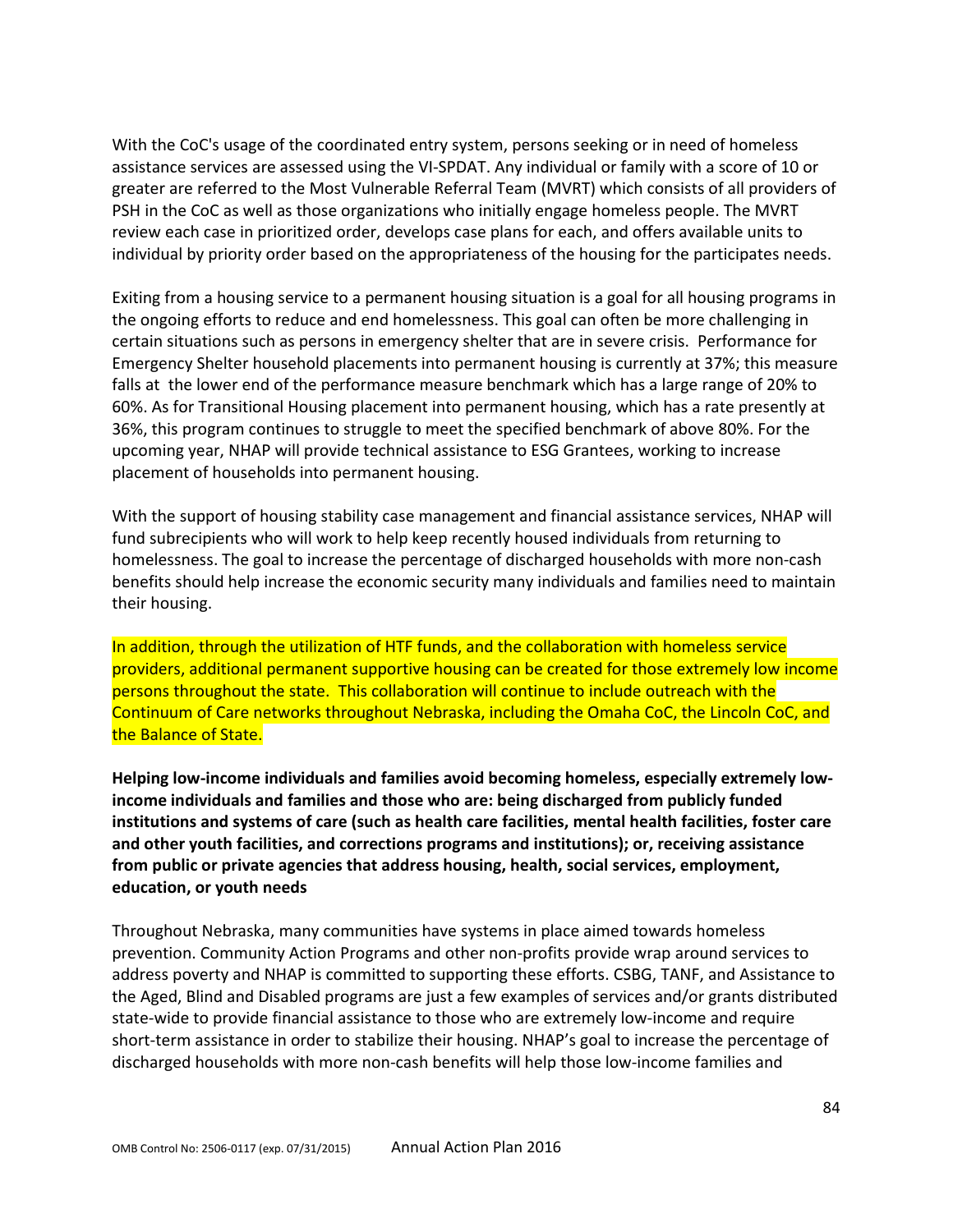individuals to avoid becoming homeless again as well as free up public and private services for other low-income families experiencing struggles with day to day living.

The State will continue to evaluate policies across the CoC regions in order to help low-income individuals and families to avoid becoming homeless, especially extremely low-income families who are being discharged for the publicly funded institutions and systems of care, such as health care facilities, mental health facilities and other youth facilities, and correction programs and institutions. The CoC regions and NHAP subrecipients actively promote and pursue coordination with community providers and work towards integrating individuals served with mainstream resources and services. NHAP will continue to work and support the CoCs involvement to provide permanent supported housing options for those individuals at highest risk of becoming homeless.

#### **Discussion**

See above for additional information.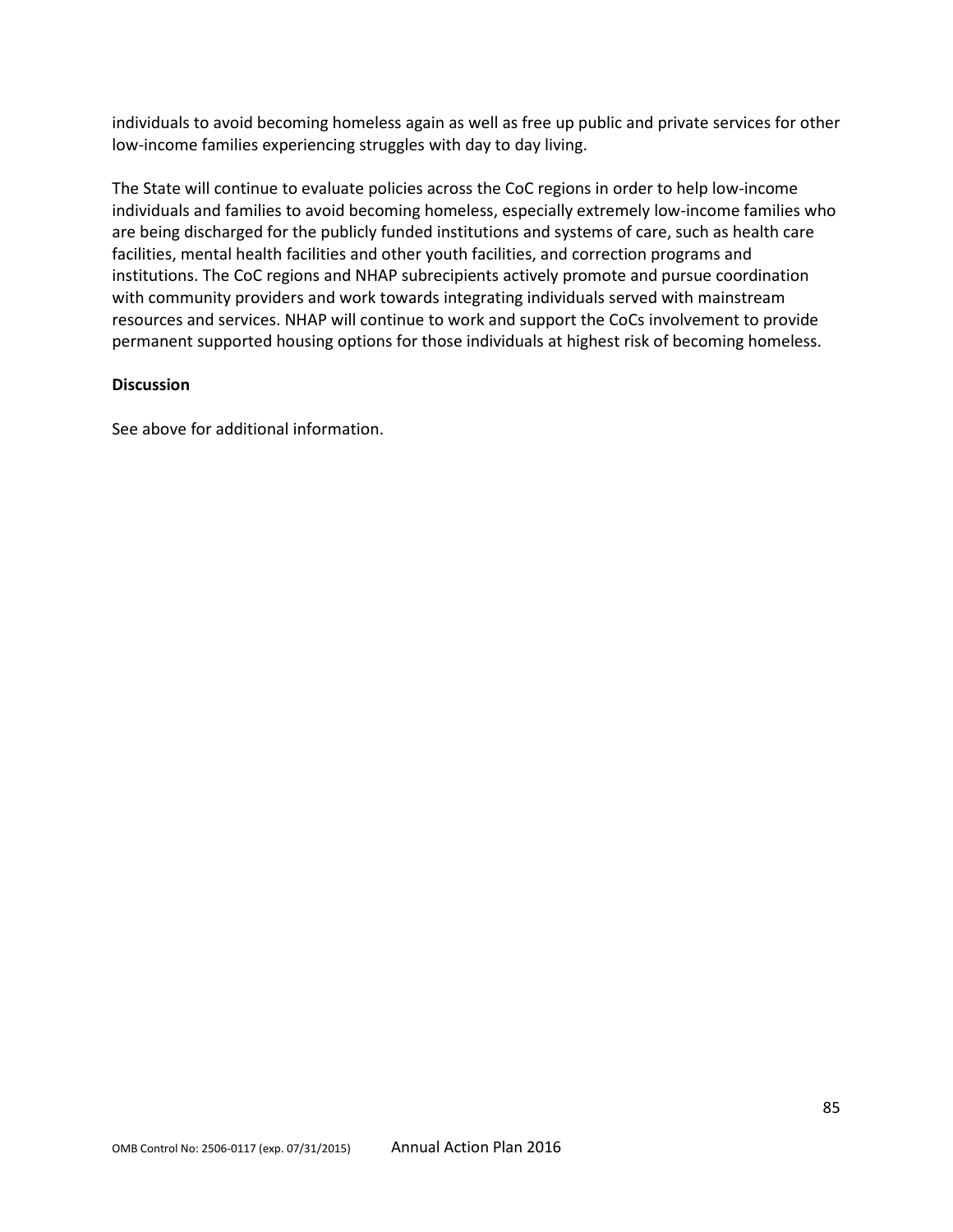### **AP-70 HOPWA Goals – 91.320(k)(4)**

The primary goal of the HOPWA Program is to provide decent, safe and affordable housing and supportive services to people who are homeless and/or at imminent risk of becoming homeless. If funding permits, increasing access to employment opportunities/job training is a goal for the program, as well as increasing the number of individuals receiving tenant-based rental assistance. Eligibility for HOPWA funded services requires at least one person in the household be infected with the HIV virus and a household income at or below 80% of the area median income. Households with incomes above 80% of the area median income are eligible to receive HOPWA funded housing counseling and referral services. The priority population for HOPWA is serving the homeless and chronically homeless.

# **One year goals for the number of households to be provided housing through the use of HOPWA for:**

| Short-term rent, mortgage, and utility assistance to prevent homelessness of the individual or   |    |
|--------------------------------------------------------------------------------------------------|----|
| family                                                                                           | 49 |
| Tenant-based rental assistance                                                                   | 15 |
| Units provided in permanent housing facilities developed, leased, or operated with HOPWA         |    |
| funds                                                                                            |    |
| Units provided in transitional short-term housing facilities developed, leased, or operated with |    |
| <b>HOPWA funds</b>                                                                               |    |
| Total                                                                                            | 64 |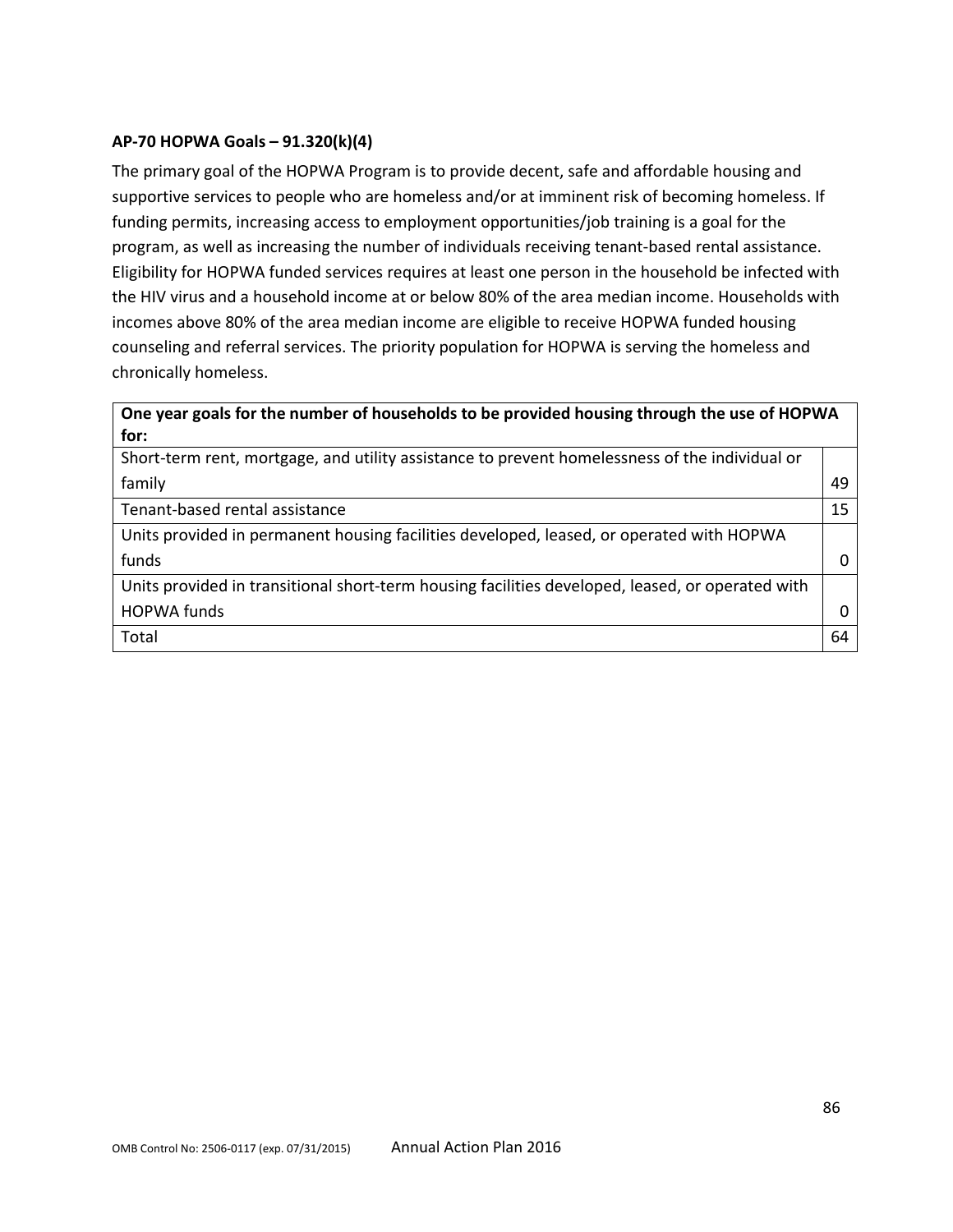### **AP-75 Barriers to affordable housing – 91.320(i)**

#### **Introduction**

Below is information on the actions planned for 2016 and some background information on the State's efforts toward reducing barriers to affordable housing.

**Actions it planned to remove or ameliorate the negative effects of public policies that serve as barriers to affordable housing such as land use controls, tax policies affecting land, zoning ordinances, building codes, fees and charges, growth limitations, and policies affecting the return on residential investment**

#### **Discussion**

The Consolidated Plan regulations require the State to describe the State's actions it plans to take during the next year to remove or ameliorate negative effects of its policies that serve as barriers to affordable housing as identified within MA-40. The State has adopted a strategy to remove or ameliorate barriers to affordable housing as identified within SP-55 of the Consolidated Plan. During the current Annual Action Plan year, the following actions are planned to remove or ameliorate the negative effects of public policies that serve as barriers to affordable housing and these actions include:

#### **Actions related to Tax Policy affecting land and other property**

The State will continue to evaluate steps to alleviate the property tax burden that is a barrier to affordable housing. The State has previously reviewed the tax structure as it relates to school districts, but will also review other areas of the tax policy that may be revised which reduce property taxes for Nebraskans.

In addition, the State will continue to review the tax policies affecting affordable housing and evaluate the impacts of the new legislation under LB356 which revised the method for appraisals made on low income housing tax credit projects that was passed in 2015. The State will review whether the incomeapproach calculation will reduce the overall taxes on these properties that utilize low income housing tax credits (LIHTCs) and often times also use HOME or NAHTF resources.

#### **Actions related to Land Use Controls and Zoning Ordinances**

The State, because it has very limited influence on land use controls and zoning ordinances, will continue to work with local governments to utilize good practices in ensuring the local land use controls and zoning ordinances do not negatively impact affordable housing development, thus removing an additional barrier to affordable housing. One way in which the State will accomplish this is to continue its collaboration with the Nebraska Chapter of the American Planning Association through its participation at the Nebraska Planning and Zoning Association (NPZA) Conference and other planning and zoning related events. Continued collaboration and educational outreach will assist in these efforts.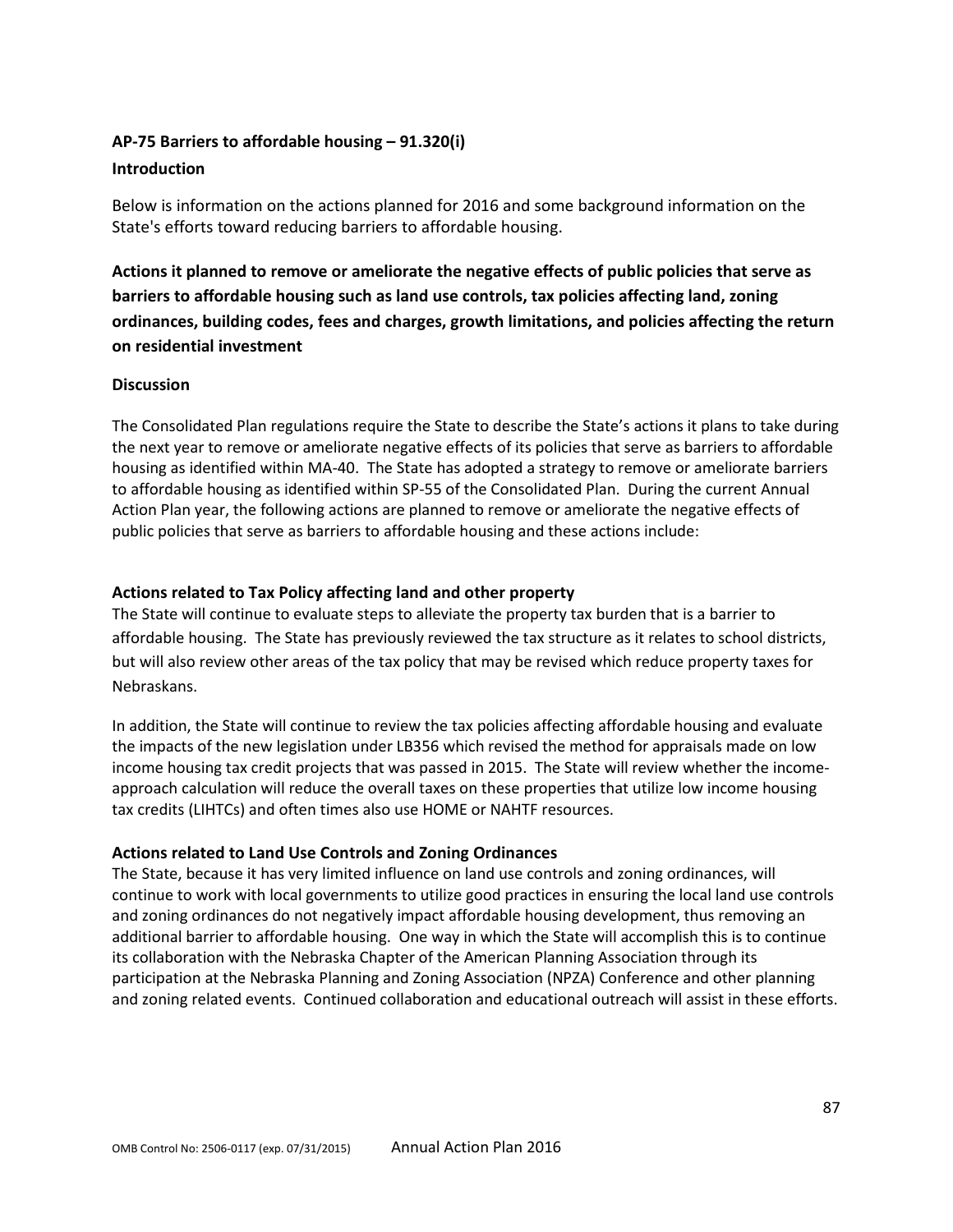#### **Actions related to Building Codes**

The State will continue to work with local governments in ensuring that any building codes enacted at the local level do not have a negative impact on affordable housing. Efforts are needed to ensure that local building codes do not hamper additional investment for affordable housing throughout the state. The State will accomplish this through collaborating with community and county officials in educating them on the use of solid building code policy that will focus on ensuring safe and decent housing for individuals, including low income persons, but at the same time implementing policies such as energy efficiency, into the codes.

In addition, the State Department of Economic Development will continue to collaborate with the Nebraska Department of Energy in ensuring that affordable housing projects meet the property code standards within their developments.

#### **Actions related to Growth Limits**

The State, because it has very limited influence on communities utilizing regulatory barriers which place limits on the number of market rate, rental, and affordable housing that may be located within a given area, will continue to work with local governments in education and utilization of good practices in reducing the negative impacts of growth limits within communities. Education and outreach can be important tools in showing that mixed income developments both market rate and rent-restricted units) are not harmful to communities, but can create benefits through the income diversity within a community. The State will continue its outreach which would assist in reducing any negative impacts that growth limits may have on affordable housing.

#### **Actions related to Policies Impact Return on Residential Investment**

Because the State does not have control of the amount of residential return on investment, as this is determined at the local level when a property is sold or when it is rented, the State has limited actions it can take to create more favorable policies that may impact return on residential investment. The State hopes that through education and outreach with affordable housing providers that a reasonable return on investment can be obtained within the development of affordable housing projects, which will help in reducing the negative impacts a limited return on investment may have on housing development. The State will continue to work with local governments, housing providers, housing developers, and other affordable housing entities in order to help assist in the creation of favorable policies that improve return on residential investment and that will reduce the negative impacts on policies related to this issue.

#### **Actions related to other effects of public policy on affordable housing and residential investment**

The State will continue to evaluate additional barriers or constraints to the development of affordable housing that include: lack of housing contractors throughout the state; housing construction costs (including labor and materials); residential home values in certain markets; lack of sufficient rental units in some communities; lack of residential units for homebuyers (both low income and market rate) in many communities; lack of infrastructure for development, and ; insufficient establishment and enforcement of building codes. Policies related to these must be evaluated as these barriers negatively affect both the private and public sectors in ensuring that proper affordable housing and residential investment is made available within communities throughout the state.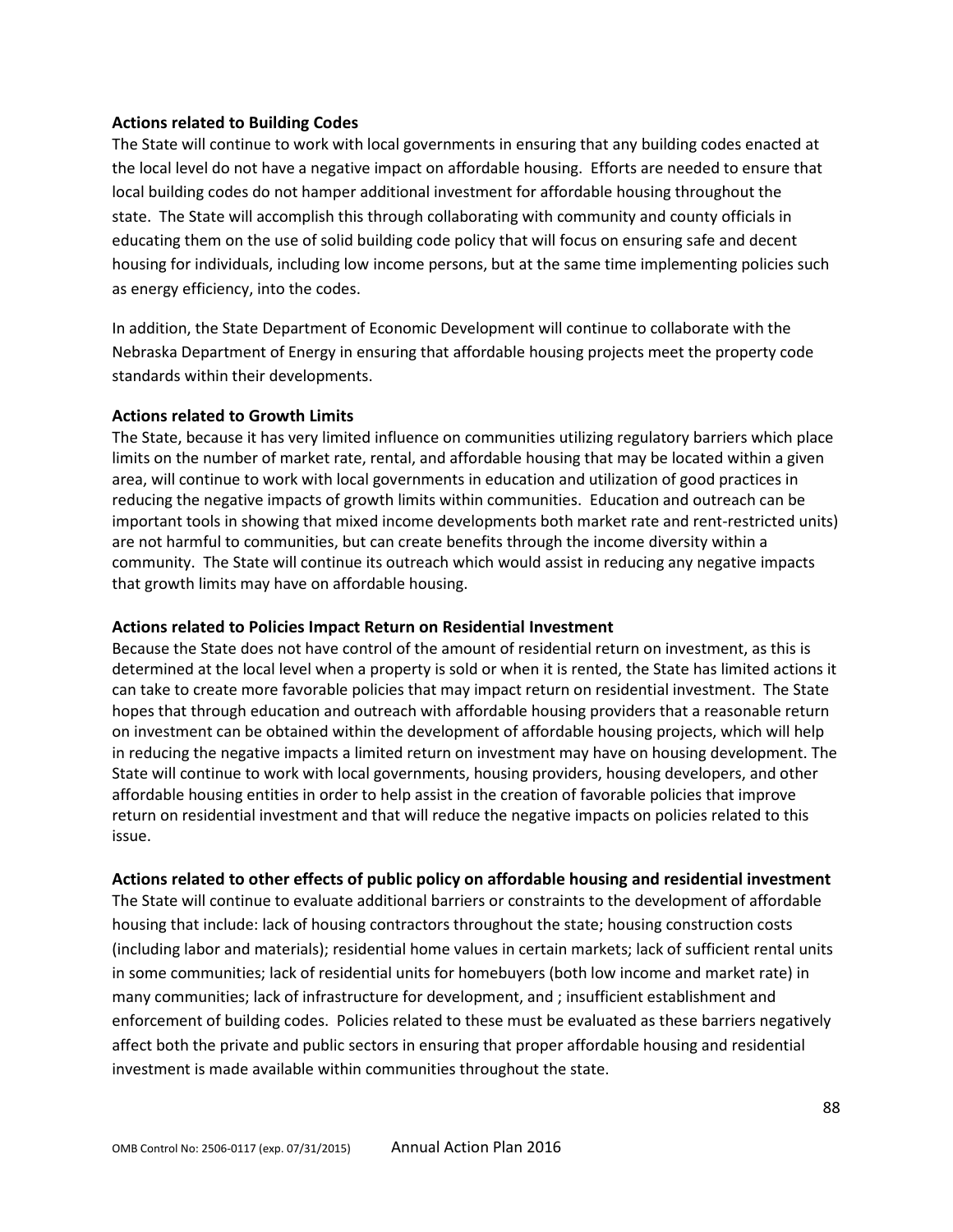The State will continue to evaluate policies that can be implemented which will work to attract additional residential contractors, particularly those that are willing to construct moderate priced homes in communities. The State will review whether or not there may be policy incentives implemented into State housing programs that may include: include: providing zero interest loans to contractors to build residential units; providing low priced or free residential lots for development; and also to provide additional points in housing applications for those applicants that compile lists of interested contractors that may work on projects if applications are funded. This approach could also be implemented at the local level and through education and outreach the State could help influence good decision making and policies that would work toward attracting more residential contractors in many underserved markets throughout the state.

The State will also continue to work with developers and contractors to identify any cost saving measures that might be appropriate to implement in order to save on the cost of materials and labor. Policies related to construction cost savings measures could be evaluated which could include increased collaboration between communities and affordable housing providers that utilize job training in their construction practices and thus are able to provide reduced price homes in communities.

Overall, the State will continue to evaluate public policy that may impact the value of residential units in certain markets; the lack of residential units; ways in which to improve residential infrastructure; and code enforcement assistance. All these items will move towards reducing additional barriers to affordable housing.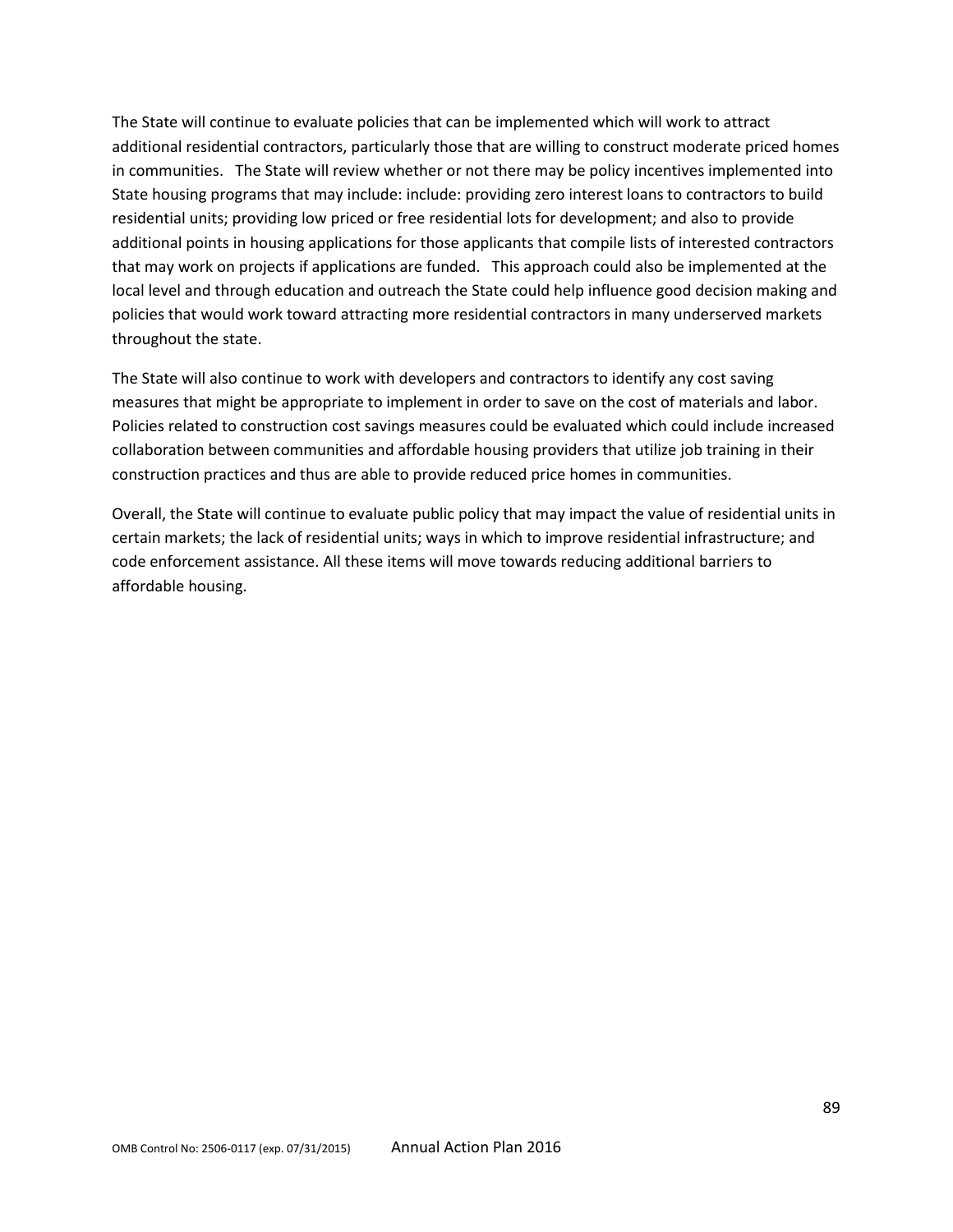### **AP-85 Other Actions – 91.320(j)**

#### **Introduction**

The following are actions planned throughout the course of the Consolidated Plan period (2015- 2019).

### **Actions planned to address obstacles to meeting underserved needs**

All of the activities which will be funded under the State's CDBG, HOME, HTF ESG, HOPWA Programs and funded under the State's Nebraska Affordable Housing Trust Fund (NAHTF) and Nebraska Homeless Shelter Assistance Trust Fund (HSATF) will address obstacles to meeting underserved needs. The State will identify and respond to underserved needs as they arise from self- evaluation and citizen participation.

### **Actions planned to foster and maintain affordable housing**

The Housing Priority of the Annual Action Plan addresses how the State attempts to foster and maintain affordable housing throughout the state. Actions planned include: developing additional rental housing; developing additional homeownership units; providing down payment assistance; providing owner occupied rehabilitation (OOR) activities, and other housing activities. These actions will be funded through HOME, for rental housing development and activities related to CHDOs; through CDBG, for OOR, and through the NAHTF, for rental development, homeownership activities, OOR, and non-profit operating assistance. In addition, HTF resources will be used for creating and maintaining rental units throughout the state to serve extremely low income persons.

### **Actions planned to reduce lead-based paint hazards**

The State is committed to reducing lead based paint hazards. DED and DHHS will continue its efforts to educate CDBG, HOME, HTF, ESG, and HOPWA recipients on the dangers of lead-based paint, as appropriate. In addition, DED ensures that any Housing Program Guidelines contain information on the requirements for lead-based paint work practices and the requirement to have properly trained staff in order to properly mitigate lead-paint hazards as necessary.

The Nebraska Department of Health and Human Services (DHHS), through the Division of Public Health's Lead-Based Paint Program, will coordinate with DED for training, education, and other resources related to lead based paint hazards, and will require the that grantees and sub-grantees utilize staff and contractors that have the appropriate training and certification.

### **Actions planned to reduce the number of poverty-level families**

Many agencies throughout Nebraska actively pursue the elimination of poverty. The role that DED and DHHS perform in this overall endeavor is to foster and promote self-sufficiency and independence. To better empower individuals and families toward self-sufficiency and independence funds through CDBG, HOME, HTF, ESG, and HOPWA may be used and the following strategies will be put to work: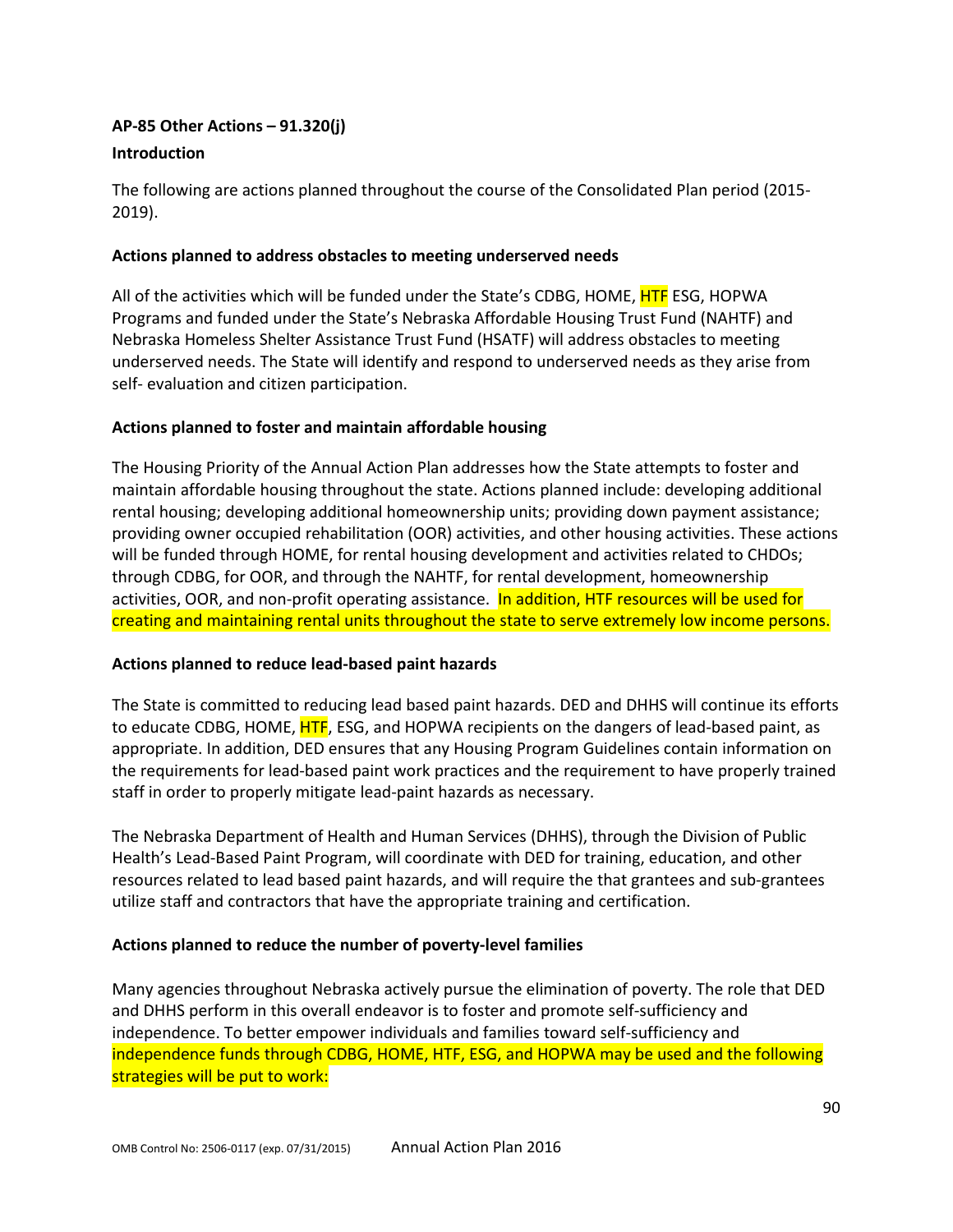- Promote sustainable economic development through affordable housing and other community development activities;
- Evaluate projects, in part, on the basis of their ability to foster self-sufficiency when awarding funding for projects;
- Maintain a strong relationship with the Continuum of Care system in order to enhance and promote the stabilization of homeless families and encourage transition to stable households and housing situations;
- Explore partnership opportunities with other agencies that provide a range of services and activities that have a measurable, and potentially major impact, on the causes of poverty in their communities; and
- Enhance efforts to educate the public and interested persons about available supportive services that foster self-sufficiency and independent living arrangements.

### **Actions planned to develop institutional structure**

The State is committed to improving institutional structures. The institutional structure for the CDBG, HOME, HTF, ESG, and HOPWA Programs is composed of DED, DHHS, local governments, nonprofit organizations, and private industry. It is essential that these entities efficiently work together. The 2015-2019 Consolidated Plan focuses on improving institutional structure through coordination. Some examples include within the rental housing program (through the collaboration between NIFA and DED) and within the water/wastewater program (through the collaboration between DED and the WWAC).

# **Actions planned to enhance coordination between public and private housing and social service agencies**

DED will continue to coordinate with public partners in the Affordable Housing Agency Committee (AHAC) process which includes regularly scheduled meetings with the Nebraska Investment Finance Authority (NIFA), the USDA, the City of Omaha, the State Historic Preservation Office (SHPO), and any other interested parties in order to discuss current projects and methods to coordinate efforts throughout the state.

In addition, DED works with NIFA through providing technical assistance and financing resources in the NIFA-led Collaborative Resource Allocation in Nebraska (CRANE) process which works at developing housing projects that impact special needs and other underserved populations.

DED also coordinates regularly with the Nebraska Commission on Housing and Homelessness (NCHH) and is represented on various social service state advisory groups to ensure housing services are coordinated with social services for needy populations in Nebraska.

The Nebraska Homeless Assistance Program (NHAP) is housed within the infrastructure of the Department of Health and Human Services. Being part of this collective organization, which includes Behavioral Health, Developmental Disabilities, Medicaid, Public Health and Veteran's Homes, allows for continued collaboration and coordination across the various disciplines in support of the delivery of housing and supportive service needs. At the local level, the BOS works proactively with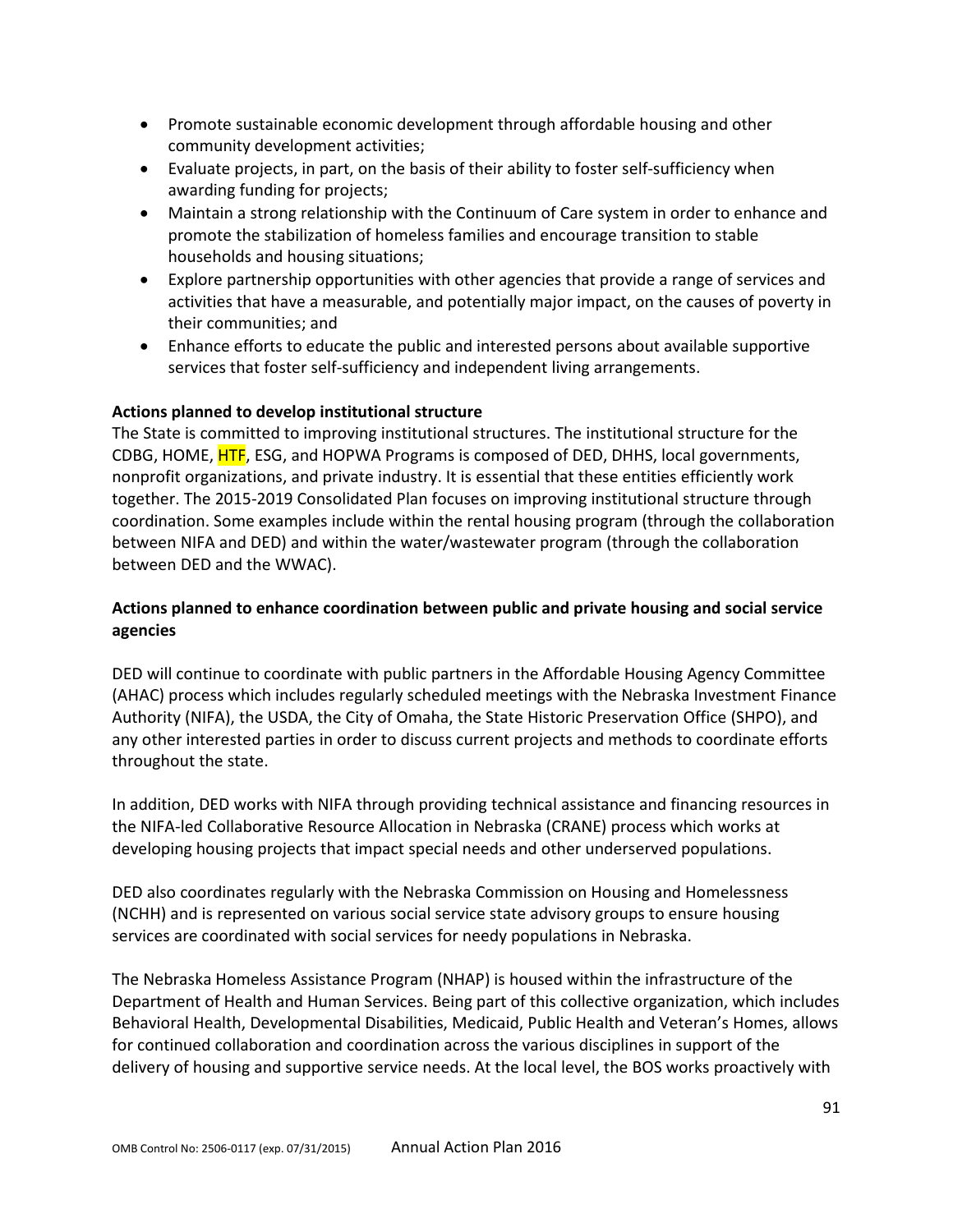regional CoC partners. CoC partners engage various public and private nonprofit organizations, such as local Housing Authorities, Veterans Administration, Employment First, and SNAP to ensure that efficient and effective coordination of services exists between affordable housing and social services.

Through the implementation of the National Housing Trust Fund, additional collaboration will be completed with DED, DHHS, Housing Authorities, and homeless service providers in order to work at providing housing for extremely low income persons throughout the state.

### **Discussion**

Through the above identified actions the State will continue to address these various issues and is committed to addressing these issues throughout the implementation of the 2015-2019 Consolidated Plan.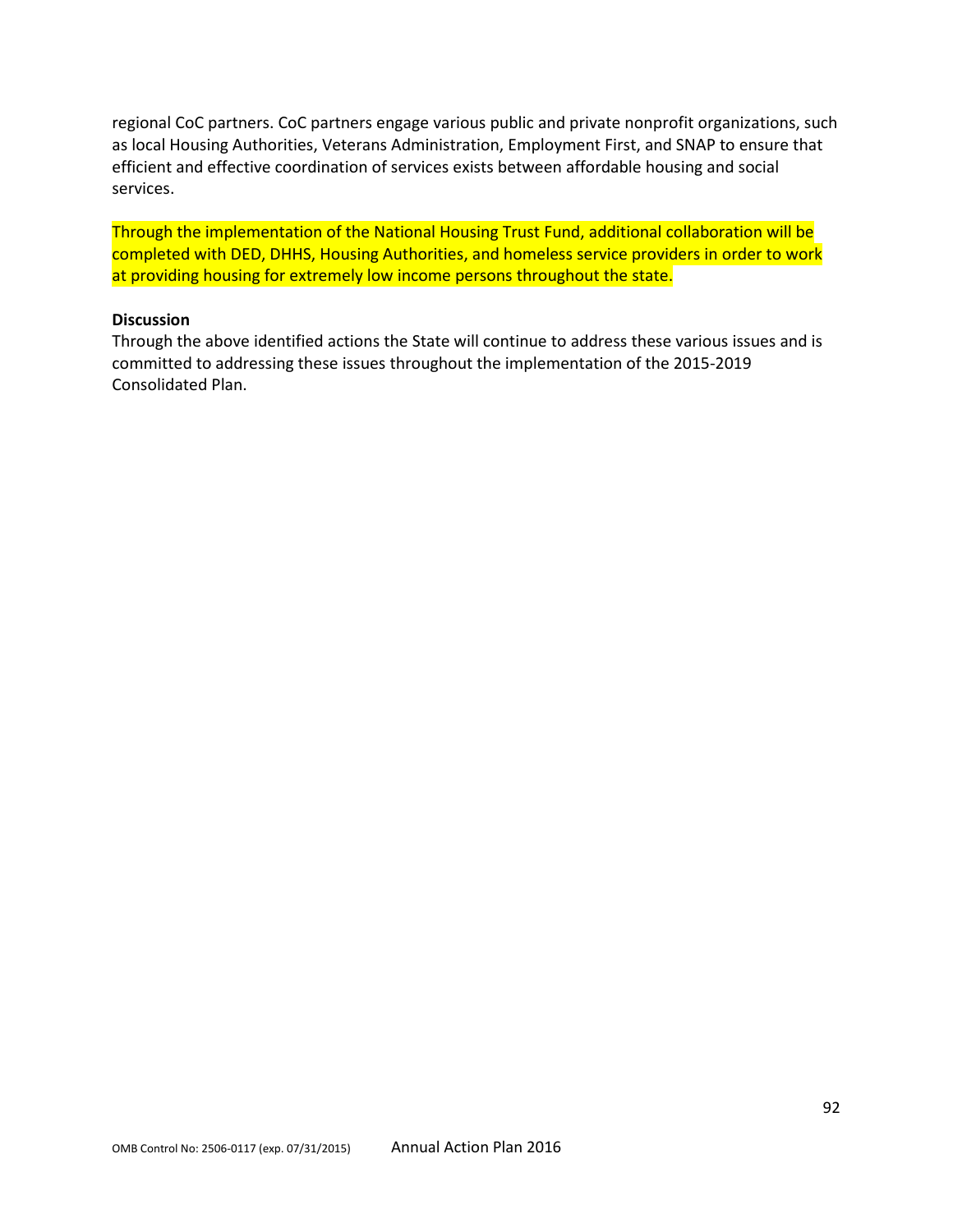### **Program Specific Requirements**

### **AP-90 Program Specific Requirements – 91.320(k)(1,2,3)**

### **Introduction**

Activities planned utilizing the CDBG funds expected to be available during the year are identified within the Method of Distribution. The following information identifies program income that may be available for use that would be included in additional projects that would be carried out.

# **Community Development Block Grant Program (CDBG)**

# **Reference 24 CFR 91.320(k)(1)**

Projects planned with all CDBG funds expected to be available during the year are identified in the Projects Table. The following identifies program income that is available for use that is included in projects to be carried out.

| 1. The total amount of program income that will have been received before the start of     |              |
|--------------------------------------------------------------------------------------------|--------------|
| the next program year and that has not yet been reprogrammed                               | 2,000,000    |
| 2. The amount of proceeds from section 108 loan guarantees that will be used during        |              |
| the year to address the priority needs and specific objectives identified in the grantee's |              |
| strategic plan.                                                                            | $\mathbf{0}$ |
| 3. The amount of surplus funds from urban renewal settlements                              | $\Omega$     |
| 4. The amount of any grant funds returned to the line of credit for which the planned      |              |
| use has not been included in a prior statement or plan                                     | $\Omega$     |
| 5. The amount of income from float-funded activities                                       | $\Omega$     |
| <b>Total Program Income:</b>                                                               | 2,000,000    |

#### **Other CDBG Requirements**

| 1. The amount of urgent need activities                                          |        |
|----------------------------------------------------------------------------------|--------|
| 2. The estimated percentage of CDBG funds that will be used for activities that  |        |
| benefit persons of low and moderate income. Overall Benefit - A consecutive      |        |
| period of one, two or three years may be used to determine that a minimum        |        |
| overall benefit of 70% of CDBG funds is used to benefit persons of low and       |        |
| moderate income. Specify the years covered that include this Annual Action Plan. | 70.00% |

# **HOME Investment Partnership Program (HOME) Reference 24 CFR 91.320(k)(2)**

**1. A description of other forms of investment being used beyond those identified in Section**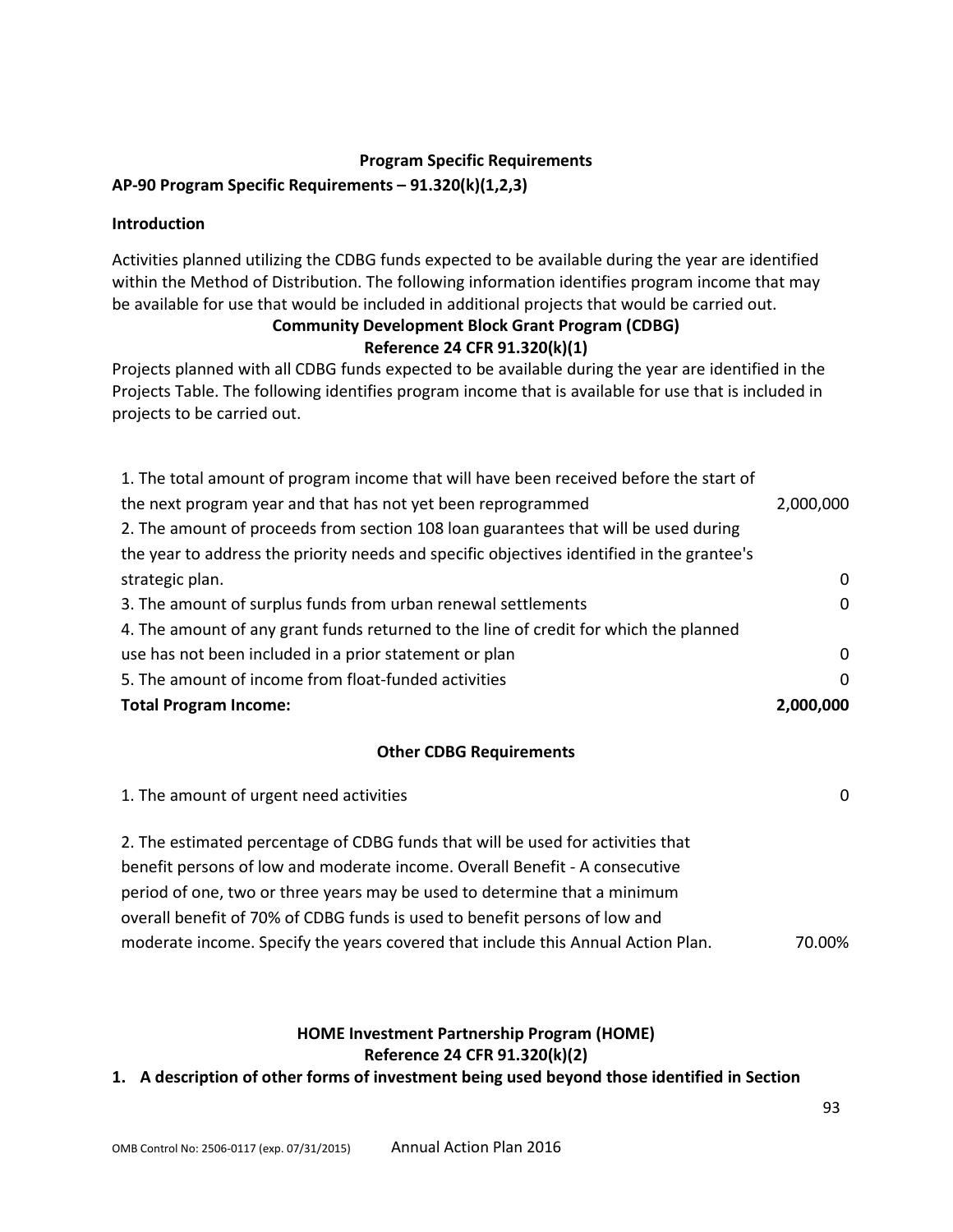#### **92.205 is as follows:**

The State of Nebraska will not use HOME funds beyond those identified in Section 92.205.

## **2. A description of the guidelines that will be used for resale or recapture of HOME funds when used for homebuyer activities as required in 92.254, is as follows:**

The Appendix to the Annual Action Plan contains the full language of the resale and recapture provisions for the HOME program. This information is also available on the DED website at: www.neded.org/aap.

#### **Guidelines for Resale or Recapture of HOME-Funded Projects**

DED structures these guidelines based on individual program design and market conditions.

#### **Use of Resale Provisions for HOME-Funded Projects**

The Appendix to the AAP contains the full language of the resale and recapture provisions for the HOME program. This information is also available on the DED website at: www.neded.org/aap.

#### **Use of Recapture Provisions for HOME-Funded Projects**

The Appendix to the Consolidated Plan/AAP contains the full language of the resale and recapture provisions for the HOME program. This information is also available on the DED website at: www.neded.org/aap.

#### **Additional recapture provisions to be established in the DED Grantee homebuyer guidelines**

The DED grantee must adopt the HOME Recapture & Resale provisions and establish additional recapture provisions in the DED grantee's Homebuyer Guidelines. The Appendix to the AAP contains the full language of the resale and recapture provisions for the HOME program. This information is also available on the DED website at: www.neded.org/aap.

### **3. A description of the guidelines for resale or recapture that ensures the affordability of units acquired with HOME funds? See 24 CFR 92.254(a)(4) are as follows:**

The Appendix to the AAP contains the full language of the resale and recapture provisions for the HOME program. This information is also available on the DED website at: www.neded.org/aap.

### **4. Plans for using HOME funds to refinance existing debt secured by multifamily housing that is rehabilitated with HOME funds along with a description of the refinancing guidelines required that will be used under 24 CFR 92.206(b), are as follows:**

The State of Nebraska does not have any plans to use HOME funds to refinance any existing debt secured by multifamily housing that is rehabilitated with HOME funds.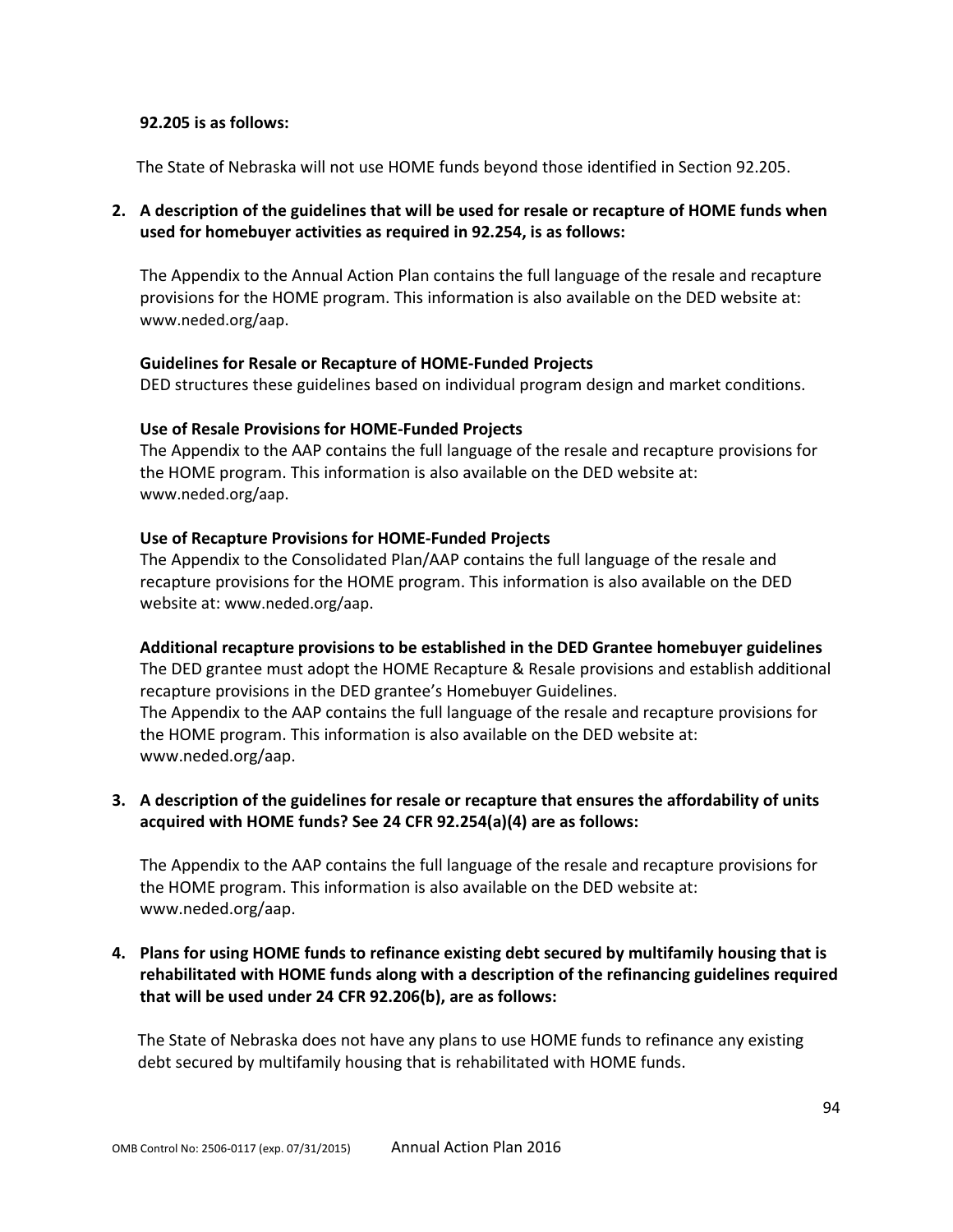# **Emergency Solutions Grant (ESG) Reference 24 CFR 91.320(k)(3)**

### **1. Include written standards for providing ESG assistance (may include as attachment)**

Note: ESG standards are a Living document and as such, will be revisited, edited and updated as needed. Any revisions made to this document will be posted on the NHAP website at: http://dhhs.ne.gov/children\_family\_services/Documents/ESG%20Standards%20-%20final.pdf

See the attached ESG Standards found within the Appendix (www.neded.org/aap).

### **2. If the Continuum of Care has established centralized or coordinated assessment system that meets HUD requirements, describe that centralized or coordinated assessment system.**

The CoC is in the process of implementing a coordinated assessment system. The HMIS lead received funding through a HUD award to develop and implement the system. This system will implement a 'no-wrong door' Nebraska-wide approach, that will include initial telephone screening; walk in access through partner agencies statewide, and will be publicized through PSAs and through CAP agencies. The initial assessment will determine whether the household can be diverted from shelter; if not an assessment will be conducted using the VI and FAM SPDAT assessments to prioritize placement in PSH or RRH. Program eligibility minimums will be examined and most appropriate referral programs identified through eligibility module in HMIS. Referrals will be made to programs with available resources and appropriate services to end homelessness for the household.

# **3. Identify the process for making sub-awards and describe how the ESG allocation available to private nonprofit organizations (including community and faith-based organizations).**

In order to reduce NHAP grant management and administrative burden, NHAP adopted a twoyear funding cycle. The first year of this two-year grant cycle involves a competitive application process that is open to any eligible applicant. The second year is a renewal application process and is open only to existing recipients in good standing.

To be eligible to apply for NHAP funding, applicants must:

(a) Have at least two years of experience successfully providing services which address the purpose of NHAP, as previously described;

(b) Identify there is a need for the proposed services;

(c) Provide evidence of participation in their Continuum of Care;

(d) Obtain Continuum of Care approval for the proposed services identified in their application and provide documentation of such approval;

(e) Be exempt from taxation under section 501(c)3 of the Internal Revenue of 1986 or represent a number of eligible applicants;

(f) Not discriminate based on age, religion, sex, race, color, disability or national origin;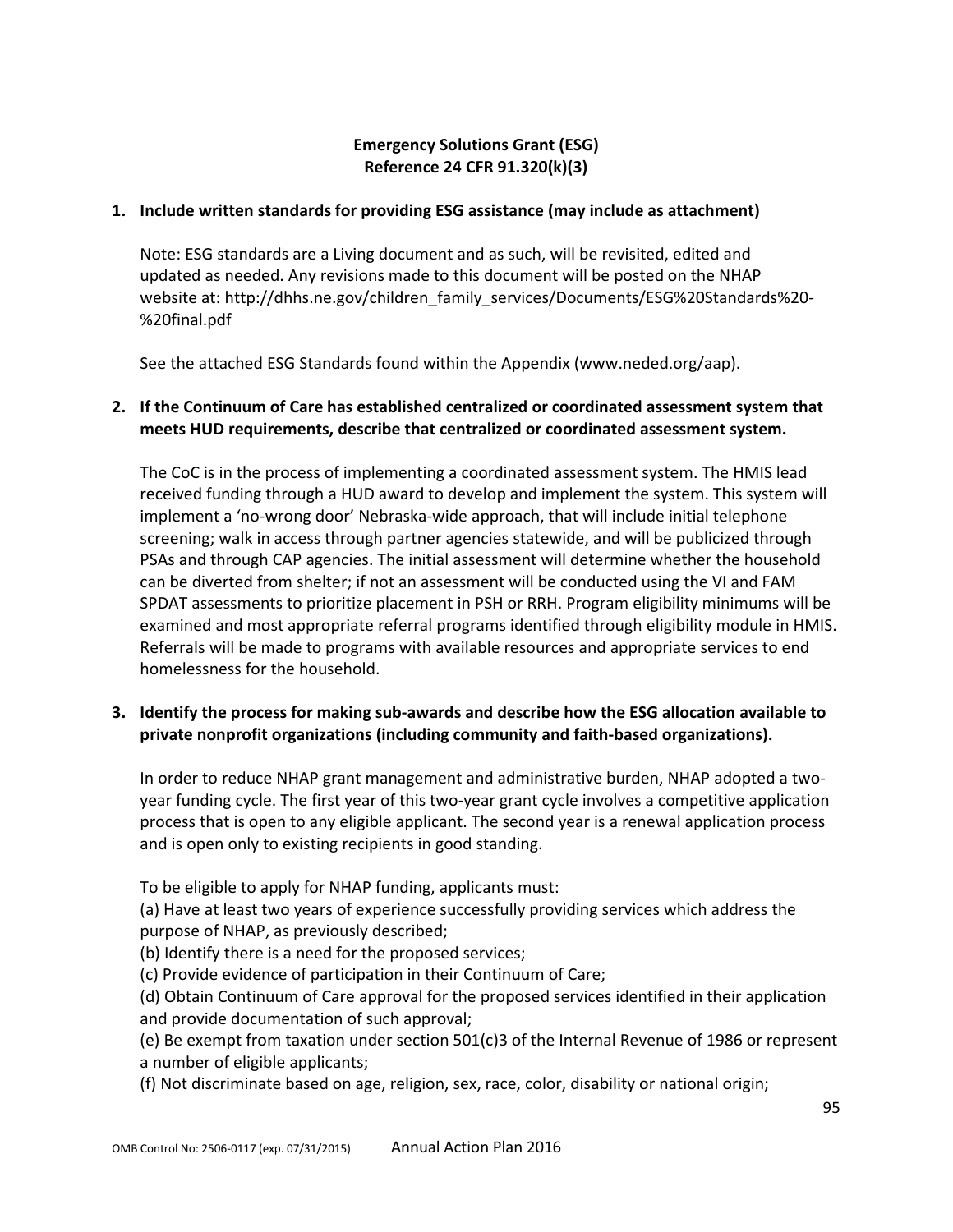(g) Provide:

i. Residential housing for at least eight hours of every twenty-four hour period, as defined by the state and federal rules and regulations governing HUD's Emergency Solutions Grant (ESG) program and/or Nebraska's Homeless Shelter Assistance Trust Fund (HSATF); and ii. Homelessness prevention, rapid rehousing, street outreach and/or shelter services for individuals and/or families who are homeless or at risk of homelessness in compliance with the state and federal rules and regulations governing HUD's Emergency Solutions Grant (ESG) program and/or Nebraska's Homeless Shelter Assistance Trust Fund (HSATF);

(h) Operate a drug-free premise;

(i) Agree to participate in any count of homeless individuals and/or families and housing inventory undertaken by DHHS or their designee;

(j) Agree to comply with the written ESG standards approved by the Balance of State Continuum of Care and found on the NHAP website at:

http://dhhs.ne.gov/children\_family\_services/Pages/fia\_nhap\_history\_of\_nh ap.aspx

(k) Agree to participate in NHAP's HMIS database by entering data on all persons served and all NHAP-funded activities, with the exception victim or legal service providers who agree to submit annual aggregate data reports;

(l) If requesting funding for homeless prevention and/or rapid rehousing services, agree to assess client eligibility and obtain the necessary documentation to verify the client, the payment/service provided and the housing unit meet HUD's ESG requirements at 24 CFR 576. See als[o http://www.ecfr.gov/cgi-bin/textidx?tpl=/ecfrbrowse/Title24/24cfr576\\_main\\_02.tpl](http://www.ecfr.gov/cgi%E2%80%90bin/textidx?tpl=/ecfrbrowse/Title24/24cfr576_main_02.tpl)

(m)If requesting funding for shelter services, agree to maintain shelter facility in compliance with HUD's minimum standards at 24 CFR 576.403.

(n) Conduct and submit an annual, certified, external financial audit/financial report for the year immediately preceding the application; and

(o) Submit a correctly completed application, including all the attachments, by the deadline previously specified.

(p) Assume responsibility for having knowledge of and the ability and intent to comply with federal and state Emergency Solutions grant (ESG) and state Homeless Shelter Assistance Trust Fund (HSATF) requirements.

(q) ESG funds are not intended for start-up of new homeless service providers or programs, and duplicative service and program efforts should be avoided. First time applicants are expected to have homeless programs established and be active participants in their local CoC prior to participating in the ESG application process.

During a competitive year, funding priorities for eligible applicants will be based on the following factors:

- Availability of ESG and HSATF funding;
- Current and proposed performance:
- Need for proposed service (i.e., if project was discontinued or not funded, would it create a substantial and recognizable gap in services);
- Applicant's experience including the following: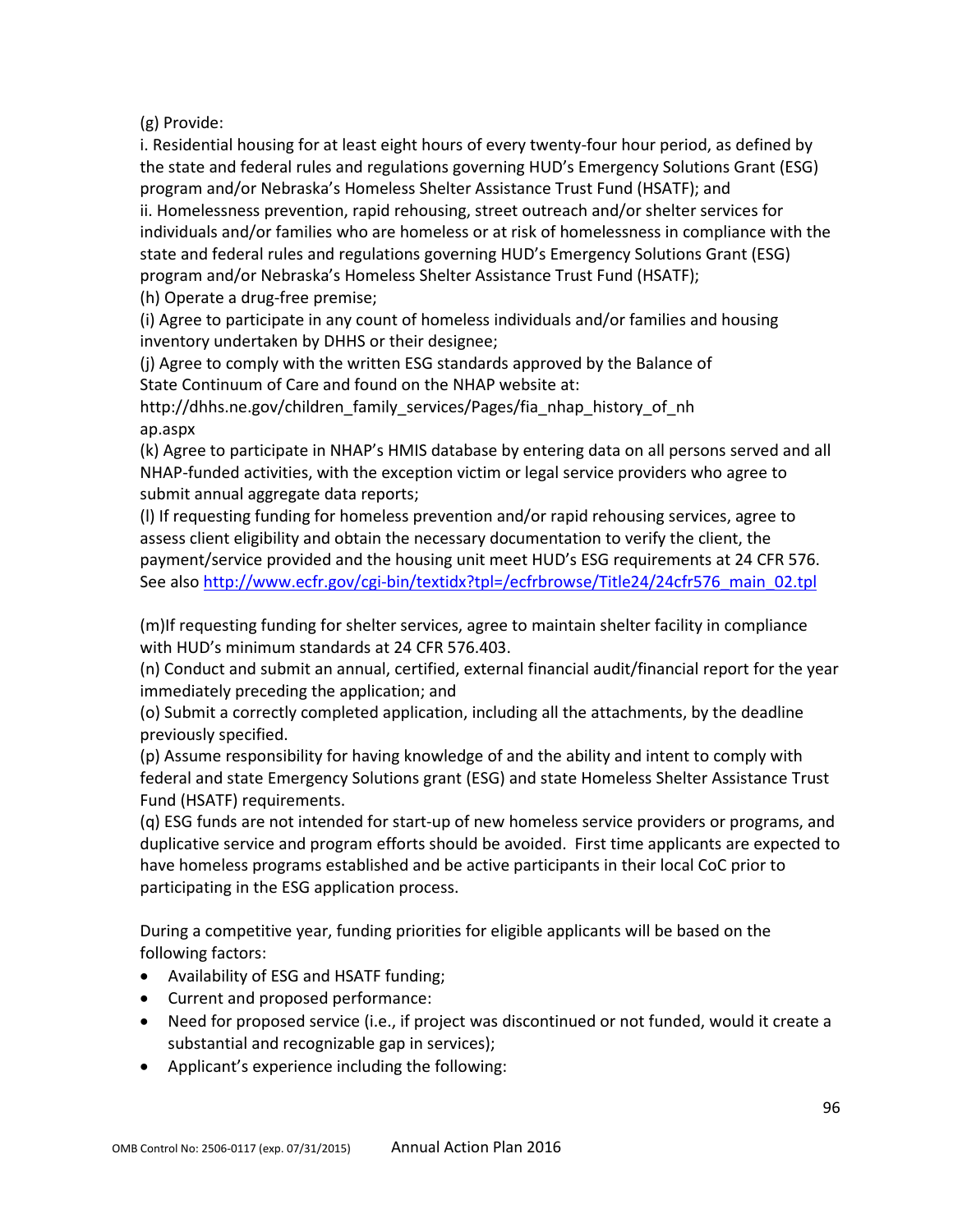- o Agency history and mission;
- o Provision of services to individuals and families experiencing, or at risk of experiencing, homelessness;
- o Work with federal grant programs;
- o Participation and leadership role in local, regional and/or state CoC;
- o Participation and leadership role in special events/projects related to ending and/or preventing homelessness and/or promoting self-sufficiency (e.g., Project Homeless Connect, Stand Down); and
- o Verification of CoC attendance.
- Applicant's strategies for:
	- o Ensuring compliance with this and other grant-funded programs;
	- o Monitoring and improving the accuracy and quality of program data;
	- o Supporting and improving program participant self-sufficiency;
	- o Coordinating services with mainstream service and housing providers;
	- o Connecting program participants with mainstream services; and
	- o Maintaining/attaining fiscal stability.
- Approval of applicant's project by relevant CoC;
- Quality of application, budget, budget narrative and personnel narrative.

An allocation formula is used in distributing NHAP grant funds. The formula helps ensure an equitable distribution of funds throughout the entire state. The formula is calculated using a \$50,000 base 'hold harmless' funding amount per geographic Region; the Department of Housing and Urban Development's (HUD) annual Continuum of Care NOFA pro rata amounts; and consideration of statewide service continuity. The initial allocation formula was developed with input from the NHAP advisory committee.

The following NHAP plan was developed in consultation with Nebraska's Continua of Care: Due to annual fluctuations in the pro rata need amounts and the need to help ensure statewide continuity of necessary services, should applying the formula result in a decrease in funding from the prior year for the majority of the regions, all other regions shall be limited to no more than the specific percentage increase that allows all regions to remain level or have an increase.

If ESG funding is less than anticipated, regional allocations shall be reduced by the same percent.

If ESG funding exceeds what is anticipated, regional allocations shall either be enhanced by the same percentage, an additional amount of HSATF shall be added to the Special Needs funding or a combination of both. Nebraska's CoCs shall be consulted in making this determination.

ESG Funding allocations for Street Outreach and Emergency Shelter services are not allowed to go over 60 percent of the total ESG award.

Applications for the competitive grant process are reviewed by teams composed of representatives of the governor-appointed Nebraska Commission on Housing and